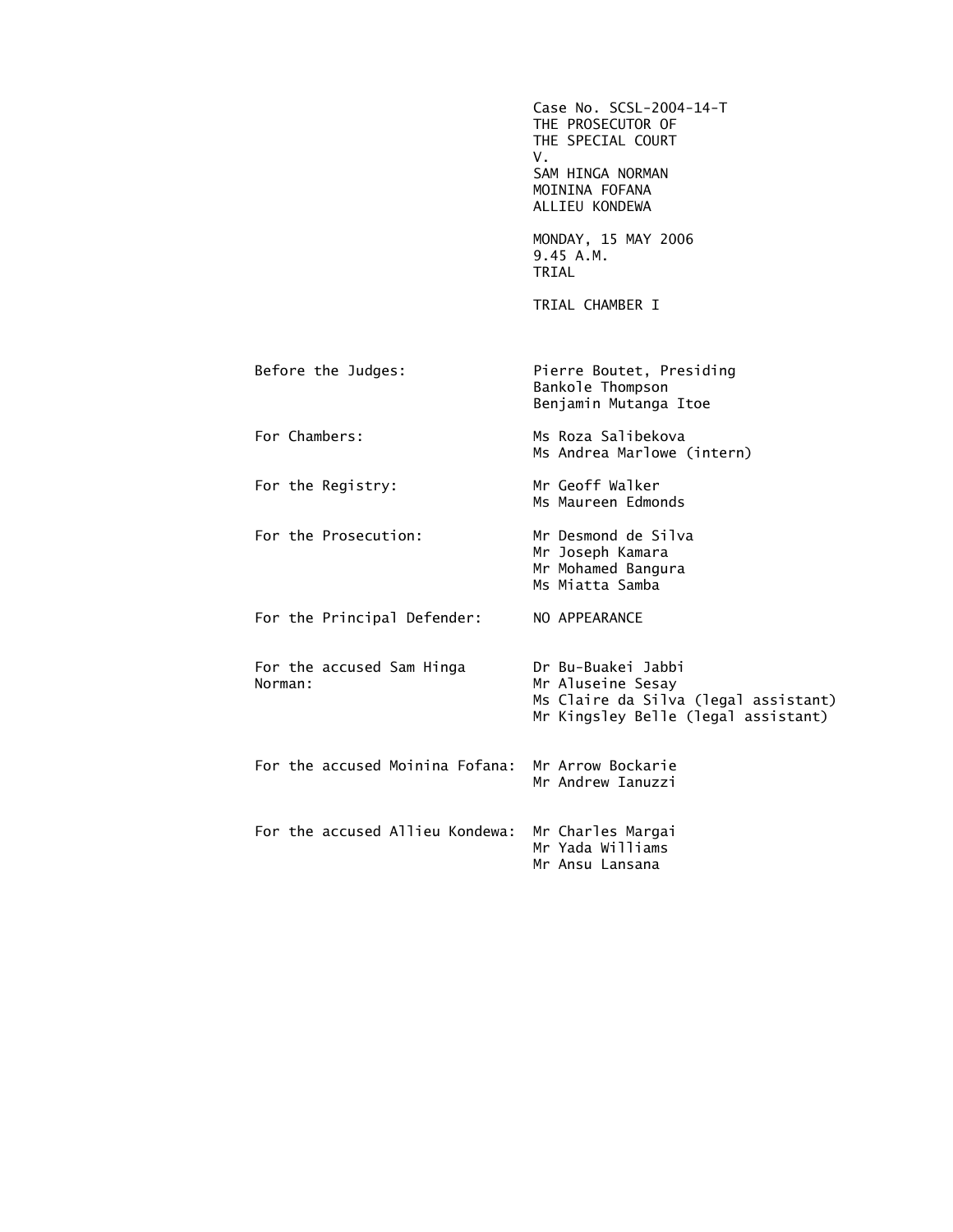15 MAY 2006 OPEN SESSION

 1 [CDF15MAY06A - RK] 2 Monday, 15 May 2006 3 **Example 2 [The accused present]**  4 [Open session] 09:39:49 5 [Upon commencing at 9.45 a.m.] 6 WITNESS: HAROUN ARUNA COLLIER [Continued] 7 PRESIDING JUDGE: Good morning, counsel. Good morning, 8 Mr Witness. We are back to you this morning, Dr Jabbi, for the 9 resumption of your examination-in-chief of your witness. So you 09:48:01 10 had just completed your examination-in-chief of your witness 11 having dealt with the matter of complaints to the War Council and 12 you were moving to a different area when we left on Friday. Can 13 you take it from there, please? 14 MR JABBI: Yes, My Lord. Just before I begin this morning 09:48:31 15 I want to draw attention to the fact that our Witness 1 on the 16 list -- 17 PRESIDING JUDGE: Dr Jabbi, we are very much familiar with 18 it and we are trying to do everything we can to dispose of 19 everything we have to deal with. We appreciate this is of 09:48:49 20 importance to you. It is of importance to us that this decision 21 comes out as soon as we can. That's the best I can tell you. 22 MR JABBI: Yes, My Lord. The point I want to make is that 23 it is very crucial to the strategy of the Defence and we will 24 soon come to a point when we will have to take certain decisions 09:49:09 25 as to what to do in the defence, and knowledge of whether or not 26 the decision on him is going to be available will be very helpful 27 to us. We do not want to waste the time of the Court at another 28 time. 29 PRESIDING JUDGE: Thank you, Dr Jabbi, we have noted that.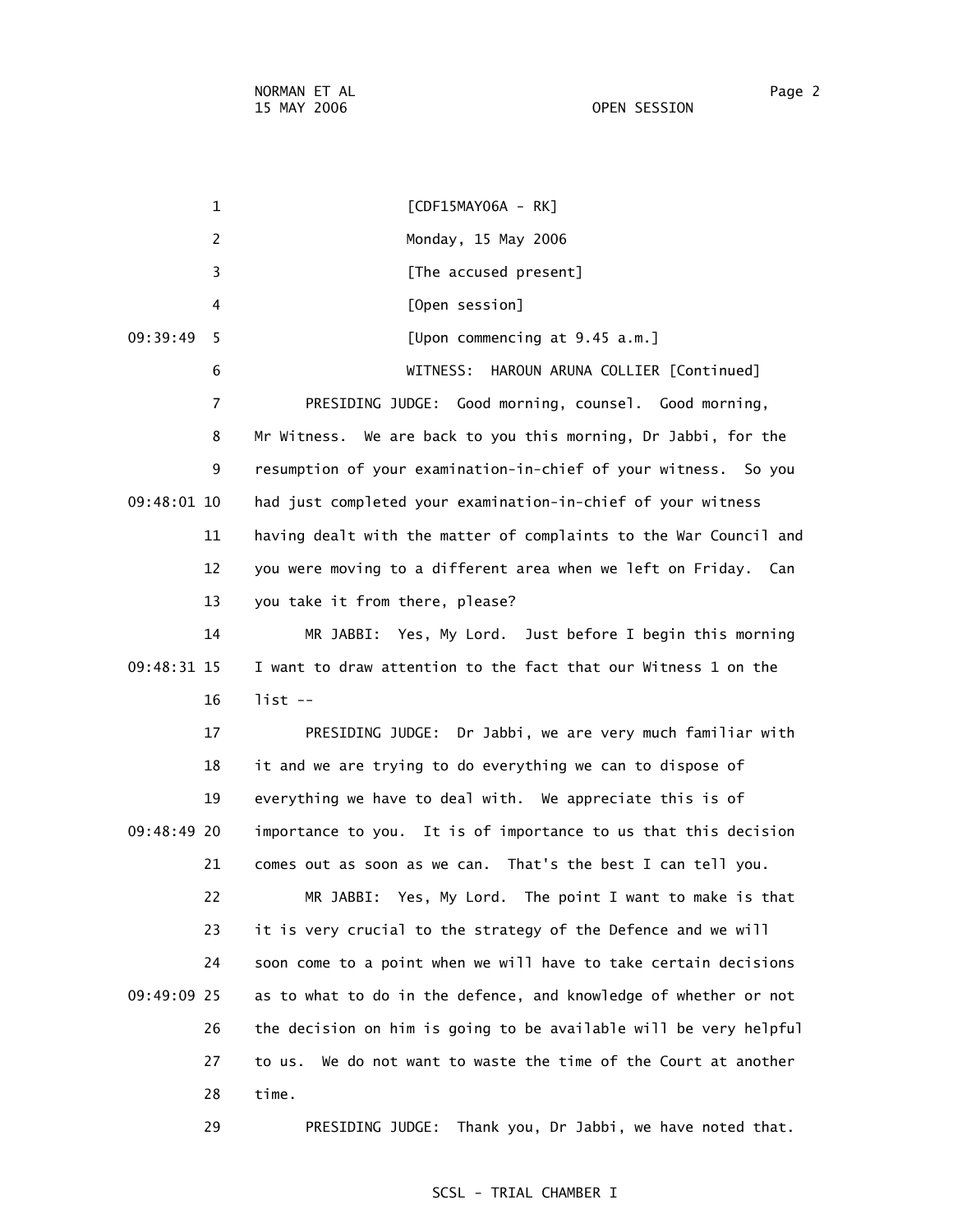1 MR JABBI: Thank you. 2 Q. Good morning, Mr Witness. 3 A. Good morning. 4 THE INTERPRETER: Your Honours, it appears the witness is 09:49:43 5 not on the right channel. His response was in Krio. 6 PRESIDING JUDGE: Just a minute, Dr Jabbi. It appears that 7 the witness is not on the right channel. We want to make sure of 8 that. Mr Witness, is what is being said now in Court being 9 translated to you in Mende? 09:50:29 10 THE INTERPRETER: He says no. He's still not on the right 11 channel. 12 PRESIDING JUDGE: Madam Court Officer, it appears that this 13 is still not on the right channel. Can we try it again? This is 14 Mende now, Mr Witness? 09:50:53 15 THE WITNESS: Yes. 16 PRESIDING JUDGE: Thank you very much. Dr Jabbi, your 17 witness. 18 EXAMINED BY MR JABBI: [Continued] 19 Q. Good morning, Mr Witness. 09:51:02 20 A. Mr Jabbi and all, good morning. 21 Q. Now, I want to begin this morning by asking you some 22 specific question about the Death Squad. 23 A. It is okay. 24 Q. Now, what was your own status within the Death Squad? 09:51:46 25 A. I was the front line commander of the Death Squad. I was 26 the person who would lead at front line. I would take the 27 warriors to the war. That was my own position. 28 PRESIDING JUDGE: We have been through it, Dr Jabbi. 29 MR JABBI: My Lord, it is just an introductory. I just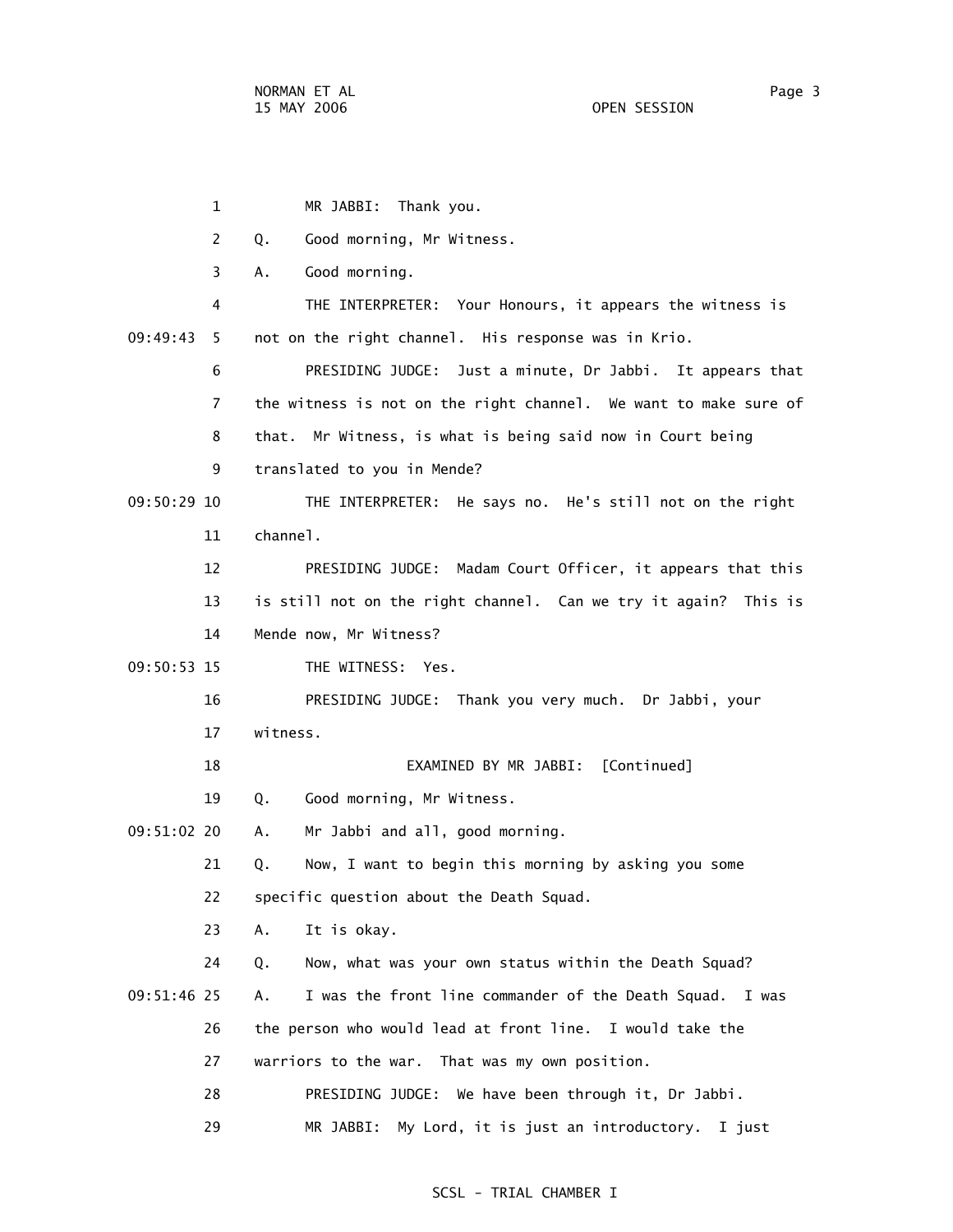1 want to ask a few specific questions. 2 Q. Now, what was your position of responsibility in respect of 3 Jegbeyama, who was the commander? 4 JUDGE ITOE: Is it Begjeyama or Jegbeyama? 09:52:31 5 MR JABBI: Jegbeyama. 6 JUDGE ITOE: What have you been calling him? 7 MR JABBI: Jegbeyama, My Lord. 8 JUDGE ITOE: Now I have to teach you the phonetics of it. 9 PRESIDING JUDGE: Maybe it would be simpler to refer to 09:52:45 10 Tucker. 11 MR JABBI: Bob Tucker. 12 Q. In respect of Bob Tucker as the commander of the Death 13 Squad, what was your own status? 14 A. Just like you say one, two, I was the second. I was in 09:53:10 15 control of everything. I would lead people to the front. He 16 himself never went to the front. He would send me there. 17 Q. So you were second in command to him? 18 A. Yes. I was the one taking the fighters to the front. He 19 wouldn't go. 09:53:48 20 Q. Can you tell the Court what duties the Death Squad had with 21 respect to Talia, Base Zero? 22 A. The Death Squad, whatever work we had in Talia, that was 23 not the only -- that wasn't the place where we were based. We 24 were based at Sumbuya junction. 09:54:20 25 Q. Mr Witness, please remember to be talking slowly. 26 PRESIDING JUDGE: And please remember to answer the 27 question asked of you. We don't want an explanation unless you 28 are asked for it. Just answer the question, please. 29 MR JABBI: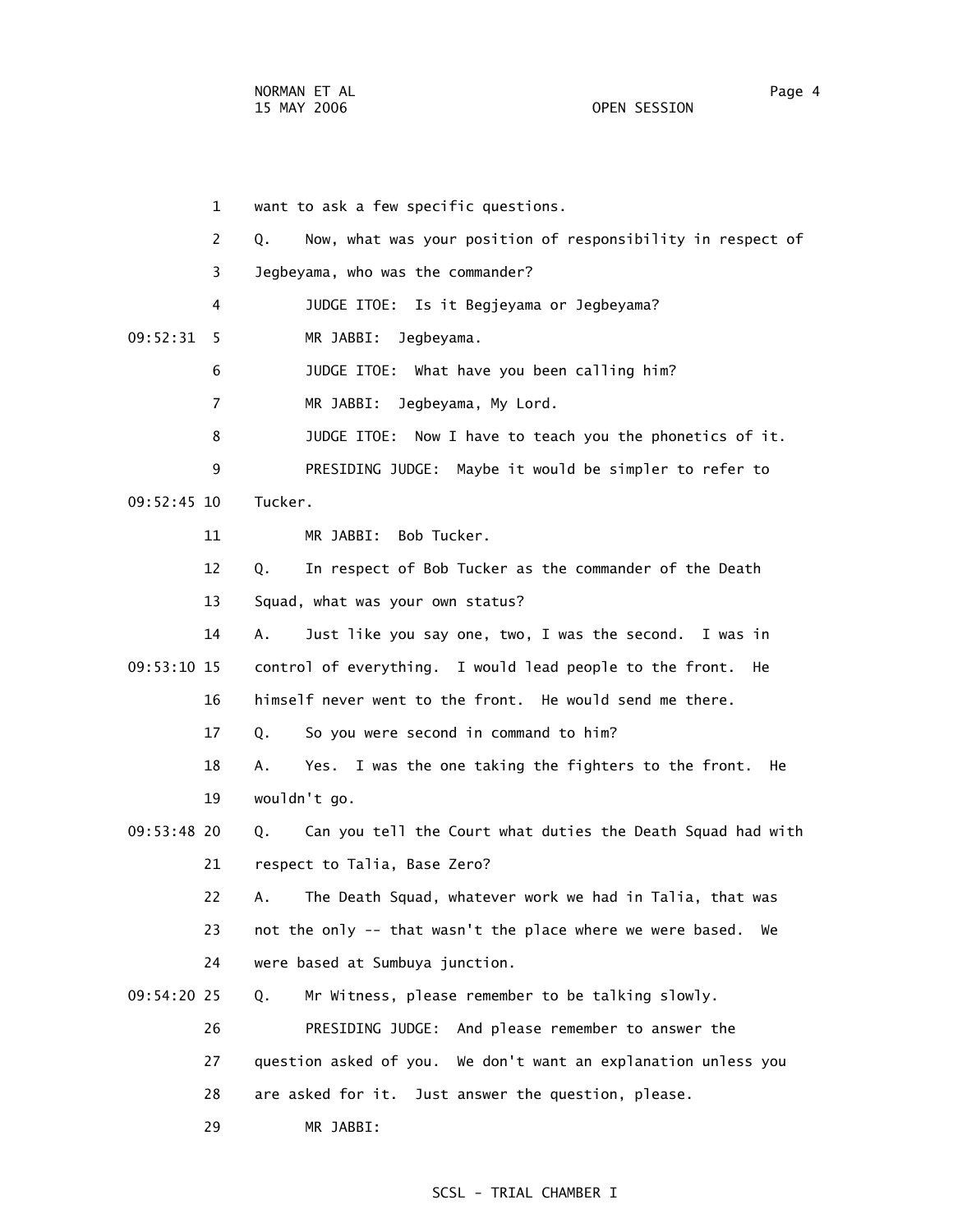1 Q. So the question again is what duties did the Death Squad 2 have in respect of at Talia, Base Zero? 3 A. We had no work there. 4 Q. Now, taking it from the time that Chief Norman came to Base 09:55:28 5 Zero, from that time onwards, what duties in respect of Talia did 6 the Death Squad have? 7 A. We had no work. The Death Squad had no work in Talia, 8 because that was not where we were based. 9 Q. Now, again, taking it from the same time frame, from the 09:56:27 10 arrival of Chief Norman in Talia, do you know from whom the Death 11 Squad used to take its commands and orders? 12 A. Yes, I did know very well. 13 Q. From whom, please? 14 A. The War Council. 09:57:07 15 Q. More specifically, did you by chance ever as Death Squad, 16 did you by chance ever receive commands and orders from 17 Chief Norman? 18 A. No. That was what I was saying, we did not take any order 19 from him. 09:58:12 20 Q. And again taking it from the time after the arrival of 21 Chief Norman in Talia, to whom did the Death Squad report after 22 its exploits? 23 A. At that time -- when Chief Norman had not come, we were 24 reporting to the chiefdom people. At that time there was no 09:58:53 25 Council. 26 PRESIDING JUDGE: That is not the question. The question 27 is after Chief Norman was in Talia, to whom did you report? 28 We're not talking before.

29 MR JABBI: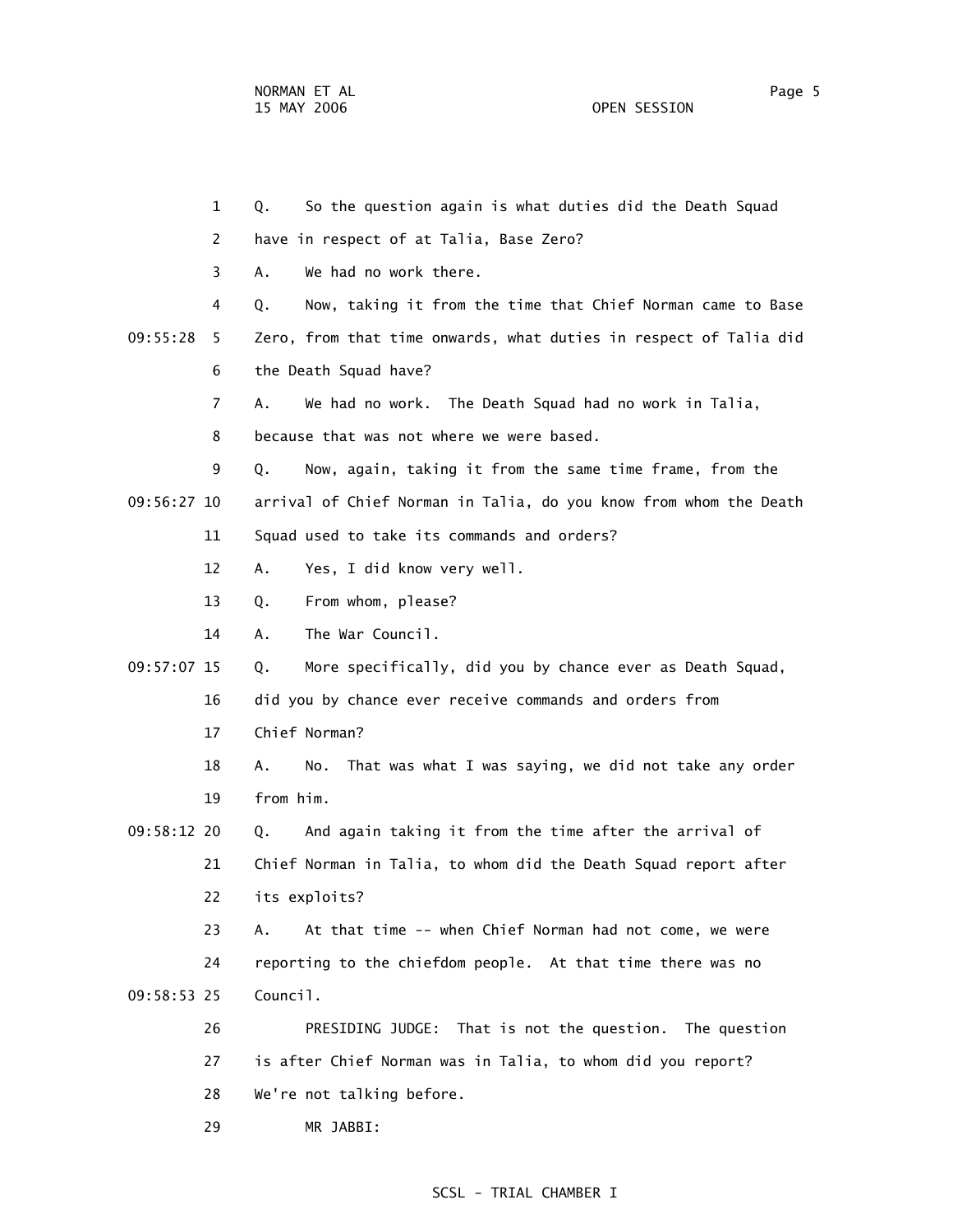|               | $\mathbf{1}$ | After Chief Norman had come to Talia, to whom were you<br>Q.      |
|---------------|--------------|-------------------------------------------------------------------|
|               | 2            | reporting as Death Squad?                                         |
|               | 3            | When Mr Norman was in Talia, when we came with situation<br>А.    |
|               | 4            | report, we would present it to the War Council and the chiefdom   |
| 09:59:26      | 5            | people.                                                           |
|               | 6            | Again, more specifically, did you, as Death Squad, ever<br>Q.     |
|               | 7            | make situation reports to Chief Norman directly?                  |
|               | 8            | Never, not a day did that happen.<br>Α.                           |
|               | 9            | Now, do you remember or do you know if the Death Squad ever<br>Q. |
| 10:00:43 10   |              | went to Moyamba?                                                  |
|               | 11           | Yes. We, the Death Squad, went to Moyamba and from there<br>Α.    |
|               | 12           | we went to Bangoma Kwelu.                                         |
|               | 13           | Now, was that before or after the arrival of Chief Norman<br>Q.   |
|               | 14           | in Talia - the first arrival of Chief Norman in Talia?            |
| 10:01:22 15   |              | We went first and it took so long before Chief Norman came.<br>Α. |
|               | 16           | Are you saying that Death Squad had gone to Moyamba long<br>Q.    |
|               | 17           | before Chief Norman came to Talia for the first time?             |
|               | 18           | Yes, we went and it took long before Chief Norman came to<br>Α.   |
|               | 19           | Talia.                                                            |
| 10:02:11 20   |              | Who led the Death Squad on that particular venture?<br>Q.         |
|               | 21           | When we went, I said we should go, but we went together<br>Α.     |
|               | 22           | with my boss.                                                     |
|               | 23           | Who is your boss?<br>Q.                                           |
|               | 24           | Α.<br>Borbor Tucker, Jegbeyama.                                   |
| $10:02:44$ 25 |              | Did you return to Talia?<br>Q.                                    |
|               | 26           | Yes. We returned there.<br>Α.                                     |
|               | 27           | To whom did the squad report on your return to Talia after<br>Q.  |
|               | 28           | that trip?                                                        |
|               | 29           | We reported to the chiefdom people.<br>Α.                         |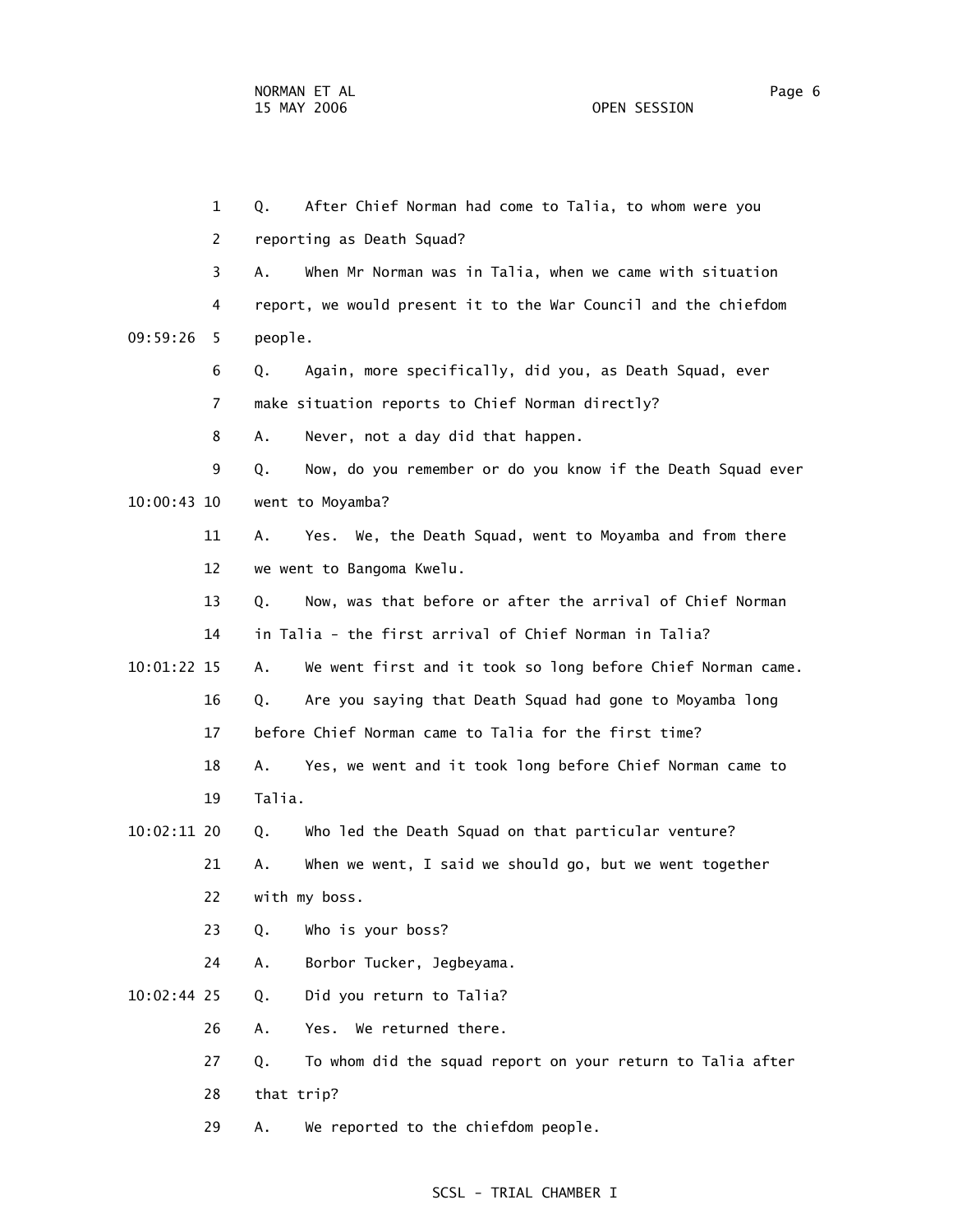1 Q. Now, did you ever make another trip to Moyamba after the 2 arrival of Chief Norman in Talia? 3 A. No, no, no. 4 JUDGE ITOE: Did he ever meet what? Did you ever -- 10:04:15 5 MR JABBI: Did the Death Squad ever make another trip to 6 Moyamba after -- 7 THE WITNESS: I said no. 8 MR JABBI: 9 Q. Now, Mr Witness, I want to take you back to the time that 10:04:52 10 you said in your evidence before that the Kamajor controller was 11 demonstrated to General Khobe. 12 PRESIDING JUDGE: You remember my comments about this on 13 Friday. What is new about this that is so relevant to the issue 14 in dispute here? 10:05:26 15 MR JABBI: My Lord, there is nothing new about it, but I am 16 using it as a take-off point about something else. 17 PRESIDING JUDGE: I do not want to hear anything about the 18 controller. We've heard enough. 19 MR JABBI: My Lord, I'm only using it as a temporal point 10:05:43 20 of reference. 21 PRESIDING JUDGE: Fine, thank you. 22 MR JABBI: 23 Q. Now, after the departure of General Khobe, following the 24 demonstration about the controller - after the departure of 10:06:11 25 General Khobe - did anything else happen on that occasion? 26 A. Yes. 27 Q. Can you briefly tell the Court? Very briefly? 28 A. When Mr Khobe returned, the War Council had a meeting. 29 Q. [Overlapping speakers] yes.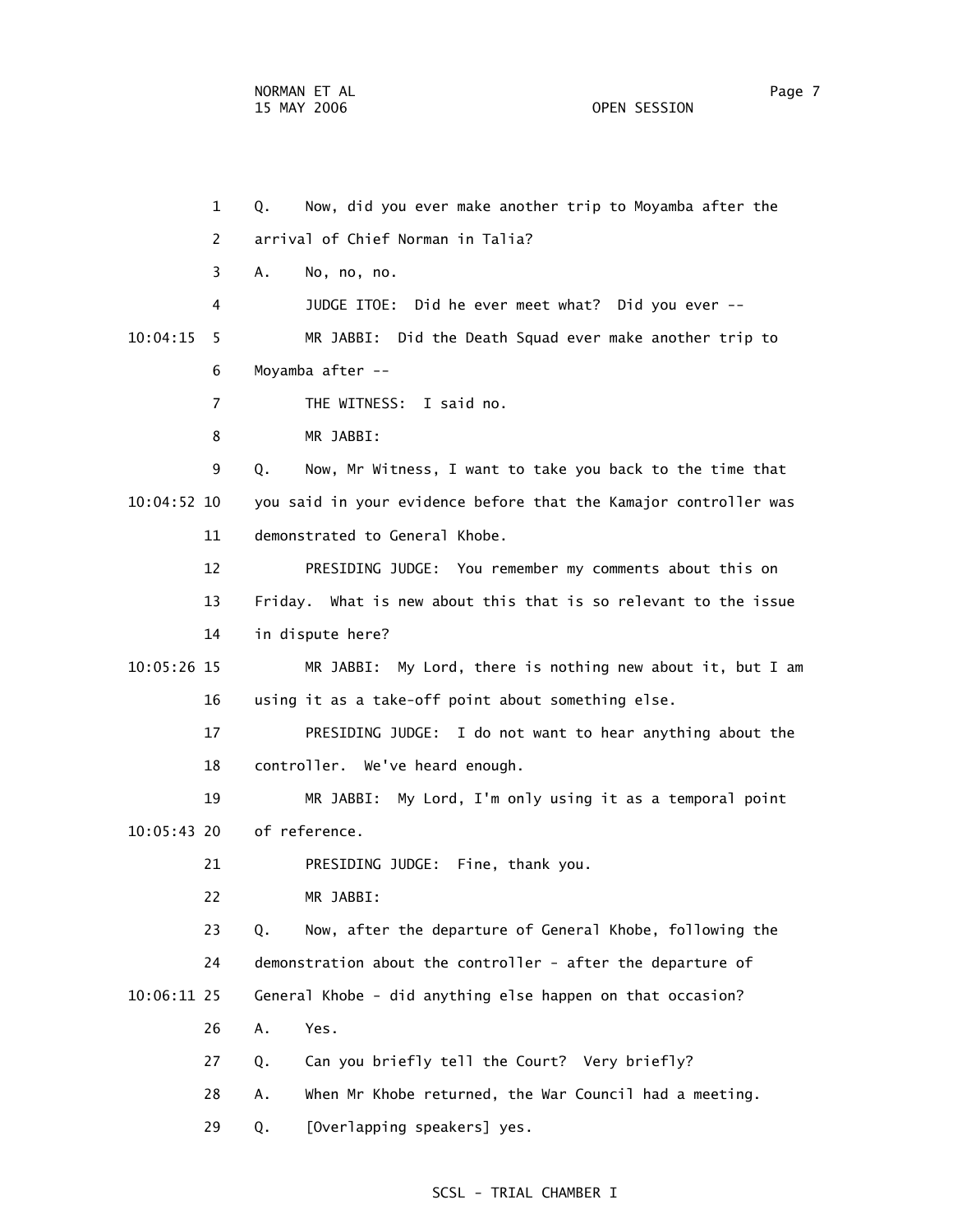1 A. Then they said it would be good for us to go to Koribundu. 2 Q. For whom to go to Koribundu? 3 A. For the Kamajors to go to Koribundu.

- 10:07:26 5 A. This Koribundu, it was a base for the rebels and the 6 soldiers.
	- 7 Q. Yes.

4 Q. Yes.

- 8 A. It was a base that worried us. If we had not recaptured
- 9 it, we would not have got any peace.
- 10:08:16 10 Q. Yes.
	- 11 A. Then all the commanders -- we the commanders agreed that we 12 would recapture there.
		- 13 Q. Yes.
	- 14 A. Then we convened an emergency meeting at the field.
- 10:08:54 15 Q. Who called this urgent meeting?
	- 16 A. We, the commanders, and the War Council.
	- 17 Q. Were you, yourself, present at that meeting?
	- 18 A. We were the leaders at that meeting.
	- 19 Q. You, yourself, were you present?
- 10:09:24 20 A. I, myself, was a leader at that meeting.
	- 21 JUDGE ITOE: You were present?
	- 22 THE WITNESS: Yes. I was there.
	- 23 MR JABBI:
	- 24 Q. Yes, briefly, please.
- 10:09:48 25 A. We organised it and we designed a date for which we would
	- 26 capture Koribundu.
	- 27 Q. Yes, did you in fact go?
	- 28 A. Yes, we went.
	- 29 Q. How did things go on your arrival in Koribundu?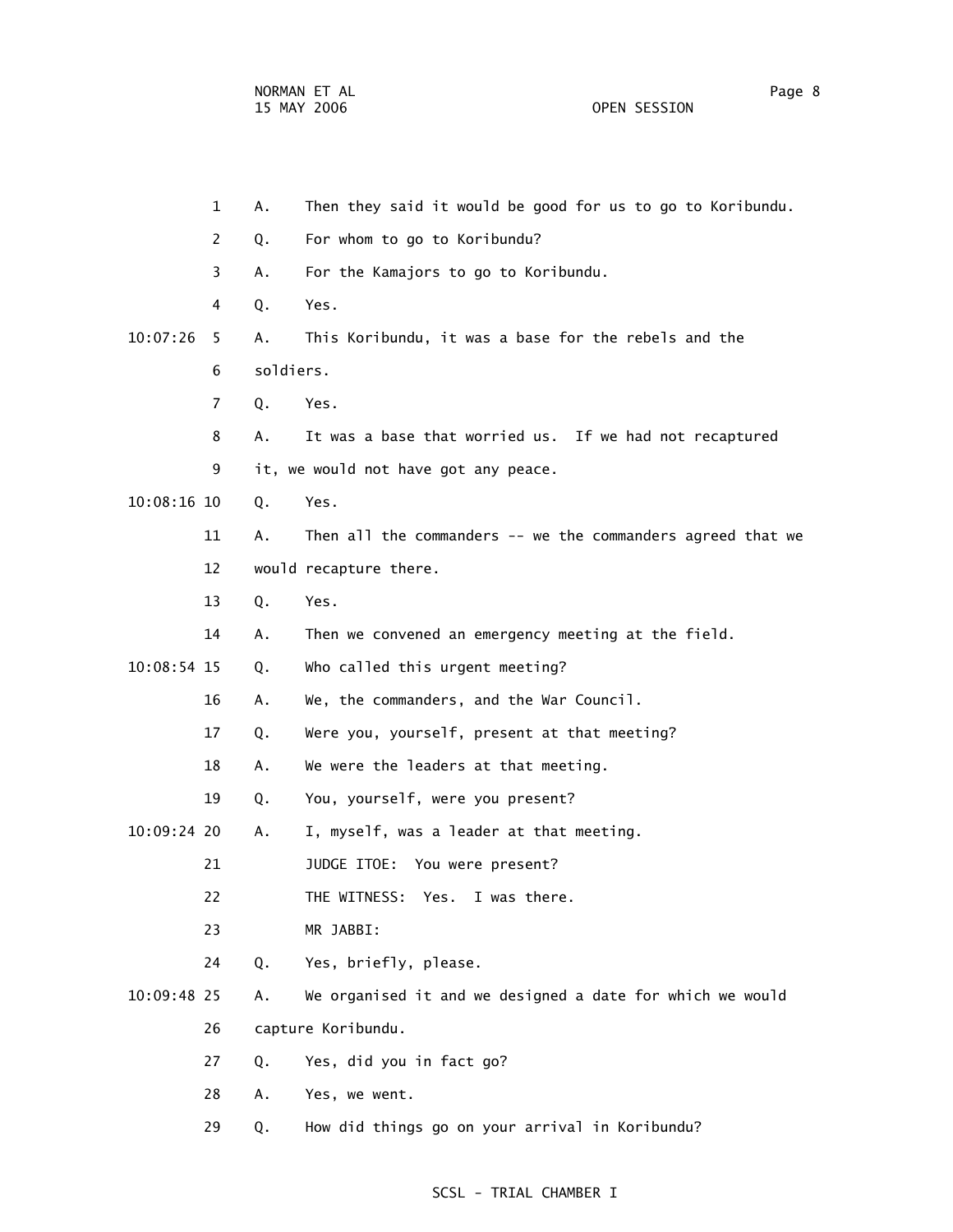|               | $\mathbf 1$ | А. | We shared the front into three or four parts.                     |
|---------------|-------------|----|-------------------------------------------------------------------|
|               | 2           | Q. | Now, of the several attacks on Koribundu, which one was           |
|               | 3           |    | this one you are talking about?                                   |
|               | 4           | А. | I'm talking about the third one.                                  |
| 10:11:30      | 5           | Q. | Yes, so what happened?                                            |
|               | 6           | А. | We divided into troops and said those others should some          |
|               | 7           |    | from Sumbuya end and the others should come from the Pujehun end, |
|               | 8           |    | the others should come from the Blama end, and I and another      |
|               | 9           |    | commander would come from the Bo end. They called the commander   |
| $10:12:12$ 10 |             |    | Chuck Norris. We went up to --                                    |
|               | 11          | Q. | Was Bob Tucker with you on this occasion?                         |
|               | 12          | Α. | No, no he was at Tisana.                                          |
|               | 13          |    | JUDGE ITOE:<br>Who?                                               |
|               | 14          |    | MR JABBI: Bob Tucker, My Lord.                                    |
| 10:13:05 15   |             | Q. | Yes?                                                              |
|               | 16          | Α. | By the time we got to the headquarter $--$                        |
|               | 17          | Q. | Whose headquarter?                                                |
|               | 18          | А. | The rebels' and the juntas' headquarter. Before we could          |
|               | 19          |    | reach there in Koribundu, then they intercepted us with an        |
| $10:13:54$ 20 |             |    | anti-aircraft vehicle. They shot at me and they broke my leg.     |
|               | 21          | Q. | Who did that?                                                     |
|               | 22          | Α. | The rebels. The rebels and the juntas.                            |
|               | 23          | Q. | Yes.                                                              |
|               | 24          | Α. | When we broke my leg, we all dispersed, the boys.                 |
| 10:14:39 25   |             | Q. | Where did you say you sustained the injury?                       |
|               | 26          | Α. | My right leg, on my right knee. They shot at me and it            |
|               | 27          |    | split open my leg.                                                |
|               | 28          | Q. | Then what happened?                                               |
|               |             |    |                                                                   |

29 A. My siblings took me out and we retreated, because on that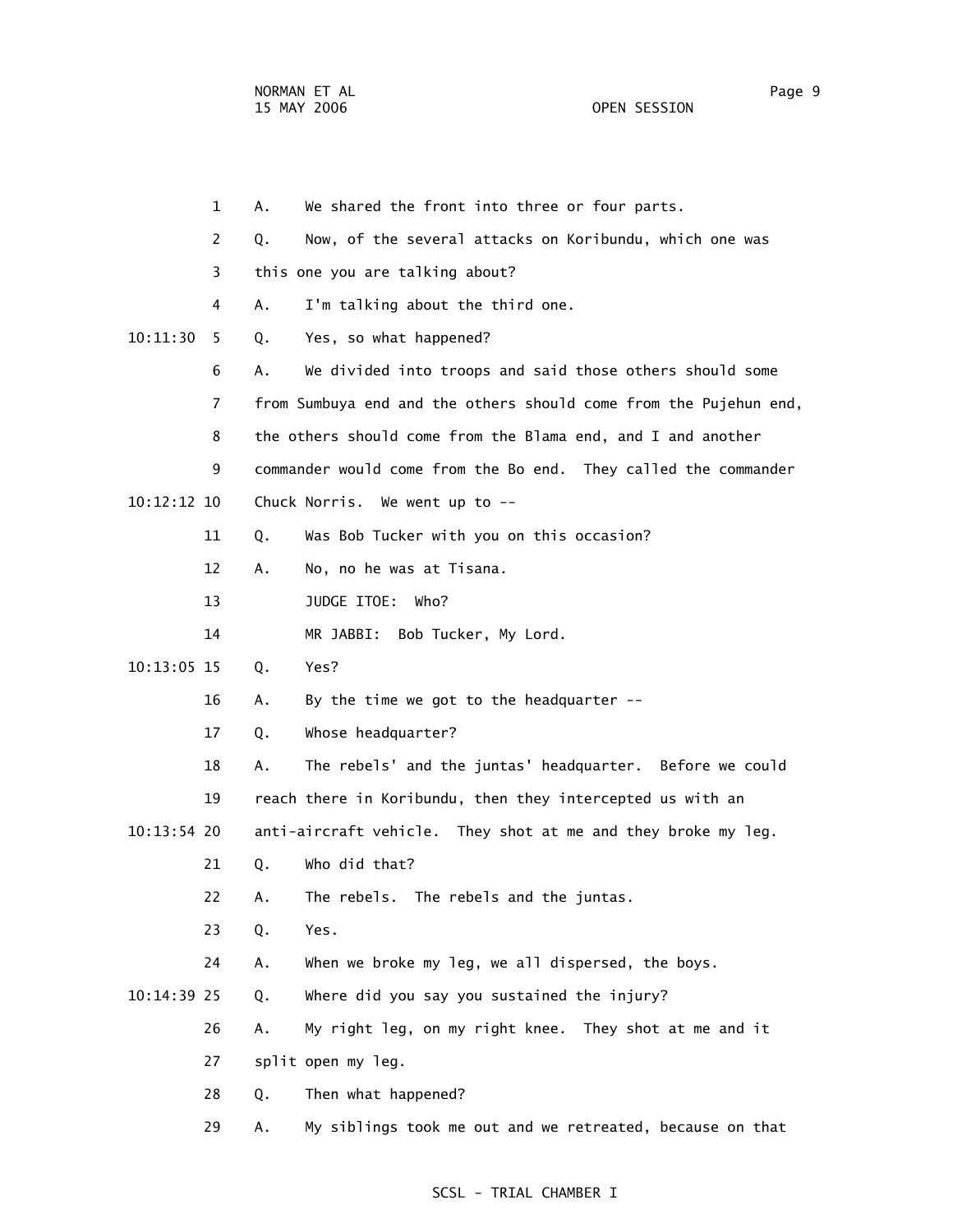1 day when we launched that attack, we could not overpower 2 Koribundu. 3 Q. And then? 4 A. When they brought me to Talia, there were two doctors 10:15:36 5 there. 6 Q. Was that the end of the third attack on Koribundu? 7 A. Yes, that was the end. But there was another attack, but I 8 was not there. But the one I saw, that was the end of it. 9 Q. After that attack, did you personally ever engage in any 10:16:22 10 battle? 11 A. No, I didn't fight any other fights. 12 Q. Up until the end of the war; not so? 13 A. Yes, I didn't fight any more. 14 MR JABBI: My Lords, that is all for the witness. 10:17:04 15 PRESIDING JUDGE: Thank you, Dr Jabbi. Mr Bockarie for the 16 second accused. 17 MR BOCKARIE: I have no questions for this witness. 18 PRESIDING JUDGE: Thank you. Cross-examination by counsel 19 for the third accused. 10:17:17 20 MR WILLIAMS: Yes, My Lord. 21 CROSS-EXAMINED BY MR WILLIAMS: 22 Q. Mr Witness, did you see Albert Nallo quite often at Talia? 23 A. I used to see him in Talia. 24 PRESIDING JUDGE: The question is: Did you see him often 10:18:06 25 in Talia? 26 THE WITNESS: Well, the reason why I wouldn't say that, 27 because I was not in Talia, I was at Sumbuya Junction, but I 28 would see him when I went there. 29 MR WILLIAMS: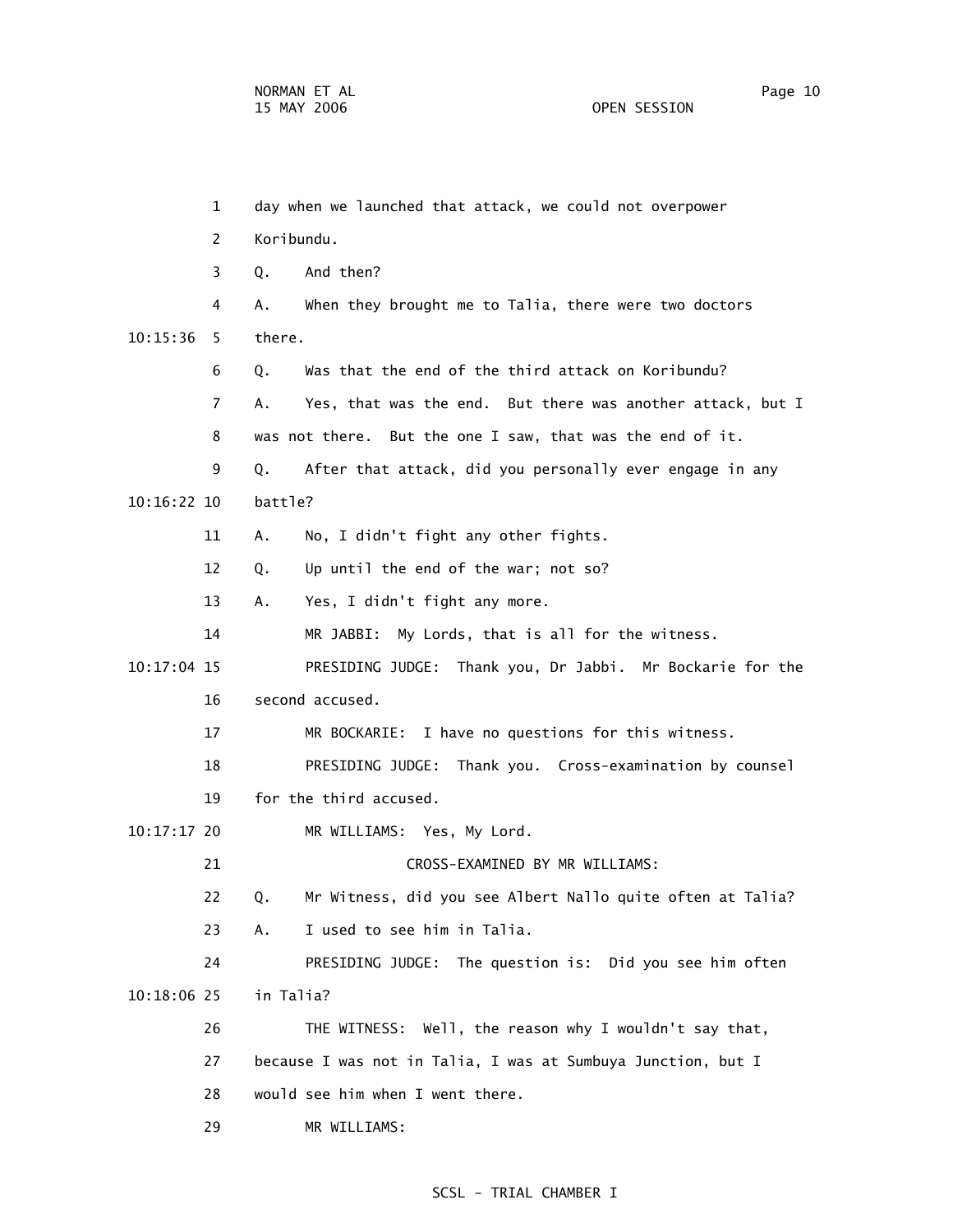1 Q. Did you initiate together with him? 2 A. No. I was initiated on December 24th. I do not know when 3 he was initiated. 4 Q. Mr Witness, do you know whether the third accused, 10:19:11 5 Mr Kondewa -- do you know whether he had anything to do with the 6 Death Squad? 7 A. He had nothing to do with it at all. 8 Q. So would I be right to say that he never gave commands to 9 the Death Squad? 10:19:51 10 A. If you say so you would be very correct. 11 Q. You said the War Council met in your father's compound; is 12 that correct? 13 A. It's correct, yes. 14 Q. Did you ever sit in a War Council meeting? 10:20:40 15 A. Yes, they wouldn't ask anybody else. 16 PRESIDING JUDGE: Can you take that question, again, 17 Mr Williams. If the witness himself sat? 18 MR WILLIAMS: Yes. 19 Q. So you had non War Council members sitting in War Council 10:21:08 20 meeting; is that correct? 21 A. Yes, they would be there, they wouldn't drive you away. 22 Q. Were non War Council members allowed to participate in the 23 deliberations that took place? 24 A. Yes. Even the chiefdom people, they would call them there. 10:22:05 25 Only that they wouldn't take a decision on their own. 26 Q. Is it correct to say that the third accused, Mr Kondewa, 27 was not a member of the War Council? 28 A. He had nothing to do with it. He was not among them at 29 all.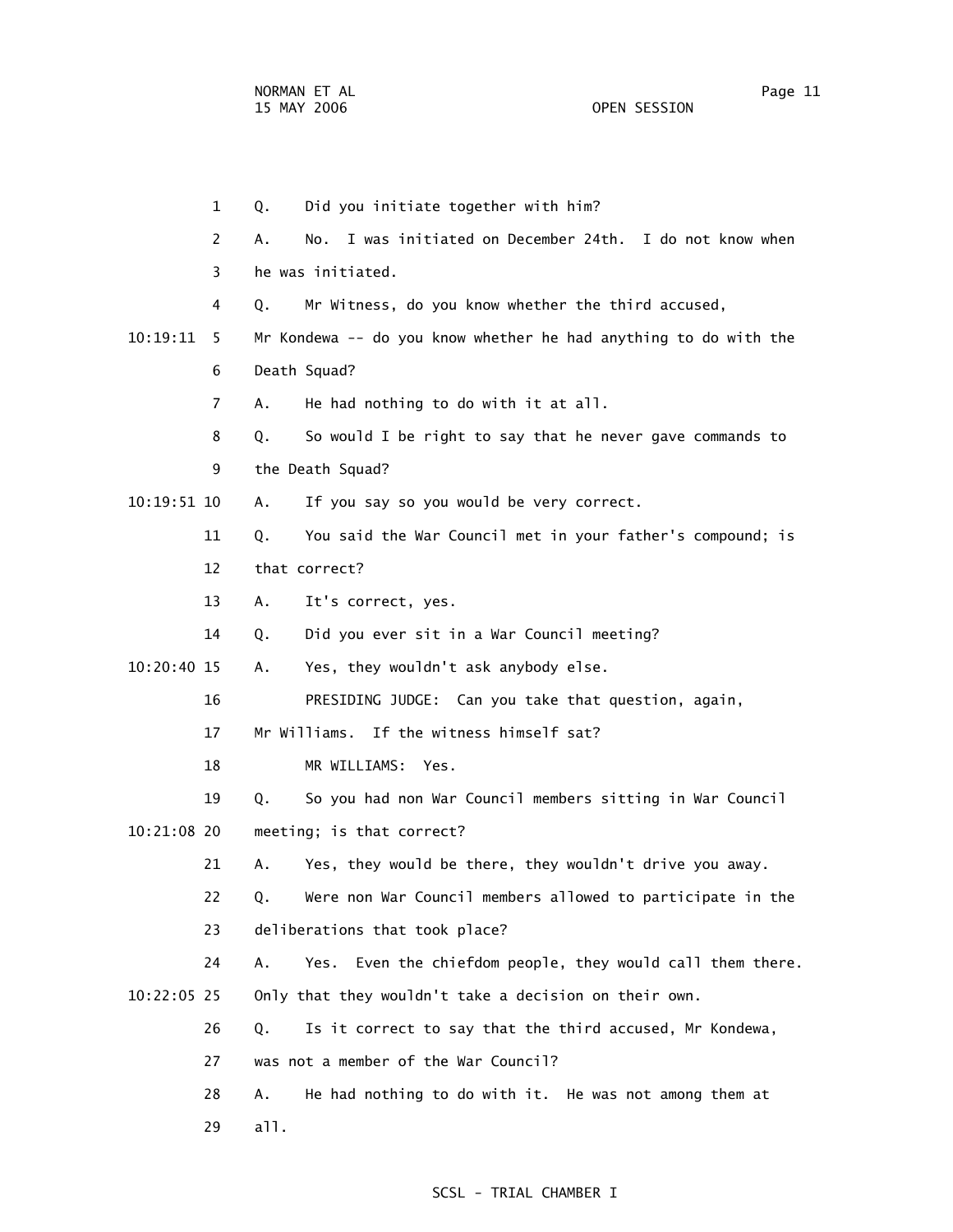1 Q. The initiations that were done by the third accused at 2 Talia, could you tell -- 3 JUDGE ITOE: Did the witness say he had nothing to do with 4 it? He had nothing to do with it, the War Council? 10:23:27 5 MR WILLIAMS: Yes, My Lord. 6 Q. The initiations that Mr Kondewa conducted at Talia, do you 7 know exactly where they took place? 8 A. Yes. He initiated in Mokasi. 9 Q. And you referred to a school compound where military 10:24:16 10 training took place. Where was that? Where was that school 11 located? 12 A. The school, you would go across a river. It was in Talia. 13 They were separated by a river. 14 PRESIDING JUDGE: Did the witness say it was in Talia or it 10:24:41 15 was not in Talia? 16 MR WILLIAMS: It was in Talia. 17 PRESIDING JUDGE: In Talia? 18 MR WILLIAMS: Yes. 19 Q. But that school compound was not in Mokasi? 10:24:53 20 A. Where we did the training, no. It was no Talia, not 21 Mokasi. 22 Q. How far is Talia from Mokasi, can you tell the Court? 23 JUDGE ITOE: Talia from Mokasi? 24 MR WILLIAMS: Yes. 10:25:18 25 JUDGE ITOE: I thought he said it was three miles, about 26 three miles. 27 THE WITNESS: It's about three miles. 28 JUDGE ITOE: I thought so. 29 MR WILLIAMS: I'm grateful, My Lord.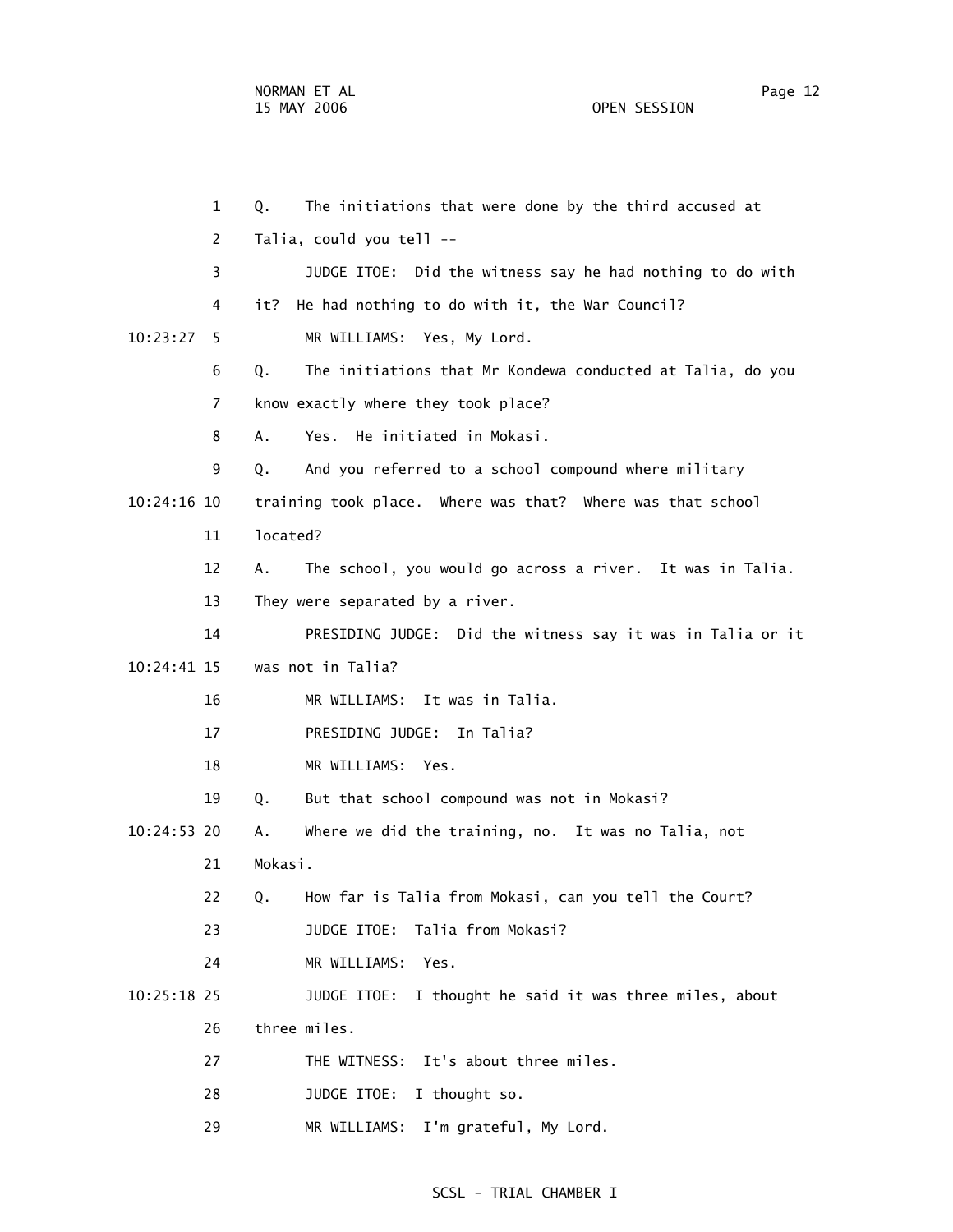|             | $\mathbf{1}$ | Q.         | Do you know of a body of fighters at Talia that they used         |
|-------------|--------------|------------|-------------------------------------------------------------------|
|             | 2            |            | to call Special Forces?                                           |
|             | 3            | А.         | No, I did not know about them.                                    |
|             | 4            | Q.         | You said your son was an initiated Kamajor; is that               |
| 10:26:10    | 5            | correct?   |                                                                   |
|             | 6            | Α.         | Yes.                                                              |
|             | 7            | Q.         | Why did you have to -- or why did you allow your son to be        |
|             | 8            | initiated? |                                                                   |
|             | 9            | Α.         | For him to protect himself in times of trouble.                   |
| 10:26:54 10 |              | Q.         | What was his age when he was initiated?                           |
|             | 11           | Α.         | Ten years.                                                        |
|             | 12           | Q.         | Did he ever take part in combat?                                  |
|             | 13           | Α.         | In fact, the guns were not enough for we the older people,        |
|             | 14           |            | so we wouldn't even give children.                                |
| 10:27:40 15 |              |            | JUDGE ITOE: Answer the question, Mr Witness.                      |
|             | 16           |            | THE WITNESS: No, sir. No, sir, he didn't go. He didn't            |
|             | 17           | go.        |                                                                   |
|             | 18           |            | MR WILLIAMS:                                                      |
|             | 19           | Q.         | So would it be right to say that you had lots of people who       |
| 10:28:01 20 |              |            | were initiated as Kamajors but who did not opt for military       |
|             | 21           | training?  |                                                                   |
|             | 22           |            | A. They were more than those who went to fight                    |
|             | 23           | Q.         | And you mentioned that at initiation ceremonies, and              |
|             | 24           |            | whenever Kamajors congregate, the third accused will admonish you |
| 10:28:53 25 |              |            | about the evil -- I mean, will tell you not to do evil things     |
|             | 26           |            | during combat; is that correct?                                   |
|             | 27           | Α.         | Yes, he would give us so many of those admonitions.               |
|             | 28           | Q.         | Are you aware of anything called Kamajor ambush?                  |
|             | 29           | Α.         | No, I don't know anything about that in the Kamajor.              |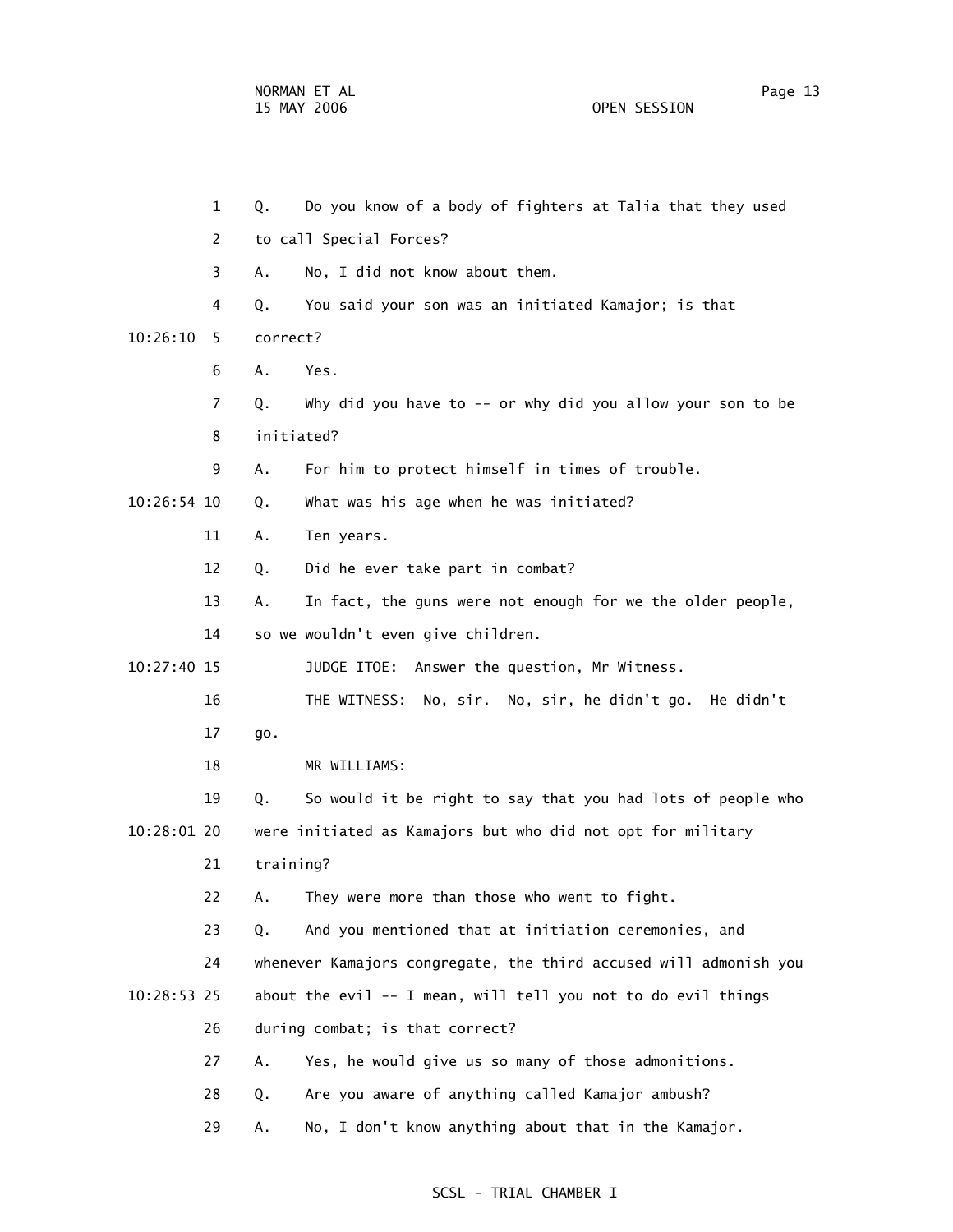1 Q. So that did not take place at initiation ceremonies; is 2 that what you're saying? 3 A. At all. I did not say a thing like that, not today. 4 PRESIDING JUDGE: Was your question making reference to 10:30:15 5 initiation or Kamajor ambush? I'm not talking your last 6 question, your previous question when you were asking the 7 question if he was aware of Kamajor's ambush. 8 MR WILLIAMS: Yes, My Lord. 9 PRESIDING JUDGE: You did so in the -- 10:30:28 10 MR WILLIAMS: Context of initiation. 11 PRESIDING JUDGE: Context of initiations, okay. 12 MR WILLIAMS: 13 Q. Mr Witness, when Albert Nallo testified before this Court, 14 I just want to refer you to a portion of his evidence and then I 10:30:52 15 will ask you for your reaction. When he testified before this 16 Court on 10 March 2005, page 18 of the transcript, he said, "One 17 of the initiates -- we had one stage in our society that we had 18 to go through which we called a Kamajor ambush when you have been 19 initiated. In that particular ambush the man was not able to go 10:31:39 20 through. During that time one of his eyes got bust. You know, 21 he struck the eye on a palm tree. So when he struck the palm 22 tree, Kondewa and the others took him, carried him to secluded 23 area and they killed him. They burnt him. From the time when 24 Chief Winnie Bio understood that, he stood firmly that the 10:32:13 25 Kamajor movement should move from Tihun Sogbini. So we moved. 26 Moinina Fofana took us to MT Collier." 27 Could that be correct, Mr Witness? Any of what I have just

28 read, could that be correct?

29 A. Not in the least. It has no iota of truth. Nothing of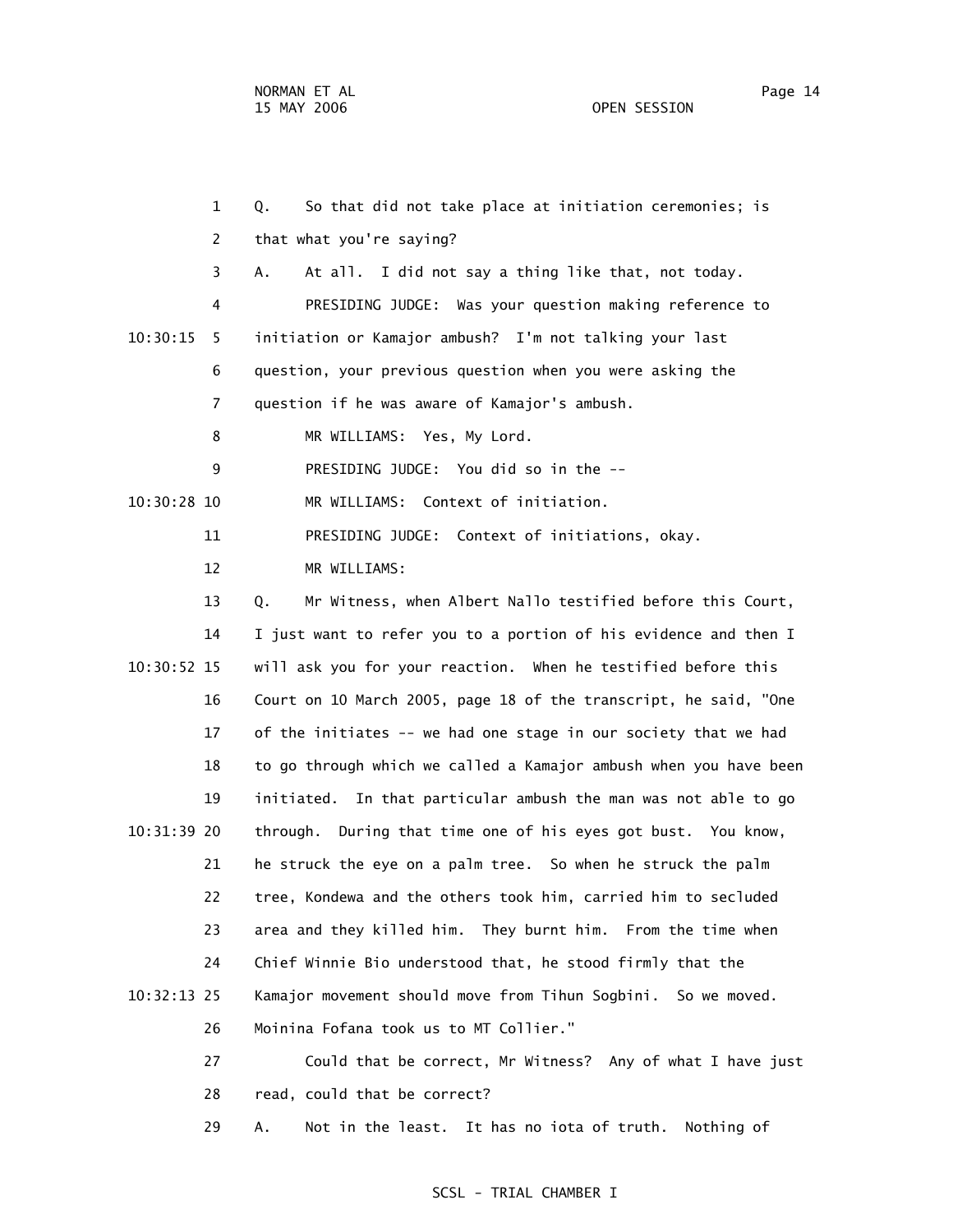| 2             | MR De SILVA: My Lord, my objection is this: The witness           |
|---------------|-------------------------------------------------------------------|
| 3             | was asked whether he was there on that occasion and if the        |
| 4             | witness wasn't, it is difficult to see how he could answer such a |
| 10:33:02<br>5 | question. The learned counsel should give him a time frame and a  |
| 6             | place. If, of course, the witness was not there, it is hard to    |
| 7             | see how he could answer the question.                             |
| 8             | PRESIDING JUDGE: I agree with you, Mr Prosecutor.                 |
| 9             | Mr Williams.                                                      |
| 10:33:18 10   | MR WILLIAMS: My Lord, I gave him a place, Tihun Sogbini.          |
| 11            | The evidence is admissible in this Court, My Lord. He need not    |
| 12            | be there.                                                         |
| 13            | PRESIDING JUDGE: I'm not saying he need not to be there.          |
| 14            | He may be aware by other means, as such. But I think it is quite  |
| 10:33:33 15   | important we understand how, if he does know, when he made that   |
| 16            | statement, this is absolutely not correct. How does he know this  |
| 17            | if he is not there?                                               |
| 18            | JUDGE ITOE: He is very categorical in his reply. That             |
| 19            | never, ever happened. Within that context, I think there is       |
| 10:33:55 20   | something wrong there. We would appreciate that --                |
| 21            | PRESIDING JUDGE: You have made reference to the evidence          |
| 22            | of Nallo, on that page, as such. I don't know of the previous     |
| 23            | pages that Nallo was giving a time frame. I don't know.<br>The    |
| 24            | objection has to do with time as well. As I say, I know you have  |
| 10:34:12 25   | been quoting from that page, but it may be in the previous pages  |
| 26            | that Nallo was giving a time frame. I don't know. I don't have    |
| 27            | the transcript with me.                                           |

 28 JUDGE THOMPSON: May I join in? My position would merely 29 be in the light of the purpose of putting the evidence of an

# SCSL - TRIAL CHAMBER I

1 such happened.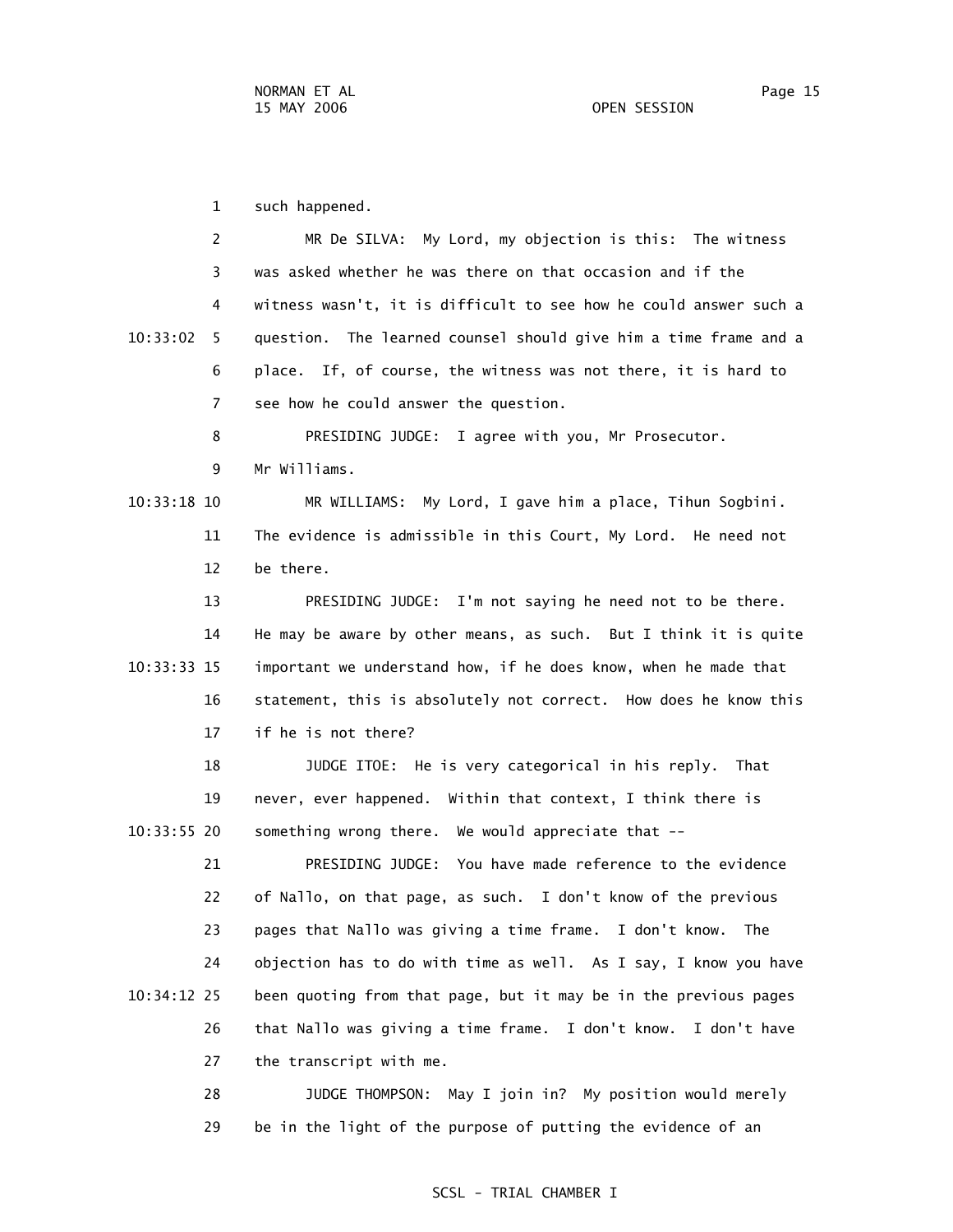1 another witness to a witness who is testifying, undoubtedly the 2 purpose is to contradict. Clearly, if I remember my law rightly, 3 in the national system this was never allowed before 1893 in some 4 of the national systems. It wasn't even allowed. The practice 10:34:51 5 is now generally the case and you can put the question to the 6 witness. But the requirement of course, really, where you intend 7 to put that question - specificity. Because if a witness is 8 called upon to contradict the evidence of another witness who may 9 well have been present when it happened, but he was not present, 10:35:14 10 it is very difficult to see what value that evidence, the 11 contradiction would be, if it is just a generalised or it never 12 happened at all.

 13 So, of course, as you cross-examine, I thought you were 14 more or less interested in the concept of Kamajor ambush, whether 10:35:36 15 he knows of that. I think you need to separate the two if you 16 are asking him to comment on the practice allegedly known as 17 Kamajor ambush, as distinct from the consequence in a particular 18 case. I think it would help the Court. Quite frankly, it is a 19 very delicate area as far as the law is. Just to say that it 10:36:03 20 never happened, I don't think, is really helpful. 21 MR WILLIAMS: I'm grateful, My Lord. 22 PRESIDING JUDGE: Also, you have asked the witness if he 23 had been initiated together with Nallo. He said no. So how 24 could he speak of Nallo's initiation if he wasn't there? 10:36:21 25 MR WILLIAMS: I take the cue, My Lord. 26 Q. You just mentioned that there is nothing in Kamajor 27 initiations called a Kamajor ambush; is that correct? 28 A. That is true. There is nothing called like that. 29 Q. Were you aware of the presence of Mr Kondewa at Tihun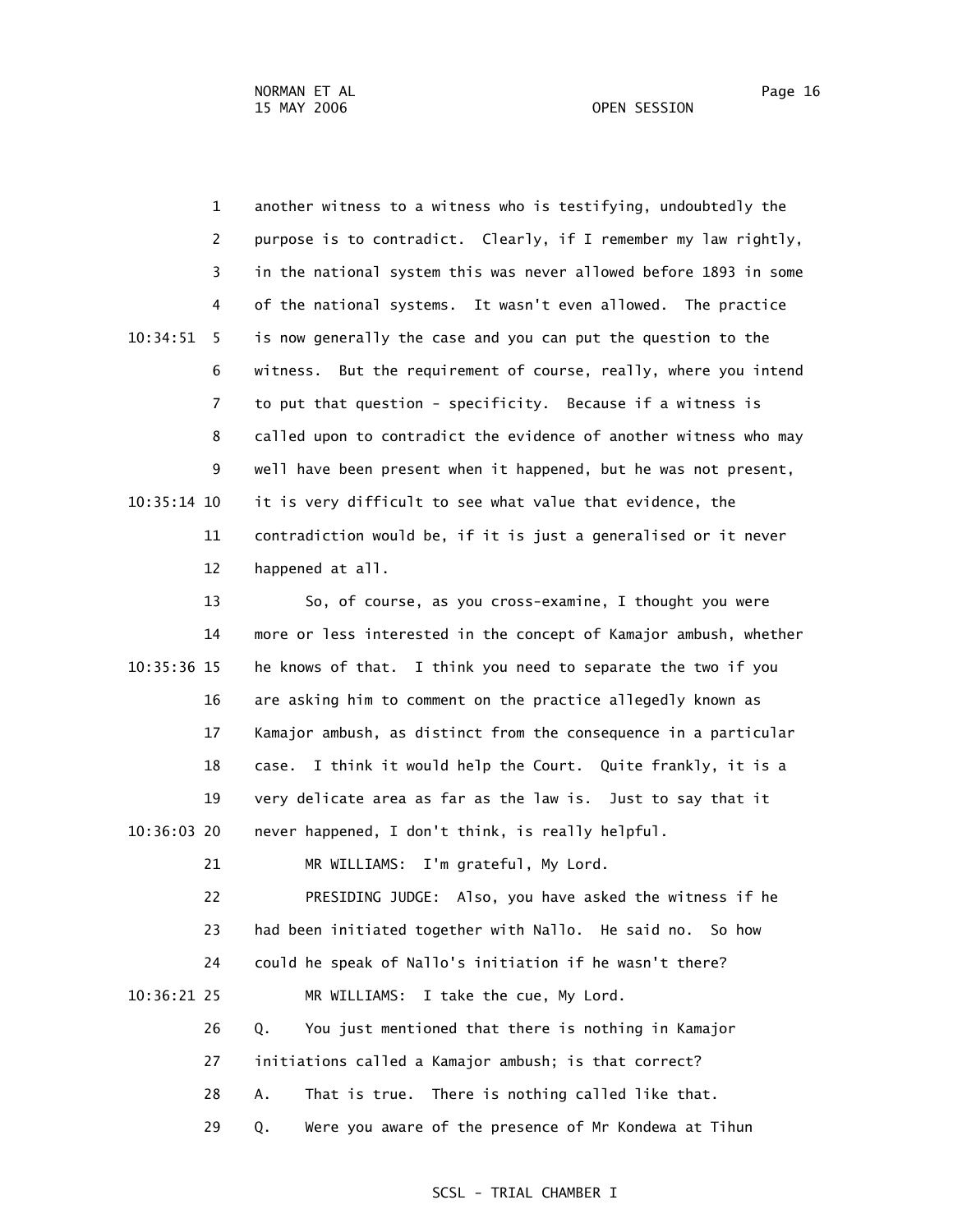1 Sogbini? 2 A. Yes, I used to know very well. 3 Q. Did you know that he carried out initiations at Tihun 4 Sogbini? 10:37:19 5 A. Yes, he carried out initiation in Sogbini. 6 Q. How far is Tihun Sogbini from Talia Yawbeko? 7 A. It's about 14 miles. 8 Q. Did you ever learn of the death of anybody during any of 9 the initiations Mr Kondewa did at Tihun Sogbini? 10:38:42 10 A. Nobody died. If somebody had died, everybody would have 11 known. 12 PRESIDING JUDGE: So you never learned of it? That is your 13 answer? 14 THE WITNESS: No, it didn't happen. 10:39:15 15 MR WILLIAMS: 16 Q. Mr Nallo also mentioned the use of human ashes during the 17 initiation process. 18 A. That did not happen. Maybe he was a high priest. 19 Q. Who? 10:39:51 20 A. The person who said so. Maybe he was doing the initiation. 21 Q. The initiation you went to, no human ashes were applied -- 22 JUDGE THOMPSON: Yes, I think that's the context in which 23 any kind of evidence in this kind of -- resulting from this 24 cross-examination would be helpful. 10:40:12 25 THE WITNESS: There was no human thing -- 26 JUDGE THOMPSON: Witness, please, restrain yourself. Just 27 a minute. Clearly, it is difficult to understand how the Court 28 could be assisted by a witness testifying as to what happened at 29 initiation ceremonies when he himself is not an initiator. He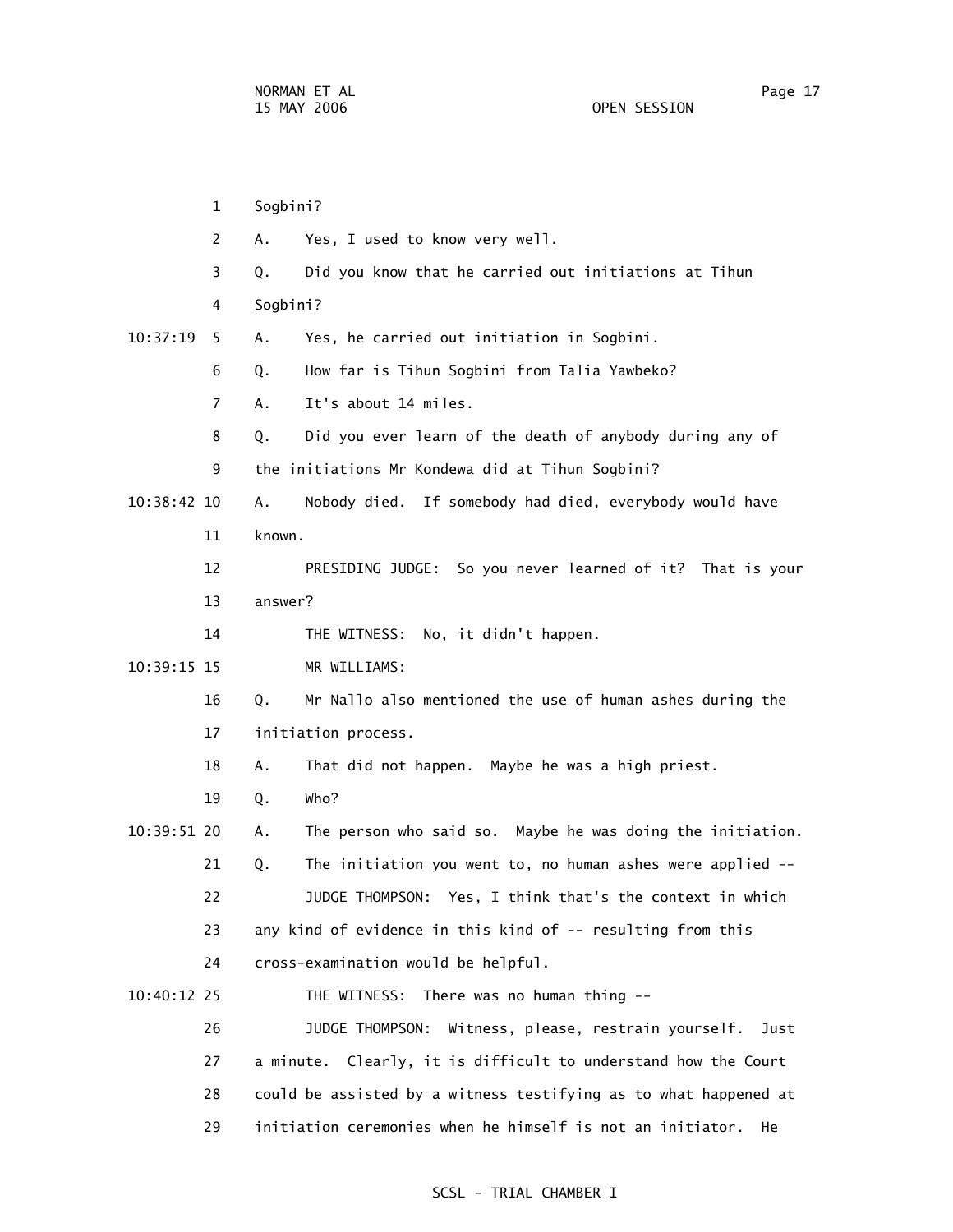1 has admitted that. And when it is clear that he could not have 2 witnessed every initiation ceremony. He probably might just be 3 speaking from his own experience, and to extrapolate his 4 experiences to a generalised situation, it is a little like a 10:41:05 5 quantum leap.

 6 I am not familiar with initiations, but I think it's a safe 7 presumption that those who are practised in such a ritual would 8 be the ones who are in control of the ritual. It would seem to 9 me that it would be difficult, and I do not see how the Court 10:41:30 10 would be assisted by him extrapolating from his experience into a 11 generalised situation. That would be my own thinking on it and 12 after expressing those random thoughts, I will just restrain 13 myself further.

 14 MR WILLIAMS: Albert Nallo did not restrict himself to his 10:41:50 15 own initiation.

 16 JUDGE THOMPSON: That's the difficulty here. I raise it 17 because I find it worrying that we are, in fact, moving away into 18 areas which may well be problematic for the tribunal trying to 19 piece things together where, in fact, witnesses must confine 10:42:08 20 themselves to their own experiences. This is, as far as the 21 evidence seems to be, a very important ceremony, which is within 22 the peculiar knowledge of those who are characterised, who are 23 trained as initiators. I just express my person concern with 24 this line of cross-inquiry.

 10:42:34 25 JUDGE ITOE: Mr Williams, you are laying your emphasis on 26 human ashes. What about removing the word "human". Were ashes 27 used in part of what was the ritual? Remove the word "human". 28 MR WILLIAMS: My Lord, it is a specific question. 29 JUDGE ITOE: Did he prepare the ashes for him to know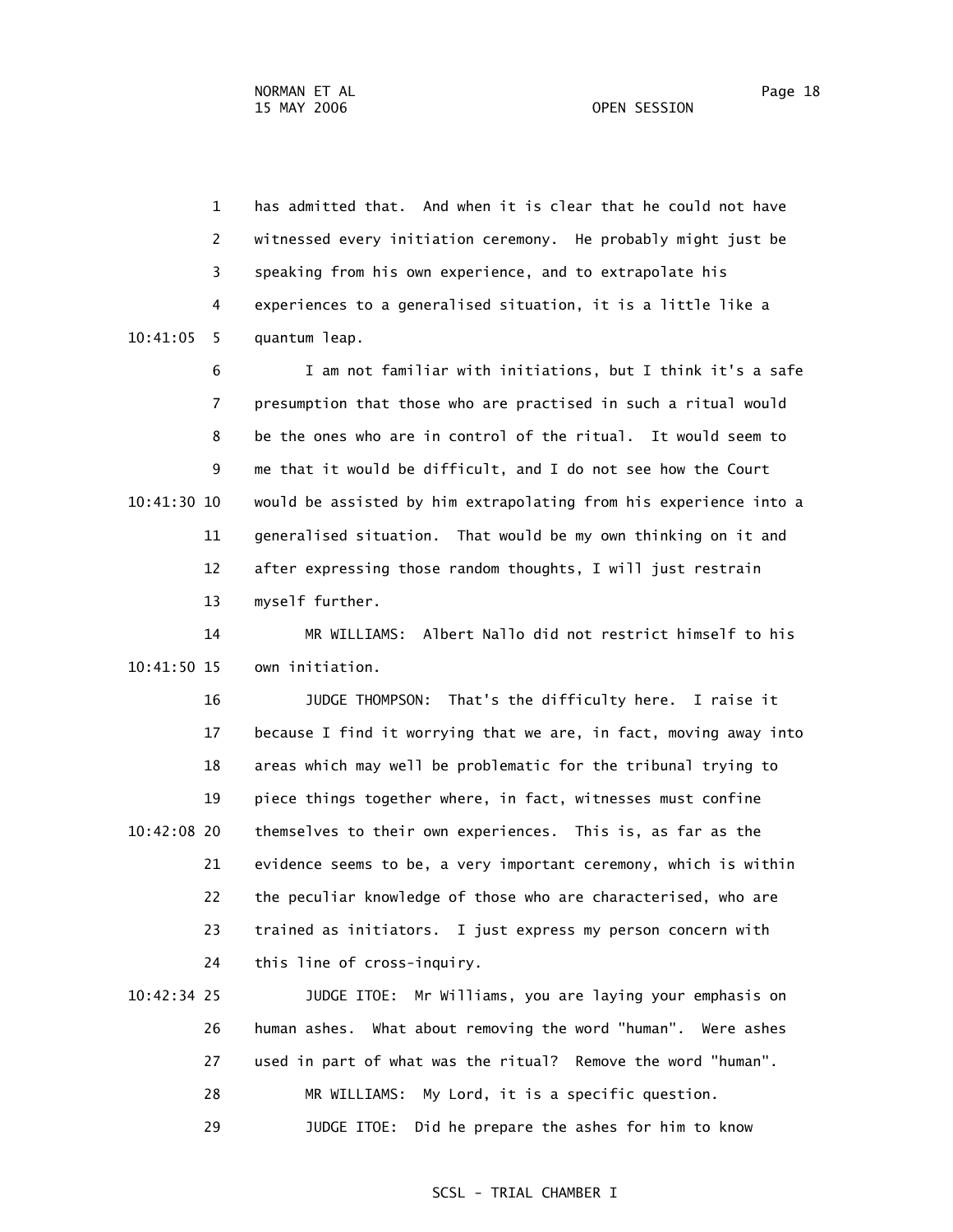1 whether they were human ashes? I mean this witness.

 2 MR WILLIAMS: I'm just doing an analogy, My Lord. Nallo 3 testified as to human ashes, he did not say he prepared them. It 4 is for the witness to say whether he took part in the preparation 10:43:18 5 or whether he did not. It is my opinion, My Lord, if human ashes 6 were used, My Lord, it would be common knowledge to every other 7 initiator.

 8 PRESIDING JUDGE: I do have some -- I do not have the 9 transcript of Nallo here, but I do remember that Nallo testified 10:43:38 10 about the use of ashes and he explained why, because he had 11 observed many scenarios at that time. This is based on that as 12 he made that statement, as such. You have to referred to a 13 portion of the evidence of Nallo, as such, that is fine, but 14 Nallo testified about a ritual that was taking place as to how 10:43:54 15 ashes were obtained, as such. This is something that he said in 16 his evidence. I'm not saying we necessarily believe it, but I'm 17 just going from my own recollection. This is what he himself 18 observed at the time.

 19 JUDGE THOMPSON: Clearly, I think one can take issue as a 10:44:13 20 matter of logic and logical reasoning that because it may well 21 have happened in one situation, it necessarily would have 22 happened in all situations. I think with the greatest respect to 23 learned counsel, one commits a fallacy of composition, perhaps, 24 there.

# 10:44:32 25 MR WILLIAMS: As My Lord pleases. I will move from that 26 subject matter, My Lord.

27 Q. Mr Witness, did you ever go to Sorgia?

28 A. I could not understand, properly.

29 Q. It is a village called Sorgia.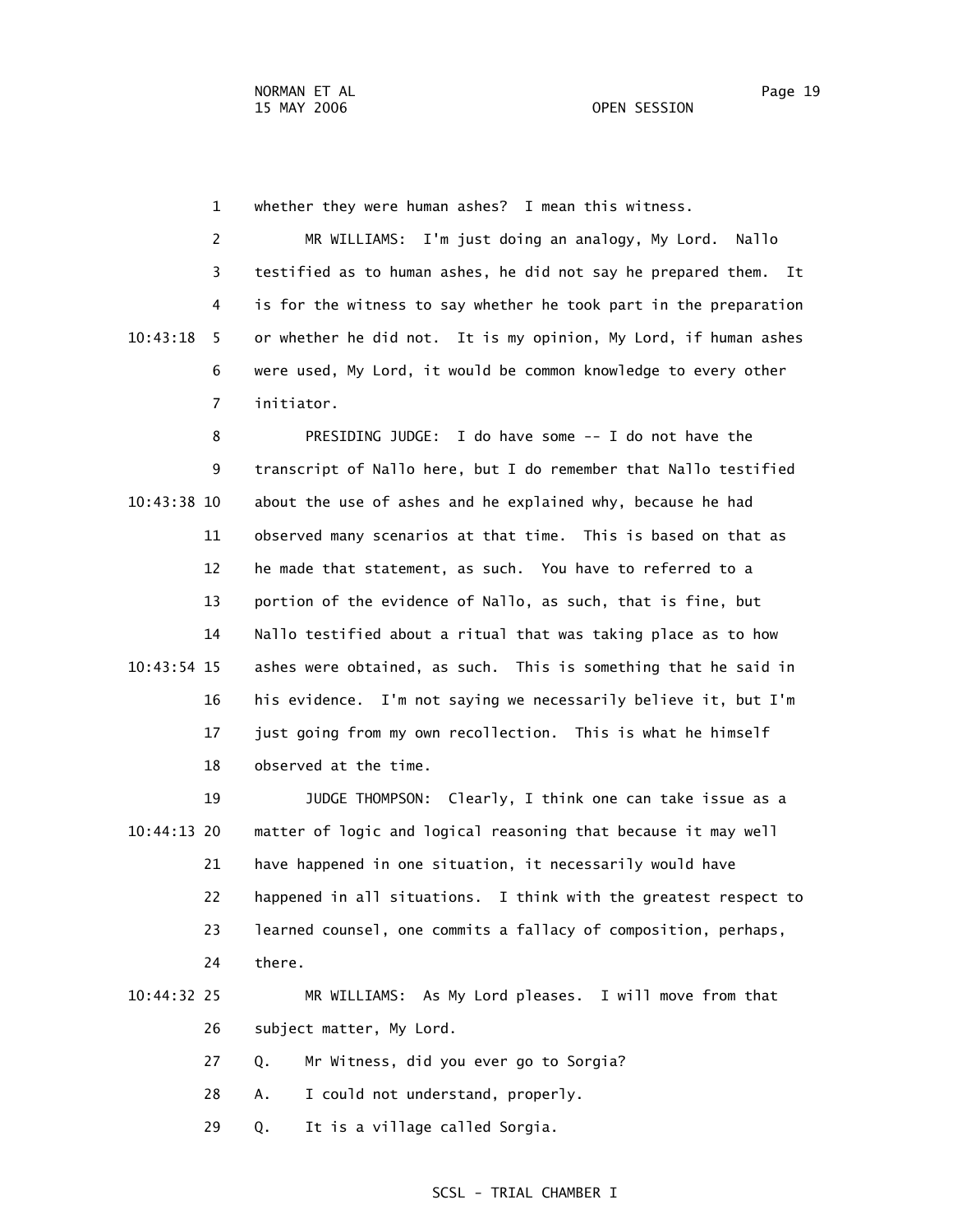1 A. No, I do not even know there, let alone going there. 2 JUDGE ITOE: Maybe it is misspelt somewhere, Mr Williams, 3 you never know. 4 MR WILLIAMS: S-O-R-G-I-A. 10:45:39 5 Q. Do you know or can you tell the Court why Mr Kondewa left 6 Tihun Sogbini for Talia Yawbeko? 7 A. Yes. 8 JUDGE ITOE: Is it in evidence that he was with Kondewa in 9 Tihun Sogbini? Is it in evidence that this witness accompanied 10:46:18 10 him, accompanied Kondewa to Tihun Sogbini? 11 MR WILLIAMS: No, My Lord. I'm asking whether it is within 12 his knowledge the reason or the reasons why Kondewa left Tihun 13 Sogbini. 14 JUDGE ITOE: Yes, go on. I do not want to pursue that 10:46:38 15 matter further. You may proceed. 16 MR WILLIAMS: 17 Q. Carry on, Mr Witness. 18 A. All the chiefdom people came together and they called 19 Mr Kondewa. I myself, my father, Mr MT Collier, he was amongst 10:47:16 20 those who recalled him. 21 [CDF15MAY06B - EKD] 22 MR WILLIAMS: 23 Q. I don't seem to understand what you just said, Mr Witness. 24 Could you go over it? 10:47:30 25 A. I said Yawbeko, my own home town, Talia, if you are asking 26 for so many reasons, what I know and what I'm explaining. It was 27 the chiefdom people who came together, the chiefdom elders, the

- 28 speaker, all of them came together and recalled Mr Kondewa,
- 29 because that was his home town, Talia. They were the ones who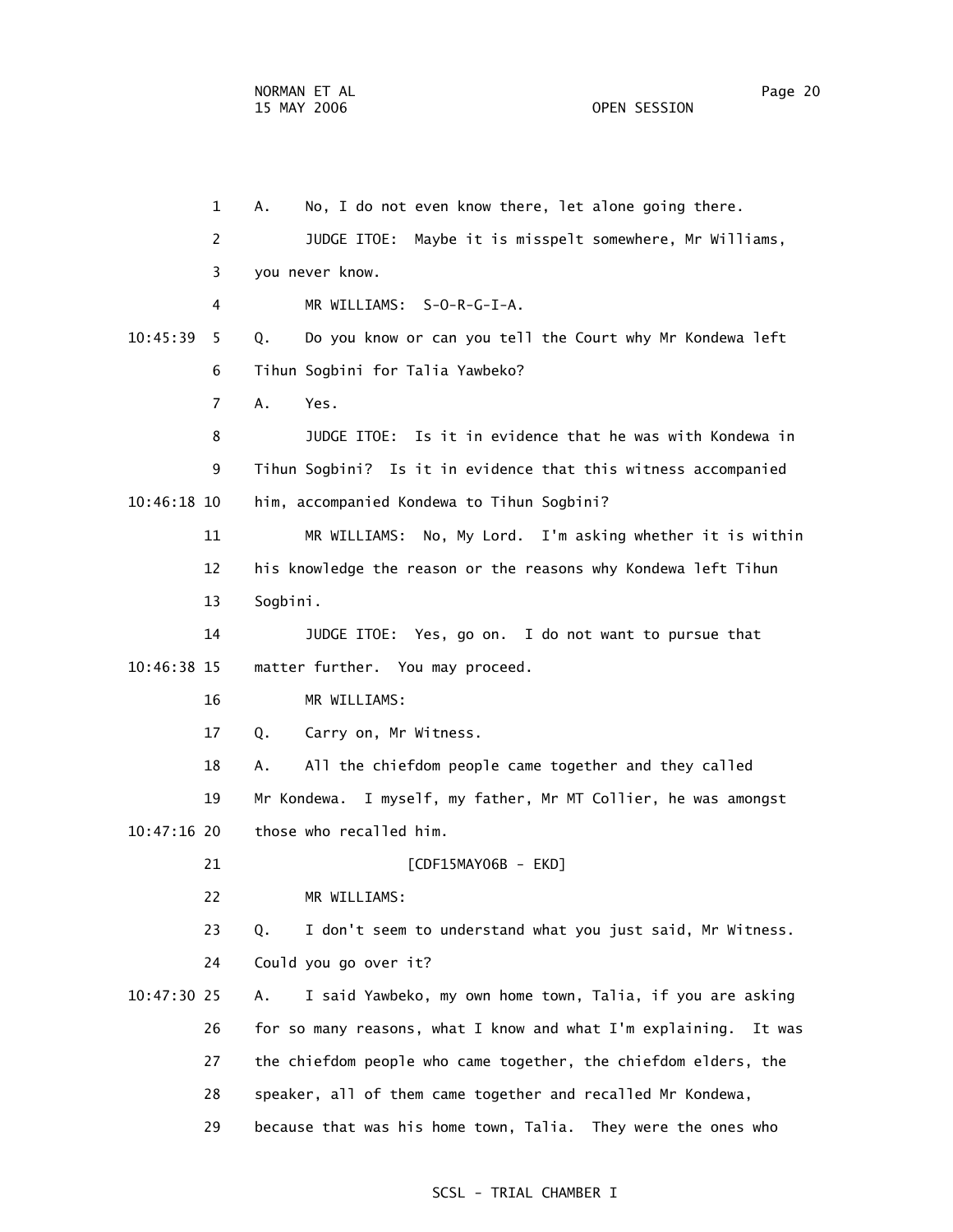1 recalled him. At the time he was in Tihun, his house was broken, 2 they reconstructed his house and recalled him to come back. And 3 he came back and he was in his house. 4 Q. Mr Witness, Mr Nallo also said in evidence - that is on 10:48:50 5 11th March 2005, page 16 - that Vanjawai was attached to 6 Dr Allieu Kondewa. Lines 16 and 17. It says: "Under my region 7 he was not directly under my control. He was attached to 8 Dr Allieu Kondewa." 9 A. It's an ordinary lie. 10:49:36 10 Q. Did Kondewa have any commanders attached to him? 11 A. No, no, no. There was no commander who went around with 12 Kondewa, or even attached to him. 13 Q. Did Mr Kondewa have anything to do with Kamajors after they 14 had passed out from the initiation? 10:50:32 15 A. Nothing else would be there. In fact, he would hand you 16 over to your people and they would take you along. At that time 17 nothing would exist between the two of you, except if you come to 18 him for help and he would help you. 19 Q. Did Mr Kondewa have powers to punish fighters who 10:51:13 20 misbehaved themselves -- misconducted themselves in battle? 21 A. No, he had no power. He hadn't that power. The power was 22 bestowed upon the War Council. 23 Q. Would any commander report Kamajor atrocities to 24 Mr Kondewa? 10:52:39 25 A. No. Not a day did that happen. 26 MR De SILVA: My Lord, I take an objection here. The 27 question presupposes that there were atrocities that were not 28 reported. Did anyone report Kamajor atrocities to Kondewa 29 presupposes that there were atrocities. If that is the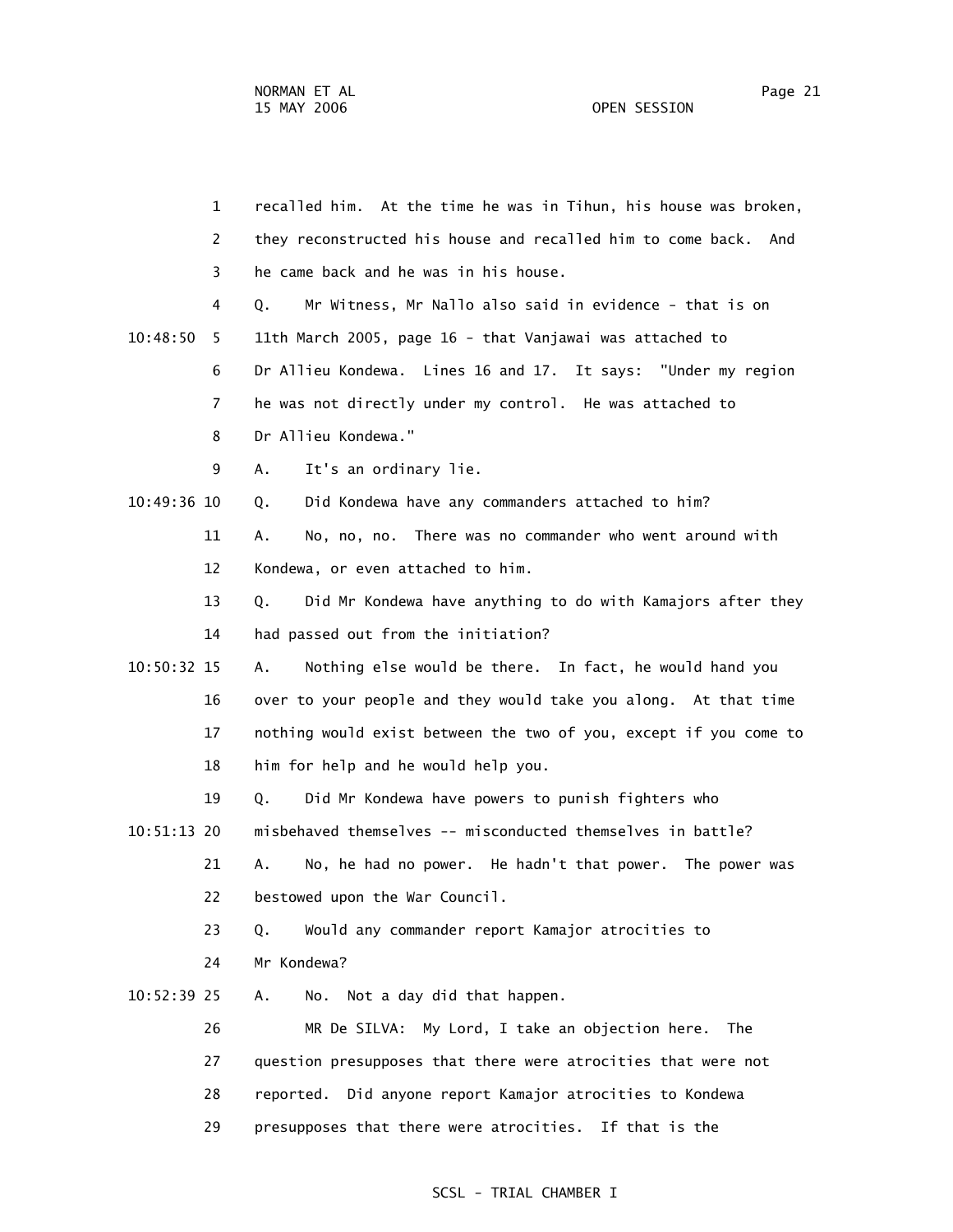| $\mathbf{1}$   | presupposition of the question, I wouldn't disagree with my        |
|----------------|--------------------------------------------------------------------|
| 2              | In fairness to him I don't think that is what he meant.<br>friend. |
| 3              | JUDGE THOMPSON: What is the prejudice to the Prosecution?          |
| 4              | MR De SILVA: I am trying to be fair, My Lord.                      |
| 10:53:31<br>5. | JUDGE THOMPSON: I am sure that counsel considers it his            |
| 6              | own exclusive jurisdiction to look after the interests of his      |
| $\overline{7}$ | clients but I recognise that you are a minister of justice. I      |
| 8              | would have thought counsel would have put the question in two      |
| 9              | stages.                                                            |
| 10:53:48 10    | I thank my learned friend for his concern,<br>MR WILLIAMS:         |
| 11             | but it is for him to pursue whether actual atrocities did take     |
| 12             | place, My Lord. I wouldn't want to go further than that,           |
| 13             | My Lord, but I think it is a fair question and -- it is a fair     |
| 14             | question, My Lord.                                                 |
| 10:54:11 15    | PRESIDING JUDGE: That's fine, we'll leave it there.                |
| 16             | Mr Williams, can I inquire as to how long you may be again?        |
| 17             | Not more than 30 minutes.<br>MR WILLIAMS:                          |
| 18             | PRESIDING JUDGE: It is only that we have to attend to              |
| 19             | certain issues in the next few minutes. If you have more than a    |
| 10:54:31 20    | few minutes we will have to break now and we'll come back to your  |
| 21             | cross-examination. Thank you very much. Court will adjourn for     |
| 22             | half an hour.                                                      |
| 23             | [Break taken at 10.55 a.m.]                                        |
| 24             | [CDF15MAY06C - EKD]                                                |
| 13:59:55 25    | [Upon resuming at 2.15 p.m.]                                       |
| 26             | PRESIDING JUDGE: Mr Williams, good afternoon.                      |
| 27             | MR WILLIAMS: Good afternoon, My Lord.                              |
| 28             | PRESIDING JUDGE: We are back a bit later than expected,            |
| 29             | but we are ready to proceed and move ahead with your               |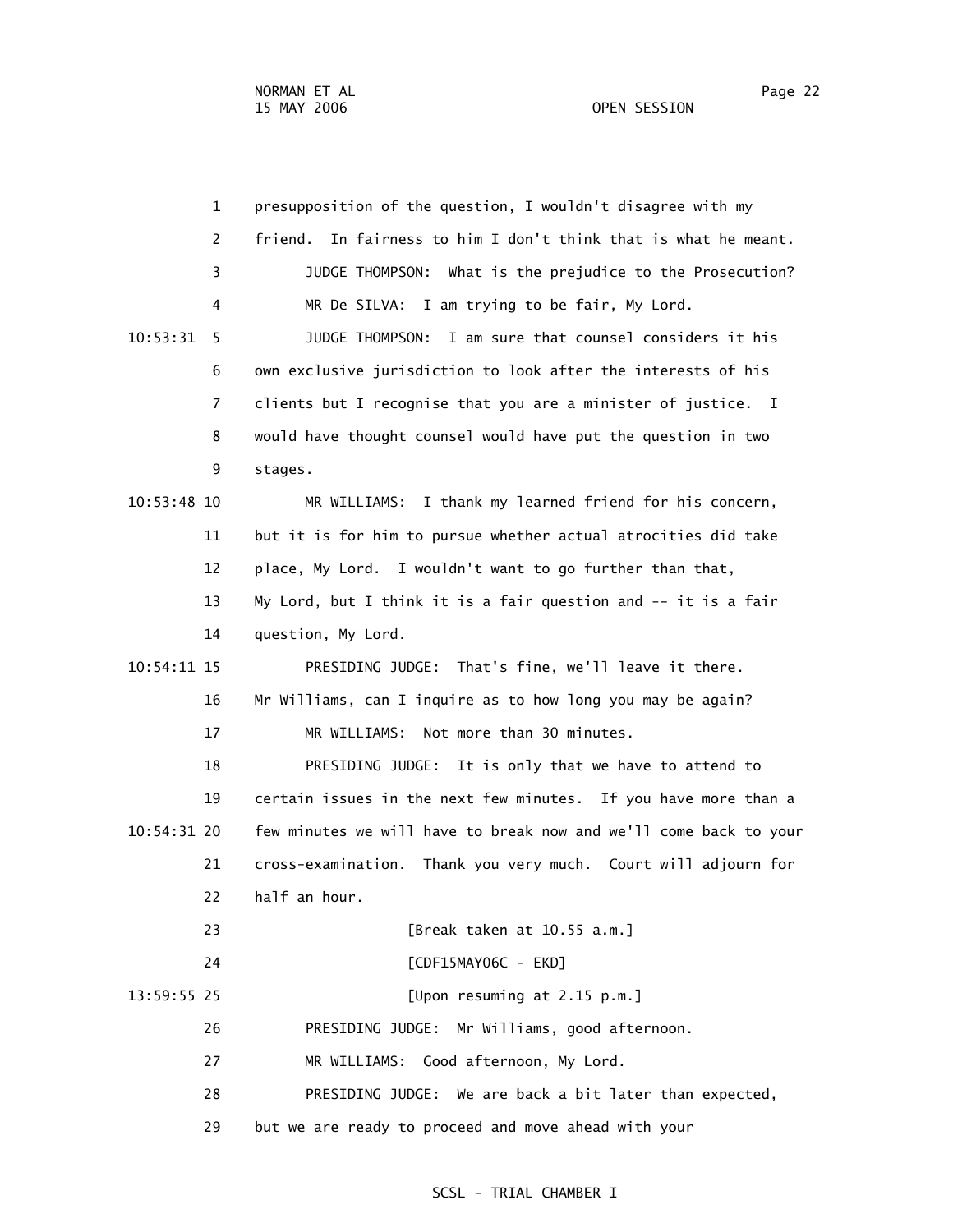1 cross-examination. Can you take it back to where you were with 2 your cross-examination of this witness and proceed ahead. Thank 3 you. 4 MR WILLIAMS: 14:16:31 5 Q. Mr Witness, was there somebody called Amara Sengay at 6 Talia Yawbeko? 7 PRESIDING JUDGE: What's the name again? 8 MR WILLIAMS: Amara, A-M-A-R-A. Sengay is S-E-N-G-A-Y. 9 THE WITNESS: I do not know that kind of person. 14:17:01 10 MR WILLIAMS: 11 Q. Did you know somebody called German? 12 A. I did not know him. 13 Q. I refer you to a portion again of the evidence of Albert 14 Nallo. When he testified on 14th March 2005 he had this to 14:17:36 15 say -- 16 PRESIDING JUDGE: What is the date of that part? 17 MR WILLIAMS: 14th March 2005, page 43, My Lord. 18 PRESIDING JUDGE: Thank you. 19 Q. He said: "I that am sitting here, the 14:18:11 20 National Co-ordinator who is Chief Hinga Norman, the high priest 21 Kondewa and Moinina Fofana we did that action. Mustapha Fallon, 22 we killed him in the Pora bush. Other people were there with 23 us." 24 Did you learn of any such event at Talia Yawbeko? 14:18:40 25 A. Up to the time when these people went to Talia, up to the 26 time they left -- 27 THE INTERPRETER: Your Honours, can the witness take that 28 again? 29 PRESIDING JUDGE: Mr Witness, please speak slowly so it can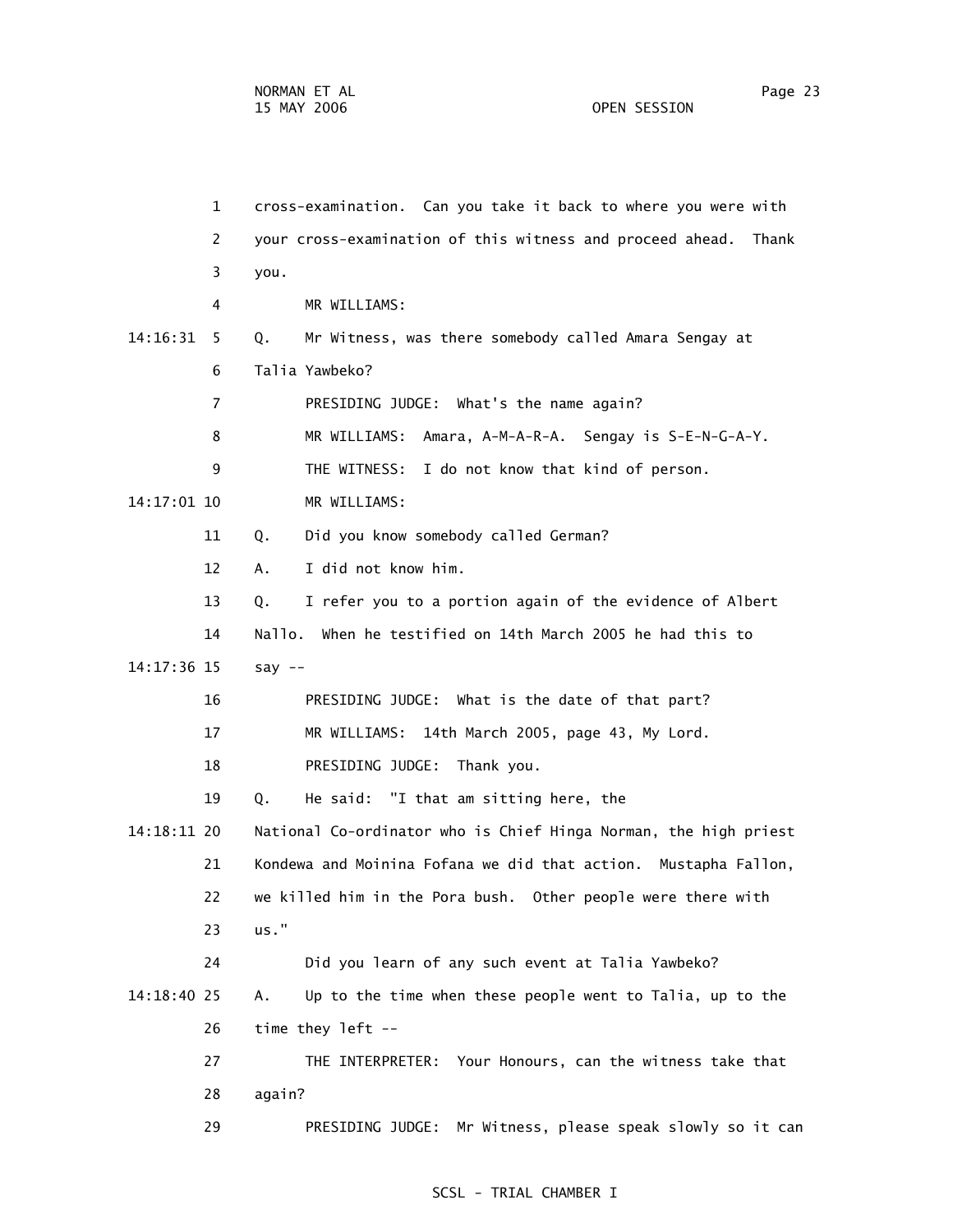1 be properly interpreted. Could you take your answer back again? 2 Just give the same answer, but slowly, please. 3 THE WITNESS: Up to the time these people went to Talia, up 4 to the time they left, except if somebody dies of a natural 14:19:35 5 death, but nobody died from an accident, let alone to kill 6 somebody. 7 JUDGE THOMPSON: Counsel, perhaps you should put that 8 question more specifically. There is a tendency of this witness, 9 even when you put specific questions, he has his own peculiar way 14:20:14 10 of answering these questions, probably even making it more 11 difficult to get at what you may be trying to get. Because that 12 was a very serious allegation in that piece of evidence. I think 13 you ought to put it to him in a way that would make him know that 14 you are focusing on that alone and not on some of his own kind of 14:20:45 15 analyses and commentary which he wants to place on some of these 16 allegations. 17 MR WILLIAMS: I'm most grateful, My Lord. 18 Q. Mr Witness, my question was this: Albert Nallo testified

 19 before this Court that an individual called Mustapha Fallon was 14:21:12 20 killed and his skin removed by the first, second and third 21 accused persons at Talia Yawbeko. The first question is this: 22 do you know or did you know anybody called Mustapha Fallon at 23 Yawbeko? 24 A. There was nobody at Talia Yawbeko called Mustapha Fallon. 14:21:53 25 JUDGE ITOE: Did you know the names of everybody?

26 JUDGE THOMPSON: Yes, that's the difficulty.

 27 JUDGE ITOE: When you say there was nobody in Talia Yawbeko 28 called Mustapha Fallon, there were so many people. Did you know 29 the names of everybody?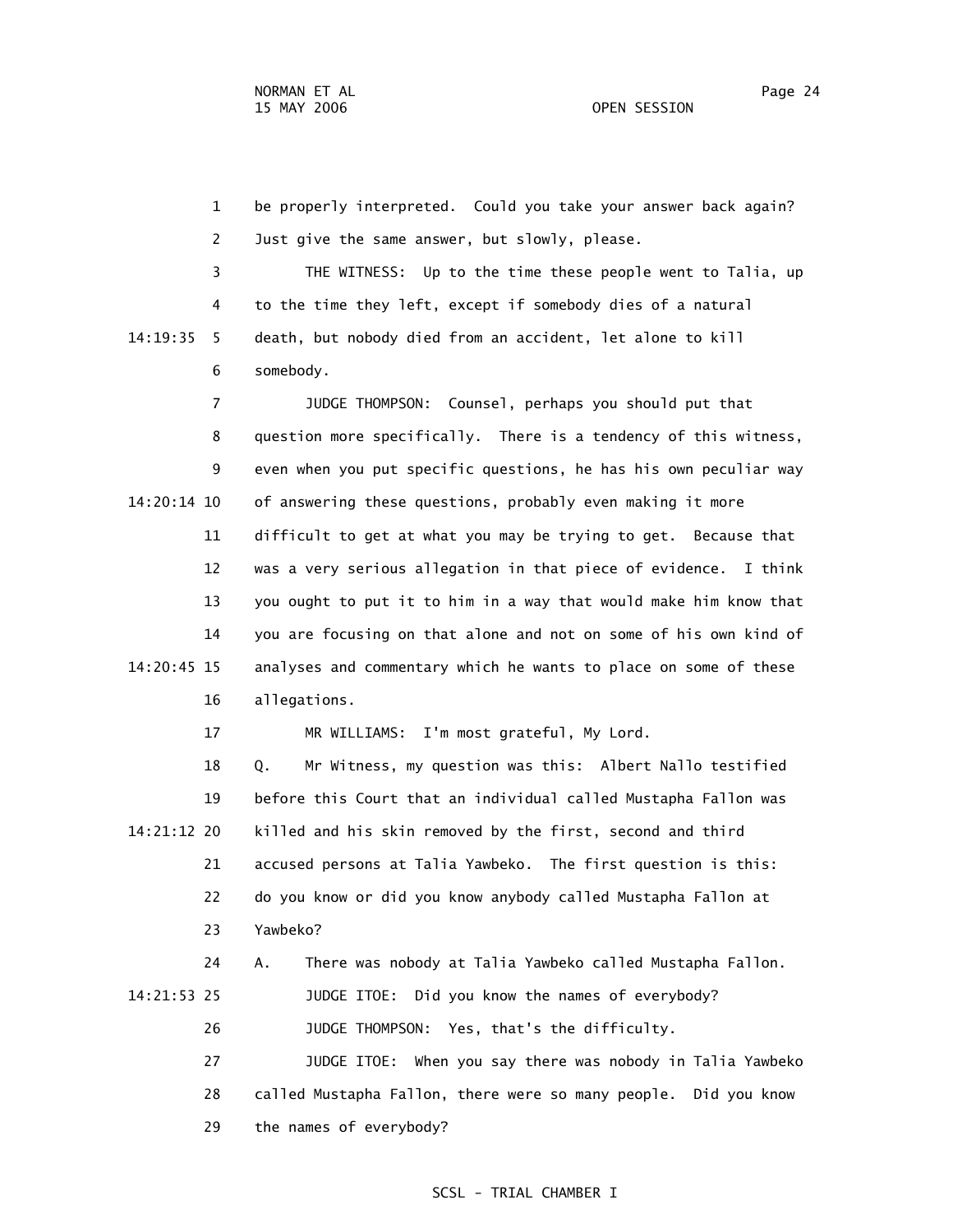1 THE WITNESS: Except those who were not there, but those 2 who were there, I was born there. I grew up there. I knew all 3 of them and I know their names. We did not have that kind of 4 persons in our town. 14:22:15 5 MR WILLIAMS: Thank you very much. 6 PRESIDING JUDGE: We are not talking of your town. We are 7 talking of Base Zero. Talia, Base Zero, where thousands of 8 Kamajors assembled. So you knew all of them and their names? We 9 are not talking of your village here. 14:22:40 10 MR WILLIAMS: His village is Talia Yawbeko. 11 THE WITNESS: I do not know all of them. 12 PRESIDING JUDGE: I know his village is Talia Yawbeko. Is 13 your question only related to Talia Yawbeko, the village, not 14 Base Zero? 14:22:52 15 MR WILLIAMS: No, but Base Zero is in Talia Yawbeko. 16 PRESIDING JUDGE: That is what I'm talking about. Because 17 he said his village is a small village; he knew everybody in his 18 village. I said to him we are not talking only of your village, 19 we are talking of Base Zero. Did you know everybody at Base 14:23:10 20 Zero? That is my question and his answer has been no. 21 JUDGE ITOE: Of course he couldn't. Not with the sort of 22 evidence which has come from the Defence. There were very many 23 people assembled in Base Zero. 24 MR WILLIAMS: I am not quarrelling with that, My Lord. 14:23:24 25 Your Lordships are quite right on that. 26 PRESIDING JUDGE: We are not quarrelling with you, either, 27 Mr Williams. We are trying to have the witness answer the 28 question as you posed it, as such. Your question was not related 29 to the village where he was born at the time. We are talking of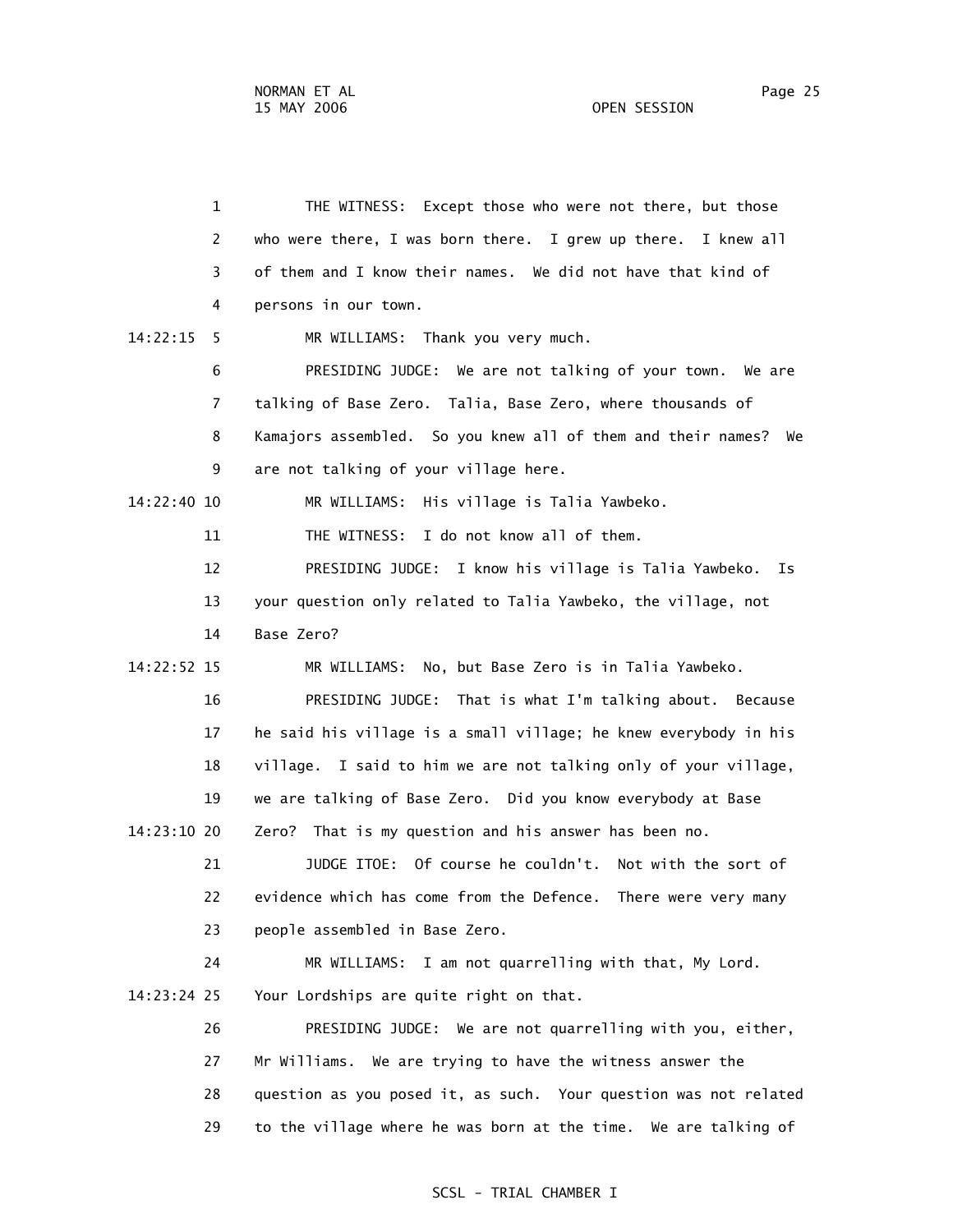1 Base Zero at the time of these events, otherwise his answer has 2 no meaning. 3 JUDGE THOMPSON: Perhaps now he has had the intervention of 4 the Bench, you might want to put it specifically again. It is 14:23:49 5 just to get specific answers, otherwise these answers become 6 impossible - speaking for myself - to evaluate in terms of their 7 factual value. 8 MR WILLIAMS: 9 Q. Mr Witness, did you know from any source, or did you who to 14:24:13 10 know from any source whatsoever that an individual called 11 Mustapha Fallon was killed in Talia Yawbeko? 12 A. That did not happen at all, not in the least. 13 PRESIDING JUDGE: How do you know that? Were you there all 14 the time? 14:24:52 15 THE WITNESS: If it happened I would know. We owned that 16 place, our parents are chiefs. If it had happened, I would have 17 known. 18 JUDGE THOMPSON: What is the name of the individual again? 19 MR WILLIAMS: Mustapha Fallon, My Lord. Fallon is 14:25:10 20 F-A-L-L-O-N. 21 Q. Apart from Mustapha Fallon, did any other killing of human 22 beings take place in Talia Yawbeko during the period 1997/1998? 23 PRESIDING JUDGE: May I suggest, Mr Williams, so there is 24 no confusion, that when you talk about Talia Yawbeko you add 14:25:50 25 Base Zero, because the witness seems to be focusing on his 26 village. We are talking here -- Base Zero was more than just the 27 Talia Yawbeko village. Base Zero was the main base where the CDF 28 Kamajor was.

29 MR WILLIAMS: As My Lord pleases.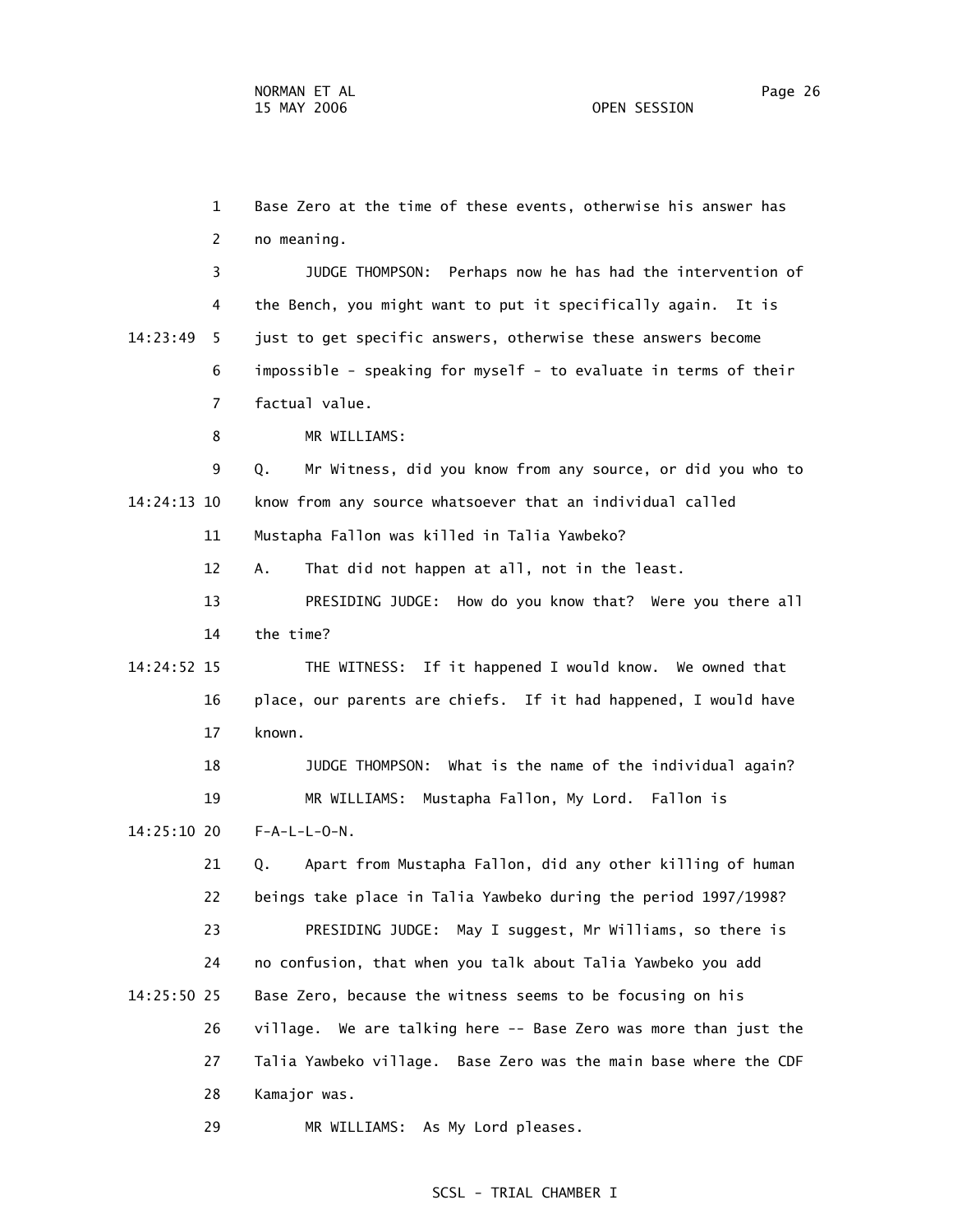1 PRESIDING JUDGE: We are trying to assess the evidence and 2 we will have to assess the evidence of the witness. I want to 3 make sure there is no confusion in the witness's mind. He seems 4 to be making a difference between the two, that is why I am 14:26:20 5 asking the question. If you can assist the Court to assess his 6 evidence properly. 7 MR WILLIAMS: As My Lord pleases. 8 Q. The question that I just put to you is this: that -- 9 JUDGE ITOE: During the period. 14:26:40 10 MR WILLIAMS: 11 Q. -- in 1997/1998, did any killing of human beings take place 12 at Base Zero by Kamajors? 13 A. They did not kill anybody there. 14 Q. Also, I want to refer you to evidence that was adduced by 14:27:27 15 Borbor Tucker. He made specific allegations against Mr Kondewa. 16 I want to put them to you. When he testified on 10th February 17 2005, he said Mr Allieu Kondewa specifically ordered the attack 18 and capture of Bo from soldiers. What do you have to say about 19 that? 14:28:05 20 A. It's a lie. He hadn't that power. 21 Q. Did you take part in the attack of Bo? 22 A. I was not in the Bo attack. 23 THE INTERPRETER: Your Honours, can the witness take the 24 last bit again, please. 14:28:26 25 PRESIDING JUDGE: Mr Witness, would you repeat your last 26 answer please. You said you were not in the Bo attack. 27 THE WITNESS: At that time I was injured, but I was at the 28 meeting that was held. 29 JUDGE ITOE: That was held where? What was discussed?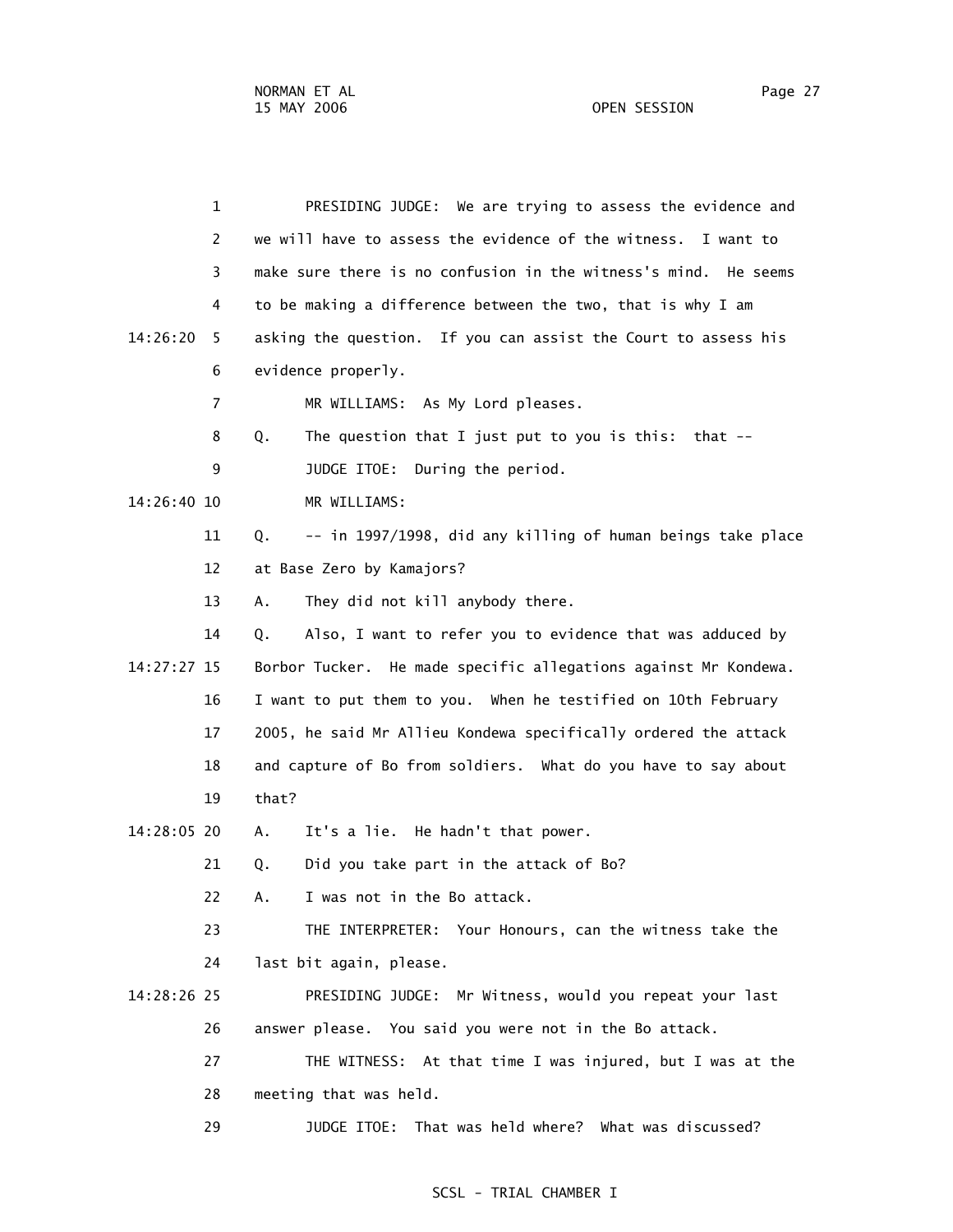1 THE WITNESS: The meeting was held at Base Zero, and it was 2 the War Council which held that meeting. In fact, their own 3 troop -- they didn't send their own troop to capture Bo, that 4 Death Squad. In fact, they sent them to Koribundu. 14:29:34 5 MR KAMARA: My Lords, if I may be heard. I think the 6 witness is confusing the evidence, probably as a result of the 7 question. The evidence we have in court, I'm sure from the cited 8 transcript, there are two attacks on Bo. One that was futile and 9 the other one which is the one I believe the witness is referring 14:29:54 10 to. The instructions from page 18, I am sure that is what my 11 learned friend is reading from the transcript, that is with the 12 first attack on Bo and not with regards to the second attack on 13 Bo. And the answers from this witness is suggesting the second 14 attack from Bo. So if my learned friend could just give us a 14:30:10 15 time frame. Is he referring to the first attack? So then we get 16 a clear understanding of the evidence. 17 PRESIDING JUDGE: Mr Williams, can you clarify the issue? 18 MR WILLIAMS: 19 Q. Do you know that there was more than one attack on Bo? 14:30:39 20 A. Yes, I knew it. 21 Q. Did Mr Kondewa order anybody to go on any of those two 22 attacks? 23 A. No, he did not do such a thing. 24 Q. Were you present when instructions were given for the first 14:31:27 25 and second -- for both attacks? 26 JUDGE THOMPSON: Keep them separate. 27 MR WILLIAMS: As My Lord pleases. 28 Q. Were you present when instructions were given in respect of 29 the first attack?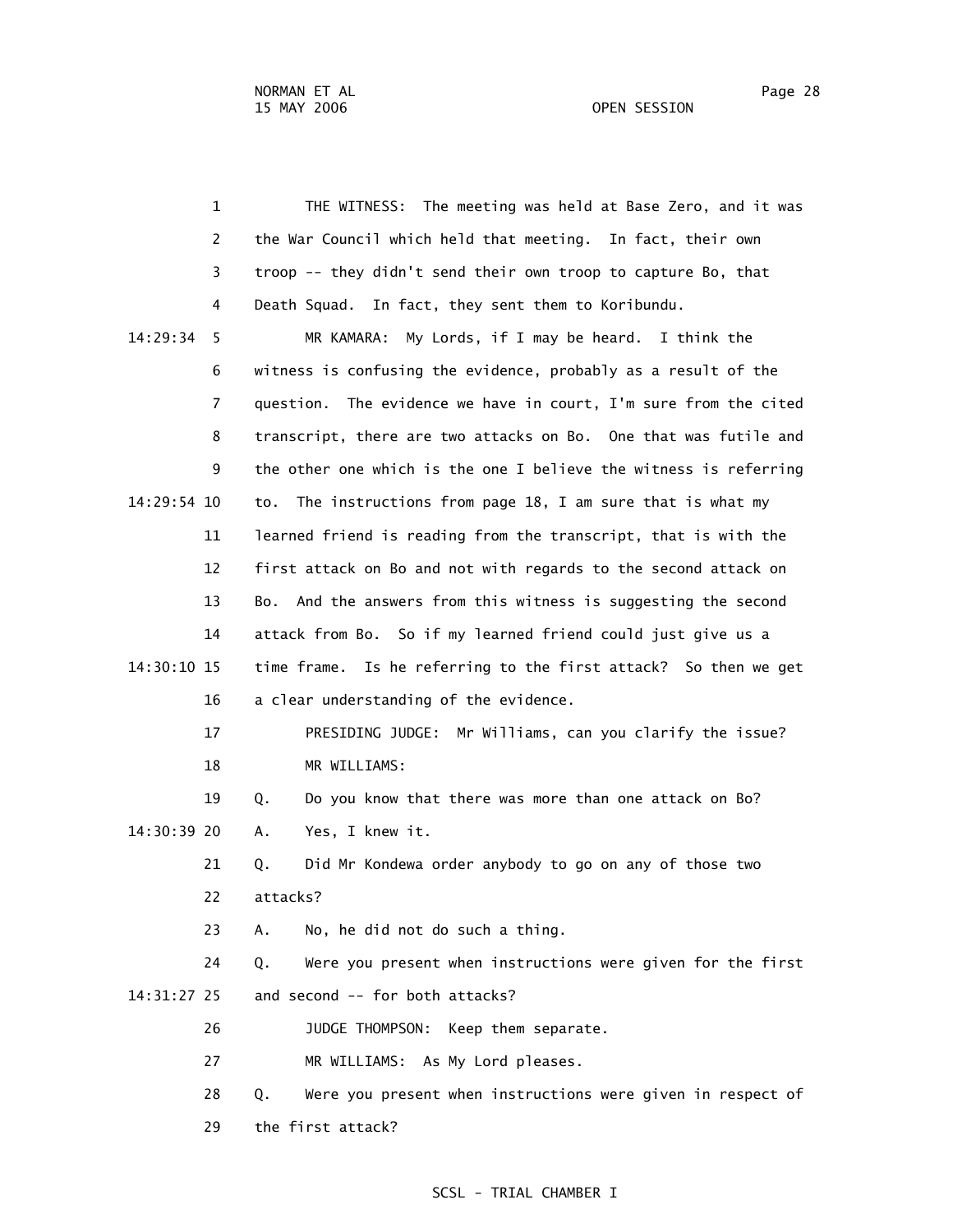1 A. I'm not talking of the first attack. I am talking about 2 the second one, at which I was present. 3 PRESIDING JUDGE: So you were not present when the 4 instructions were given for the first attack; that's your answer? 14:32:01 5 The question was: Were you present when instructions were given 6 for the first attack? We are not talking of the second one now. 7 Yes or no? 8 MR WILLIAMS: My Lord, he has answered that he was not 9 present. 14:32:12 10 PRESIDING JUDGE: He says, "I was present for the second 11 attack." 12 MR WILLIAMS: Yes. 13 PRESIDING JUDGE: Well, that was not your question. Your 14 question was: Were you present when instructions were given for 14:32:21 15 the first attack? 16 JUDGE THOMPSON: He answered in a convoluted way. In fact, 17 you shouldn't encourage this witness to do that. He has a 18 tendency to do that. 19 MR WILLIAMS: As My Lord pleases. 14:32:30 20 Q. Let's move on, Mr Witness. I want to ask you about the 21 attack on Mobimbi. Did you -- sorry, the attack on Taiama. Did 22 you know anything about that? 23 A. Yes, very, very well indeed. 24 Q. Again Mr Borbor Tucker said, on page 21, that it was 14:33:17 25 Mr Kondewa that gave instructions for the attack on Taiama. Is 26 that correct? 27 A. It's a lie. It's a black lie. I led the troop. 28 JUDGE ITOE: When is a lie black and when is it white? 29 THE WITNESS: The one that has an iota of truth.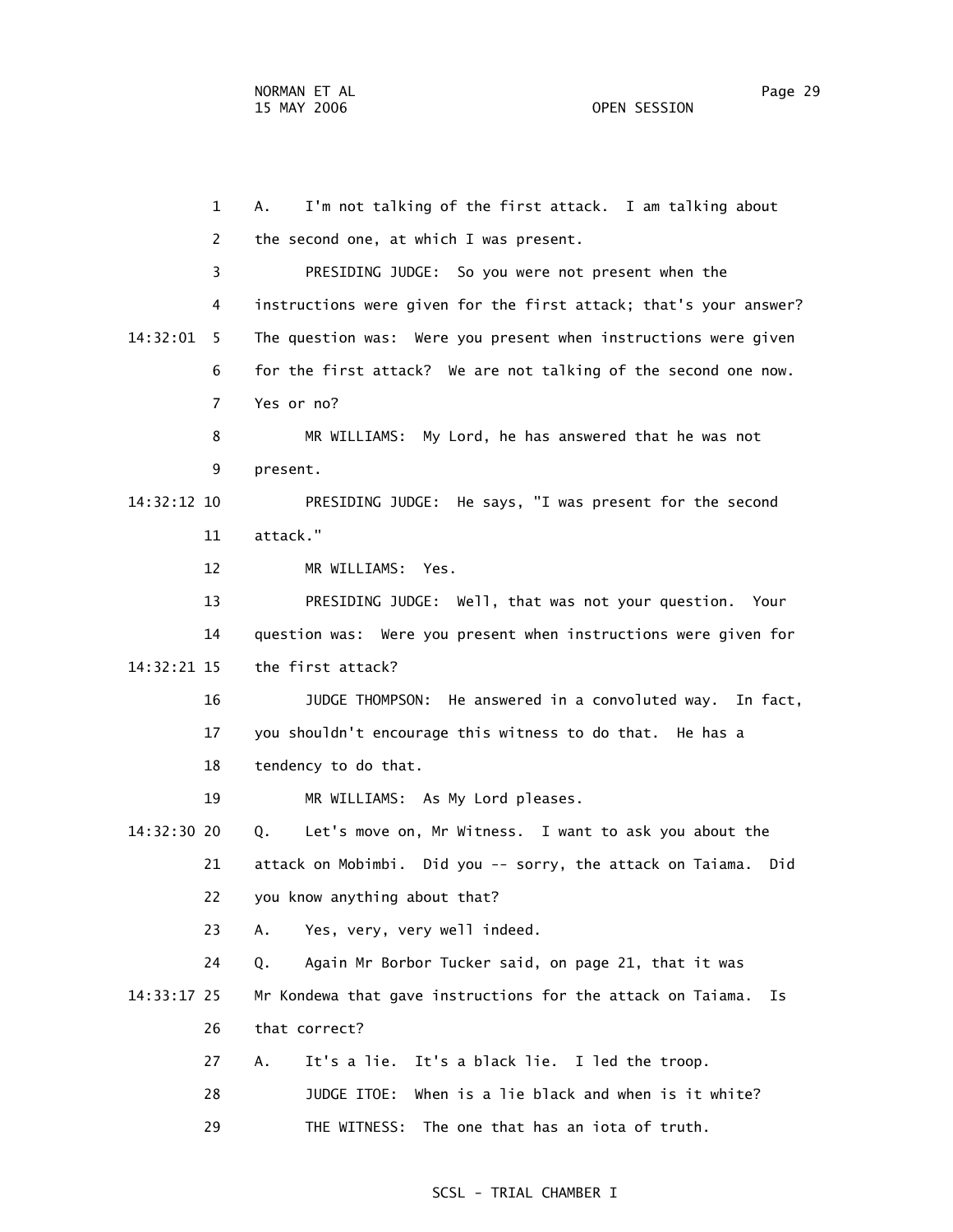1 MR WILLIAMS: 2 Q. So what you are saying is that Borbor Tucker never took 3 part in the Taiama attack? 4 A. Not in the least. Not in the least he was at Taiama. I 14:34:27 5 went. 6 Q. Again, Mr Witness, this Borbor Tucker also said in evidence 7 that Mr Allieu Kondewa went to the commander of the Executive 8 Outcome at Mobimbi to ask for ammunition for that attack. Could 9 you confirm or deny that? 14:35:26 10 A. That too is a black lie. 11 Q. Where did you get ammunition for that attack? 12 A. I was the one who captured guns at a town called Gbangbama 13 Kwelu in the Fakunya Chiefdom. 14 PRESIDING JUDGE: What was the page for that reference to 14:36:11 15 Tucker? 16 MR WILLIAMS: The acquisition of arms from Mobimbi? 17 PRESIDING JUDGE: No, where you said that he had testified 18 that Kondewa went to Executive Outcomes. 19 MR WILLIAMS: Page 20, My Lords. Lines 21 to 29, My Lord. 14:36:40 20 JUDGE ITOE: And you say Gbangbama Kwelu is in what 21 chiefdom? 22 THE WITNESS: Fakunya Chiefdom, Moyamba District. The 23 paramount chief is called Chief Kavura Kongomoh. I was the 24 person who seized guns and left them there. Then I said we 14:37:24 25 should go back for them. We went through Moyamba. Then Mr Sheku 26 Bombawai gave us three guns. Then we reached Kwelu itself. Then 27 I spoke to the paramount -- the chiefdom people and they too gave 28 us guns. They gave us three RPG tubes and one tube mortar and so 29 many other guns for me to summarise. That's what we used to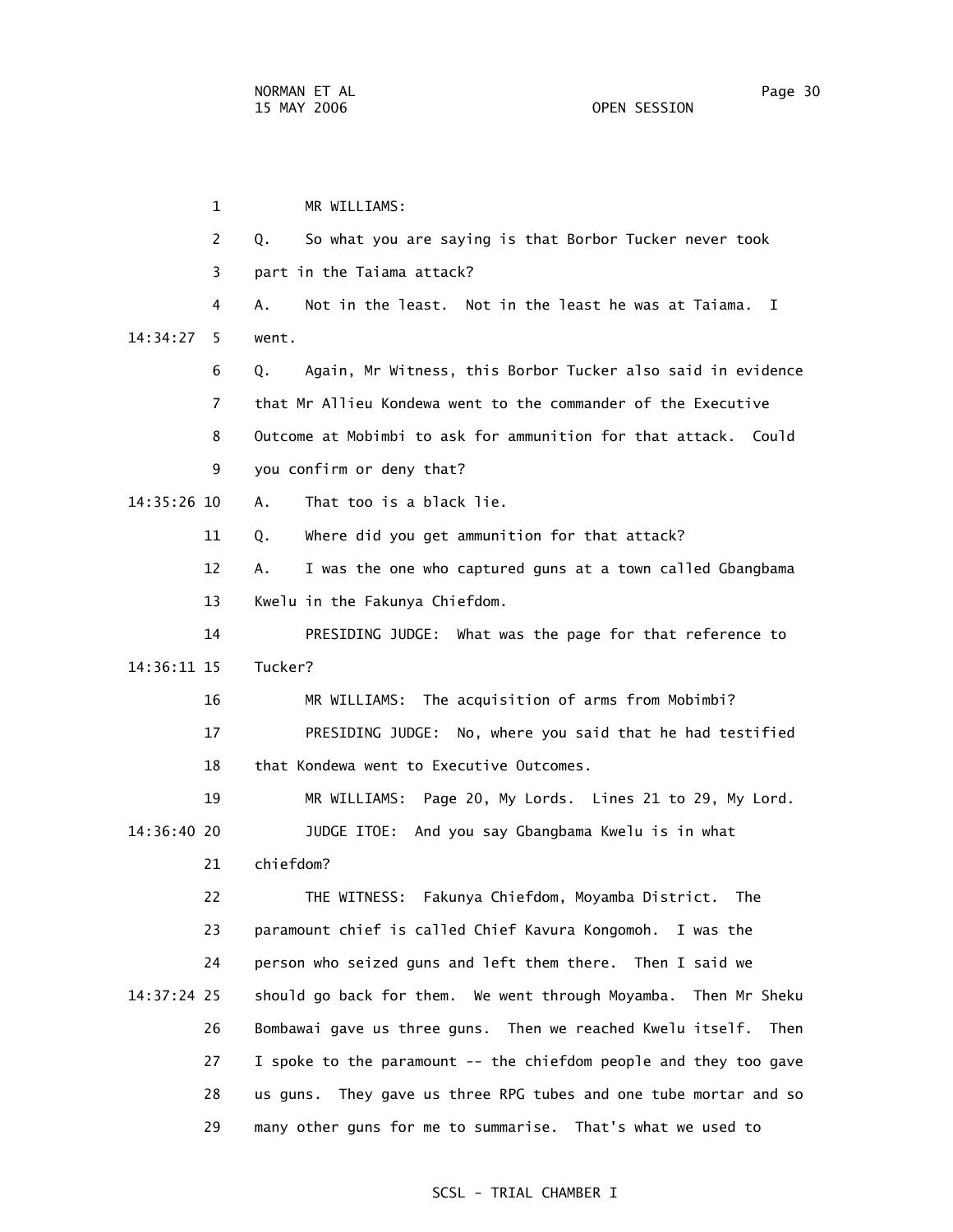1 attack Taiama. 2 MR WILLIAMS: That will be all for this witness, My Lords. 3 PRESIDING JUDGE: Thank you. Mr Prosecutor, any 4 cross-examination? 14:39:20 5 MR De SILVA: Yes, My Lords. 6 CROSS-EXAMINED BY MR De SILVA: 7 Q. Mr Witness, can you remember when you made a statement to 9 A. Yes, I can. 14:39:59 10 Q. Can you tell My Lords, please, when it was, in rough terms? 11 A. I gave a statement to them in Bo around January/February, I

12 believe so.

8 the Defence?

13 Q. Of this year?

 14 A. Yes. I'm sorry, I'm sorry. I gave a statement to them in 14:40:45 15 November. I gave a statement to them in November last year, not 16 this year.

> 17 Q. Thank you very much. Did you make only one statement or 18 more than one statement?

19 A. I made more than one statement.

 14:41:15 20 Q. Was the first statement made in November of last year, as 21 you've told us?

 22 A. I am talking about all the statements, that I made them in 23 November.

 24 Q. All the statements you made in November. How many 14:41:37 25 statements do you remember making in November of last year?

26 A. I do not know what you mean. Please make yourself clear.

27 Because they obtain statement from me only once.

28 Q. That sounds like one statement, doesn't it? Did you sign

29 that statement?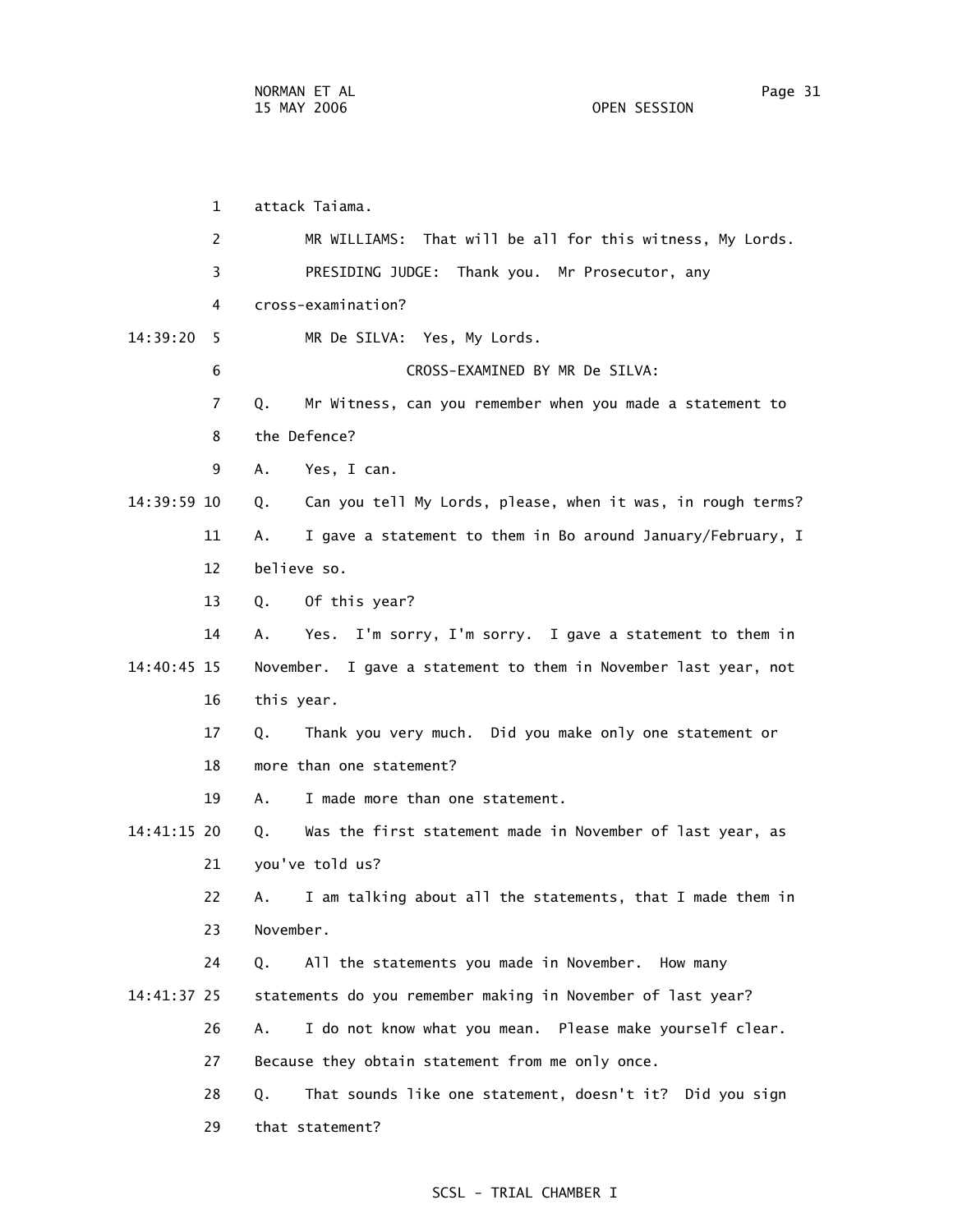1 A. Yes, I used to sign them. 2 Q. I'm going to give you a piece of paper on which I would 3 like you to put your signature in the same way as you signed 4 those statements, or that statement. 14:42:36 5 A. It's okay. 6 Q. Thank you very much. I see this is written in English; is 7 that correct? 8 A. Yes. 9 Q. Mr Witness, you have told us that you were second in 14:43:15 10 command to Bob Tucker; that's correct, isn't it? 11 A. Yes. 12 Q. You must have got to know him really well? 13 A. Yes, I knew him very, very, very well. 14 Q. And likewise he must have known you well? 14:43:56 15 A. Yes, he knows me. 16 Q. As his number two you used to carry out orders he gave you? 17 A. Yes, he would give me orders. 18 Q. Would he ever give you orders -- 19 JUDGE THOMPSON: Did he carry them out, was your question? 14:44:52 20 Your question was he used to carry out orders that he gave you 21 and his answer was he gave me orders. 22 MR De SILVA: 23 Q. You have heard what My Lord said. You have said he gave -- 24 Bob Tucker used to give you orders; is that correct? 14:45:06 25 A. Yes, he would give me orders. 26 Q. Did you carry those orders out? 27 A. The good ones. The bad ones I wouldn't do. 28 Q. Because of the nature of warfare, I take it you sometimes 29 received orders from Bob Tucker on the radio or on the telephone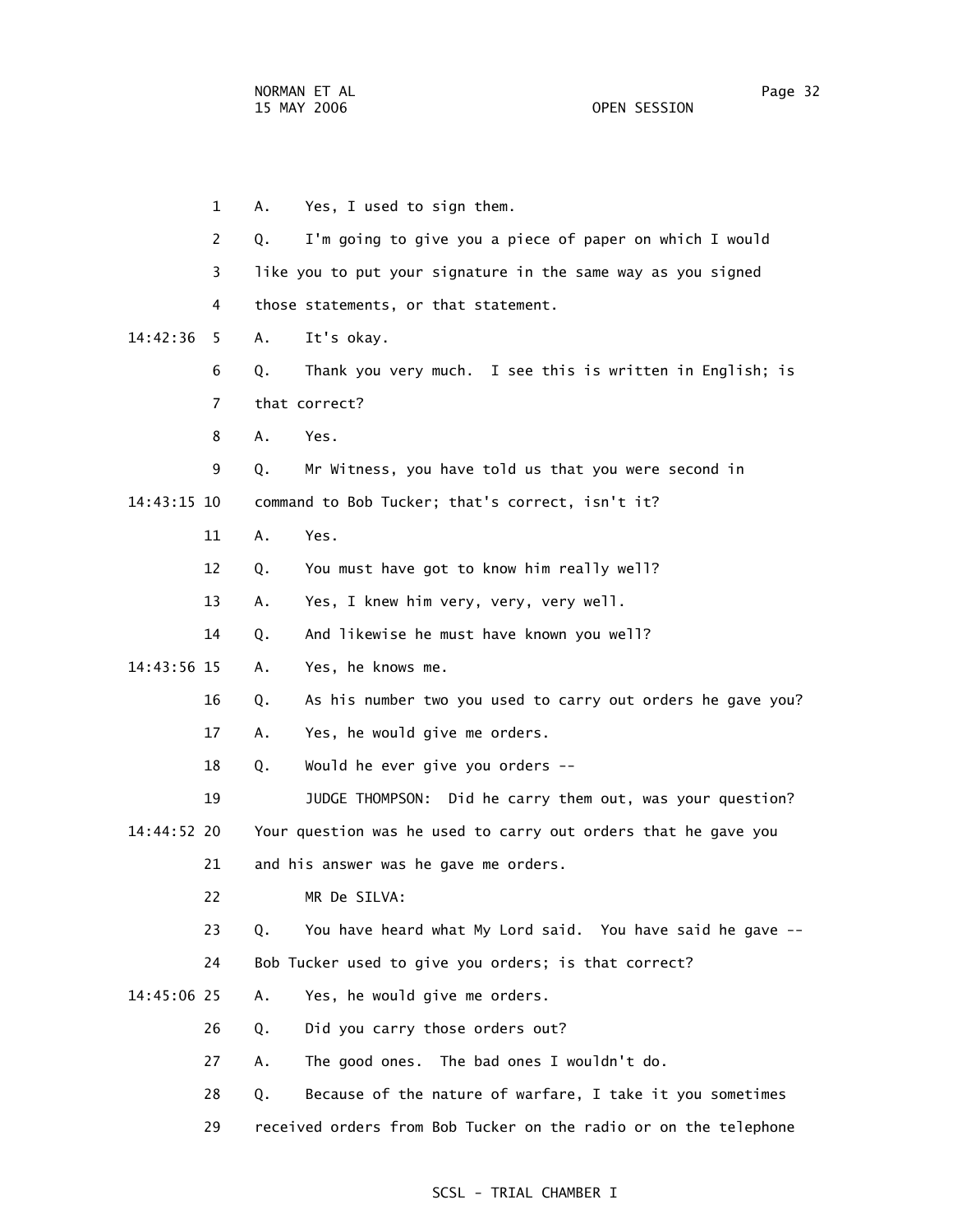1 or something of that kind? 2 A. We had no telephone. 3 Q. Did you ever receive orders by way of radio? 4 A. No, he did not give me any orders through radio. 14:46:33 5 Q. Did you ever receive any orders from him in writing? 6 A. He did not write any letter that he gave to me. 7 Q. When Bob Tucker gave you an order, which you've told us 8 about - and could you please answer this question with a yes or 9 no, if you can - do you always know where he received those 14:47:13 10 orders from himself? 11 A. Where Borbor Tucker got his orders from that he gave to me? 12 Q. I asked you a very specific question. Listen to it again. 13 Did you always know where the orders came from that Bob Tucker 14 gave you? 14:48:09 15 A. Yes, I would know because we would be together when he gave 16 those orders. He was not alone. 17 Q. Are you telling My Lords that in every instance that you 18 received an order from Bob Tucker you knew who gave him the 19 order? Are you saying that? 14:48:40 20 A. We would be there together when the order is given to us, 21 yes. 22 Q. In every single instance where you received an order from 23 him, you say you were present when the order was given to Bob 24 Tucker? Is that correct? 14:49:09 25 A. As long as it concerns the war, yes. 26 Q. If that were so, there would not have been any necessity 27 for Bob Tucker to give you an order, would there, if you were 28 there at the time when the order was given? 29 MR JABBI: My Lord, that's a hypothetical question calling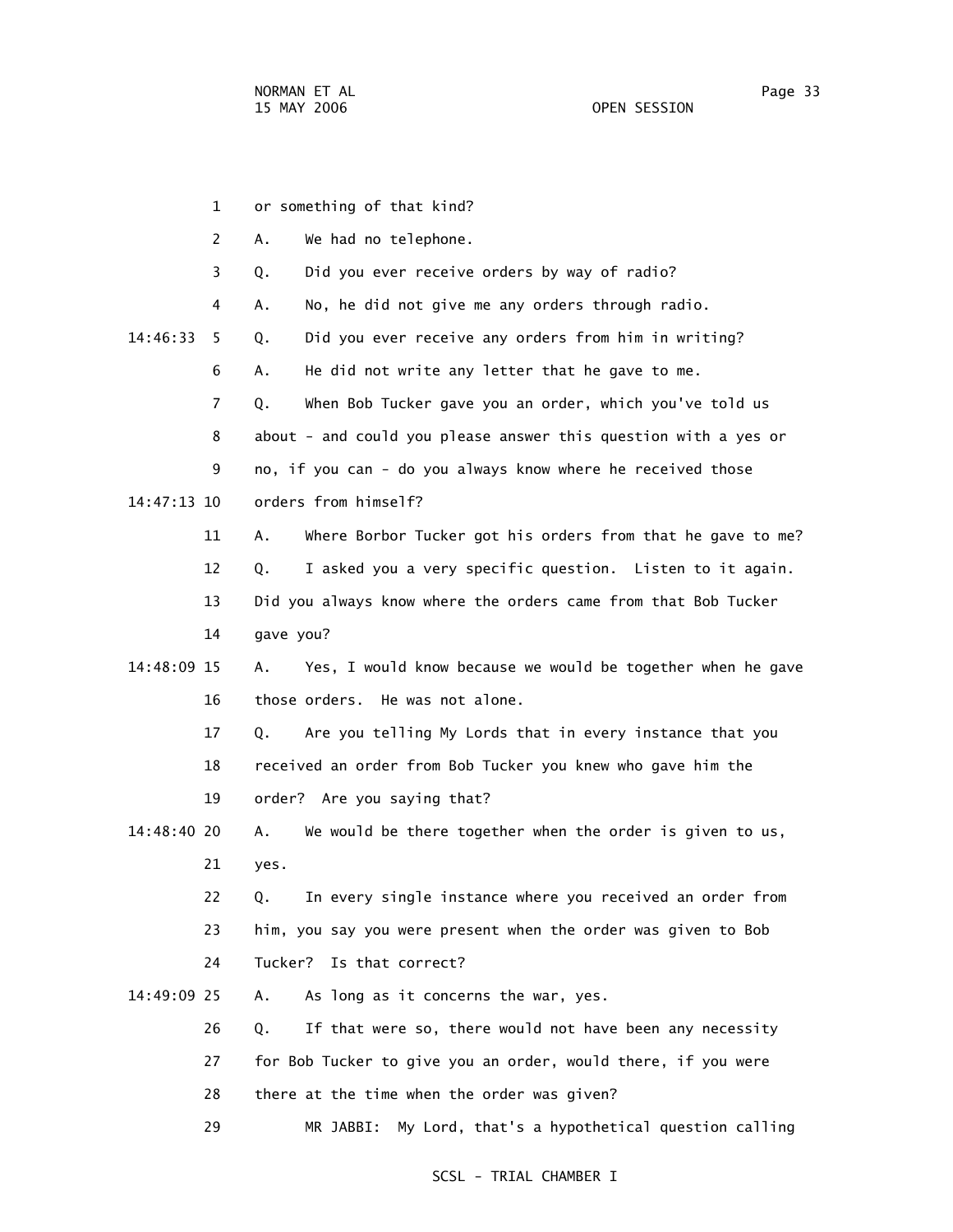1 for an opinion, My Lord. 2 PRESIDING JUDGE: I don't see why it requires anything to 3 be given. It is a very factual scenario based on the answer 4 given by the witness. No opinion is being given. It is a 14:49:50 5 question that the witness can give without expressing an opinion. 6 If it was something that he was there to hear what was being 7 said, he heard it or he did not hear it. I do not know. I allow 8 the question anyhow. 9 MR MARGAI: Could I add, My Lord? 14:50:04 10 PRESIDING JUDGE: What is it you want to say? 11 MR MARGAI: What I want to say is -- 12 JUDGE ITOE: Mr Margai, please, the Presiding Judge has 13 allowed the question and I think he beat the gun. 14 MR MARGAI: Who beat the gun? 14:50:18 15 JUDGE ITOE: The Presiding Judge beat the gun. 16 MR MARGAI: Well, I want to keep pace with the 17 Presiding Judge. 18 JUDGE ITOE: No, no, I don't think it would be right for us 19 to allow that. 14:50:33 20 MR MARGAI: As My Lords please. 21 MR De SILVA: 22 Q. You're telling My Lords, are you, that every military order 23 you received through Bob Tucker you were present when the orders 24 were given to Bob Tucker? Is that correct? 14:50:56 25 A. They would give it to both of us, yes. 26 JUDGE THOMPSON: You gave him a second chance and he seems 27 to be -- he wants to fine-tune that answer. 28 MR De SILVA: Yes.

29 JUDGE THOMPSON: You better stick to it because it would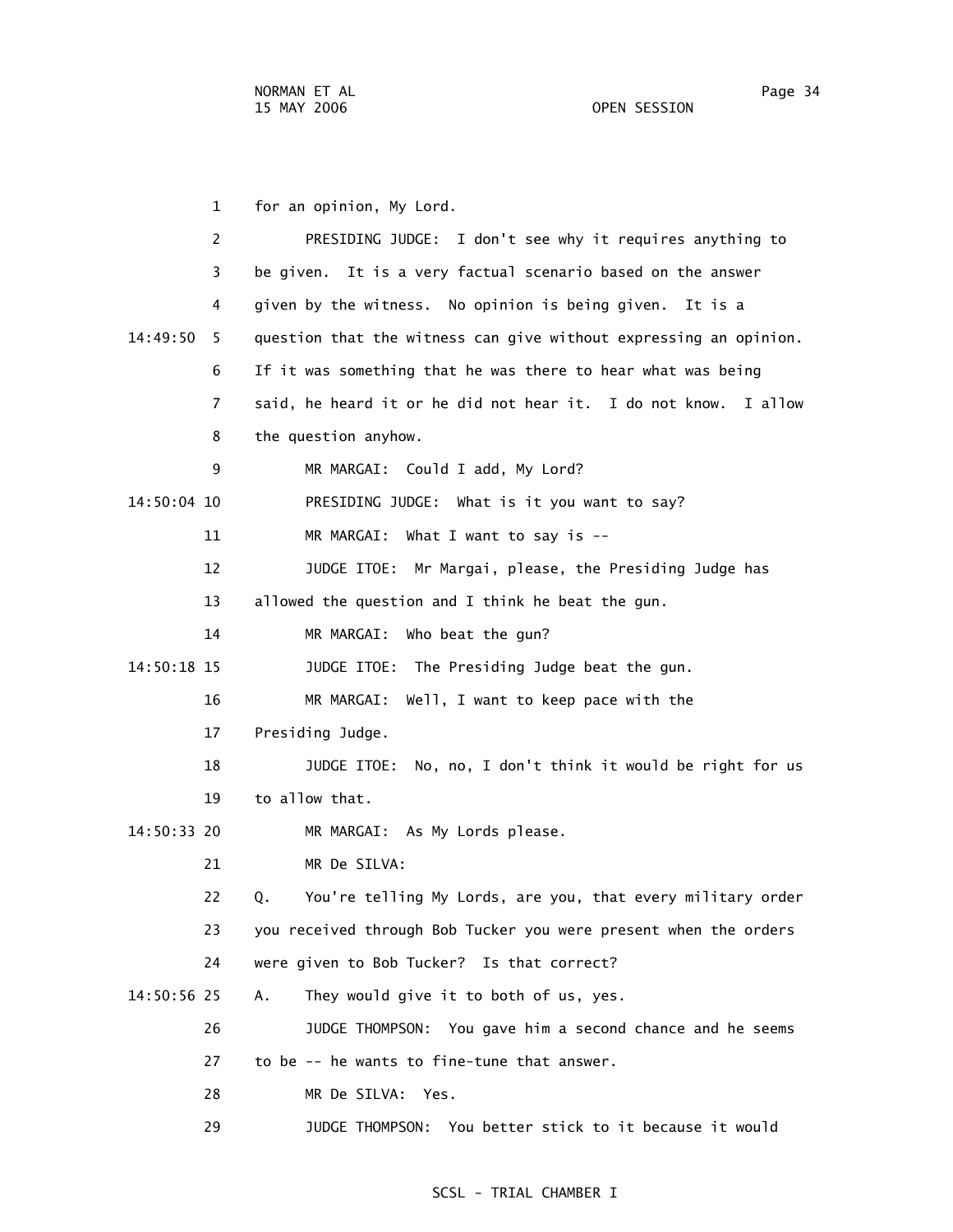1 seem as if otherwise we would not reach finality here. He has 2 stated twice that they always were together when he gave orders 3 and that I thought predicated your question to which an objection 4 was registered and overruled. It would seem to me we have not 14:51:36 5 really crossed that terrain yet. 6 MR De SILVA: 7 Q. Mr Witness, from your knowledge of Bob Tucker, can you look 8 at this document and tell us whether you recognise this signature 9 which has been highlighted? 14:52:31 10 PRESIDING JUDGE: Please show the document to Dr Jabbi. 11 MR De SILVA: 12 Q. Mr Witness, can you just tell us whether you recognise the 13 signature on the bottom right-hand side which has been 14 highlighted? Do you recognise the signature? 14:53:39 15 A. I don't know it. I know Borbor Tucker, I know his name, 16 but I do not know his signature. 17 Q. Thank you. Can I have that document back, please. You've 18 told My Lords that Bob Tucker was in Tisana - correct? - with the 19 Death Squad. Remember that? 14:54:23 20 A. Yes, he was based in Tisana. The Death Squad was at the 21 junction, Sumbuya junction. 22 Q. You told My Lords that you knew Bob Tucker well and he knew 23 you well. Both of you knew Chief Norman well, didn't you? 24 A. [No interpretation] 14:55:04 25 Q. Both of you knew Chief Norman well, didn't you? 26 A. We know Chief Norman. We used to see him. 27 Q. Chief Norman knew that Bob Tucker was the commander of the 28 Death Squad, didn't he, to your knowledge? 29 A. No, I don't know that. Bob Tucker used to know Mr Norman,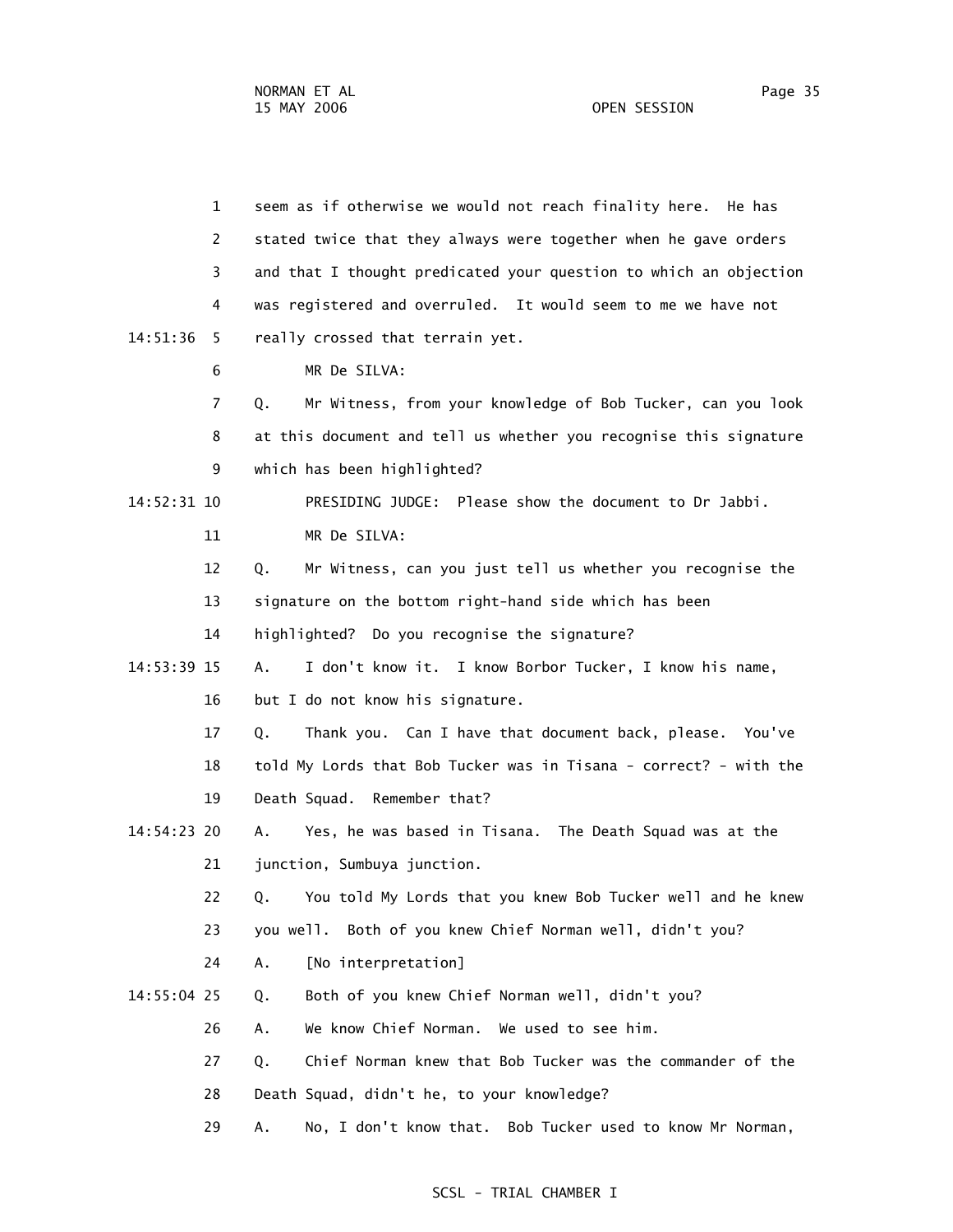|             | 1  | but I do not know whether Mr Norman knew Borbor Tucker.            |
|-------------|----|--------------------------------------------------------------------|
|             | 2  | You have told us you knew Chief Norman. What did<br>Q.             |
|             | 3  | Chief Norman know you as? What did he used to call you?            |
|             | 4  | A.<br>He did not call me. I know Mr Norman as a senior person,     |
| 14:56:06    | 5  | as a big man you would know him. I know you, but you would not     |
|             | 6  | know me. So that was the relationship between myself and           |
|             | 7  | I don't know whether he knows me but I know him<br>Mr Norman.      |
|             | 8  | because he was a big man, he was an important man to me. But him   |
|             | 9  | knowing me is not something important to him.                      |
| 14:56:24 10 |    | If you referred to him, would you call him Chief?<br>Q.            |
|             | 11 | There are so many names I have called him with. Sometimes<br>Α.    |
|             | 12 | I would call him Mr Norman, Chief Norman.                          |
|             | 13 | Would you call him Chief ever?<br>Q.                               |
|             | 14 | Α.<br>Yes.                                                         |
| 14:56:46 15 |    | When Bob Tucker spoke of him, didn't he often call him<br>Q.       |
|             | 16 | Chief?                                                             |
|             | 17 | A.<br>That is what I'm saying, that there were so many names they  |
|             | 18 | used to call him. They called him Pa Norman, Chief Norman,         |
|             | 19 | Mr Norman.                                                         |
| 14:57:09 20 |    | [Overlapping speakers] Mr Witness.<br>JUDGE ITOE:                  |
|             | 21 | MR De SILVA:                                                       |
|             | 22 | I am not asking about other names. I am asking about<br>Q.         |
|             | 23 | whether you have heard Bob Tucker refer to Chief Norman as chief?  |
|             | 24 | He used to call him Mr Norman.<br>А.                               |
| 14:57:34 25 |    | PRESIDING JUDGE: Does that mean that he never called him           |
|             | 26 | Chief? The question was not whether he used to call him            |
|             | 27 | The question was: Did he call him Chief at any time?<br>Mr Norman. |
|             | 28 | That's what I have said and you said I should<br>THE WITNESS:      |
|             | 29 | just answer the question.                                          |
|             |    |                                                                    |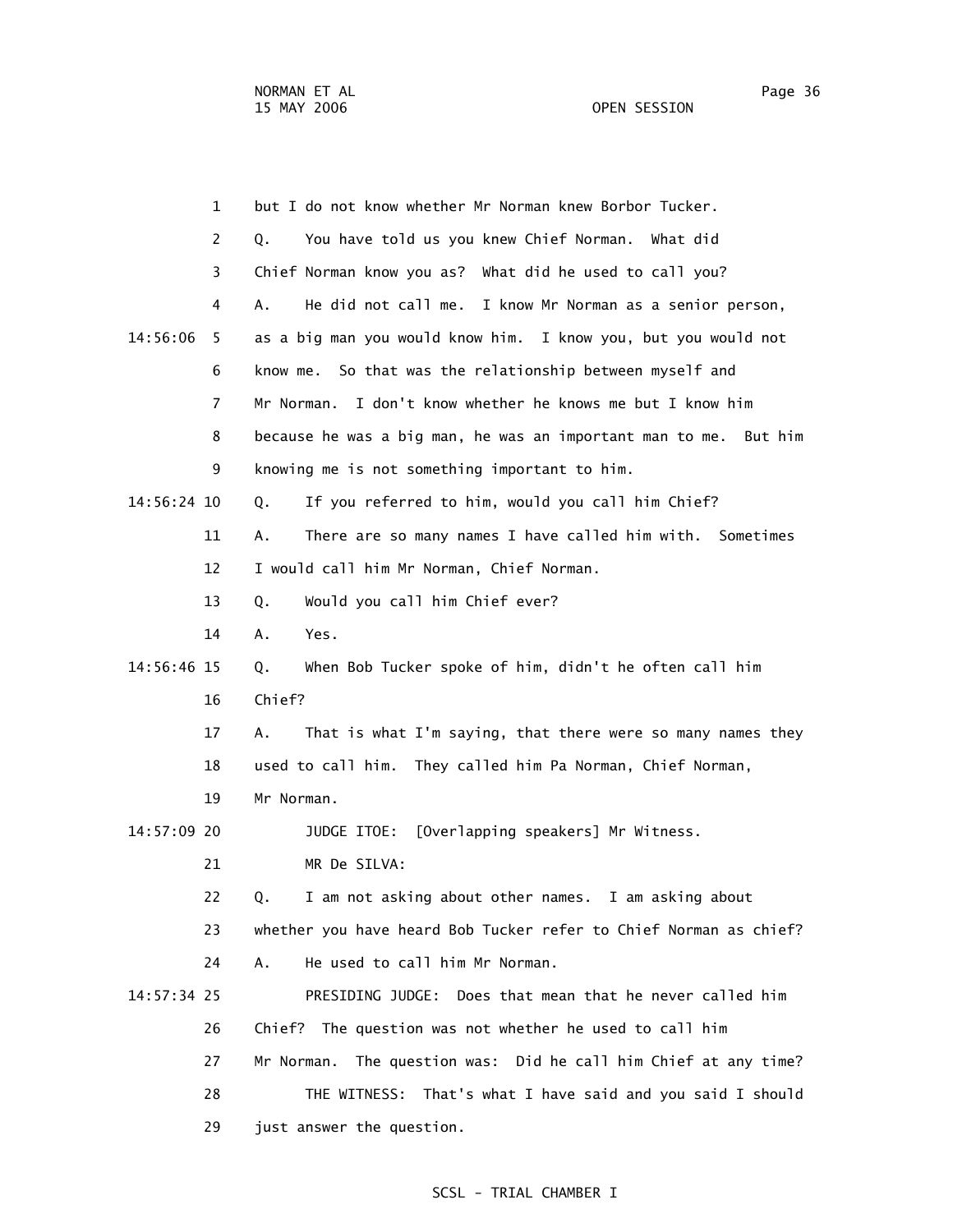| $\mathbf{1}$   | PRESIDING JUDGE: The question was: Did he call him Chief?         |
|----------------|-------------------------------------------------------------------|
| 2              | MR De SILVA:                                                      |
| 3              | Did he ever call him Chief? It is not a difficult<br>Q.           |
| 4              | question.                                                         |
| 14:58:08<br>5. | That's what I'm saying. Sometimes we call him Chief Norman<br>А.  |
| 6              | sometimes we call him Mr Norman and sometimes we call him         |
| $\overline{7}$ | Chief Norman.                                                     |
| 8              | PRESIDING JUDGE: But the question to you, Mr Witness, was         |
| 9              | a simple question. Did Tucker call Mr Norman Chief? That was      |
| 14:58:22 10    | the question. Your answer to that was he called him Mr Norman.    |
| 11             | That is not the question. The question was: Was Tucker calling    |
| 12             | Chief Norman Chief. Now you are saying yes.                       |
| 13             | THE WITNESS: Yes, he used to call him so.                         |
| 14             | MR De SILVA:                                                      |
| 14:58:42 15    | Can you tell us why you take so long to answer simple<br>Q.       |
| 16             | questions?                                                        |
| 17             | Yes, I can talk about it a little.<br>А.                          |
| 18             | Would you agree with it this: Everybody knew that you were<br>Q.  |
| 19             | second in command of the Death Squad? Would you agree with that?  |
| 14:59:34 20    | So many people knew, yes.<br>Α.                                   |
| 21             | It was widely known at Base Zero, for example, that you<br>Q.     |
| 22             | were the second in command of the Death Squad. It was widely      |
| 23             | Do you agree with that?<br>known.                                 |
| 24             | That position, in fact, we got it in the barri. Yes, I<br>А.      |
| 15:00:09 25    | agree that all my people knew because they were there when they   |
| 26             | were giving it. Yes, all my people.                               |
| 27             | So is the answer to my question that it was widely known at<br>Q. |
| 28             | Base Zero that you were number two in the Death Squad, it was     |
| 29             | widely known. You agree with that?                                |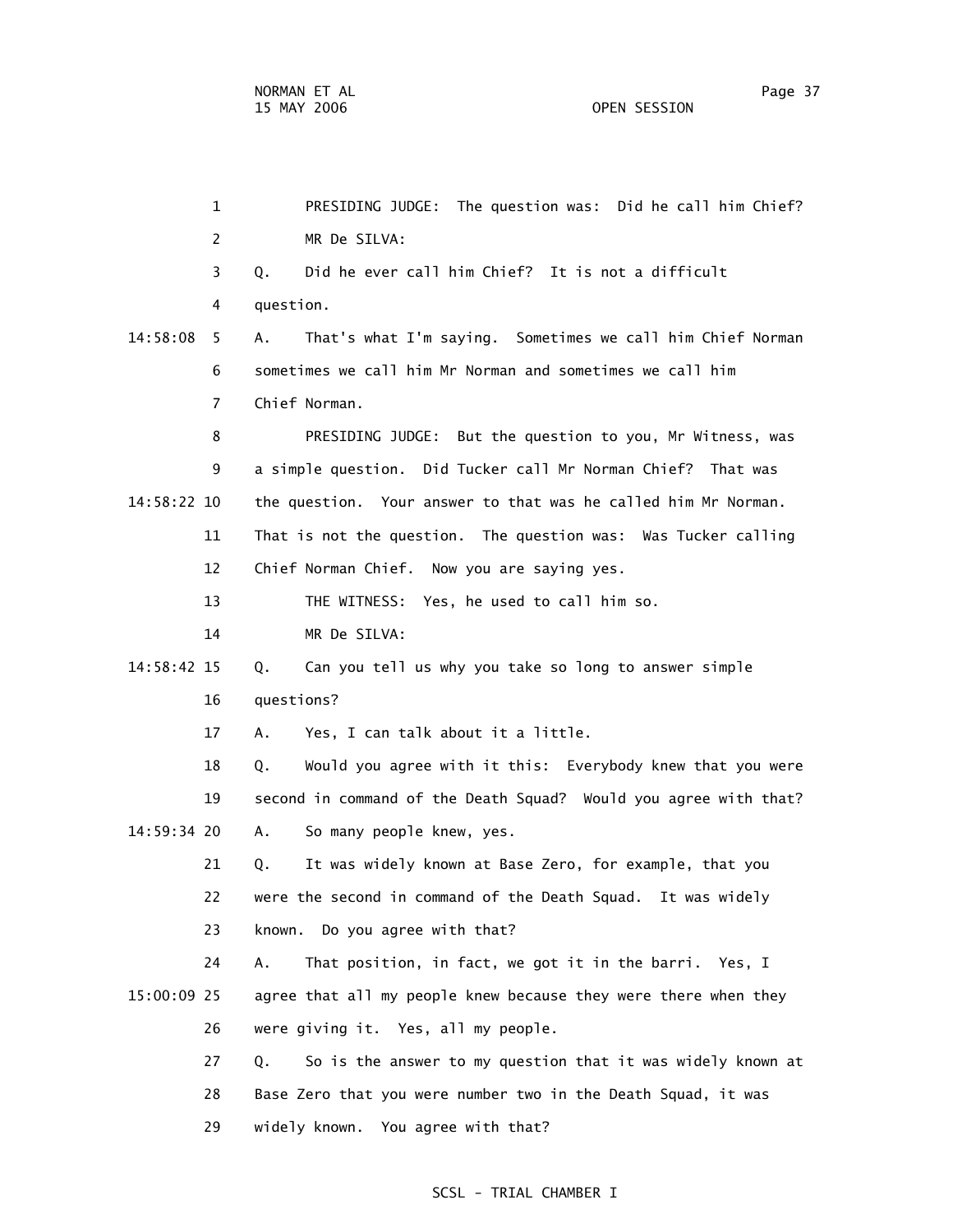1 A. Yes, indeed, that's how it was. The chiefdom people, all 2 of them knew. 3 [CDF15MAY06D - CR] 4 Q. And it was widely known that Bob Tucker was the commander 15:00:41 5 of the Death Squad. 6 A. The chiefdom people, indeed, yes, they knew. 7 PRESIDING JUDGE: If I may suggest, Mr Prosecutor, maybe 8 you can clarify an issue for me because the witness keeps 9 answering the chiefdom people, and then you ask a question of 15:01:10 10 were they known. So I thought that at Base Zero, there were 11 people other than just the chiefdom people. So there might be 12 some confusion. 13 MR De SILVA: 14 Q. I'm asking my questions, Mr Witness, specifically in 15:01:24 15 relation to Base Zero so would you answer my questions in 16 relation to Base Zero. Is it correct that it was widely known at 17 Base Zero that you were the second in command of the Death Squad; 18 yes or no? 19 JUDGE THOMPSON: Perhaps you might want to add not just the 15:01:50 20 people of the chiefdom, or your people. 21 MR De SILVA: Yes. 22 JUDGE THOMPSON: Because that's what's causing the impasse 23 here. 24 MR De SILVA: 15:01:59 25 Q. Taking all the people - not just your own people, you 26 understand - was it widely known at Base Zero that you were the 27 second in command of the Death Squad, in your view? 28 A. I wouldn't say everybody knew at that time when Base Zero 29 was. I wouldn't say everybody knew, because there was a large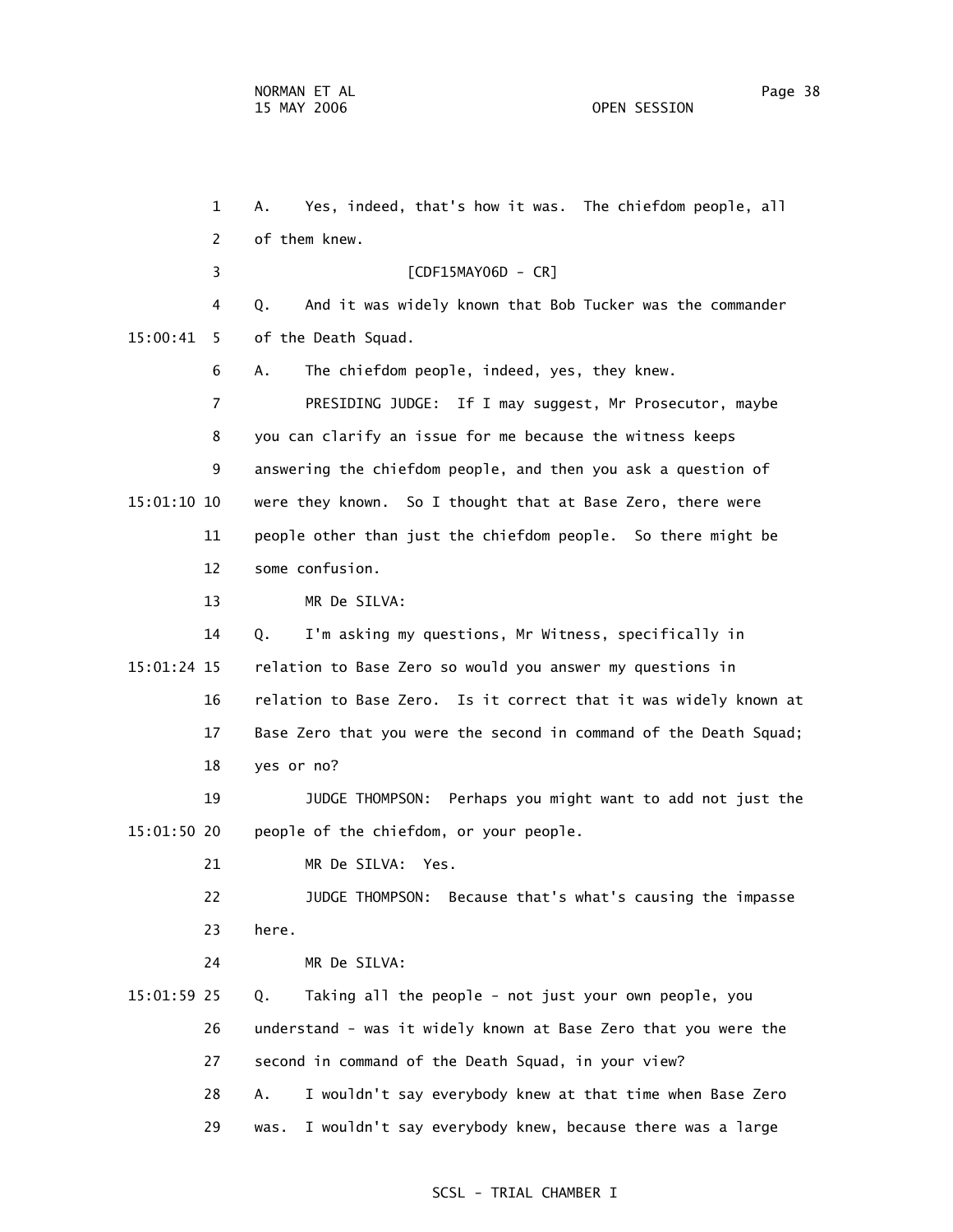1 crowd there. 2 JUDGE ITOE: He did not say everybody. Listen to -- I hope 3 it is properly translated to him, because it might well not be 4 his fault. Widely known, not that everybody knew him. Widely 15:02:46 5 known. 6 MR De SILVA: 7 Q. Is your answer yes or no? 8 A. Yes, people used to know. 9 Q. Was it equally well known that Bob Tucker was -- 15:03:18 10 JUDGE ITOE: Can you use the word same word, please, 11 "widely," Mr Prosecutor. 12 MR De SILVA: 13 Q. Was it also widely known that Bob Tucker was the commander 14 of the Death Squad? 15:03:49 15 A. Yes. 16 Q. I would like you to comment on the evidence given by 17 Chief Norman on 6th February, page 34, line 15 and 16, that he 18 was unaware of the existence of the Death Squad. I'd like you to 19 comment on that. 15:04:09 20 JUDGE THOMPSON: I hope not at the risk of a lecture for an 21 answer. 22 THE WITNESS: I wouldn't know that, because not a day did 23 he go to talk to us. If he said that he does not know anything 24 about that, I would believe him. 15:04:27 25 MR De SILVA: 26 Q. Good. He must have been very badly informed then? 27 A. No, no, I wouldn't know that. I didn't know whether they 28 were telling him or not. We were right at Sumbuya Junction and 29 Mr Norman was at Talia.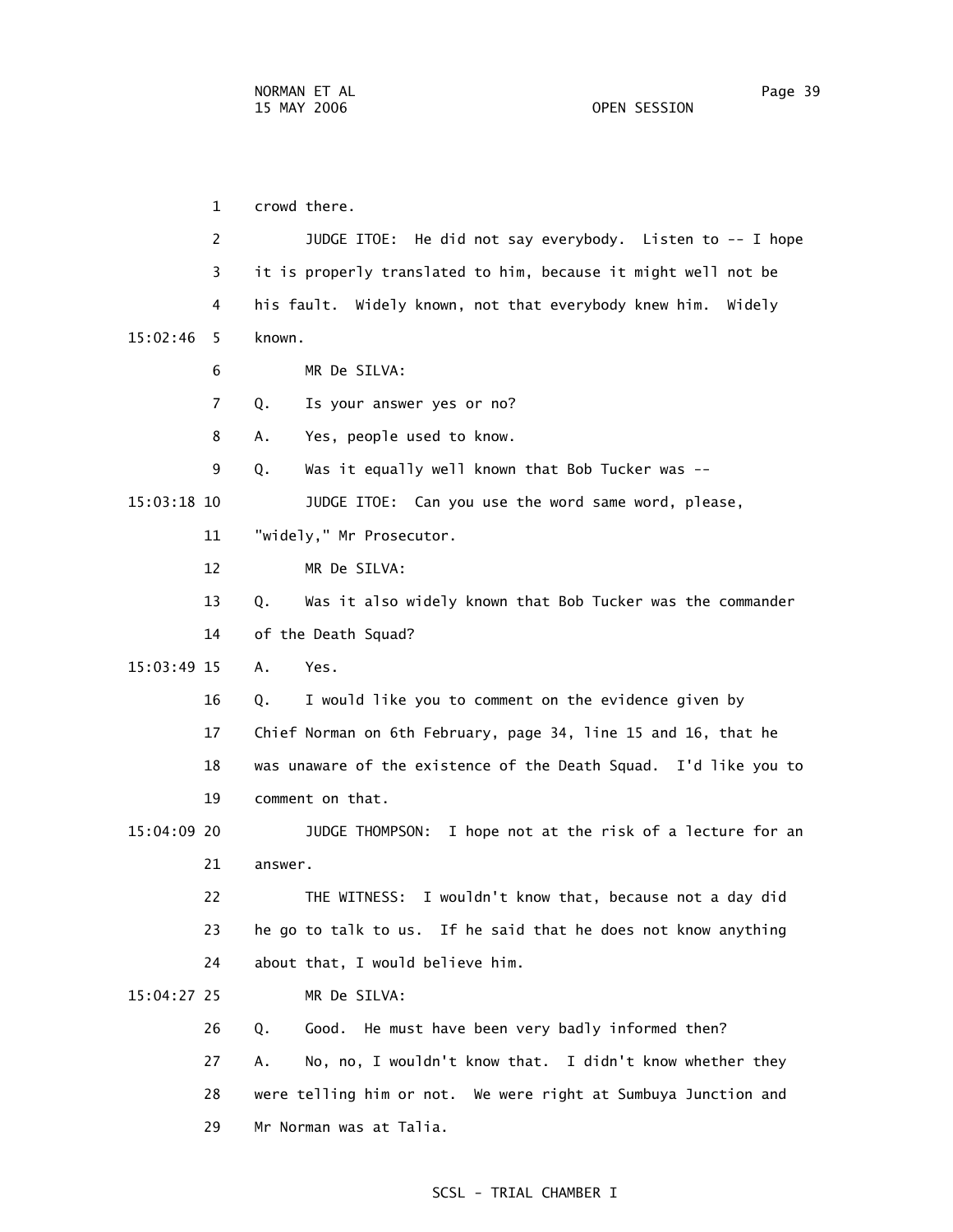1 Q. One reason for denying the existence of the Death Squad is 2 because the Death Squad carried out numerous acts of murder, 3 looting and torture.

 4 MR JABBI: Objection, My Lord. The witness has not denied 15:05:21 5 the existence of the Death Squad, so asking him for a reason why 6 he denies the existence of the Death Squad certainly does not 7 arise.

8 PRESIDING JUDGE: Mr Prosecutor?

 9 MR De SILVA: I was asking him to comment, as indeed the 15:05:39 10 Defence have asked witnesses to comment, on the evidence of other 11 witnesses. I put to this witness the evidence of the defendant 12 on whose behalf he has come to testify. In the same way as he 13 has been called upon to comment on other witnesses, in my 14 respectful submission, he is entitled to comment on the evidence 15:06:05 15 of Chief Norman. It's as simple as that. I don't propose to 16 take it any further.

> 17 PRESIDING JUDGE: I think you've added to those comments 18 the qualifications that the Death Squad was responsible for 19 murders, atrocities and so on.

15:06:21 20 MR De SILVA: Correct.

 21 PRESIDING JUDGE: So this is not really the question that 22 was given -- if you refer to the evidence of Mr Norman, as such, 23 that is not what you put to the witness. You're adding to it 24 some qualifications that were not there.

 15:06:35 25 MR De SILVA: I'm not adding to any qualification given by 26 Chief Norman. I'm asking this witness, and he's entitled to 27 comment, as to having said to us that it was widely known at Base 28 Zero that the Death Squad existed, I'm putting to him, in effect, 29 that one reason for the denying of the existence of the Death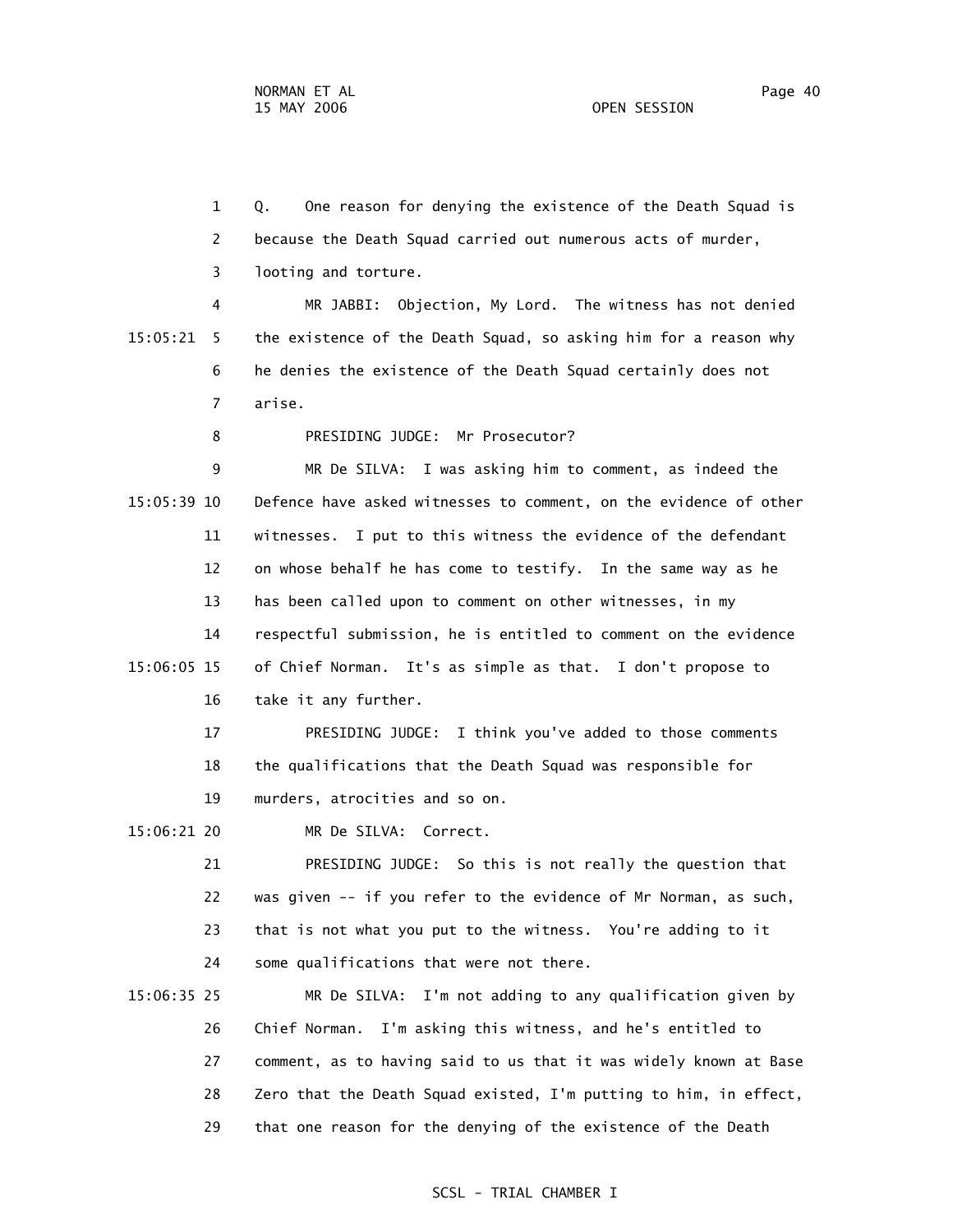1 Squad by whosoever it is may be an attempt to conceal the fact 2 that that witness is fully alert to and aware of the activities 3 of the Death Squad. 4 JUDGE THOMPSON: But is it fair not to let him know by whom 15:07:22 5 was the alleged denial? 6 MR De SILVA: I put to this witness -- I gave him a date, 7 page and line that Chief Norman denied knowing -- 8 JUDGE THOMPSON: I think that's where you and counsel for 9 the first accused are at cross-purposes. He probably thought 15:07:37 10 that you were attributing the alleged denial to the witness. 11 MR De SILVA: No, no, My Lord. I'm sorry if we were at 12 cross-purposes, but I hope I have explained what my position is. 13 MR JABBI: My Lord, in that case, really in fairness to the 14 witness it would be the proper thing to name the person to whom 15:07:58 15 that denial is attributed. Then the witness would be very clear 16 in giving an answer. 17 PRESIDING JUDGE: I think the denial is clearly attributed 18 to Mr Norman, who has said in his evidence that he did not know 19 of the existence of the Death Squad. That's the question that 15:08:17 20 was put to the witness, and the witness said he didn't know that. 21 Then there was an added question to say that the Death Squad -- 22 the ignorance of the existence of the Death Squad was caused by 23 the fact that they were responsible for murders and so on. So 24 that's basically the following question to the first question and 15:08:38 25 I thought it was to that one that you were objecting.

> 26 MR JABBI: Yes, My Lord. My objection was that it was not 27 clear from that question to whom the denial was being attributed, 28 notwithstanding the previous questions that were asked. And it 29 was so easy to attribute it correctly so that the witness would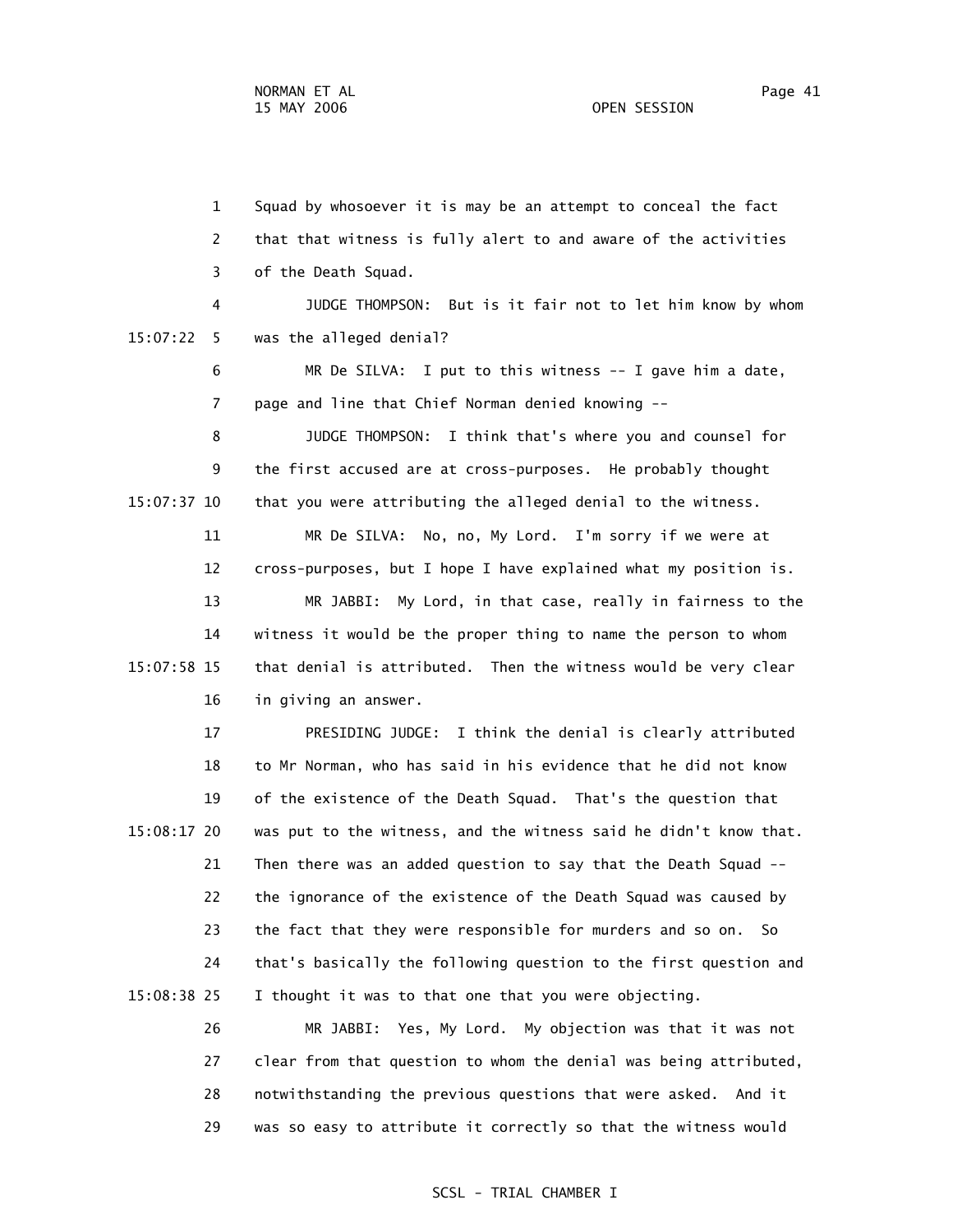1 be able to answer.

 2 MR De SILVA: My Lord, in my respectful submission, it was 3 quite clear I was relating the denial to Chief Norman. 4 PRESIDING JUDGE: Yes, but the denial of Chief Norman in 15:09:15 5 his evidence, as such, when he was asked a question about the 6 existence of the Death Squad, he said that he didn't know of its 7 existence. In his evidence there was no relationship put to him 8 where he denied that murders, atrocities and so on might have 9 been committed by the Death Squad. At least, not in that part of 15:09:30 10 the transcript that you referred to. That seems to be the 11 difference between your position and that of the Defence. 12 MR De SILVA: Yes, My Lord, I accept that. I shall allay 13 my learned friend's fears, I hope, in a while. 14 Q. Mr Witness, you were telling us on Friday when you were 15:09:53 15 giving evidence that the Death Squad was something you were proud 16 to belong to; am I right? Have I summarised you correctly? 17 A. You asked me yesterday if I was in the Death Squad and I 18 said I was second in command and up till now I was in it and I 19 can even accept it, even in this Court. 15:10:30 20 PRESIDING JUDGE: That's not the question. The question 21 was: Were you proud to belong to the squad? It's not disputed 22 you were part of the squad or second in command. The question is

23 a very specific one.

24 THE WITNESS: Yes, yes, I could be proud of it.

 15:10:43 25 PRESIDING JUDGE: Just answer the question. We have been 26 telling you many, many times now, please, listen carefully to the 27 question and try to answer the question.

28 THE WITNESS: Yes, I can be proud of it.

29 PRESIDING JUDGE: Were you proud or were you not proud?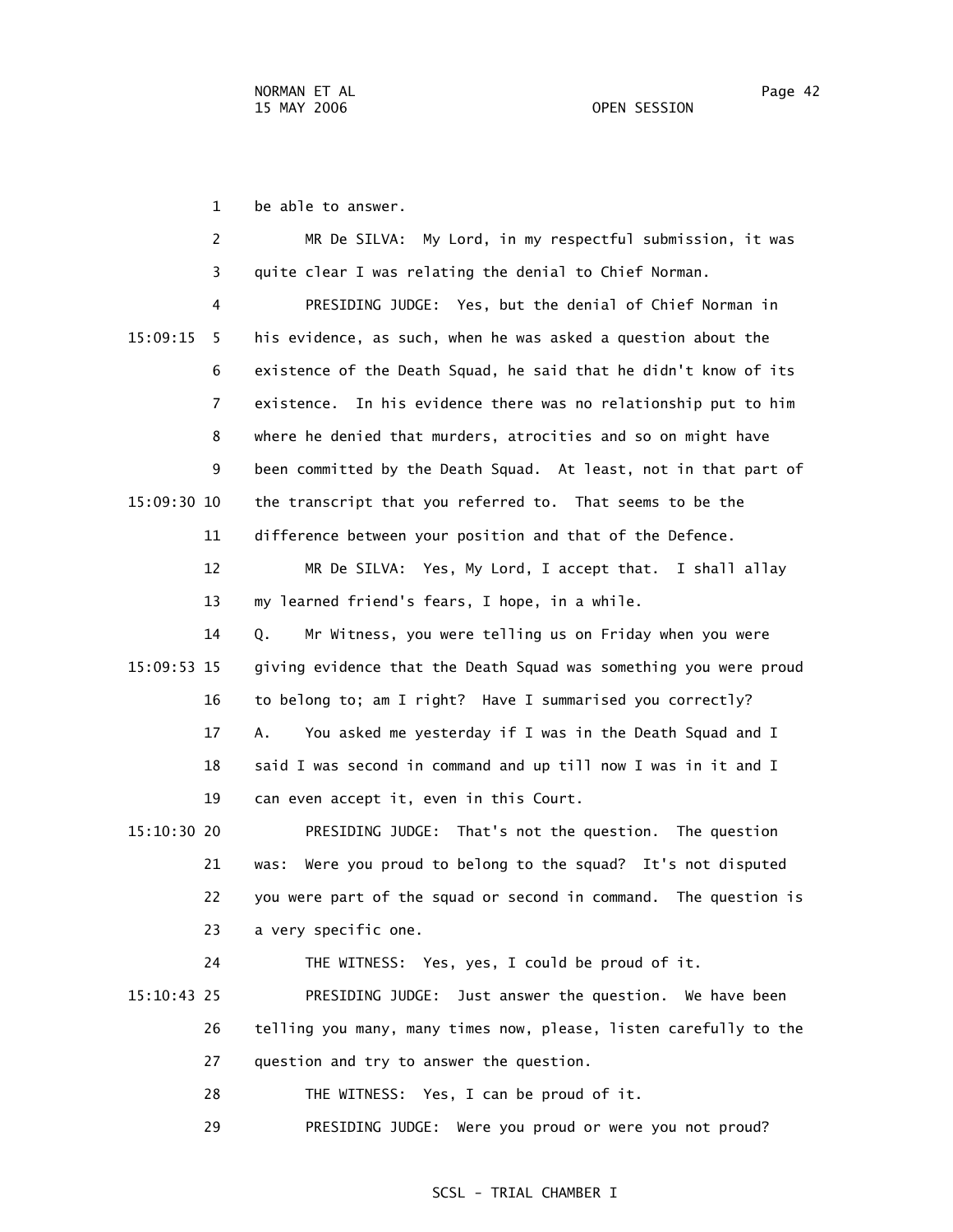1 Not can you be proud, were you proud or not? 2 THE WITNESS: Yes, I would be proud of it. 3 MR De SILVA: 4 Q. One of the things you told us -- 15:11:31 5 JUDGE THOMPSON: Can I ask the interpreters, why do we get 6 an answer in the subjunctive to a question about the past? Why 7 do we get that answer when the question was, "Were you proud of 8 it," and then we get a response, "I would be." That is 9 subjunctive. 15:11:50 10 THE INTERPRETER: Yes, Your Honours, it's the way we get 11 the answers in Mende. 12 JUDGE THOMPSON: I see, in other words, the subjunctive 13 answer comes in response to a question asked in the past tense, 14 or referring to the past tense? 15:12:06 15 THE INTERPRETER: Yes. 16 JUDGE THOMPSON: Is that how it is in Mende? 17 THE INTERPRETER: Yes, that's what we get from the witness. 18 JUDGE THOMPSON: I see. 19 PRESIDING JUDGE: But in Mende, you cannot say, "I was"? 15:12:15 20 THE INTERPRETER: No, you can. 21 JUDGE ITOE: Or to say, "I am proud," is there nothing in 22 Mende that can be translated to, "I am proud"? 23 THE INTERPRETER: Yes, there is. 24 MR JABBI: My Lord, the answer that the interpreter is 15:12:26 25 giving -- 26 JUDGE ITOE: Why are there all these "woulds" and so on? 27 JUDGE THOMPSON: I will restrain myself, lest we have an 28 exposition on linguistics. I just wanted to know because it 29 intrigued me that a question is asked referring to the past and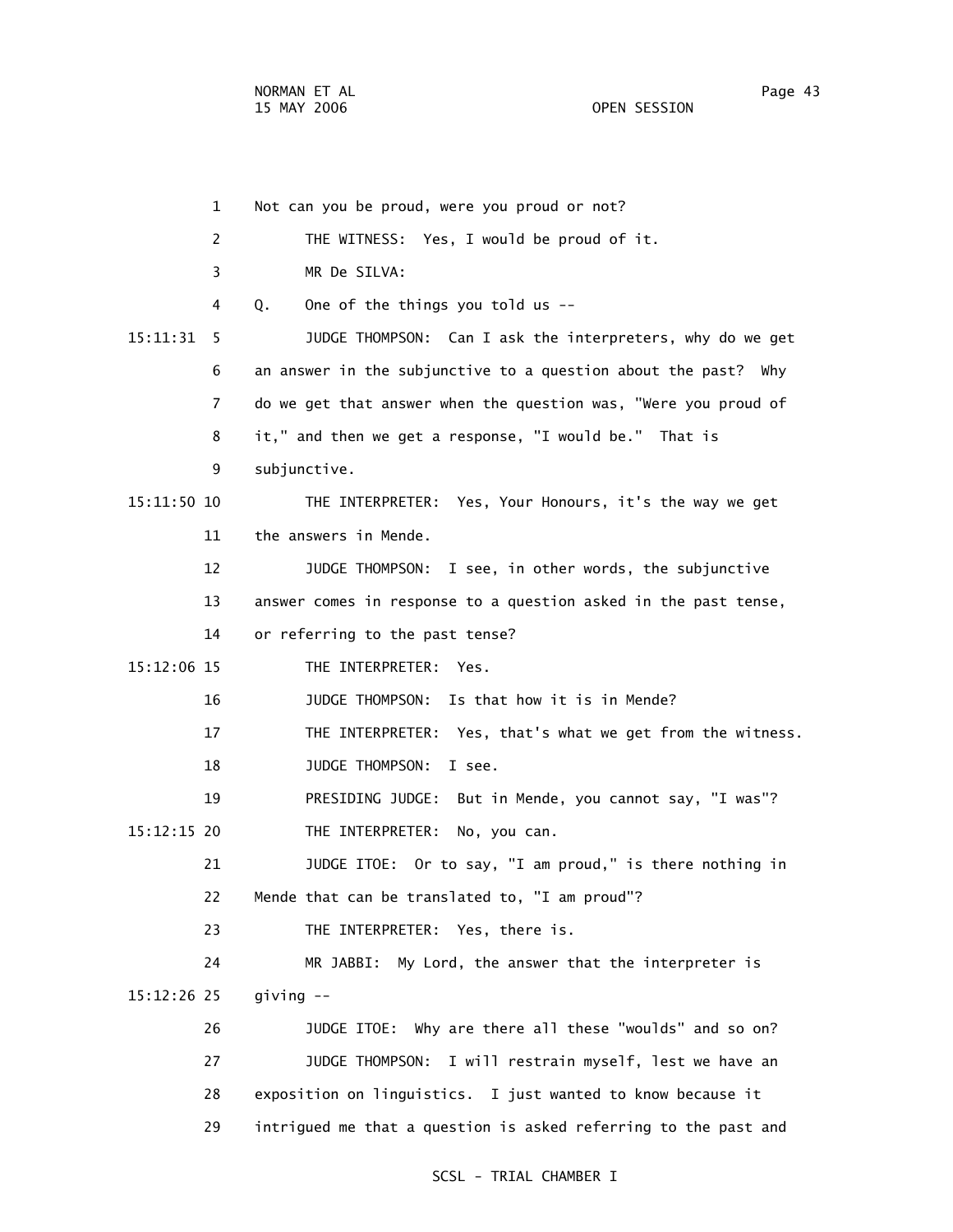1 we get an answer in the subjunctive.

 2 THE INTERPRETER: Your Honours, maybe we could ask the 3 witness again and let's get the answer from him.

 4 MR JABBI: My Lords, if I may make this point, please: 15:13:04 5 One, the answer that the interpreter gave was, "That is how we 6 are getting it from the witness," but the question that the Court 7 is asking is, "How has it been getting to the witness before 8 that," and that is where the problem lies.

 9 PRESIDING JUDGE: No, no, that was not the question. The 15:13:22 10 question was: Has the answer "would," or he said, "I did," or, 11 "I did not"? The question is clear and simple and the response 12 we got twice was, "I can be," and then, "I would be". My 13 question has been to the interpreter is in Mende the word "I was" 14 not in existence, and I am told no, it's part of the language. 15:13:46 15 MR JABBI: So the next question is: How was the

16 translation done to the witness?

 17 JUDGE THOMPSON: No, Mr Jabbi, that was not my intervention 18 and I don't think that was the Presiding Judge's intervention. I 19 wanted to know simply whether when you ask the question, "Are you 15:14:02 20 proud of it," or, "Were you proud of it," because one is present, 21 the other is past, the answer that came was in the subjunctive. 22 And if it is true that the answer that came was in the 23 subjunctive, I just wanted to know whether this amounts to an 24 equivocation, or whether it is a structure of the Mende language. 15:14:23 25 MR JABBI: Or whether the translation to him was in the 26 subjunctive.

27 JUDGE THOMPSON: That's your addition.

 28 PRESIDING JUDGE: That was not our question. I think it is 29 quite simple, we have our answers, we can move ahead. Thank you.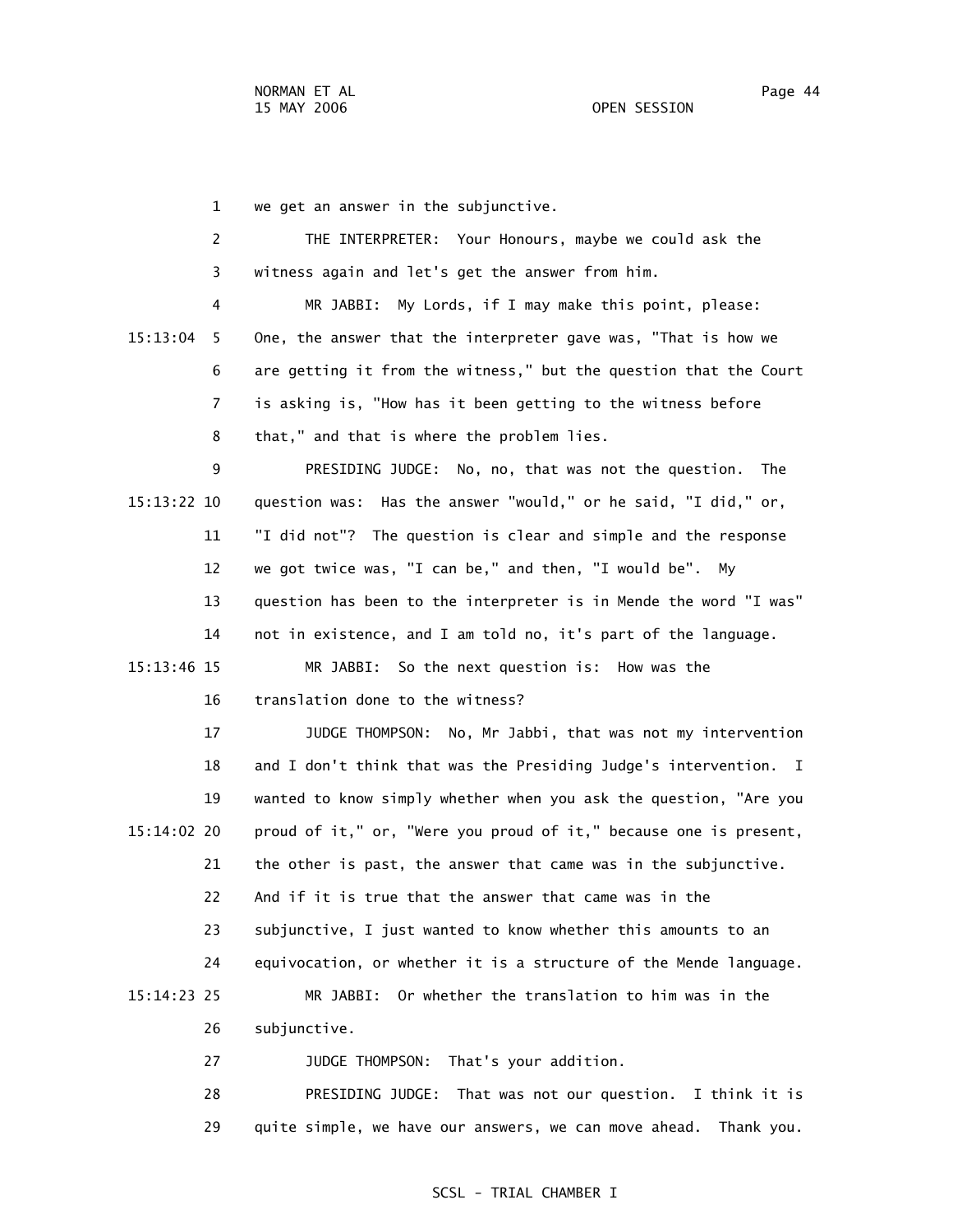1 MR De SILVA: 2 Q. And proud you were of belonging to the Death Squad, because 3 you told us on Friday that the Death Squad had certain rules, 4 operated certain -- 15:15:04 5 THE INTERPRETER: My Lord, can learned counsel go over the 6 question slowly, please. 7 MR De SILVA: 8 Q. You told us on Friday, because you were asked by learned 9 counsel, Dr Jabbi, to tell us about the rules that related to the 15:15:16 10 Death Squad. Do you remember that question being asked of you on 11 Friday? 12 A. Yes. 13 Q. You told My Lords that there were specific rules that 14 applied to the Death Squad; is that correct? 15:15:50 15 A. All the laws were there for the Kamajors. When they 16 created the Death Squad, there were laws, too, for us. 17 Q. Yes, that's what I'm asking about. There were specific 18 laws relating to the Death Squad. Specific rules, I think more 19 appropriately they should be called. Specific rules applying to 15:16:10 20 the Death Squad. Is that correct? 21 A. No, Death Squad had no laws on its own. Except those that 22 they were given, they were given as admonitions. All the laws 23 for the Kamajors were one, were the same. 24 Q. So you're saying the Death Squad had no special laws or 15:16:39 25 rules; is that correct? 26 A. There was no special laws. We had no laws on our own. The 27 laws were all the same, like, for the laws of the country. No, 28 we had no individual laws. 29 Q. On Friday, when you were talking about the rules that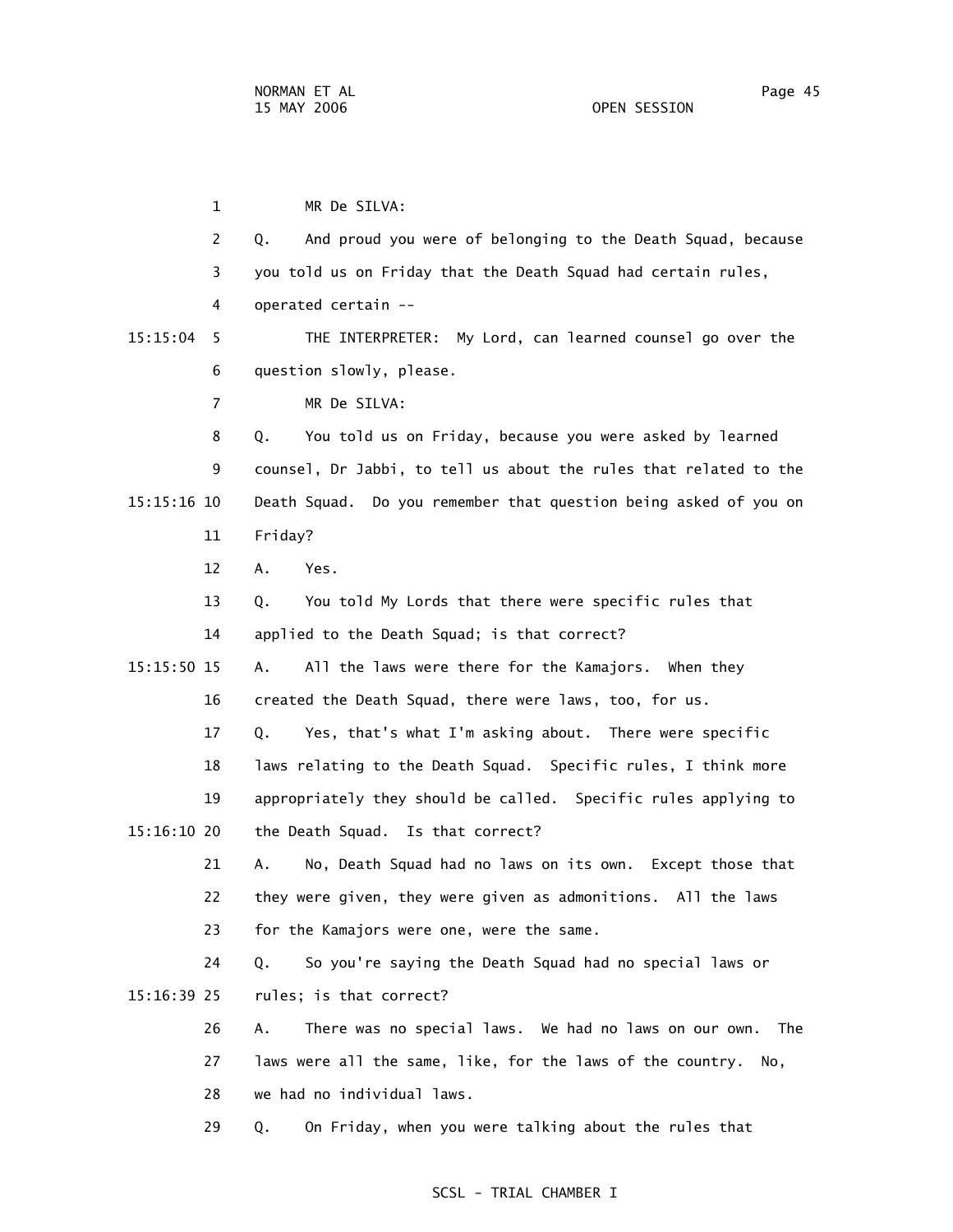1 applied to the Death Squad, there were no specific rules applying 2 to the Death Squad; is that correct? 3 A. I did not say so, and there are no such laws. There are no 4 individual laws. As I said, there are other laws that they told 15:17:24 5 us about, like, to reinforce something. If you arrange something 6 and you say after that, "This is what this thing is to be like." 7 But there were no laws that were particular to the Death Squad. 8 JUDGE ITOE: This is what this thing should be like, to 9 reinforce something, where does that leave us, Mr Witness? 15:17:52 10 MR De SILVA: My Lord, if I can help. 11 Q. You remember on Friday, My Lord Boutet, who is the 12 Presiding Judge, asked you if there were any laws outside the 13 Kamajors that the Death Squad had to obey that were different to 14 what applied to the Kamajors generally. Do you remember that 15:18:12 15 question being asked? 16 A. That's not how they asked me. They asked me whether the 17 initiation laws and those laws by our parents are different. 18 That's what they asked me and I clarified that. 19 MR De SILVA: My Lords, I'm going to seek to put in a 15:18:55 20 document on the basis of questions I asked this witness a little 21 while ago. I'm going to pass copies up to My Lords. There are 22 copies for my learned friends. My Lords, might I indicate why I 23 want to cross-examine the witness on this document and the 24 foundations upon which I wish to do so. 15:20:06 25 Firstly, Your Lordships will see prima facie the signature 26 of the commander of the Death Squad. If Your Lordships go up to 27 the left-hand side of the page, one sees it's the Death Squad 28 Unit at Tisana. Your Lordships heard that evidence from this

29 witness alone. Your Lordships have also heard - that was the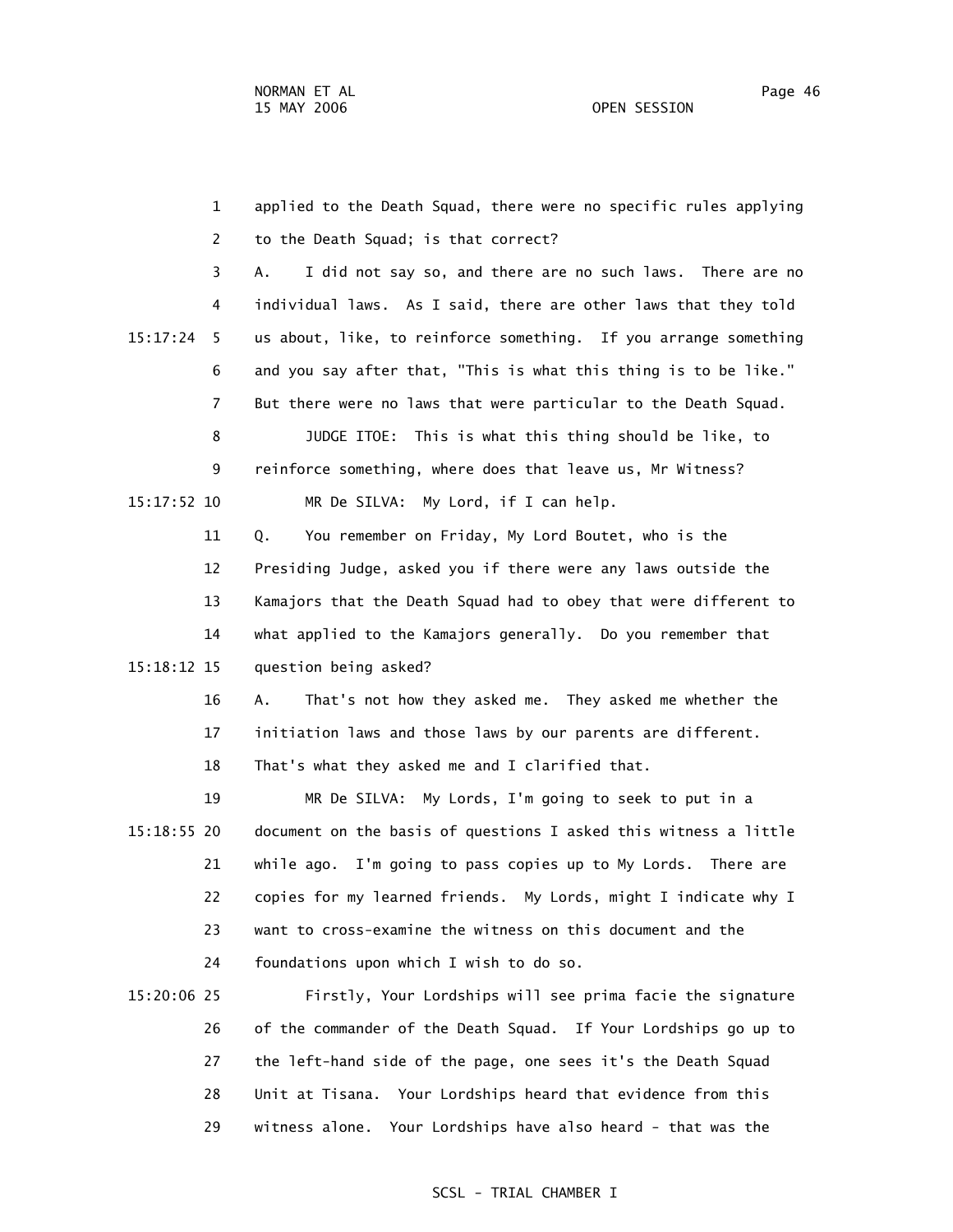1 purpose of my cross-examination - that Chief Norman has been 2 known to be called "the Chief". In my respectful submission, 3 that is a sufficient nexus that has been established on the 4 evidence to permit me to go into the contents of this document 15:21:00 5 with this witness on the basis of what this witness has already 6 admitted. 7 PRESIDING JUDGE: What do you intend to do this document, 8 if I may again? You want to cross-examine him on the content of? 9 MR De SILVA: I want to take this witness through the 15:21:17 10 content to confront him, because he has been at pains to indicate 11 that there were no orders taken from Chief Norman, nor were there 12 any reports made to Chief Norman. And there, in the second line, 13 one sees -- 14 MR JABBI: My Lord -- 15:21:41 15 JUDGE ITOE: Can I ask -- 16 PRESIDING JUDGE: No, no, let's wait until -- 17 MR JABBI: But, My Lord, he is already beginning to go into 18 the content. 19 PRESIDING JUDGE: No. Dr Jabbi, please sit down. We have 15:21:48 20 asked a question, we will have the answer and we will let you 21 speak after that. 22 MR JABBI: As Your Lordship pleases, but he is already 23 going into the content. 24 PRESIDING JUDGE: Well, I have asked the question. 15:22:00 25 JUDGE THOMPSON: Only preliminarily and counsel of course 26 are permitted to go preliminarily into the contents of documents 27 to indicate what they intend to do with a piece of evidence. I 28 want to ask the question in the ultimate analysis, what would you 29 want to do with this document?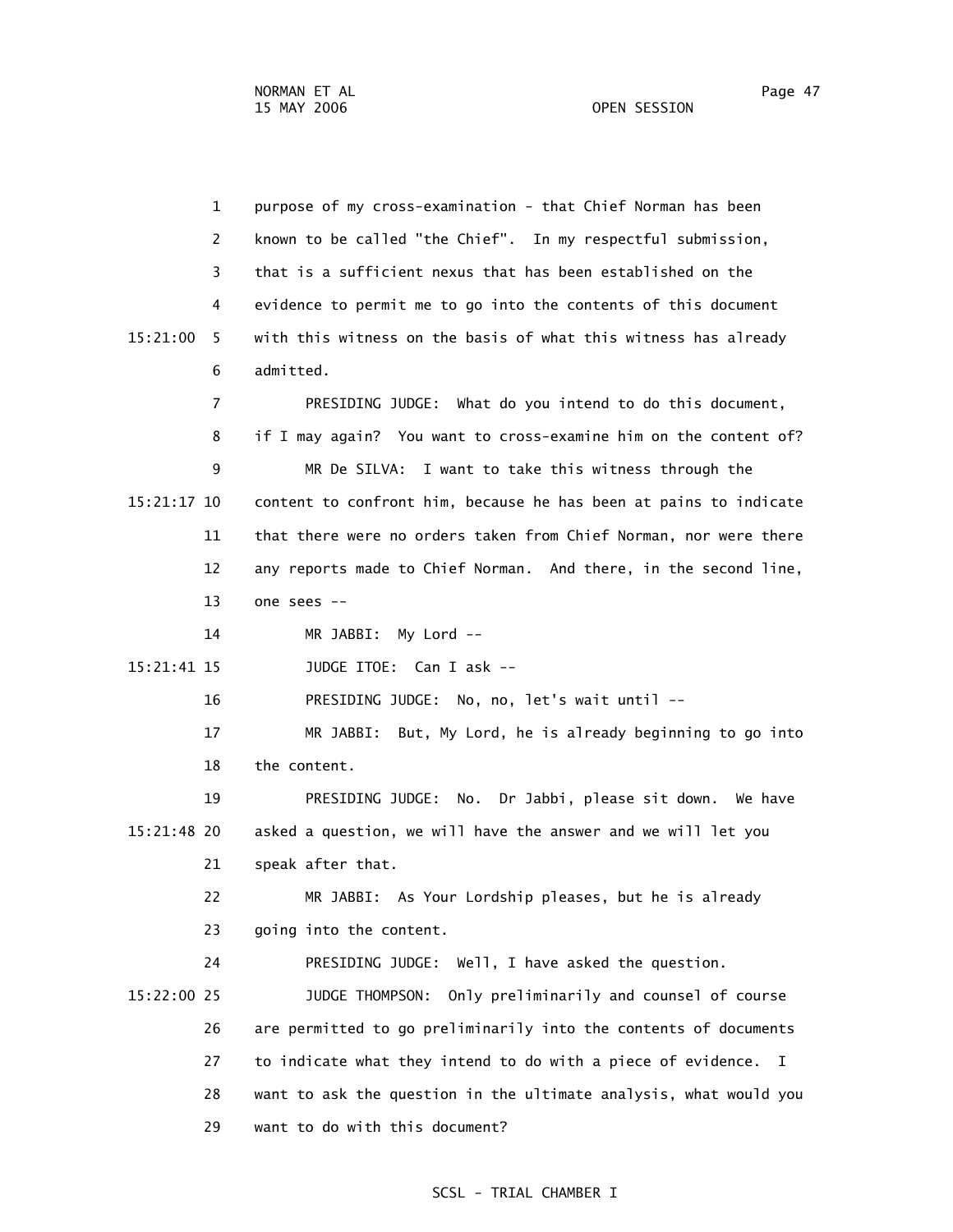1 MR De SILVA: My Lord, depending on his answers -- it would 2 depend on his answers. 3 JUDGE THOMPSON: What option in law would you be adopting? 4 Would you be tendering it? 15:22:34 5 MR De SILVA: I could be tendering it, yes. 6 JUDGE THOMPSON: I think the question for me now, and I 7 hope for the Bench, is whether, looking at the document, just the 8 first word there, "Chief", and then "Death Squad", you have laid 9 the proper legal foundation for its reception into evidence. 15:22:58 10 That would be the question for me, because you already, as you 11 said, asked the witness about some matters there, even without 12 reference to the document. 13 MR De SILVA: That, in my respectful submission, is the 14 proper way to do things, and I hope the foundations of 15:23:12 15 admissibility have been laid for this purpose, the nexus. 16 JUDGE THOMPSON: Subject to any objection or what my 17 learned brothers would say, I think we are on the same radar 18 screen. 19 MR De SILVA: I'm grateful, My Lord. 15:23:29 20 PRESIDING JUDGE: Dr Jabbi, you wish to make some comments 21 about this? 22 MR JABBI: My Lord, counsel has said a few things to 23 Your Lordships. I do not know how he intends to proceed in 24 coming to the point of his objective. I will wait a little bit 15:23:48 25 and see how he wants to proceed. 26 PRESIDING JUDGE: I thought he had stated how he intended 27 to proceed, but very well. Mr Prosecutor. 28 MR De SILVA: 29 Q. Now, before I go into the details of this, I want to give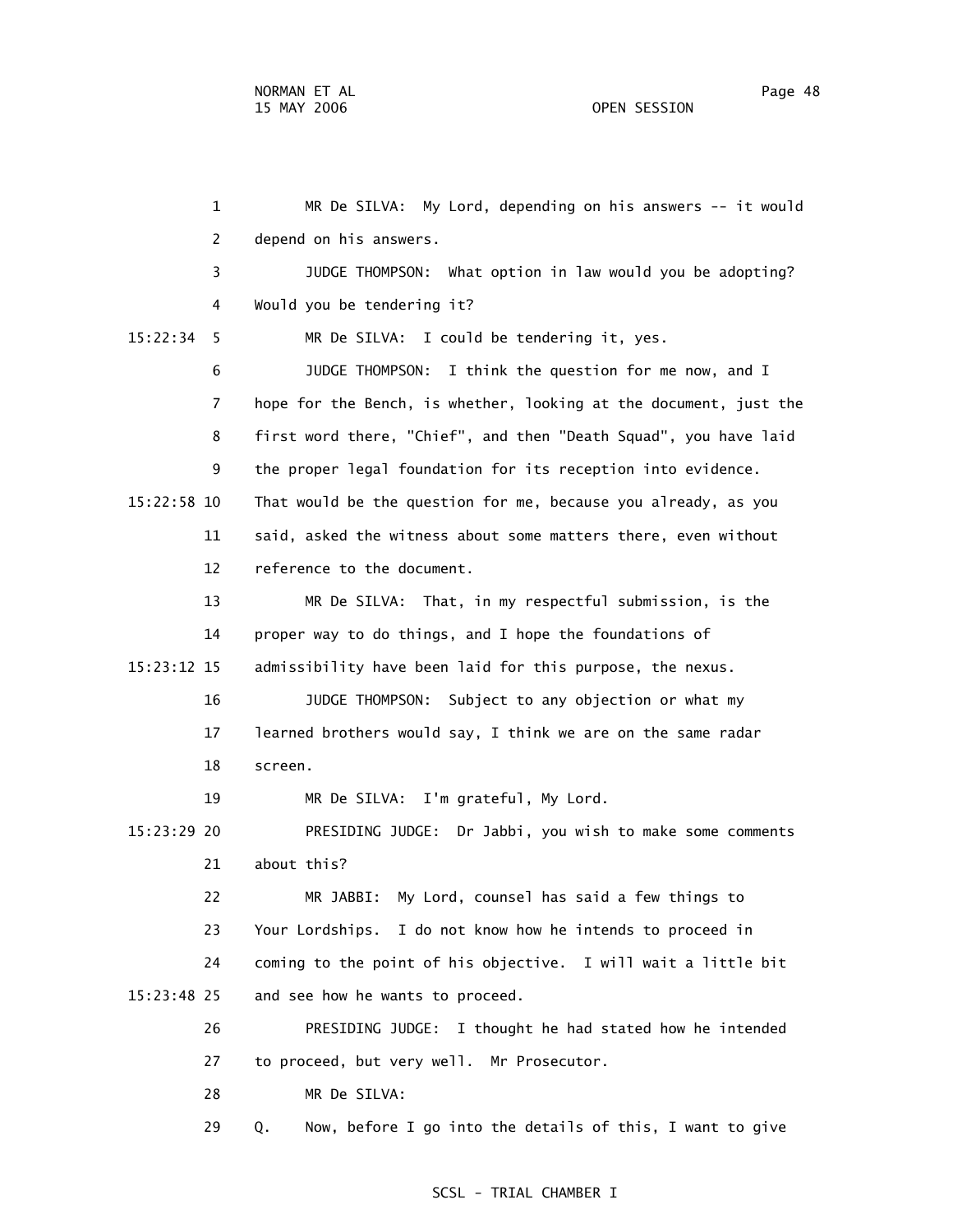1 you a chance to reconsider the answer you have given us. 2 Mr Witness, you have told us that there were no reports made to 3 Chief Norman. Do you still maintain your position? No reports 4 by the Death Squad. 15:24:43 5 A. Even now, I still stand by my word. 6 Q. Did you know of any circumstances in which the Death Squad 7 appealed to Chief Norman for a supply of food to keep them going? 8 A. It never happened, that's why I can't remember. 9 Q. Let me try to refresh -- 15:25:34 10 JUDGE THOMPSON: Shouldn't we have these answers precisely, 11 because we are really treading on very delicate ground. He said, 12 "It's never happened, that is why I can't remember." Is that his 13 final answer? His true answer? 14 MR De SILVA: My Lord, I'm hesitant to be too critical 15:25:52 15 because of the problems which we may or may not be having with 16 interpreting. 17 JUDGE THOMPSON: It is because we, the Tribunal, have to 18 evaluate facts, and sometimes when facts appear a little 19 convoluted, they become very difficult to evaluate. So I'm just 15:26:13 20 asking for clarification. 21 MR De SILVA: I hope it will be clarified in a moment when 22 I go through this document with this witness. 23 Q. Mr Witness, can you look at that document, please. Look at 24 the left-hand side. It has got "Death Squad Unit, Tisana." Now, 15:26:35 25 the Death Squad, as you already told us, was once in Tisana. Do 26 you agree with that? Do you agree with that fact that appears on 27 the document? 28 A. I've not read the document, but I want to answer the

29 question before reading the document.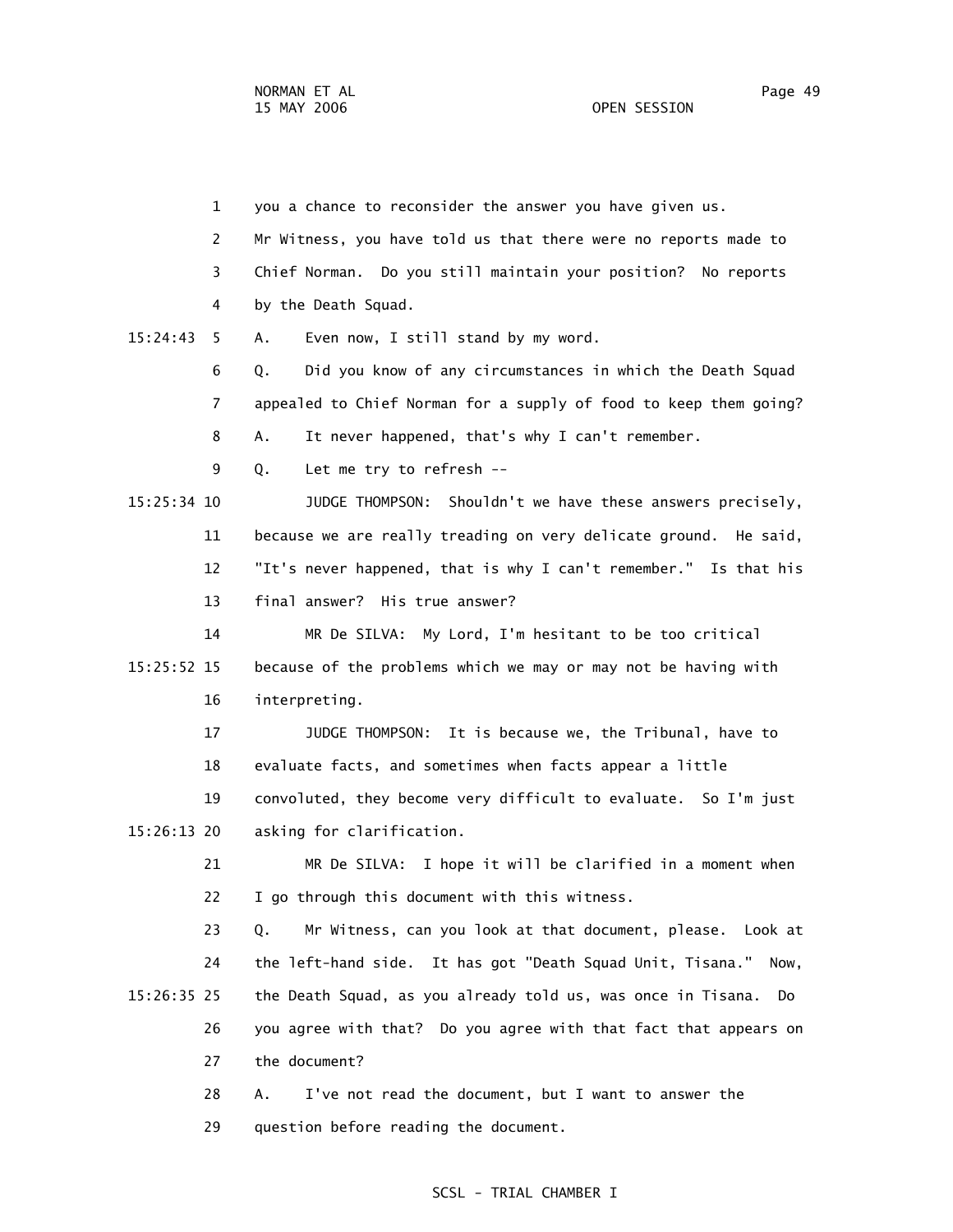1 PRESIDING JUDGE: The question is not whether you've read 2 the document. The question has been simply, at the top of the 3 document it says, "Death Squad Unit, Tisana." Question: the 4 Death Squad was at Tisana -- 15:27:16 5 MR De SILVA: At some point. 6 PRESIDING JUDGE: At some point. 7 MR De SILVA: 8 Q. Do you agree with that? 9 PRESIDING JUDGE: No, don't look at the document. The 15:27:24 10 question is to you, Mr Witness, not for the document. 11 THE WITNESS: Death Squad never got sent to Tisana. It was 12 the Sumbuya junction. It was only Borbor Tucker that was there. 13 Death Squad itself was based at Sumbuya Junction. 14 MR De SILVA: 15:27:51 15 Q. You have just said something which is sufficient for me. 16 Borbor Tucker was at Tisana; is that correct? 17 A. Yes, we used to go there. Cockerill. 18 Q. Right. And this letter, apparently written by the 19 person -- is, therefore, apparently written by the person who you 15:28:11 20 know was at Tisana and was the head of the Death Squad. Correct? 21 JUDGE THOMPSON: Why not break it down. Take it step by 22 step. Of course the risk of -- 23 THE WITNESS: No, I can't say who wrote it. I told you 24 just now I don't know his handwriting or even his signature. 15:28:39 25 MR De SILVA: 26 Q. I'm not asking whether he wrote it. Look at the name at 27 the bottom right-hand side, Bob Tucker. You have told us that he 28 was based -- he was at some point in Tisana, which is the very 29 place that is shown on the top of the letter. Do you agree with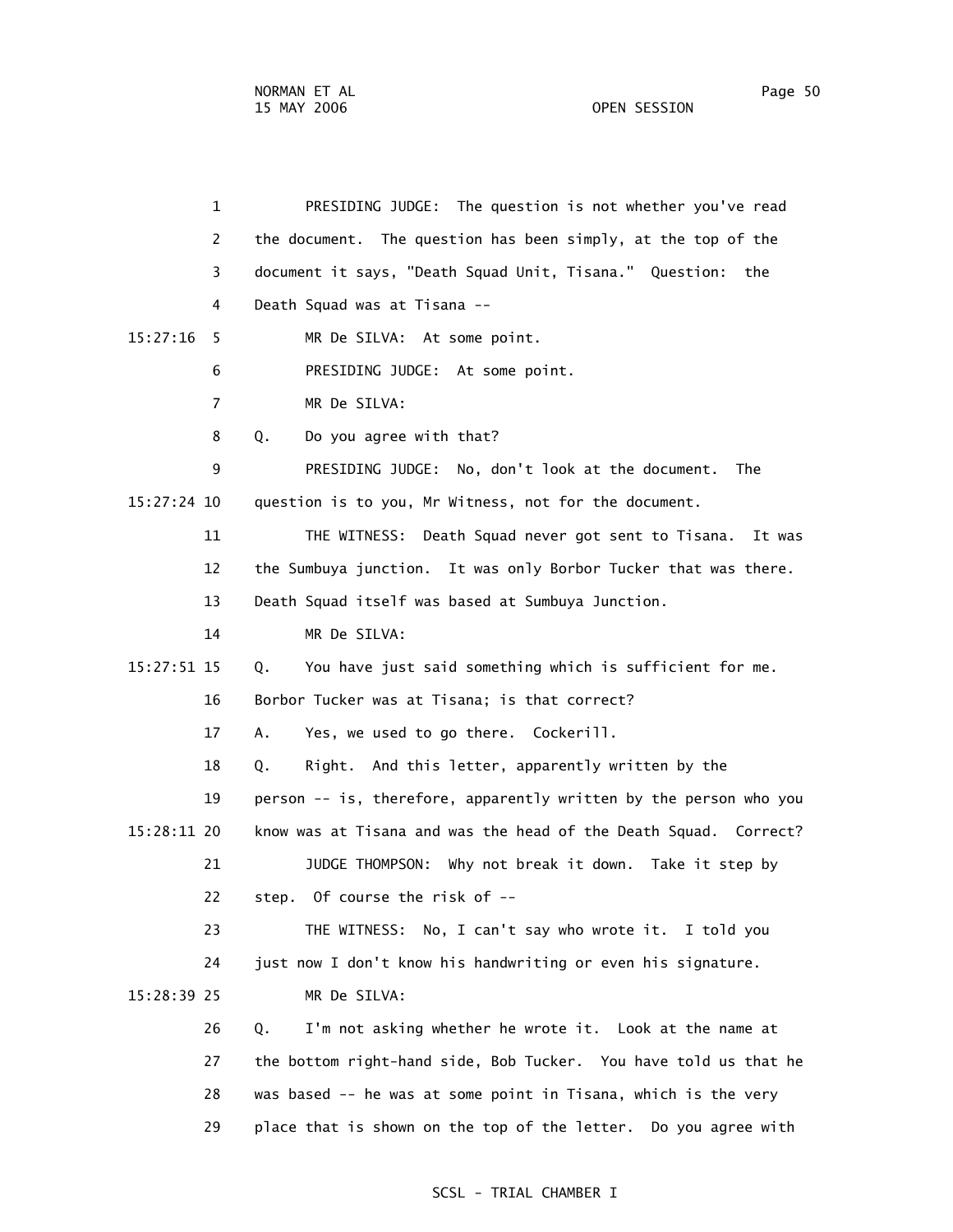1 that? Do you agree with that? 2 A. I've seen the same, Bob Tucker, and I've also seen 3 Death Squad Unit, Tisana. 4 Q. And you know he was at Tisana at some point? 15:29:16 5 A. Yes, I've said it. I said he was at Tisana and Death Squad 6 itself was based at Sumbuya Junction. 7 Q. Let's look at this letter. "Dear Chief" - I find it 8 difficult to read the next word - "you that we have never 9 reported to you about"-- 15:29:50 10 MR JABBI: My Lords -- 11 JUDGE ITOE: "I am informing you" -- 12 MR JABBI: My Lords. 13 PRESIDING JUDGE: Yes, Dr Jabbi. 14 MR JABBI: So far as we know, this letter is not yet an 15:30:00 15 exhibit before this Court. 16 PRESIDING JUDGE: Not yet. 17 MR JABBI: I believe my learned friend is already beginning 18 to treat it as an exhibit by beginning to go into the full 19 content. 15:30:08 20 MR De SILVA: My Lords, if that is my learned friend's 21 argument, I would submit that I've established sufficiently to 22 have this document admitted as an exhibit. 23 PRESIDING JUDGE: Well, any objection that this document be 24 tendered as an exhibit then? Dr Jabbi? 15:30:29 25 MR JABBI: Yes, My Lord. 26 PRESIDING JUDGE: What is your objection? 27 MR JABBI: The Prosecution has not indicated through 28 questioning of the witness any relationship between the witness 29 and this document, or, indeed, his knowledge --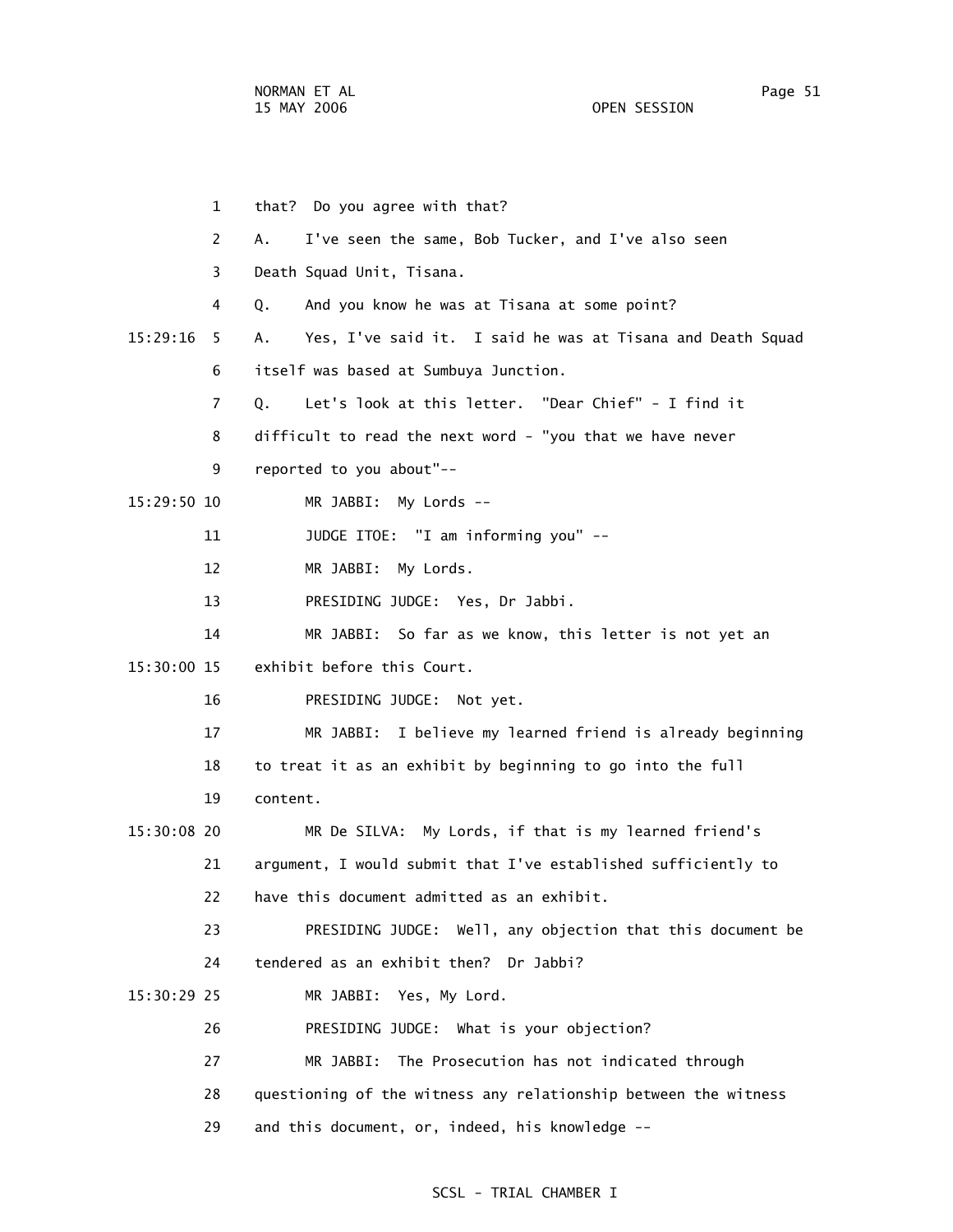1 PRESIDING JUDGE: Is this a criteria that this Court has 2 applied, Dr Jabbi? I am making reference to 89(C). We have said 3 all along what is important for admissibility is relevance. 4 Don't you think there has been prima facie -- we're not 15:31:02 5 discussing here the authenticity and so on, we're just talking 6 prima facie, the witness, through the Prosecution, through the 7 witness, established that the Death Squad commander was at Tisana 8 and the Death Squad commander was named Bob Tucker. 9 MR JABBI: Well, My Lord, in that case, counsel has to 15:31:22 10 offer to tender it through 89(C) and not through this witness. 11 PRESIDING JUDGE: You have got me completely lost now. I 12 would imagine if he is tendering this, it is through 89(C). 13 MR JABBI: He is wanting to tender the document. 14 PRESIDING JUDGE: Absolutely not. He has just said if you 15:31:47 15 are objecting to the use of the document, then I am tendering it 16 as an exhibit. In any event, I don't see whether there is any 17 difference if it is through this witness, or without this 18 witness, he is tendering as it an exhibit. If this is your 19 objection, Dr Jabbi, it is overruled. Second accused. 15:32:04 20 MR BOCKARIE: We have no objection, Your Honour. 21 PRESIDING JUDGE: Thank you. Third accused, please. 22 MR WILLIAMS: We have an objection. Firstly, this document 23 is undated. 24 PRESIDING JUDGE: Again, we're talking relevancy, 15:32:19 25 Mr Williams. We are not talking weight to be attached, 26 authenticity. This is the issue. I pointed out to Dr Jabbi, 27 we're dealing here with 89(C), relevancy. What's your objection 28 on this? 29 MR WILLIAMS: My Lord, on the point of relevancy, my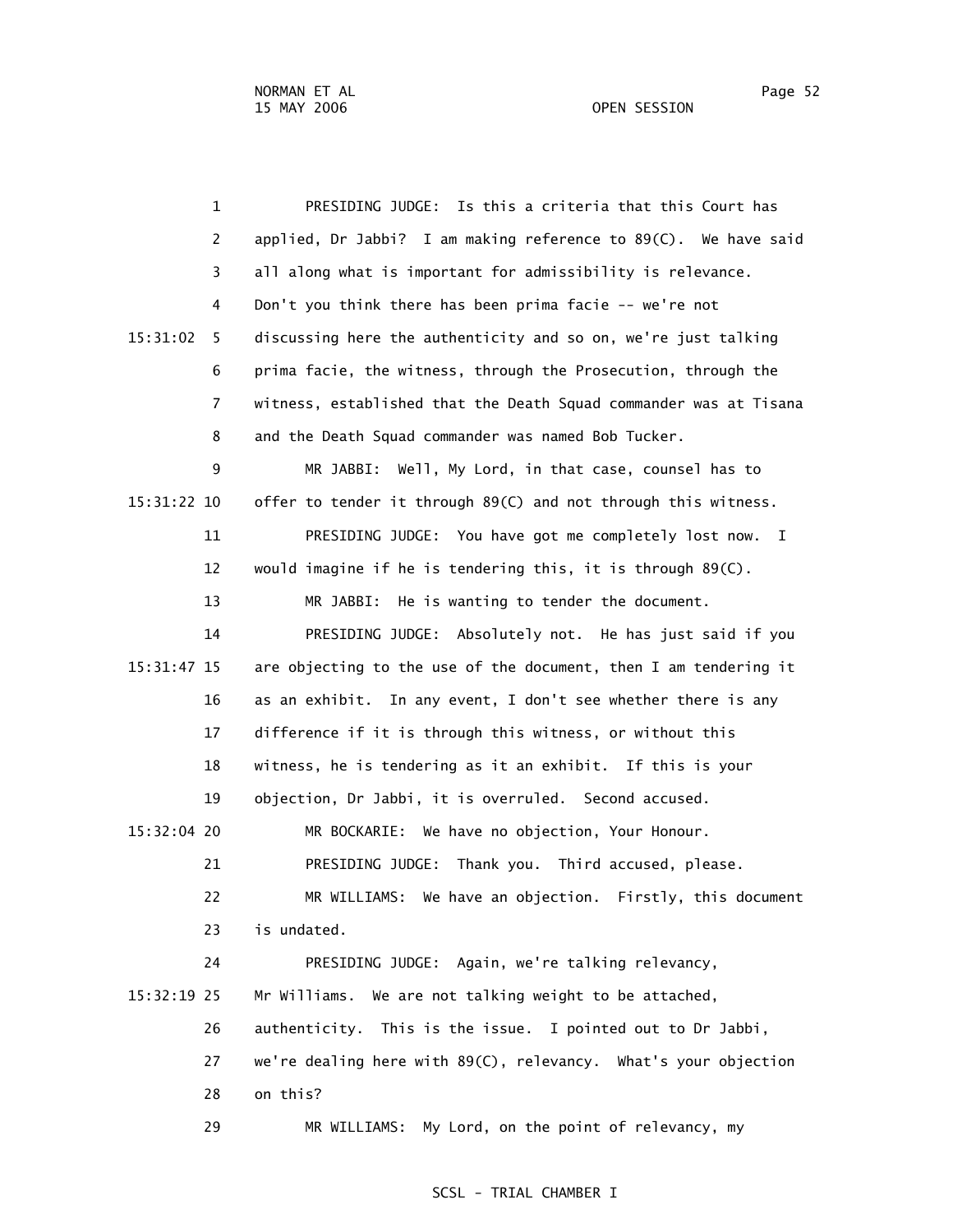| $\mathbf{1}$   | learned friend is seeking to draw a nexus between this document    |
|----------------|--------------------------------------------------------------------|
| 2              | and the first accused. It merely refers to their chief. That       |
| 3              | is, I would suggest, My Lord, there were several chiefs around at  |
| 4              | the time.                                                          |
| 15:32:51<br>5. | PRESIDING JUDGE: Don't you agree that it goes to weight            |
| 6              | rather than admissibility at this time?                            |
| 7              | MR WILLIAMS: Relevance as well, My Lord.                           |
| 8              | PRESIDING JUDGE: Well --                                           |
| 9              | MR WILLIAMS: My Lord, Borbor Tucker testified. There was           |
| 15:33:01 10    | ample opportunity for them to tender it through Borbor Tucker.     |
| 11             | Chief Norman testified. It could have been presented to him.       |
| 12             | They failed to do that. This is not the proper witness to tender   |
| 13             | this document. He does not know anything about the document.<br>It |
| 14             | merely refers to chief.                                            |
| 15:33:17 15    | PRESIDING JUDGE: Thank you, Mr Williams.                           |
| 16             | JUDGE THOMPSON: I will ask one question: Who is the                |
| 17             | proper person to tender this document?                             |
| 18             | Borbor Tucker.<br>MR WILLIAMS:                                     |
| 19             | JUDGE THOMPSON:<br>[Microphone not activated] that flies in        |
| $15:33:30$ 20  | the face of the law. There is no blanket prohibition that, in      |
| 21             | fact, the admission of a document can only be tendered by the      |
| 22             | author of the document. There is no such law.                      |
| 23             | I agree, My Lord, custodian, authorship and<br>MR WILLIAMS:        |
| 24             | every other --                                                     |
| 15:33:46 25    | There is also the notion of the extensive<br>JUDGE ITOE:           |
| 26             | admissibility.                                                     |
| 27             | MR WILLIAMS: Yes, I agree, My Lord.                                |
| 28             | In the context of international --<br>JUDGE THOMPSON:              |
| 29             | JUDGE ITOE:<br>From whatever source.                               |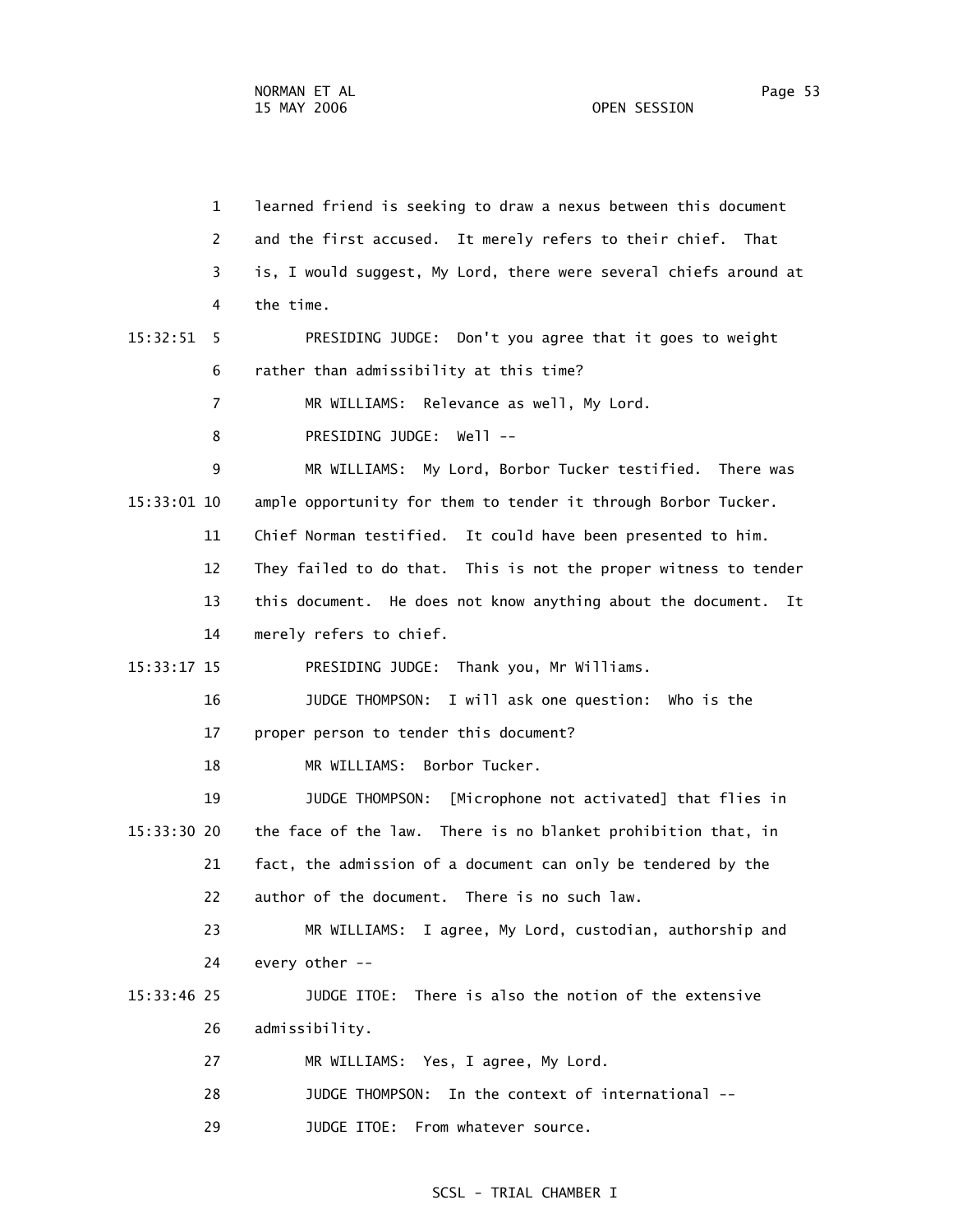1 PRESIDING JUDGE: It may be, Mr Williams, that you are 2 right as to the weight to be attached that, that if they had 3 tendered that through Tucker, it might have allowed the Court to 4 give a different assessment. Whatever the purpose of the motive 15:34:11 5 for the Prosecution not to have done it then, I don't know. At 6 this stage, I don't want to go beyond that. Certainly, your 7 arguments will be quite welcome when we deal with the weight to 8 be attached to that and what you're pointing out now will 9 certainly be well listened to at that particular moment. This is 15:34:29 10 not the issue, Mr Williams. This is only whether or not this 11 document could be admitted as being relevant. That's all. If 12 you say that there were 25 chiefs at that time, you may be 13 absolutely right. We will see at that time. If it is not 14 Chief Norman, well, it's not Chief Norman. 15:34:48 15 JUDGE THOMPSON: My short point is clearly what you say 16 would apply in the context of national laws of evidence. One of 17 the overriding principles here is that we are not bound by 18 national rules of evidence. Clearly as the Presiding Judge has 19 said, authenticity, proof of authorship, et cetera, et cetera, 15:35:07 20 they go to weight in the context of the laws of evidence of 21 international tribunals. 22 MR WILLIAMS: If it please Your Lordships. 23 PRESIDING JUDGE: We thank you, Mr Williams. Obviously 24 your objection is overruled for the reasons stated. 15:35:25 25 JUDGE ITOE: I must say, it was a very strong objection, 26 indeed. 27 PRESIDING JUDGE: Mr de Silva, just wait, please. We will 28 have this document marked as an exhibit. 29 MR De SILVA: Yes, of course.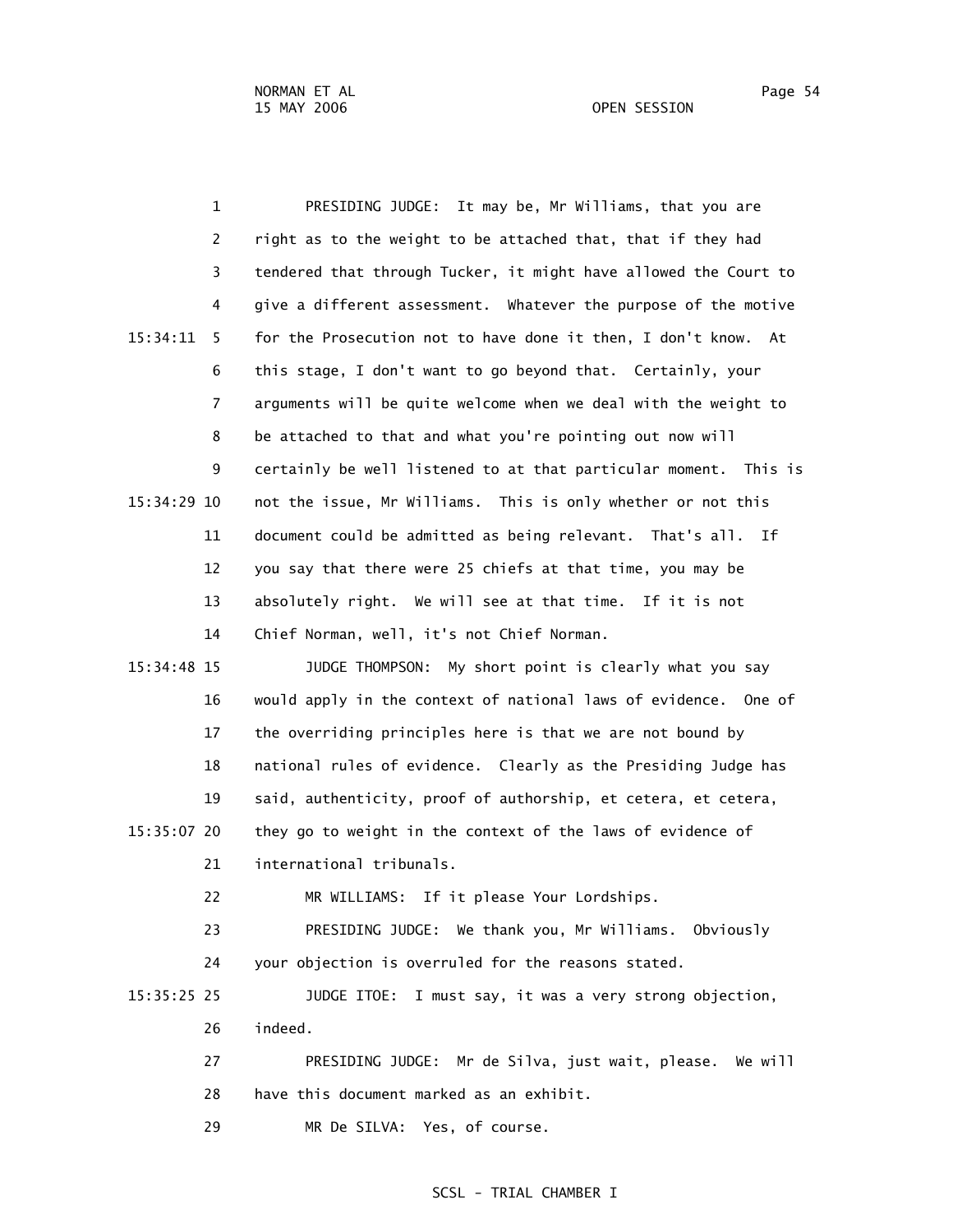1 PRESIDING JUDGE: I think it is 153. This document which 2 has Court Management numbers on them of 0194 and 0195, a document 3 with the heading Death Squad unit, Tisana, with a signature, a 4 name at the bottom of Bob Tucker. This document is marked as 15:36:04 5 Exhibit 153. 6 [Exhibit No. 153 was admitted] 7 MR De SILVA: My Lord, I'm grateful and to help my learned 8 friend who said there's no date, there appears to be a date above 9 the name Bob Tucker, the ninth of the eighth, 9 August. I think 15:36:21 10 my learned friend concedes that now. 11 JUDGE ITOE: I don't see it that way. 12 PRESIDING JUDGE: I thought it was DS for Death Squad, Bob 13 Tucker. 14 JUDGE ITOE: You see there are many interpretations, 15:36:47 15 Mr de Silva. 16 PRESIDING JUDGE: That goes to weight as well for you, 17 Mr Prosecutor. 18 MR De SILVA: I'm glad there are so many fertile minds in 19 Court. 15:37:00 20 Q. But, looking at the language of it. Now, Mr Witness, 21 please follow me. It looks like, "I am informing you that I 22 have" -- 23 JUDGE ITOE: That we have -- 24 MR De SILVA: 15:37:17 25 Q. "That we have never reported to you about our feeding since 26 our lengthy stay. But now things have got bad and we have 27 not afforded food for sometime now. Please inform your 28 elders and all those concerned that we should have food 29 tomorrow without fail. Please, Chief, to maintain the good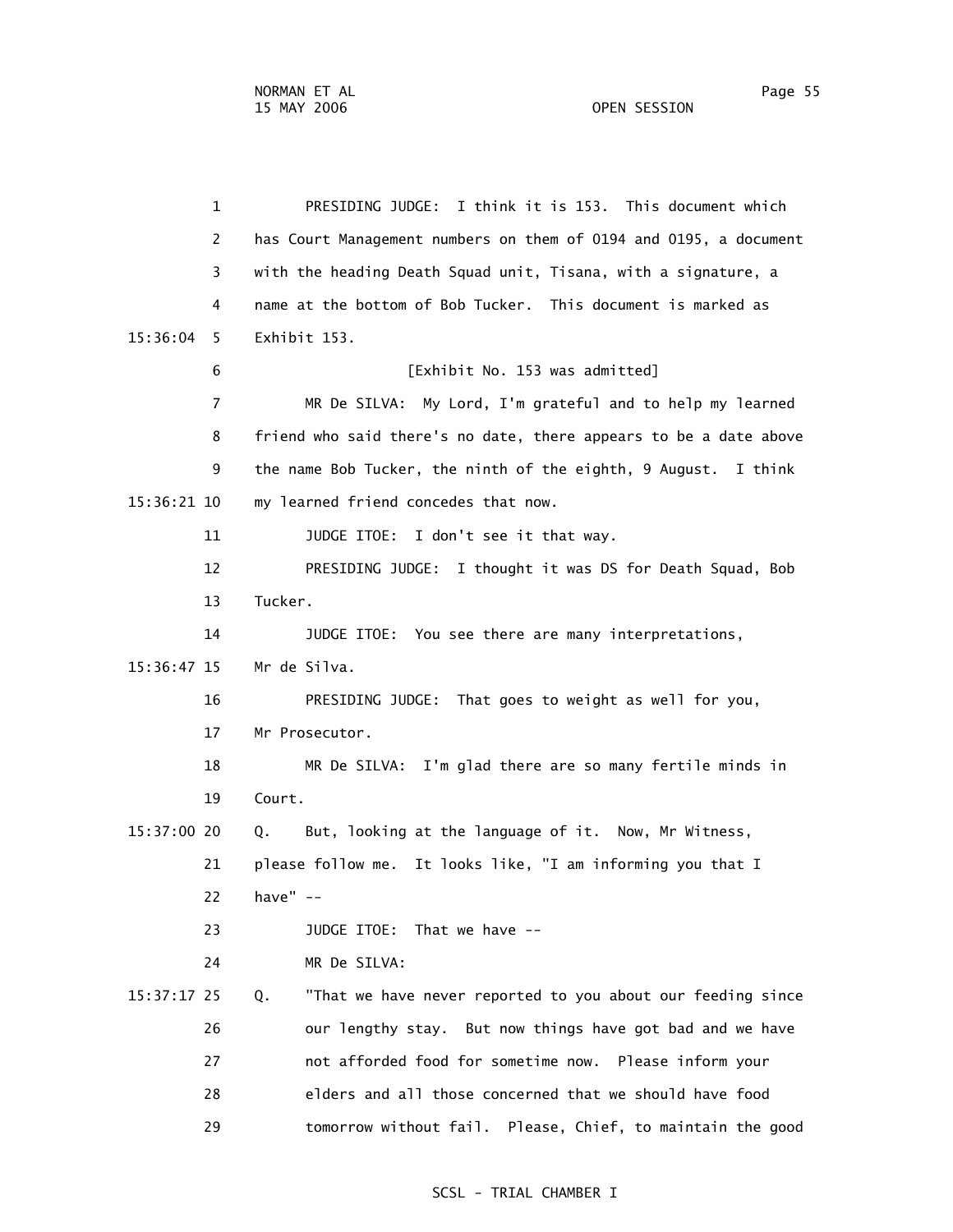1 relationship between us, we ask that you provide 3 bags of 2 rice and (100,000 Le). We know that you people don't like 3 us partaking on digging. We will refrain from it, but as 4 from now onwards, our feeding is your responsible and you 15:38:36 5 know what it means for a warrior to be hungry." 6 I suggest, Mr Witness, that you know perfectly well that 7 Chief Norman was the undisputed head of the Death Squad, to whom 8 the Death Squad reported. 9 A. Even that one is a black lie. This document, as well, is 15:39:20 10 not authentic, because if it were so, it would have been written 11 by the secretary. 12 PRESIDING JUDGE: Has been written by whom, you say? 13 THE WITNESS: The secretary that we had, Yasim Collier, he 14 would have written it, because he used to write everything that 15:39:42 15 we did. 16 PRESIDING JUDGE: Would you take this answer again, but 17 slowly. 18 THE WITNESS: I said this document is not correct 19 because -- 15:39:59 20 PRESIDING JUDGE: You said first it was a lie. Now you say 21 it's not correct because -- 22 JUDGE ITOE: It's a black lie. 23 PRESIDING JUDGE: Black lie, yes. This is not correct. 24 Why? 15:40:09 25 THE WITNESS: Yes. If such a letter were to be written, 26 Death Squad had a secretary called Yasim Collier. 27 PRESIDING JUDGE: Yes. 28 THE WITNESS: He would write any letter to the War Council 29 or to the chiefdom people for whatever thing that we needed. If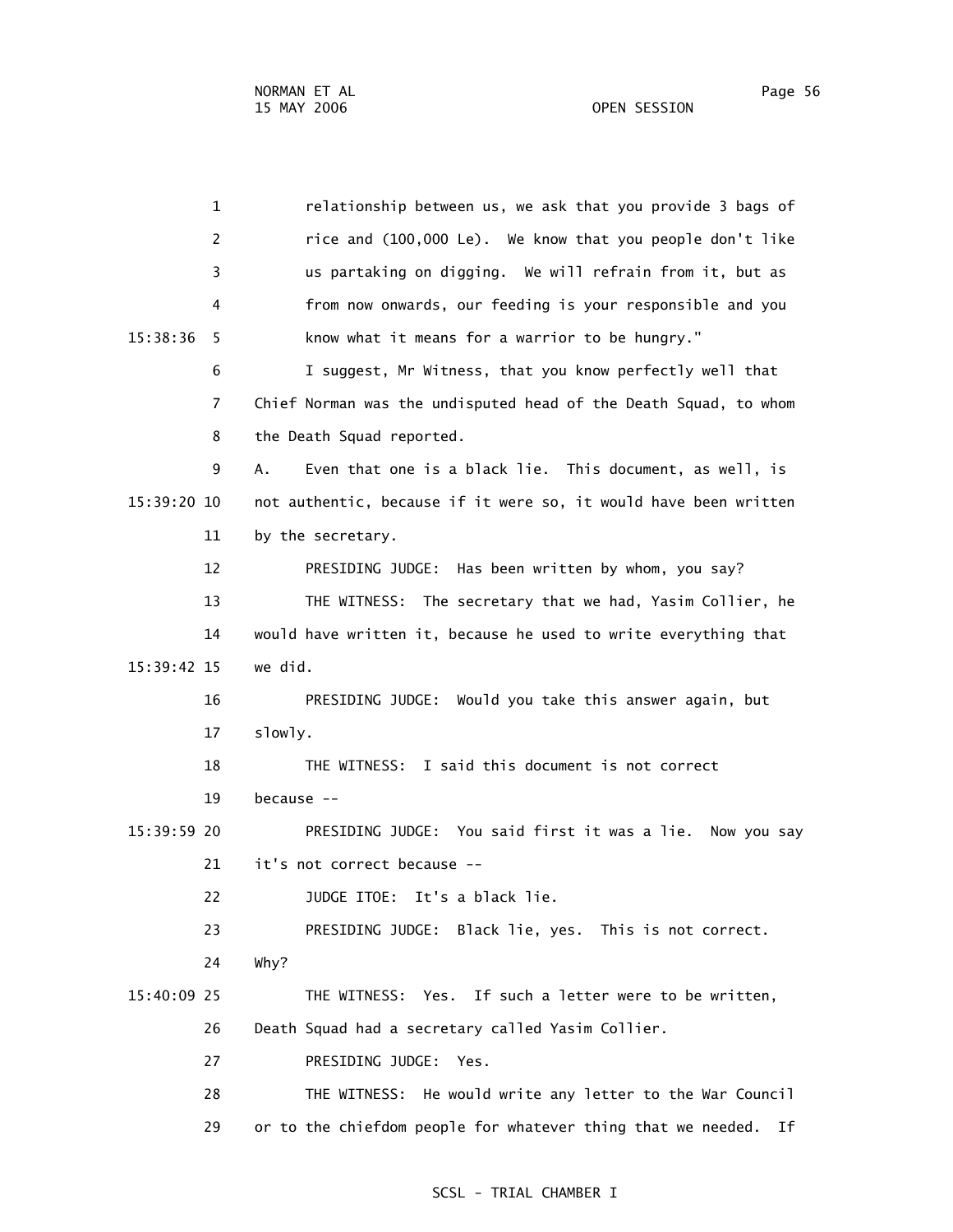| $\mathbf{1}$  | it were not so and Bob Tucker is now saying this is his signature |
|---------------|-------------------------------------------------------------------|
| 2             | on this document, then this document is a false document.         |
| 3             | Is it your position, Mr Witness, that this document is a<br>Q.    |
| 4             | forgery, so far as you are concerned? That's a false document?    |
| 15:41:21<br>5 | Well, I can't say that, because this Court is an<br>Α.            |
| 6             | international court, but if this document was authentic, our      |
| 7             | secretary would have written it.                                  |
| 8             | Who?<br>Q.                                                        |
| 9             | А.<br>Secretary, secretary. We had a secretary. His name was      |
| 15:41:44 10   | Yasim Collier.                                                    |
| 11            | Are you familiar with the secretary's handwriting?<br>Q.          |
| 12            | Yes, yes, I know Yasim's handwriting very well.<br>Α.             |
| 13            | You're familiar with the secretary's handwriting, but<br>Q.       |
| 14            | you're not familiar with your boss's handwriting; is that it? Is  |
| 15:42:06 15   | that the position?                                                |
| 16            | Yes, but there is a reason.<br>Α.                                 |
| 17            | Is that because Bob Tucker cannot write?<br>Q.                    |
| 18            | No, no. Yasim is my brother from the same mother, but this<br>А.  |
| 19            | man was my boss. I have not seen him written anything.            |
| 15:42:31 20   | I suggest you know perfectly well, Mr Witness, that, in<br>Q.     |
| 21            | fact, Chief Norman was the one the Death Squad answered to and    |
| 22            | the person of whom the Death Squad made requests. You know that   |
| 23            | perfectly well. You disagree with that?                           |
| 24            | I would not agree with that today or tomorrow. You can't<br>А.    |
| 15:43:06 25   | just be seeing Chief Norman like you'd be watching a video.       |
| 26            | There is one other thing I want to ask you, and<br>Q.<br>Right.   |
| 27            | that is this: You took a long time on Friday telling us about --  |
| 28            | JUDGE ITOE: Mr de Silva, let me get one point from the            |
| 29            | witness. Mr Witness, what you're saying is that Exhibit 153 is    |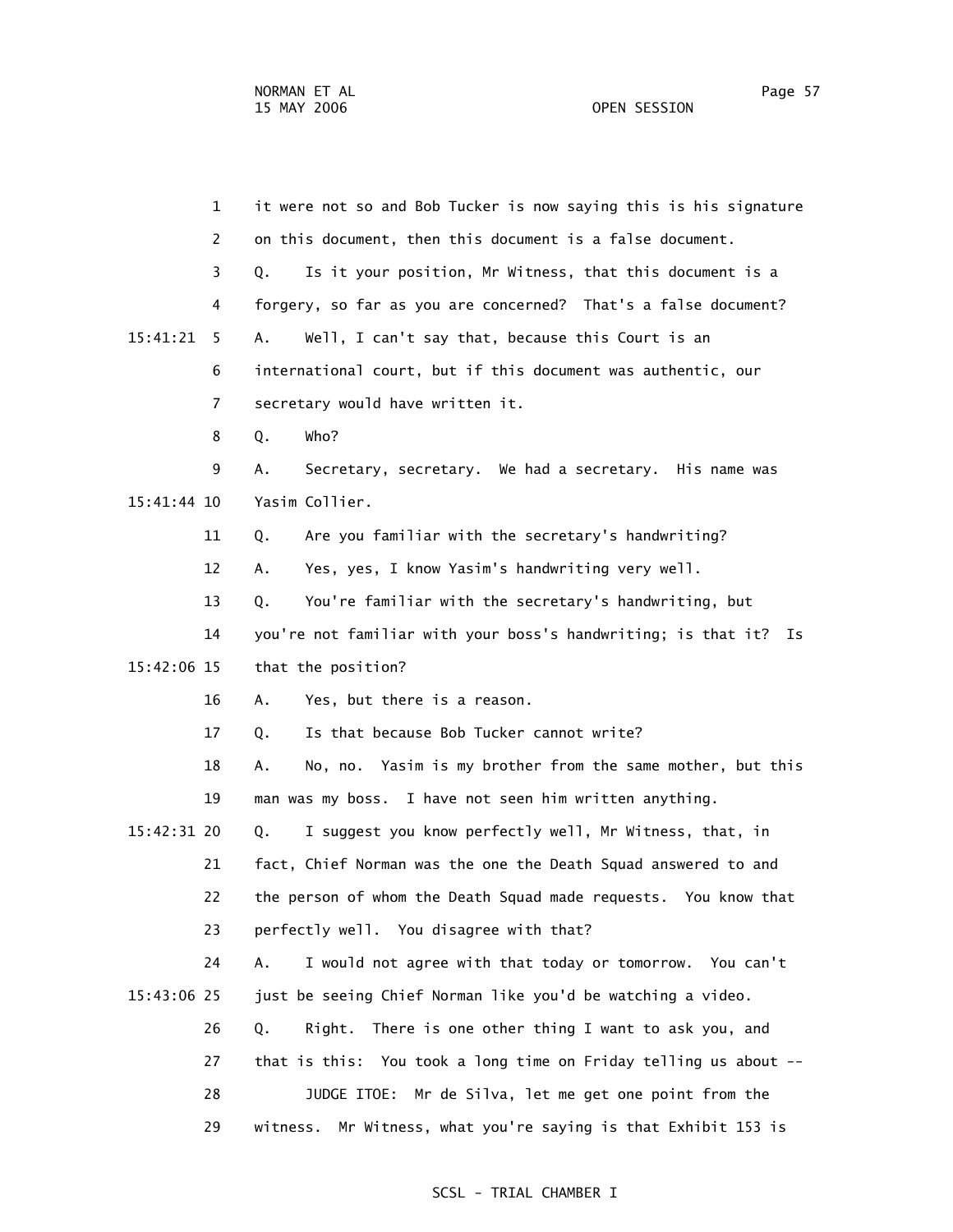1 false, it's not true, because it is neither written nor signed by 2 the secretary. Those are your reasons. It is false because it 3 is neither written or signed by the secretary, Mr Yasim Collier, 4 your maternal brother? 15:44:02 5 THE WITNESS: Yes, I'm still saying this Court is an 6 international court. I am not saying he is telling a lie, but 7 this document is not true. If it were so, it would have been 8 written by the secretary, bearing his signature underneath. 9 Whatever letter would come to us, would be read by him, and 15:44:17 10 whatever letter that would go from us would be written by him. 11 JUDGE ITOE: In that case, I think the question is 12 answered. I will not press it any further. I don't want any 13 stories. 14 MR De SILVA: 15:44:28 15 Q. You remember on Friday you were telling us about initiation 16 and immunisation? Do you remember? 17 A. Yes, I said so on Friday. 18 Q. You told us that there was this immunisation process that 19 would protect Kamajors from death in battle; correct? 15:44:57 20 A. This thing is two-folded. Give me some time to explain. 21 Kamajor is different from civil defence. 22 PRESIDING JUDGE: That's not the question. You are being 23 asked a question about initiation and immunisation, as such, and 24 the effect in battle. 15:45:26 25 MR De SILVA: 26 Q. Was that a process of immunisation to prevent people dying 27 in battle; yes or no? 28 A. Yes, there was immunisation that when you go to war, you

29 will not die.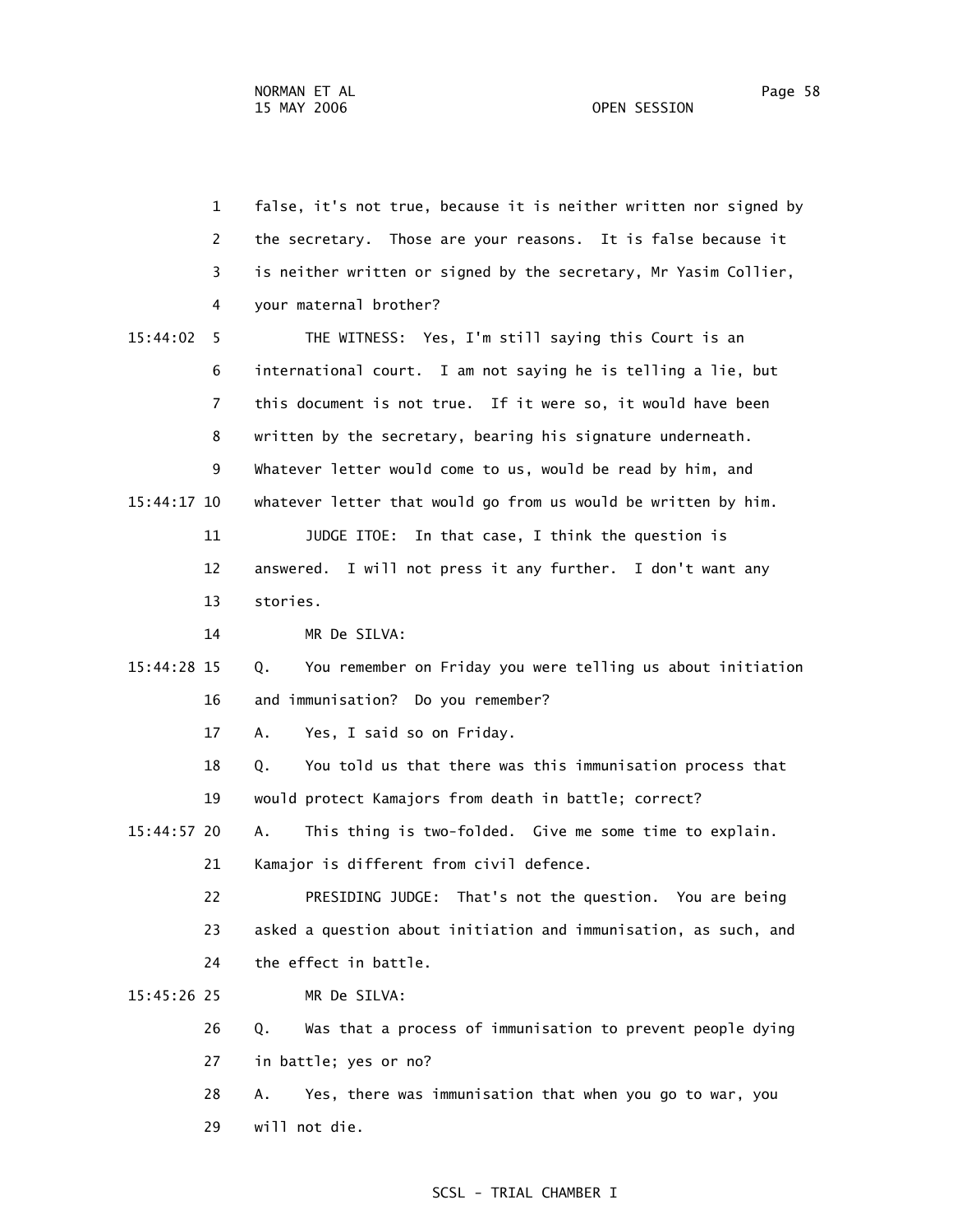1 Q. All right. Have you watched immunised people being tested 2 by being shot at? 3 A. Yes, I saw that. They were shooting at people and the 4 bullets will never pierce the people. You just see smoke or 15:46:36 5 ordinary water. 6 Q. Water? 7 A. Yes. 8 Q. The water coming out of the gun? 9 A. Yes, draining from the gun. I saw that. 15:46:48 10 Q. You saw that with your own eyes? 11 A. I saw that very well with my own eyes. 12 Q. How many times have you seen water coming out of the end of 13 a gun with your own eyes? 14 A. I saw that matter three times. Even myself, I can do that. 15:47:19 15 Q. Oh, you can do it? 16 A. Yes, yes. 17 Q. It would be very useful in the dry season. Now, you're 18 very familiar with guns, aren't you? You're very familiar with 19 guns, aren't you? 15:47:45 20 A. Very well. I know guns very well. 21 Q. You've fired shotguns, haven't you? 22 A. Yes. I used to fire, even before the war. 23 Q. Yes. Now, you know what I'm holding in my hands? 24 MR MARGAI: My Lords, may I ask how that get into this 15:48:13 25 Court with all the security? 26 PRESIDING JUDGE: Is this an objection, Mr Margai? 27 MR MARGAI: No, no, it's an observation for the 28 preservation of all of us. I would have thought that 29 security-wise, such a --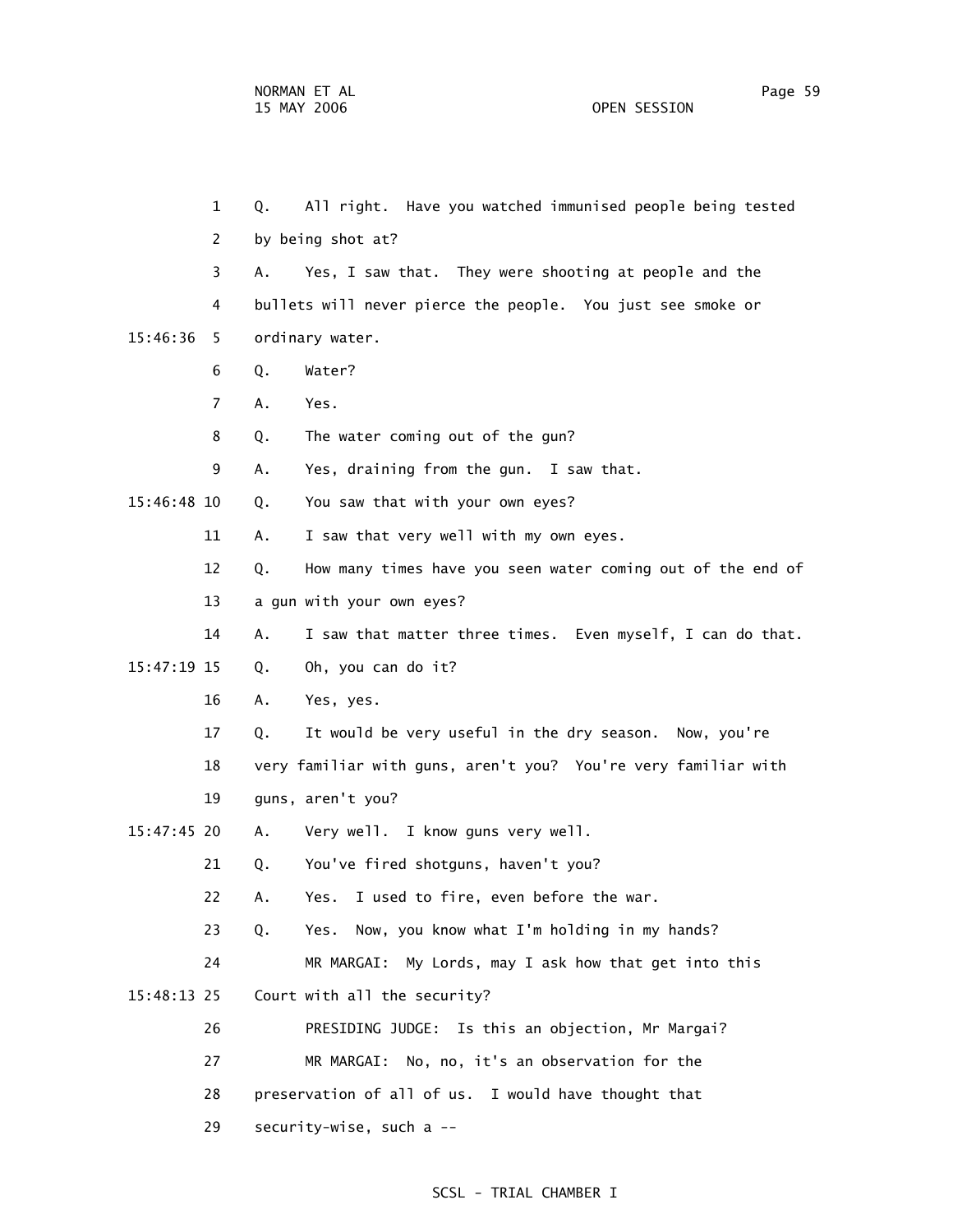NORMAN ET AL Page 60 15 MAY 2006 OPEN SESSION

 1 PRESIDING JUDGE: Object for the time being. 2 MR MARGAI: -- object ought not to be here, without the 3 cognisance of the Bench or approval. 4 MR De SILVA: I'm drawing the attention of the Court to it. 15:48:39 5 MR MARGAI: At this stage? 6 MR De SILVA: Yes. 7 MR MARGAI: As My Lords please. 8 PRESIDING JUDGE: It may be empty and therefore has... 9 MR MARGAI: It may be. It might not be. 15:48:46 10 PRESIDING JUDGE: I don't know. 11 MR MARGAI: As long as My Lords feel safe, I feel safe. 12 MR De SILVA: I don't propose any assassinations. 13 PRESIDING JUDGE: I would not have the same confidence that 14 you have in that, Mr Margai. 15:48:58 15 JUDGE ITOE: I don't, not in these circumstances. 16 MR De SILVA: 17 Q. Mr Witness, you know what I'm holding in my hand very well, 18 don't you? 19 A. Yes, I know it. 15:49:15 20 Q. It's a shotgun cartridge. 21 A. Yes, it's a shotgun cartridge. 22 Q. Can I have this handed to you, please? If you look down 23 one end of it, you will see the shot that is within the 24 cartridge; correct? 15:49:42 25 A. Yes, I can see it. 26 MR De SILVA: My Lords, can I pass it up to the Bench, 27 otherwise Mr Margai will complain that I'm denying the Court of 28 the benefit of handling this exhibit. 29 MR MARGAI: I'm getting more worried.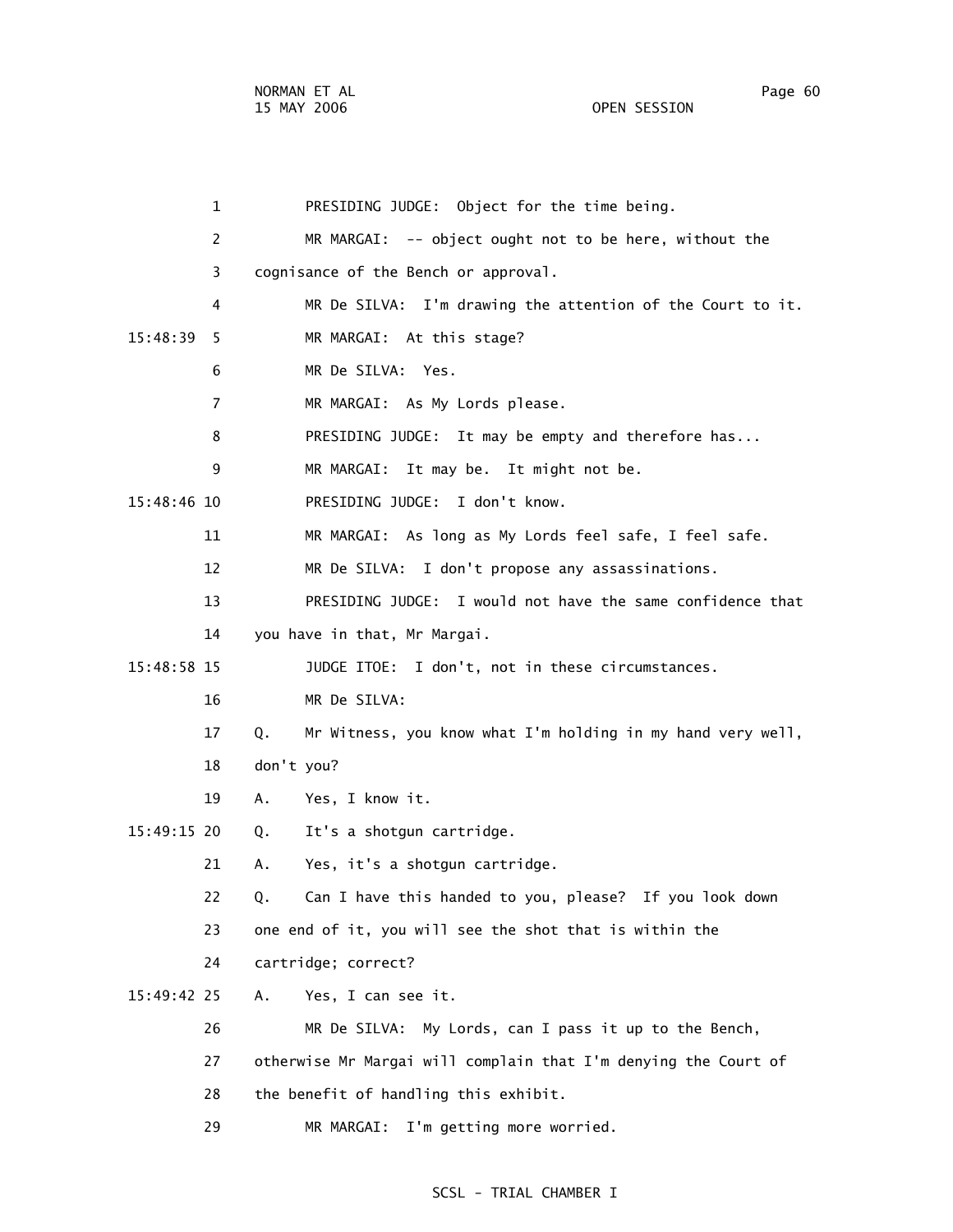1 PRESIDING JUDGE: You did ask the witness a technical 2 question. I'm not sure I understood. He looked at the 3 cartridge. 4 MR De SILVA: He could see the shot in it. It is 15:50:12 5 apparent -- you can see the lead shot within the cartridge. 6 JUDGE ITOE: I'm very familiar with it. I am very familiar 7 with this object. 8 MR De SILVA: I'm glad Your Lordship is. 9 JUDGE ITOE: My father was used to using it. 15:50:42 10 MR De SILVA: Yes. Can I have that back, please? I 11 promise not to do anything dangerous with it. 12 JUDGE ITOE: Mr Margai is not insisting to see that this 13 time. 14 MR MARGAI: I have no problems, My Lord, I'm quite all 15:50:54 15 right. I'm a Kamajor. 16 PRESIDING JUDGE: That's why you were quite prepared to 17 have the Bench look at it. 18 MR MARGAI: I was only concerned about the Bench's safety. 19 MR De SILVA: 15:51:12 20 Q. Now, Mr Witness, if you are experienced with guns, you can 21 help us with this. If I fired a single shotgun and I raised the 22 gun above my head - please look at me - and I pulled the trigger, 23 two things would happen. One, there will be a big explosion; 24 correct? 15:51:46 25 A. Yes. 26 Q. And if I was pointing the gun at the ceiling, there would 27 be a hole in the ceiling; correct? 28 A. Yes.

29 Q. I hand you another cartridge. Can you take a look at this,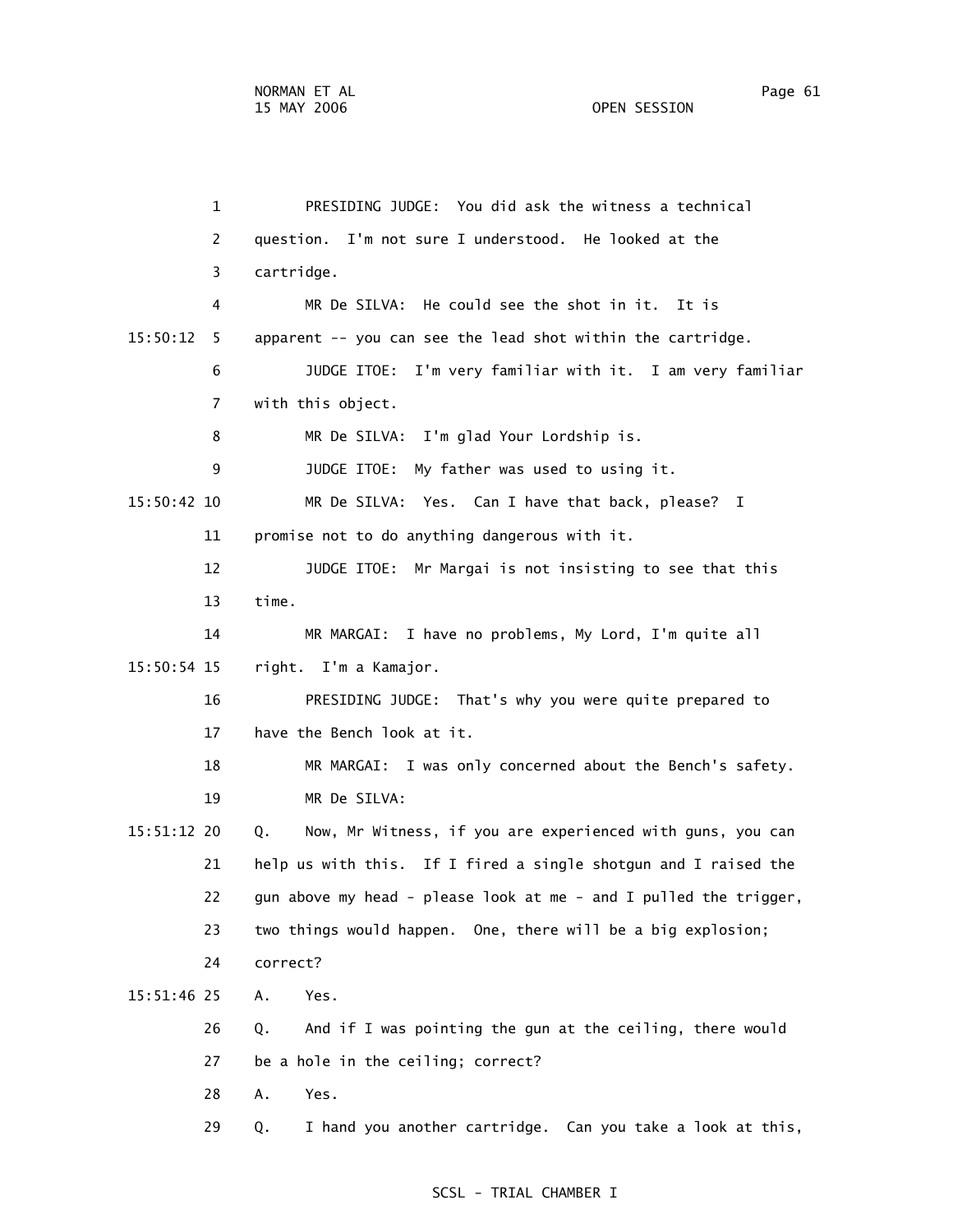1 please? 2 MR MARGAI: Where is the first one? 3 MR De SILVA: There we are. 4 MR MARGAI: Very well. 15:52:28 5 MR De SILVA: You don't trust me, do you? 6 Q. Now, that cartridge is slightly different, isn't it? The 7 shot has been removed. 8 A. Yes, there's nothing in it. 9 MR De SILVA: Can I have that, please? 15:53:27 10 Q. Now listen to this carefully. If I loaded this into -- 11 MR WILLIAMS: Can I make an objection to this line of 12 cross-examination, My Lord. This witness is not a ballistic 13 expert, and my learned friend is seeking to -- 14 PRESIDING JUDGE: Mr Williams, first, you did cross-examine 15:53:46 15 this witness. This is not your witness, therefore, why should 16 you object now? 17 MR WILLIAMS: My Lord, for the same reason that we took 18 objections to questions being put to witnesses for the 19 Prosecution. We cross-examined those witnesses and Your 15:54:01 20 Lordships permitted us to -- 21 PRESIDING JUDGE: On occasion, depending on the objection 22 and the issue. Why would you be allowed to object to this? This 23 is not your witness. This is a witness for the first accused. 24 MR WILLIAMS: My Lord, with respect, we say, My Lord, that 15:54:16 25 does not have any bearing to whether counsel can object or not. 26 PRESIDING JUDGE: You're not allowed to object. I will not 27 allow you to object. 28 MR WILLIAMS: It is an obstruction of justice, My Lord.

#### SCSL - TRIAL CHAMBER I

29 PRESIDING JUDGE: Mr Williams.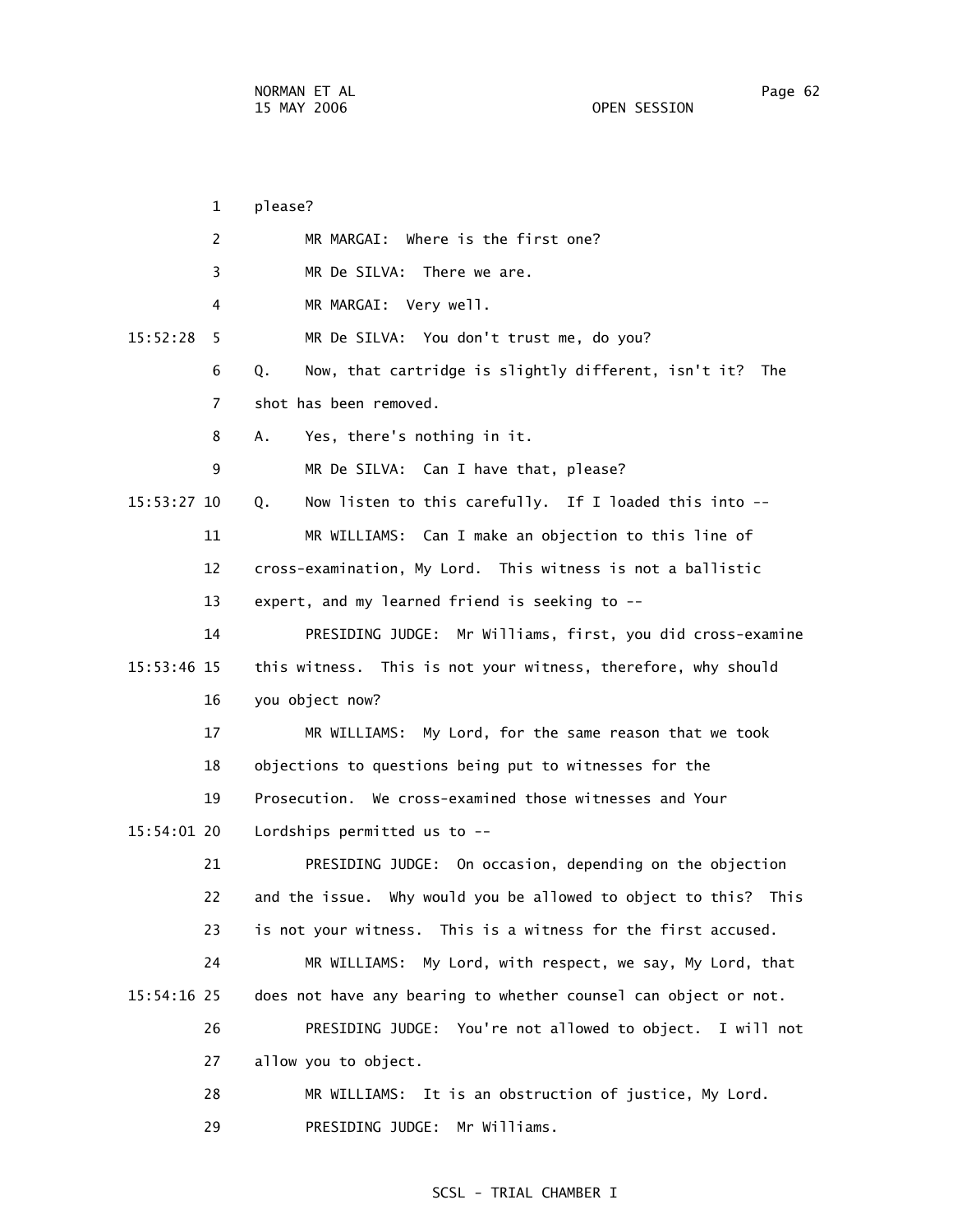1 MR JABBI: My Lord, may I object then? 2 PRESIDING JUDGE: I must say, this is not a fun game here. 3 This is a serious forum and I don't take that very lightly, I 4 must say. Mr Williams, when I speak to you and I say you are not 15:54:45 5 allowed the objection, you should sit down at that time. I don't 6 want to hear any further arguments. Now, Mr Jabbi, if you want 7 to object, you should have objected before he did, not because I 8 have admonished counsel. 9 MR MARGAI: I apologise, My Lord. 15:55:01 10 MR JABBI: He just beat me to the mic at that time. 11 PRESIDING JUDGE: What is your objection? 12 MR JABBI: My Lord, the objection is the evidence being 13 sought to be led is of an expert nature -- 14 PRESIDING JUDGE: The witness has said he knows guns very 15:55:18 15 well. He is quite familiar with guns and he has used guns all 16 his life, even when he was young. I allow this question. Your 17 objection is denied. 18 MR JABBI: As Your Lordship pleases. 19 MR De SILVA: 15:55:29 20 Q. Mr Witness, if I were to put the second cartridge I showed 21 you into a shotgun and I were to pull the trigger with the gun 22 pointing at the ceiling, there will be a big bang, but no hole in 23 the ceiling. That's correct, isn't it? 24 A. Yes, will you not see any hole. 15:56:18 25 Q. I suggest to you that that is how people were tricked into 26 believing that immunisation was a valid, workable process. 27 Now -- 28 A. Was that the same thing that is to do with the military 29 guns?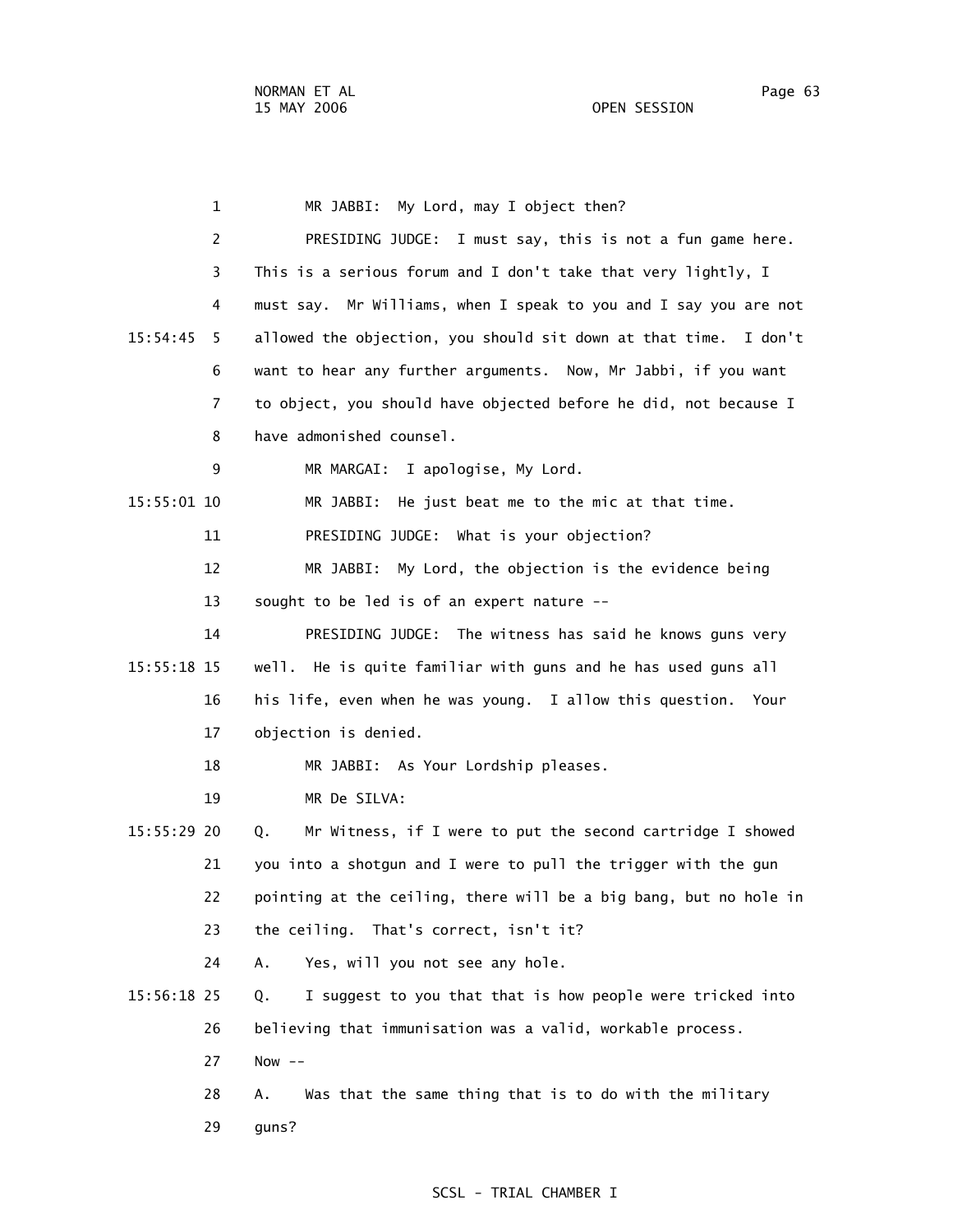1 PRESIDING JUDGE: Let the witness answer the question, 2 please, Mr Prosecutor. You put it to him that is how they were 3 tricked. Do you agree with that or not, Mr Witness? 4 THE WITNESS: No, I don't agree. Because they used to do 15:56:54 5 it with even G3, AK-47, they sent the soldiers to fire at us. I 6 want to know if they were removing -- 7 MR De SILVA: My Lord, I put those questions because the 8 first accused - and I can get the exact reference in the course 9 of cross-examination - indicated that it was always shotguns that 15:57:19 10 were used for the purpose of demonstrating the effects of 11 immunisation. 12 PRESIDING JUDGE: You say that the first accused, in his 13 cross-examination -- 14 MR De SILVA: Yes. 15:57:34 15 PRESIDING JUDGE: That's fine. 16 MR De SILVA: The exact page, date and line will be 17 supplied to the Court. 18 MR JABBI: My learned friend, that is a very crucial piece 19 of information. It would be good if counsel can, in fact, verify 15:58:01 20 it so that it is immediately attached to the information in 21 question. It certainly would not be difficult for counsel to 22 trace it. 23 MR De SILVA: My learned friend, I know that, because I 24 wrote the question out for Mr Tavener to ask. I know the 15:58:26 25 question was asked and I know the answer that was given. Before 26 the end of today we will give you -- 27 PRESIDING JUDGE: Before the end of your cross-examination. 28 MR De SILVA: Hopefully before the end of 29 cross-examination.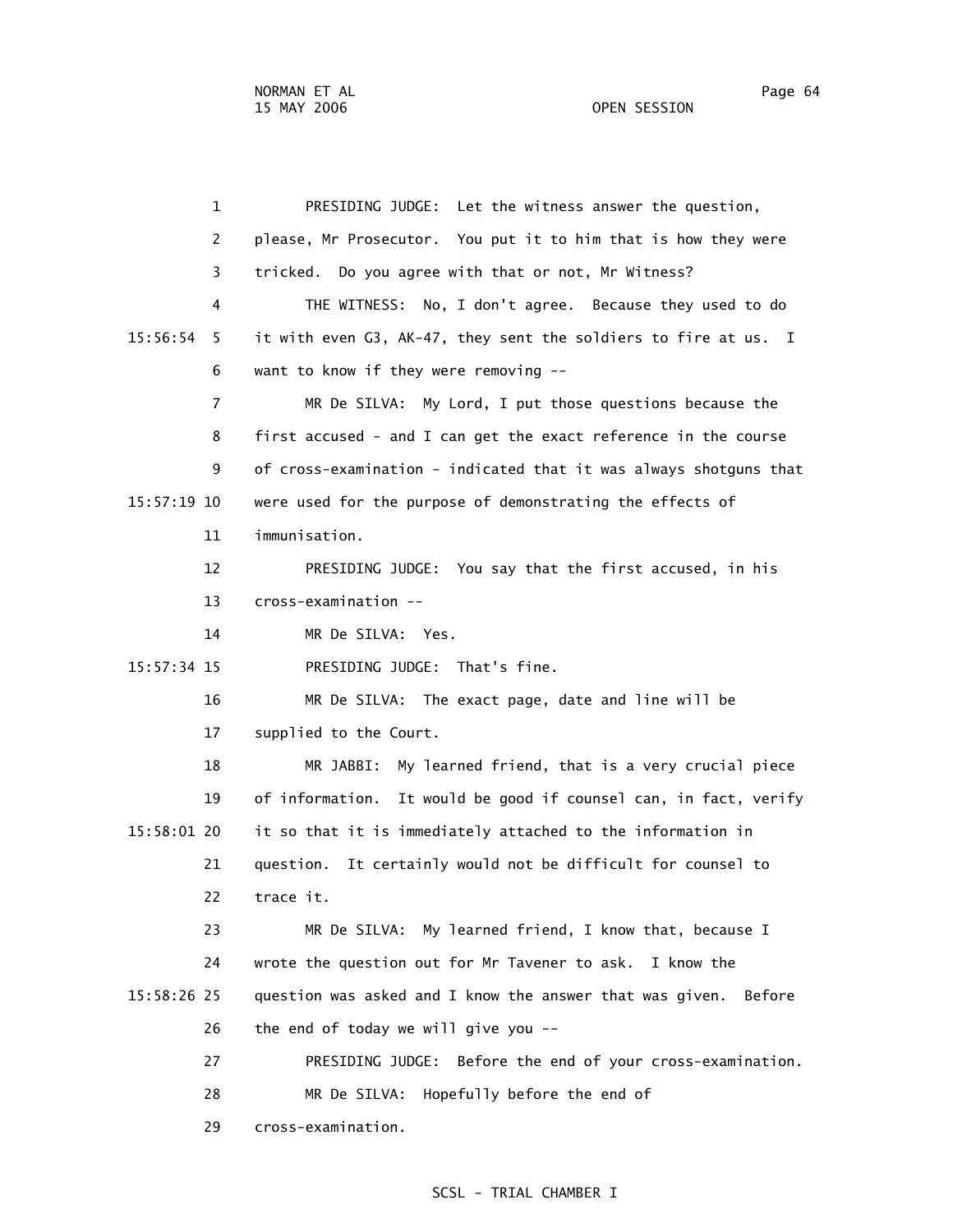|               | $\mathbf{1}$ | Now, I just want to ask you this: you've told My Lord and<br>Q.   |
|---------------|--------------|-------------------------------------------------------------------|
|               | 2            | the jury that Chief Norman --                                     |
|               | 3            | MR MARGAI: Observation, there is no jury here.                    |
|               | 4            | PRESIDING JUDGE:<br>Indeed.                                       |
| 15:59:22      | 5            | MR MARGAI: As my Lords please.                                    |
|               | 6            | JUDGE THOMPSON: Common law tradition. The ghost haunts            |
|               | 7            | us.                                                               |
|               | 8            | JUDGE ITOE: There is a jury.                                      |
|               | 9            | MR MARGAI: As My Lord pleases.                                    |
| 15:59:37 10   |              | PRESIDING JUDGE: Mr de Silva, please.                             |
|               | 11           | MR De SILVA:                                                      |
|               | 12           | Is it right that Chief Norman used to go to Conakry from<br>Q.    |
|               | 13           | time to time to see President Kabbah?                             |
|               | 14           | Yes, when he would come, that is what he would tell us, he<br>Α.  |
| 16:00:02 15   |              | was coming from there.                                            |
|               | 16           | [CDF15MAY06E - SV]                                                |
|               | 17           | And you've told us that messages were handed over --<br>Q.        |
|               | 18           | perhaps you can confirm this. Were messages ever handed over to   |
|               | 19           | the War Council by Chief Norman when he had returned from         |
| 16:00:30 20   |              | Conakry?                                                          |
|               | 21           | He would give it to War Council and the whole chiefdom, not<br>А. |
|               | 22           | just the War Council.                                             |
|               | 23           | And these would be messages in writing or verbal messages,<br>Q.  |
|               | 24           | or both?                                                          |
| $16:01:04$ 25 |              | I used to see him saying it orally. I didn't know whether<br>Α.   |
|               | 26           | he was taking it from a document.                                 |
|               | 27           | And you heard Chief Norman pass on these messages orally;<br>Q.   |
|               | 28           | is that correct?                                                  |
|               | 29           | He will say these messages.<br>Α.                                 |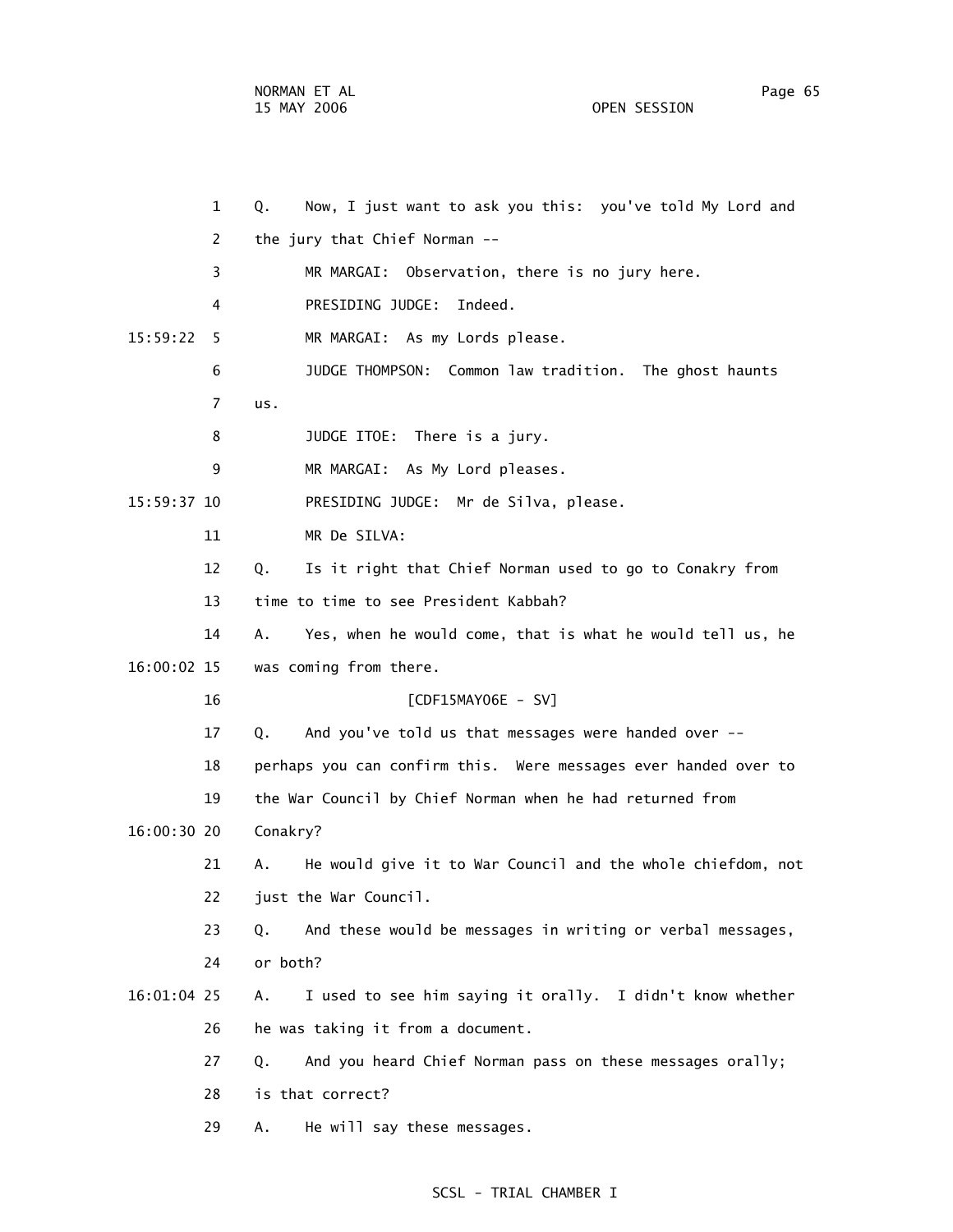1 Q. You also overheard, I think -- I may be wrong, but did you 2 overhear any telephone conversations between President Kabbah and 3 Chief Norman? 4 MR JABBI: My Lords, this is not an objection. 16:02:03 5 JUDGE ITOE: The witness has said so, that the telephone 6 was hanging on the window of his room and that on one occasion 7 President Kabbah called and when he noticed that he went and 8 called Chief Norman but he did not remain on the scene. 9 MR De SILVA: I'm grateful. 16:02:23 10 MR JABBI: Mr Lords, the first accused is asking to be 11 excused. 12 PRESIDING JUDGE: Mr Norman, we will break now, so that's a 13 good signal that we should break. Thank you very much. So the 14 Court will recess. 16:02:58 15 [Break taken at 4.03 p.m.] 16 [Upon resuming at 4.35 p.m.] 17 MR De SILVA: My Lord, might I tender these cartridges as 18 exhibits. 19 PRESIDING JUDGE: I think if it is to be of any full use, 16:36:17 20 we've seen them, I mean for the trial per se. We've seen them, 21 if it's not an exhibit, then it has little value to the 22 demonstration you're attempting to make. 23 MR De SILVA: Then I shall put these in. 24 JUDGE ITOE: In that event it should be A and B. 16:36:41 25 MR De SILVA: A and B, My Lord. One full cartridge and one 26 cartridge with shot removed. 27 PRESIDING JUDGE: Dr Jabbi? 28 MR JABBI: We have no objection, My Lord.

29 MR BOCKARIE: No objection.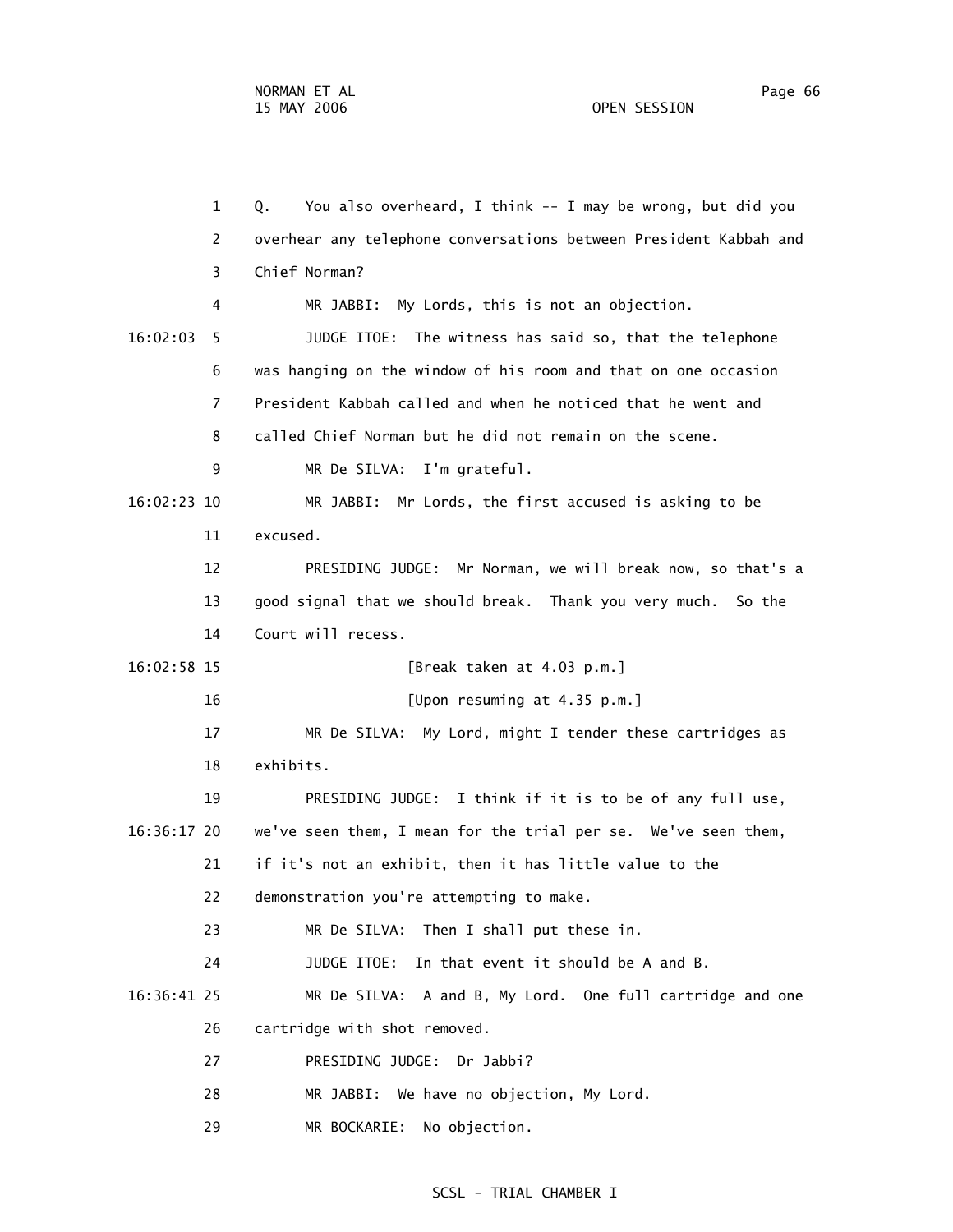1 PRESIDING JUDGE: Third accused, Mr Margai. 2 MR MARGAI: No objection, only the condition under which 3 that particular one is kept, the one with the -- 4 PRESIDING JUDGE: With the shotguns in it. 16:37:09 5 MR MARGAI: Yes, that's my only concern. 6 JUDGE ITOE: It's potentially dangerous. In fact, if you 7 use any hard metal and you knock one end it goes. 8 MR MARGAI: That's my only concern. I have no objection. 9 JUDGE THOMPSON: [Microphone not activated] 16:37:30 10 JUDGE ITOE: Mr Margai, you will be very far from the 11 scene. I think it's Court Management that will be caught in the 12 conflagration. 13 MR MARGAI: Well, we are all working here together. I 14 think we should be concerned for one another. 16:37:41 15 PRESIDING JUDGE: Your concerns are noted, indeed. 16 MR JABBI: My Lords, may we know which of them is A or B. 17 PRESIDING JUDGE: Yes, if you please give us the time, 18 we're going to do that. 19 The full cartridge will be marked as 154A which was the 16:37:56 20 first one shown around and 154B will be the one with no shotguns 21 in it. 22 **[Exhibit No. 154A was admitted]** 23 **[Exhibit No. 154B was admitted]**  24 MR De SILVA: No shot in it, My Lord, I think. 16:38:10 25 PRESIDING JUDGE: No shot. Mr Court Officer, ensure that 26 the one that is fully loaded is kept in an appropriate place for 27 safeguarding. 28 MR WALKER: We will, Your Honour. 29 MR De SILVA: My Lord, the reasons why I was asking about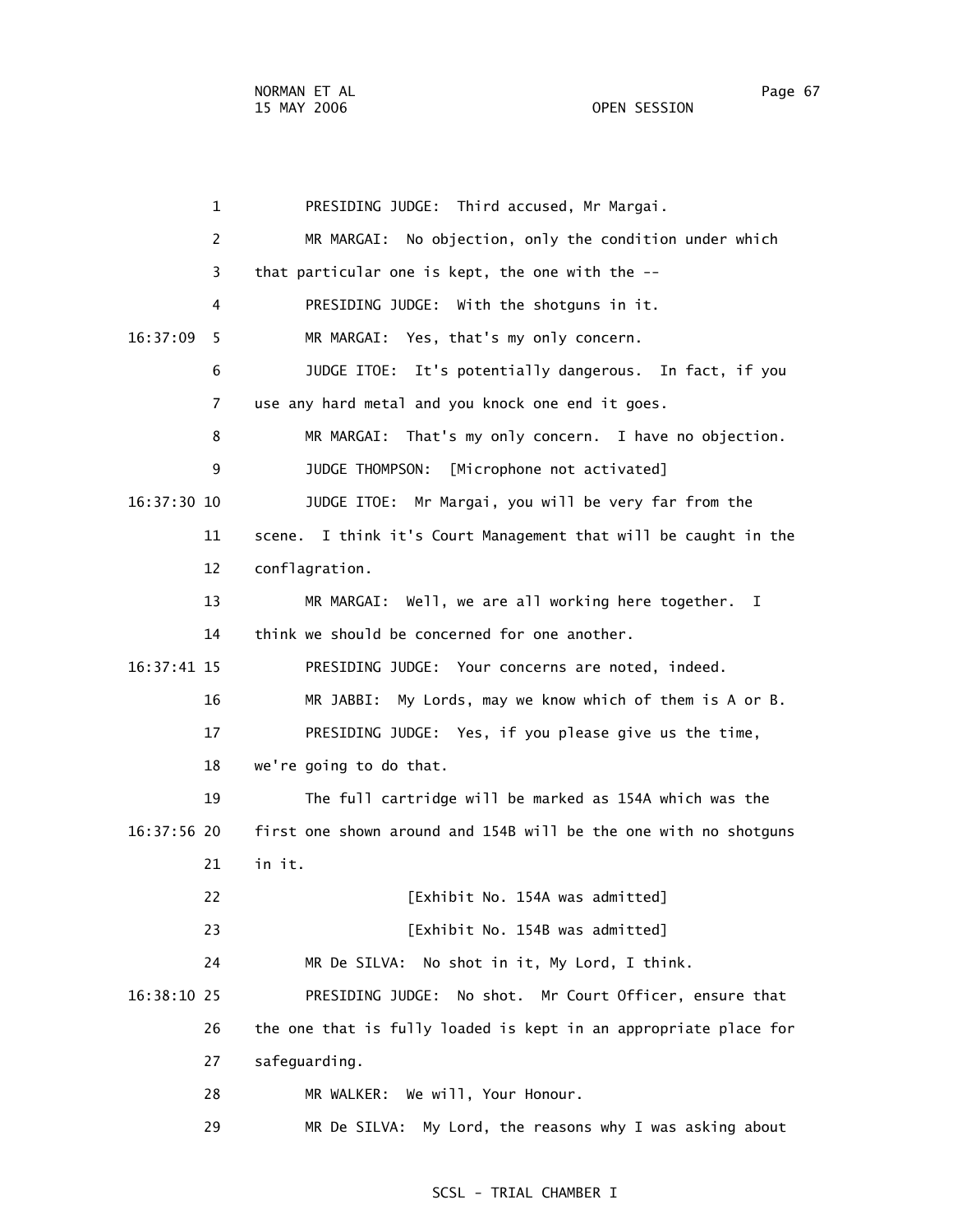1 shotgun cartridges, as I indicated to Your Lordships before Your 2 Lordships retired, was because of the evidence of Chief Norman on 3 7th February 2006, page 69. There are copies for Your Lordships 4 because I need to -- 16:39:03 5 PRESIDING JUDGE: Could you give me the page and the date 6 again, please. 7 MR De SILVA: Yes, 7th February 2006, page 69, lines 1 to 8 13, as Your Lordships can see there, Chief Norman is dealing with 9 the testing to which he himself was subject, so it was part of 16:39:26 10 the testing after the immunisation. "Witness: Part of the group 11 that was tested after being immunised." Then the learned 12 Presiding Judge: "And in the group you're being shot at, fired 13 at." "Witness: Shots were fired at us. None of us was hit by 14 the missiles." "Mr Tavener: Were you fired at by a shotgun." 16:39:49 15 "Shotgun, yes, you're right." Then the question was: "Had the 16 cartridges been tampered with," and so on. 17 My Lord, that was the object of these questions, because 18 that, as I indicated, was the evidence given that the 19 immunisation in Chief Norman's case was performed with a shotgun, 16:40:10 20 the testing was done with a shotgun. 21 PRESIDING JUDGE: Thank you, Mr Prosecutor. 22 MR De SILVA: 23 Q. Now, because you gave us evidence, Mr Witness, about 24 hearing Chief Norman bring back messages from President Kabbah 16:40:46 25 can you please confirm in this case the following evidence. 26 My Lord, it is 6th February 2006, given by Chief Norman, page 26, 27 line 26. I'm going to read you the whole question. 28 "Q. Did President Kabbah ever give you any military 29 directions? That is, any orders about how the war should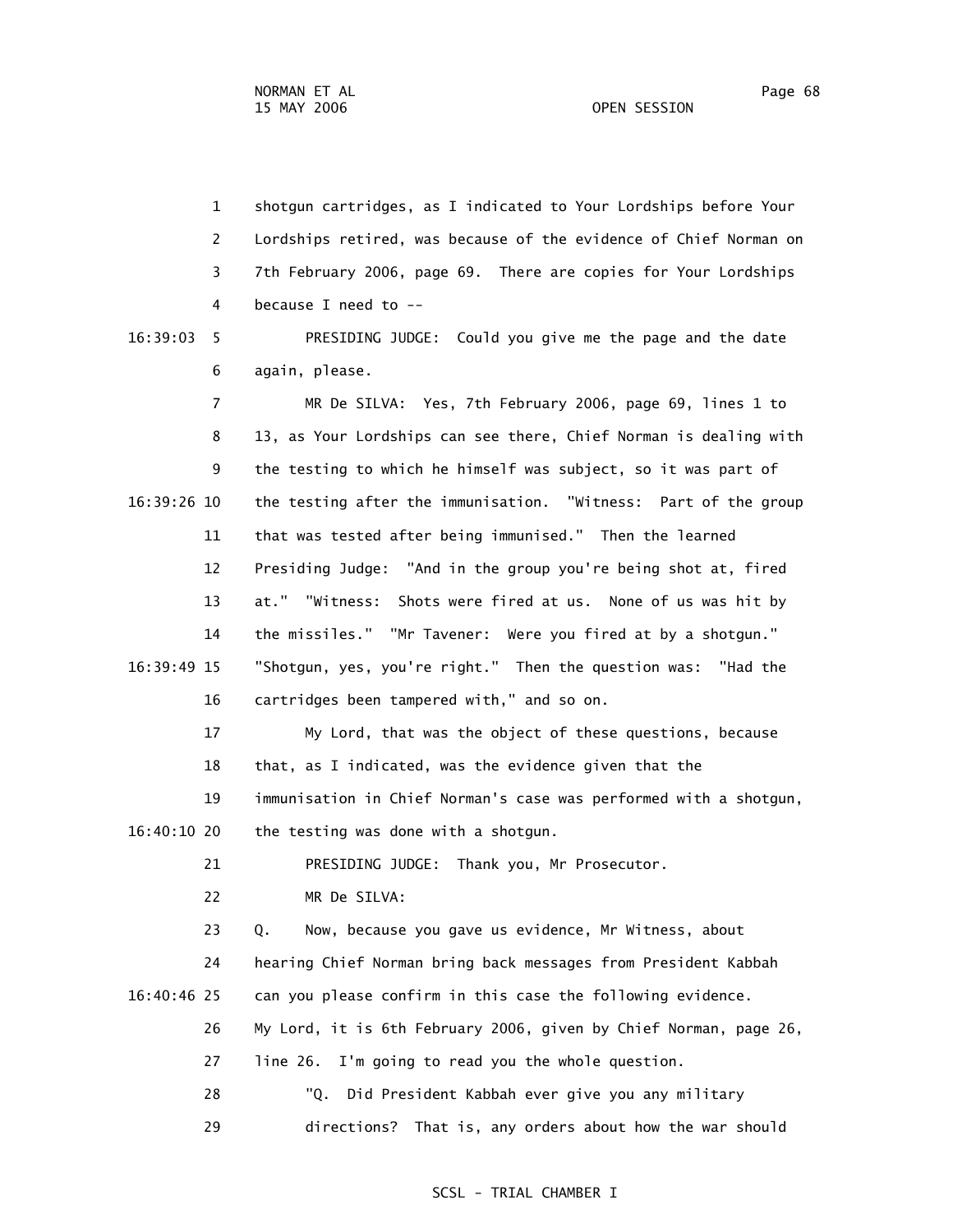1 be conducted? 2 "A. The President Kabbah did not give me orders how to 3 conduct a war." 4 Now, the reason I'm asking you this question: Can you 16:41:39 5 confirm, Mr Witness, that you never heard Chief Norman ever say 6 that he had received military instructions from President Kabbah? 7 Can you confirm that the evidence of Chief Norman is correct? 8 A. I don't have any idea about this thing you're talking 9 about. 16:42:18 10 Q. Finally, Mr Witness, I want to put to you that as the 11 deputy head of the -- deputy commander of the Death Squad, 12 Witness TF2-008 on 16th November 2004, pages 60 to 61, gave 13 evidence that the Death Squad was answerable to Hinga Norman and 14 Allieu Kondewa. What do you say about that? 16:43:20 15 A. That is a black lie. 16 Q. TF2-068 on 17th November 2004, pages 90 to 91, "the Death 17 Squad was under the control of Hinga Norman, Fofana and Kondewa". 18 Do you disagree with that? 19 A. That's another black lie. 16:43:59 20 Q. Bob Tucker on 10th February '05, page 34, he said he was 21 only finally answerable to Hinga Norman? 22 JUDGE ITOE: Tucker on what date? 23 MR De SILVA: My Lord, 10th February '05, page 34. 24 Q. He was answerable to Hinga Norman. Disagree with that? 16:44:34 25 A. That's also another black lie. 26 Q. On the same day 10th February 2005, page 75, Tucker told 27 the Court that he received commands directly from Hinga Norman. 28 A. That's also a lie. 29 Q. Right. TF2-014 on 10th March 2005 at page 38, told the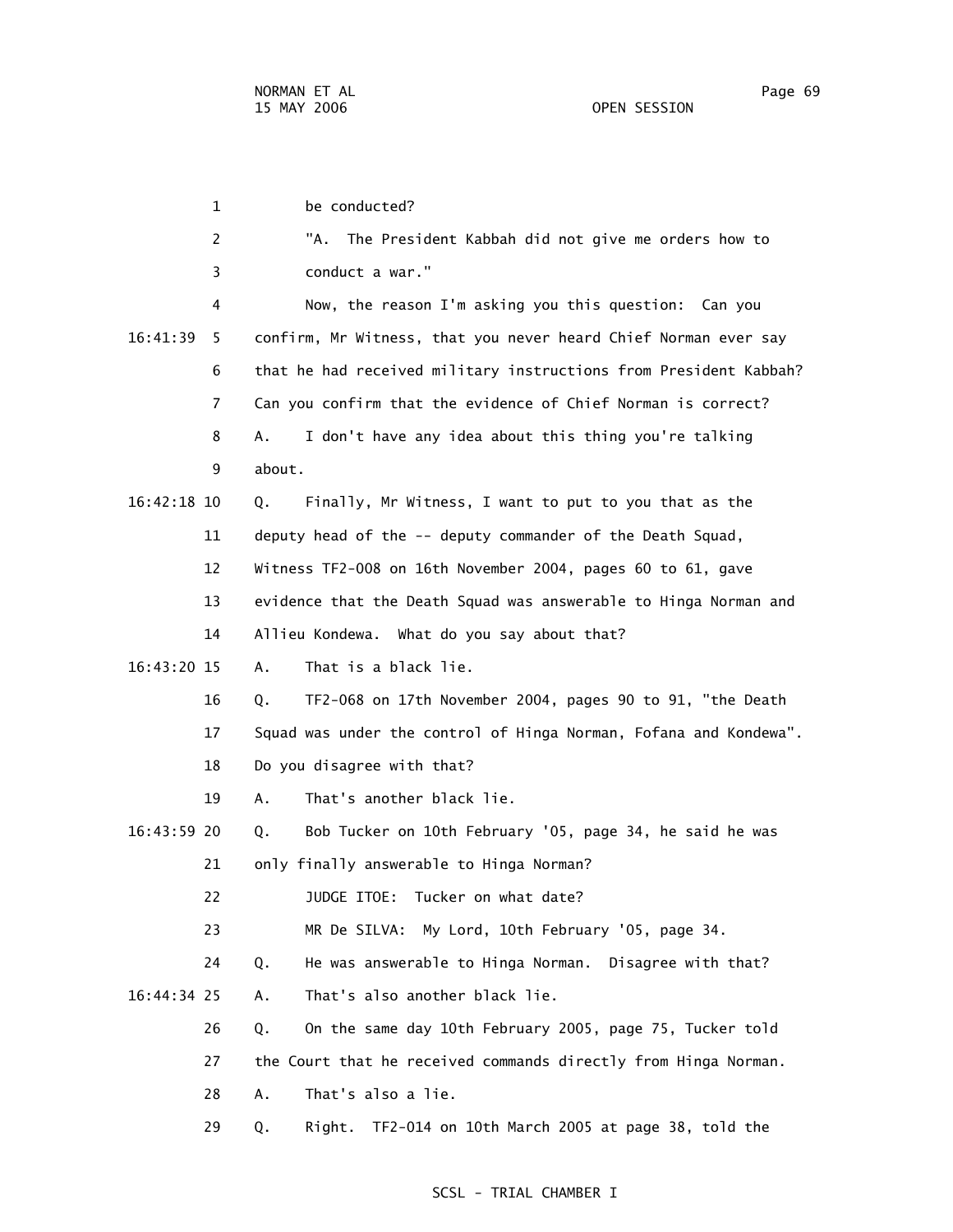|             | $\mathbf{1}$   | Court that the Death Squad was notorious for killing and         |
|-------------|----------------|------------------------------------------------------------------|
|             | $\overline{2}$ | torturing people. What do you have to say about that?            |
|             | 3              | It's a lie. We were just there to protect people and their<br>А. |
|             | 4              | property.                                                        |
| 16:45:47    | 5.             | TF2-079 on 26th May 2005, page 48, complaints were made to<br>Q. |
|             | 6              | Norman, Fofana and Kondewa that members of the Death Squad were  |
|             | $\overline{7}$ | killing civilians and looting their property. Again, something   |
|             | 8              | that is completely new to you, is it?                            |
|             | 9              | I don't know about that. It did not happen.<br>А.                |
| 16:46:24 10 |                | So far as you are concerned - I just want to understand -<br>Q.  |
|             | 11             | are you saying that the Death Squad committed no atrocities?     |
|             | 12             | At all. They never did anything wrong. We never did<br>Α.        |
|             | 13             | anything wrong. We only did good for this country.               |
|             | 14             | Never did anything wrong. Is that your final answer that<br>Q.   |
| 16:47:09 15 |                | you want My Lords to remember, that the Death Squad did nothing  |
|             | 16             | wrong? Is that it?                                               |
|             | 17             | A.<br>Death Squad, we never did any wrong. We only did good for  |
|             | 18             | this country. We never did anything wrong.                       |
|             | 19             | Is that the answer by which you would like the truth of<br>Q.    |
| 16:47:47 20 |                | your evidence to be judged?                                      |
|             | 21             | Α.<br>Yes.                                                       |
|             | 22             | MR De SILVA: Thank you. My Lord, that's all I have.              |
|             | 23             | PRESIDING JUDGE: Thank you, Mr De Silva. Dr Jabbi, any           |
|             | 24             | re-examination?                                                  |
| 16:48:22 25 |                | MR JABBI: Yes, My Lord. My Lord, just before I start, I          |
|             | 26             | wish to make a statement about one of our witnesses. I have just |
|             | 27             | been informed that yet another witness, who is number 17 on the  |
|             | 28             | list, witness number 17, Fallah Bindi -- you want the listed     |
|             | 29             | number?                                                          |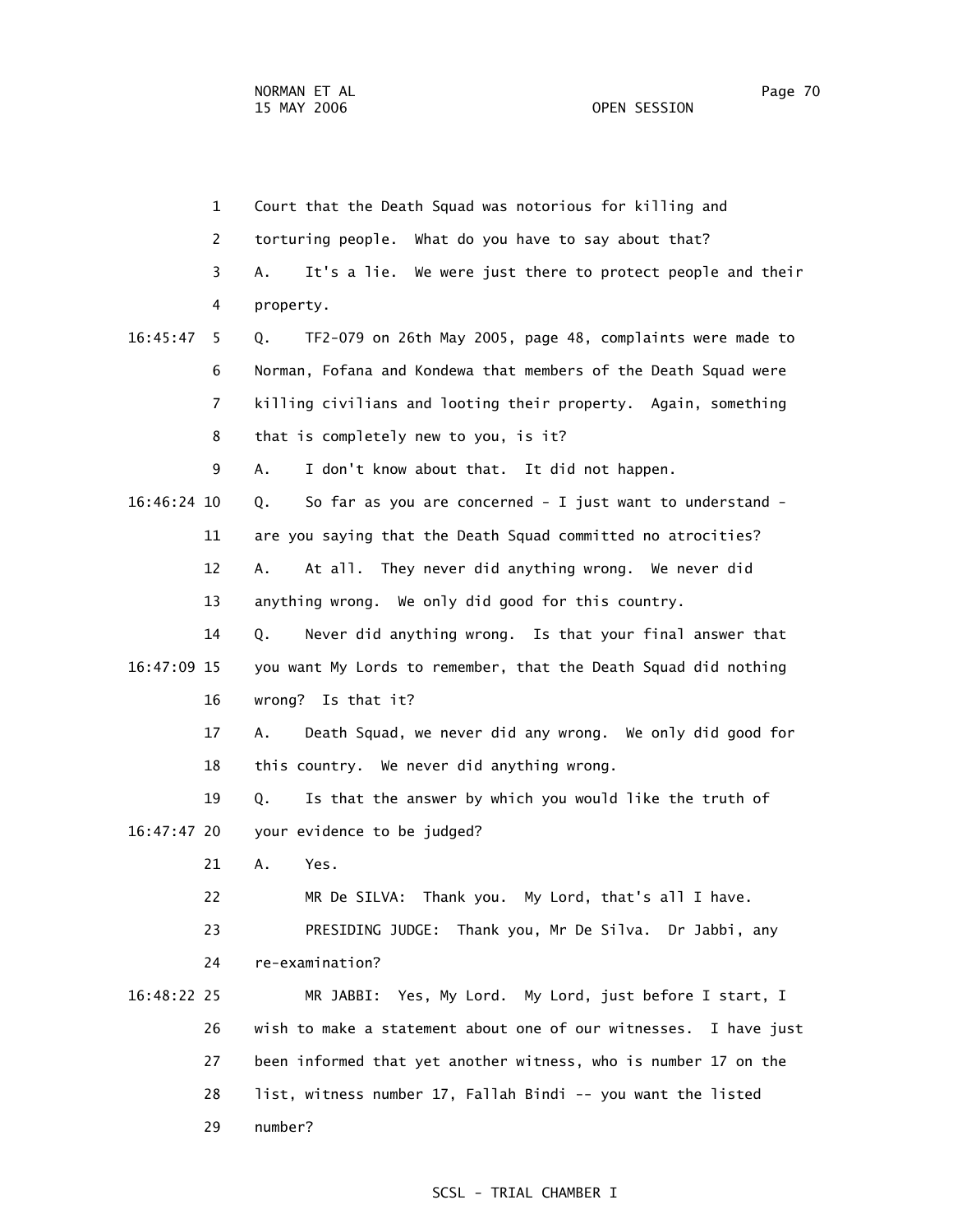1 PRESIDING JUDGE: Seventeen, yes. 2 MR JABBI: Yes, My Lord, is bereaved and he would want to 3 go there. I have not spoken to him, of course, but it may well 4 be that he would want to go almost right away. I didn't want to 16:49:15 5 wait until tomorrow morning to check this with him before coming 6 back to the Court. 7 PRESIDING JUDGE: He was not, if I'm not mistaken, 8 Dr Jabbi, the witness to follow this witness. He's two or three 9 witnesses down. 16:49:32 10 MR JABBI: Yes, but it may well be that by the time he's 11 coming his time may be due and we want the Court to be aware of 12 that beforehand. 13 PRESIDING JUDGE: We'll try to show as much understanding 14 as possible. Obviously in those circumstances we will certainly 16:49:49 15 not object that he attends. I would hope that the other parties 16 will accept that you follow with the witness next listed, should 17 the need arise. 18 MR JABBI: Yes, indeed, My Lord. Thank you very much, 19 My Lord. 16:50:09 20 PRESIDING JUDGE: If Fallah Bindi is not available at that 21 time you would follow with Chief Lahai Koroma. That's the next 22 one. That's the one you have listed as number 16. 23 MR JABBI: Yes, My Lord. 24 PRESIDING JUDGE: Just make sure, Dr Jabbi, that that 16:50:24 25 witness, Chief Lahai Koroma, is indeed available should the need 26 arise because your number 17 might not be available at that time. 27 MR JABBI: Yes, My Lord. Thank you very much, My Lord. 28 PRESIDING JUDGE: Is number 17, Fallah Bindi, a standby 29 witness at this time?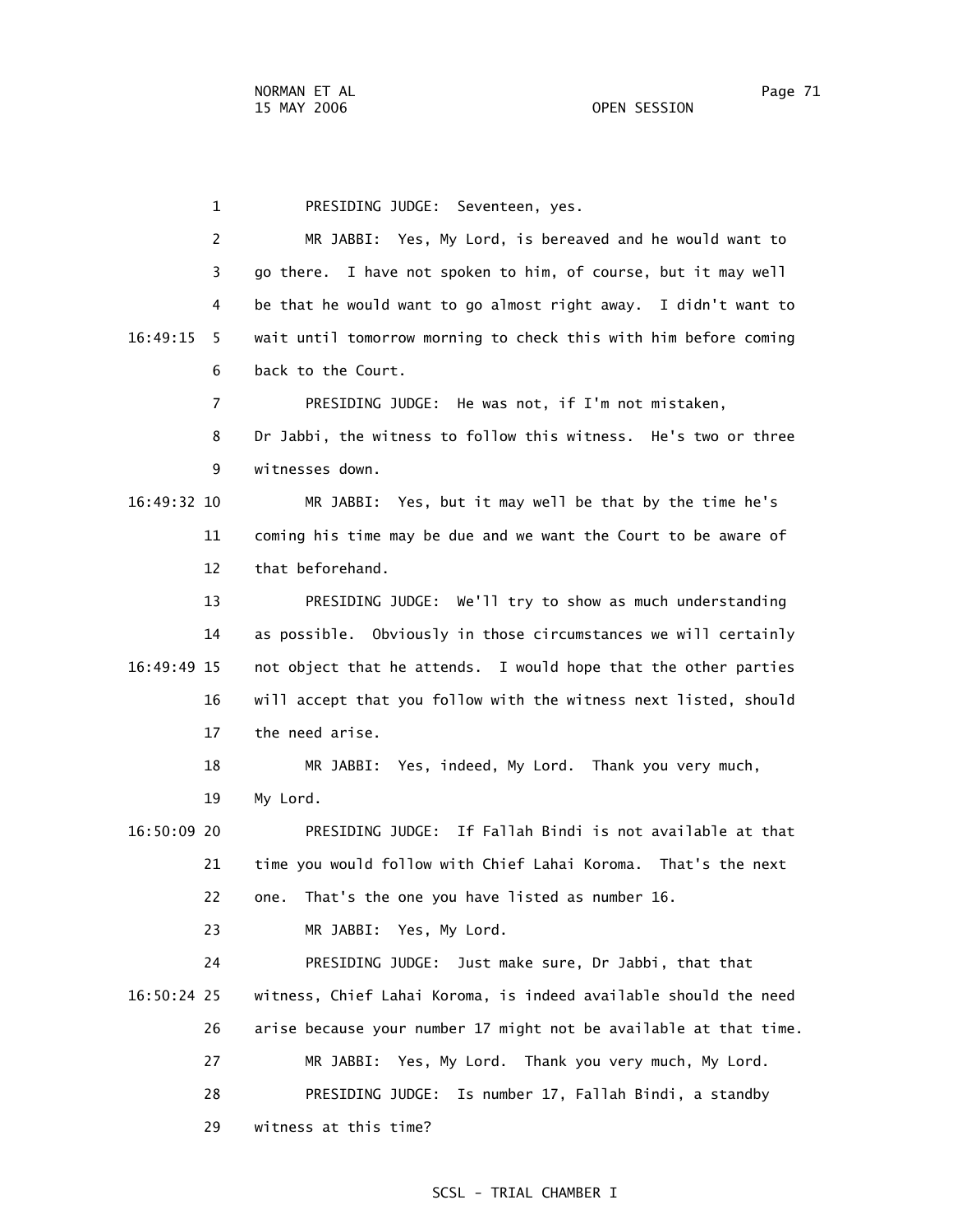1 MR JABBI: Not yet, My Lord. It's quite possible he'll be 2 back before then, but we just wanted to -- 3 PRESIDING JUDGE: That's fine. I thank you for informing 4 the Court. So we hope with this information at this time we will 16:51:01 5 avoid any unnecessary delay and we can proceed. Thank you. Your 6 re-examination. 7 MR JABBI: Yes, indeed, My Lord. My Lord, may I be given 8 Exhibit 154A and B, the shotgun cartridges. I am not a Kamajor 9 and I'm also not very good with cartridges. Also, Exhibit 153, 16:51:49 10 please. If 153 can meanwhile be given to the witness. 11 RE-FXAMINED BY MR JABBI: 12 Q. Now, Mr Witness, can you have another look at Exhibit 153? 13 A. I have looked at it. 14 Q. Do you see a date on that exhibit? 16:52:52 15 A. There is no date on it. 16 Q. Look at the salutation reading "Dear Chief". 17 A. I've seen it as well. 18 Q. Do you know any people who were called chief in Talia? 19 A. Many. 16:54:03 20 Q. Can you give a few examples, please? 21 A. Yes. Even the War Council -- 22 Q. Talk slowly, please. 23 JUDGE ITOE: We have had an enumeration of those chiefs. 24 MR JABBI: My Lord, just -- 16:54:19 25 JUDGE ITOE: The previous evidence -- no, we had those 26 chiefs who were members of the War Council. There were other 27 chiefs and so on and so forth. The point is taken. You want to 28 show that it was not addressed to a particular -- or the chief to

#### SCSL - TRIAL CHAMBER I

29 whom it is addressed is not identified. Is that not the point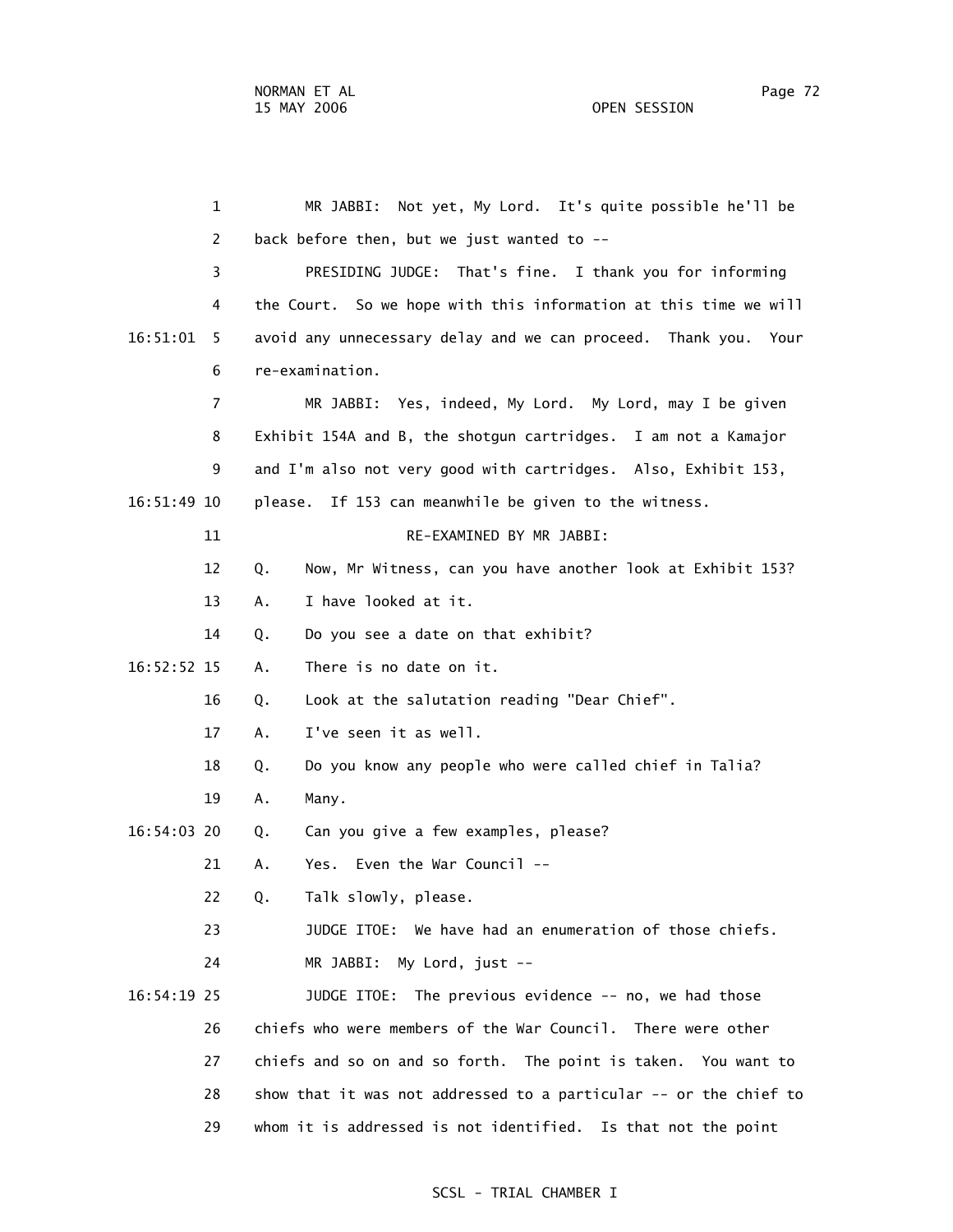1 you're making? Is that not the point you want to make? 2 MR JABBI: Yes. 3 JUDGE ITOE: Yes, it is, indeed. As counsel I would do the 4 same thing and I did the same thing when I was one. 16:54:48 5 MR JABBI: My Lord, I just want him to give one or two 6 examples, not a very long list. 7 JUDGE THOMPSON: Let me ask one question: Do you accept 8 the witness's evidence that this document tells a lie about 9 itself as a forgery? 16:55:03 10 MR JABBI: Whether I accept it, My Lord? 11 JUDGE THOMPSON: Yes, remember under cross-examination he 12 said it's a forgery. 13 MR JABBI: That is what he has said in evidence. 14 JUDGE THOMPSON: But what's your theory? You're 16:55:16 15 re-examining. It's your witness. If you want him to go into the 16 accuracy of the portrayal of the matters contained therein, you 17 cannot, in my own estimation, approbate and reprobate at the same 18 time. Having said that, I'll restrain myself. 19 MR JABBI: As Your Lordship pleases. 16:55:43 20 Q. Now, Mr Witness, generally in Talia, do you know -- 21 A. There are chiefs there. 22 Q. Do you know the people who were -- 23 MR De SILVA: My Lord, I really must object. The case, as 24 put by the witness, is this document is a forgery. My learned 16:56:03 25 friend is trying to extract some benefit from this forgery and I 26 find it hard to see on a legal basis he can do so. Either legal 27 or logical. 28 JUDGE THOMPSON: I was merely thinking aloud. 29 MR De SILVA: I must have heard Your Lordship.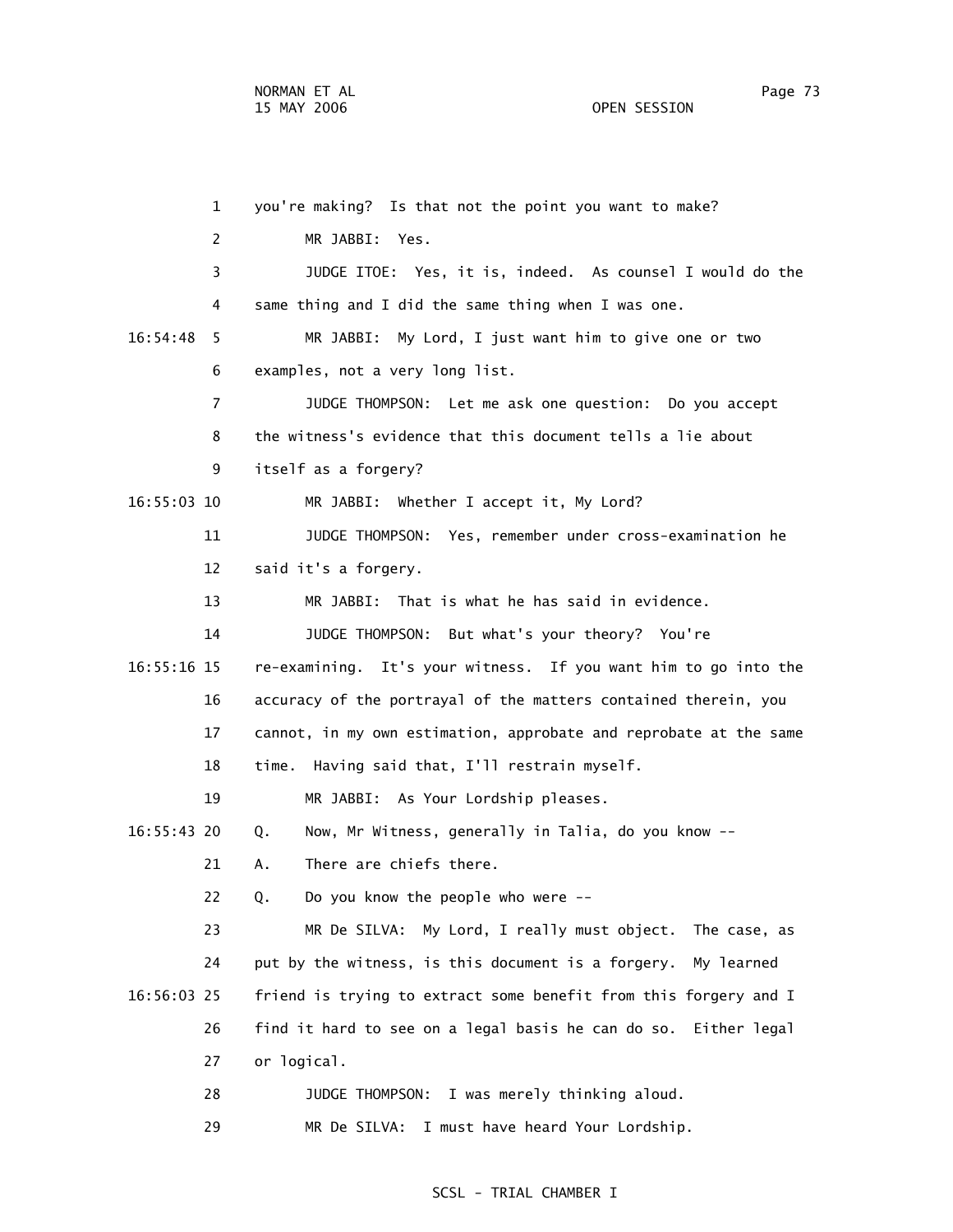1 MR JABBI: No doubt the Prosecution accepts the witness's 2 evidence that it is a forgery. My Lord, the question I am asking 3 is of a general nature. 4 JUDGE ITOE: What is the serious response to this; the 16:56:40 5 Prosecution accepts that document Exhibit 153 as a forgery? 6 MR De SILVA: The Prosecution, of course, don't accept it's 7 a forgery, but the witness says it's a forgery, so my learned 8 friend, I'm afraid, is confronted by the evidence of his own 9 witness and therefore he cannot try to extract material from that 16:56:59 10 which the witness himself says is a forgery. 11 MR JABBI: 12 Q. Now, Mr Witness, generally speaking, do you know any 13 persons in Talia who were called Chief? 14 A. Yes. 16:57:26 15 MR De SILVA: My Lord, again I object. What is the 16 relevance in re-examination? 17 JUDGE ITOE: I have stated the relevance as far as his case 18 is concerned. 19 PRESIDING JUDGE: Your objection is noted but overruled. 16:57:42 20 Proceed, please. 21 JUDGE ITOE: If Dr Jabbi wants me to give him a catalogue 22 of them, I could, but go ahead with your witness. I have them -- 23 MR JABBI: My Lord, I just want a few -- 24 JUDGE ITOE: Those chiefs who have been called, I know 16:57:56 25 them. 26 PRESIDING JUDGE: Dr Jabbi, please don't abuse the patience 27 of the Court. We know there are many chiefs. You have asked a 28 question. Please proceed. 29 MR JABBI: Just a few examples, for example, My Lord.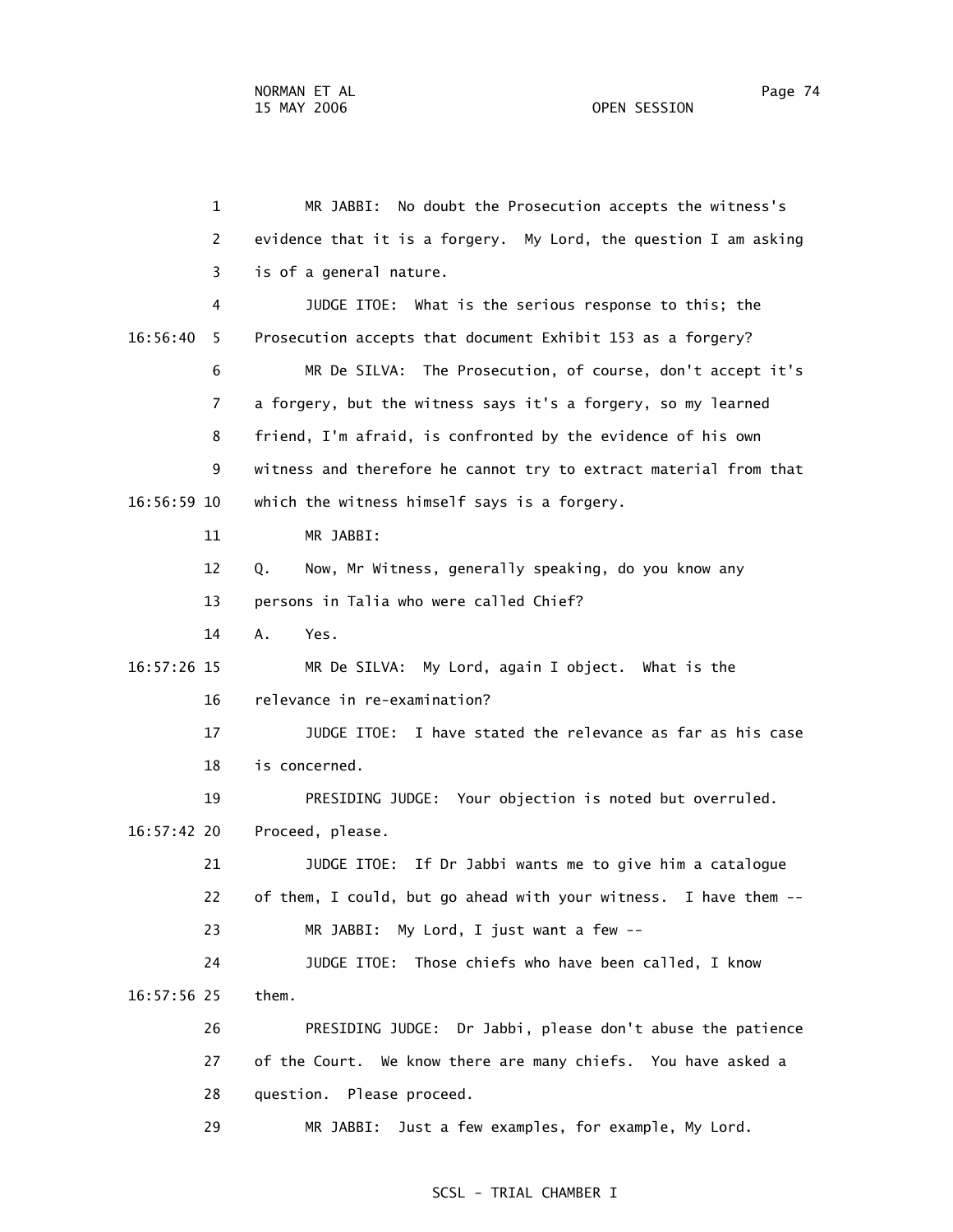|    |             | $\mathbf{1}$ | Q.<br>Can you give the Court a few examples?                      |
|----|-------------|--------------|-------------------------------------------------------------------|
|    |             | 2            | Chief Charles Caulker, Chief Tucker, Chief Quee.<br>Α.            |
|    |             | 3            | Go slowly.<br>Q.                                                  |
|    |             | 4            | Chief Charles Caulker, Chief Tucker, Chief JD Murana, Chief<br>Α. |
|    | 16:58:37    | 5            | Tucker.                                                           |
|    |             | 6            | You have named Chief Tucker?<br>Q.                                |
|    |             | 7            | JUDGE ITOE:<br>No, Caulker. He said Caulker.                      |
|    |             | 8            | THE WITNESS: Quee, Tucker, JD Murana.                             |
|    |             | 9            | MR JABBI:                                                         |
|    | 16:58:53 10 |              | Thank you. Now, Mr Witness, in answer to a question during<br>Q.  |
|    |             | 11           | the cross-examination concerning orders that you were given by    |
| 12 |             |              | Bob Tucker, you said you would carry out the good ones but not    |
|    |             | 13           | the bad ones. Do you remember that answer?                        |
|    |             | 14           | Yes, I said that.<br>А.                                           |
|    | 16:59:36 15 |              | Do you in fact have any examples of bad orders given to you<br>Q. |
|    |             | 16           | by Bob Tucker which you did not carry out?                        |
|    |             | 17           | Α.<br>I can give many examples.<br>Yes.                           |
|    |             | 18           | Yes, can you give a few, please?<br>Q.                            |
|    |             | 19           | When NGOs used to come -- when the NGOs used to come with<br>Α.   |
|    | 17:00:11 20 |              | items for supply to our people, he told me that when they bring   |
|    |             | 21           | the other time I should have flogged them and we utilise it. And  |
|    |             | 22           | the other we'll sell it for money. When I refuse doing so, he     |
|    |             | 23           | sent boys from his place, Cockerill, to me at Sumbuya Junction so |
|    |             | 24           | they would arrest me and take me to him.                          |
|    | 17:01:18 25 |              | What place is Cockerill?<br>Q.                                    |
|    |             | 26           | Tisana.<br>Α.                                                     |
|    |             | 27           | Yes?<br>Q.                                                        |
|    |             | 28           | But I didn't accept because I knew our people did not sent<br>Α.  |
|    |             | 29           | us there to do bad things. We had gone there to do good things.   |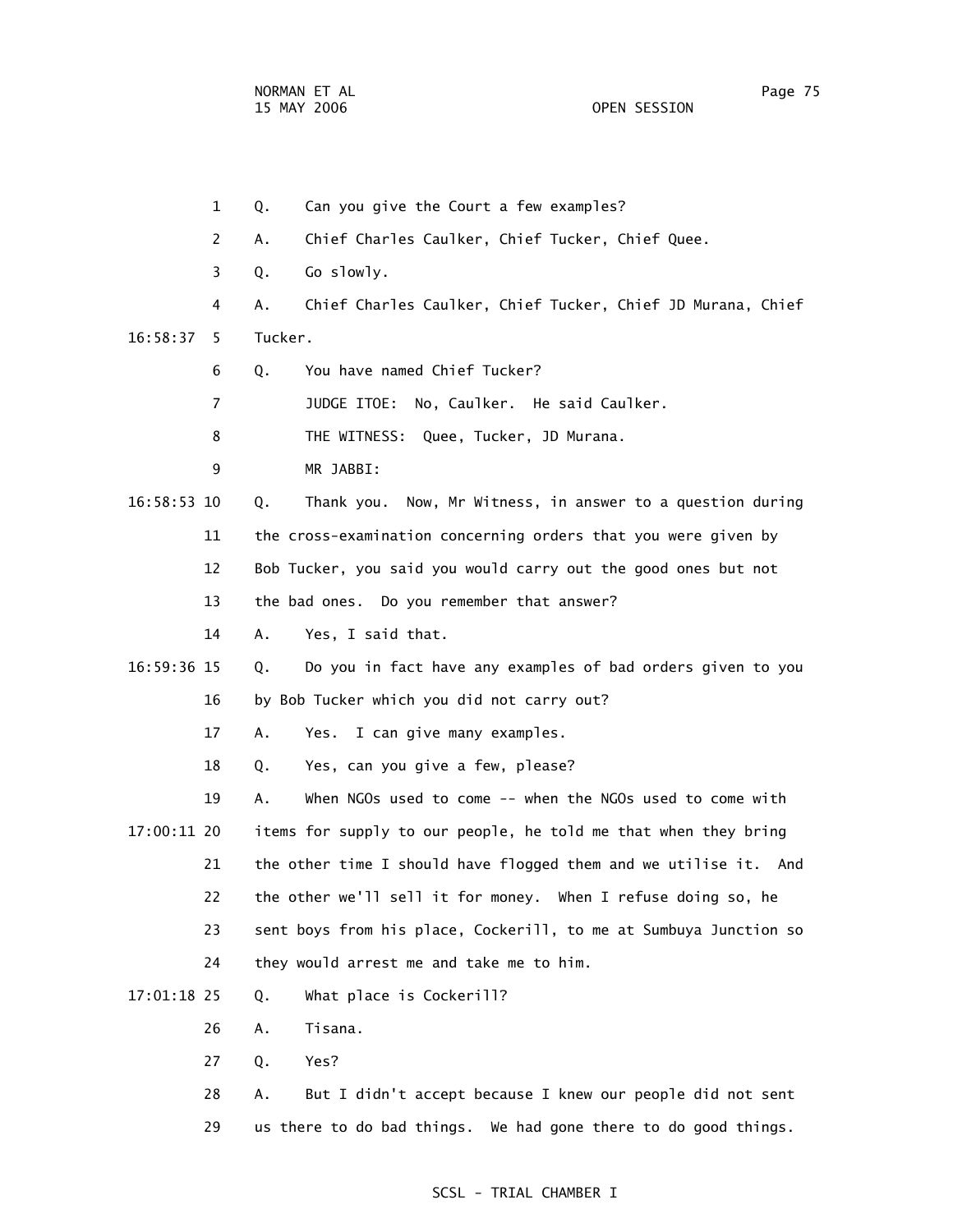|             | $\mathbf{1}$   | The other one, market women brought a vehicle full of oil.         |
|-------------|----------------|--------------------------------------------------------------------|
|             | $\overline{c}$ | PRESIDING JUDGE: Who did bring a vehicle?                          |
|             | 3              | THE WITNESS: Market women.                                         |
|             | 4              | PRESIDING JUDGE: Thank you.                                        |
| 17:02:11    | 5              | THE WITNESS: He told me -- he told us to offload the               |
|             | 6              | vehicle. So if someone didn't give 25,000 for a drum of oil,       |
|             | 7              | that person should forfeit the oil. That also I did not do.        |
|             | 8              | MR JABBI:                                                          |
|             | 9              | Just one more please, if any?<br>Q.                                |
| 17:03:06 10 |                | He also said that we should go to Sumbuya, we should go and<br>Α.  |
|             | 11             | to ask the business people to give us money or food. I also said   |
|             | 12             | I would not tarnish my character for that. I told my boys not to   |
|             | 13             | do it.                                                             |
|             | 14             | Okay. Thank you very much. Now just for clarification,<br>Q.       |
| 17:03:35 15 |                | Mr Witness, how far is Tisana from Sumbuya Junction, where the     |
|             | 16             | Death Squad was based?                                             |
|             | 17             | About a mile and a half or, I should say, two miles.<br>А.         |
|             | 18             | Thank you. Now, Mr Witness, I want you to have yet another<br>Q.   |
|             | 19             | look at these favourite exhibits, the shotgun cartridges.<br>The   |
| 17:04:32 20 |                | full one is A and the other is B.                                  |
|             | 21             | I have looked at it.<br>А.                                         |
|             | 22             | Now, were cartridges of that nature used in testing<br>Q.          |
|             | 23             | Kamajors after initiation?                                         |
|             | 24             | Α.<br>They were not using this type.                               |
| 17:05:22 25 |                | Which one was not being used?<br>Q.                                |
|             | 26             | This one you called B, this empty one, the empty shell was<br>Α.   |
|             | 27             | They would use this and show it to everybody.<br>not used.<br>Thev |
|             | 28             | would give it to a civilian and the civilian would load the gun    |
|             | 29             | and they would fire it. Or the soldiers, or they would ask the     |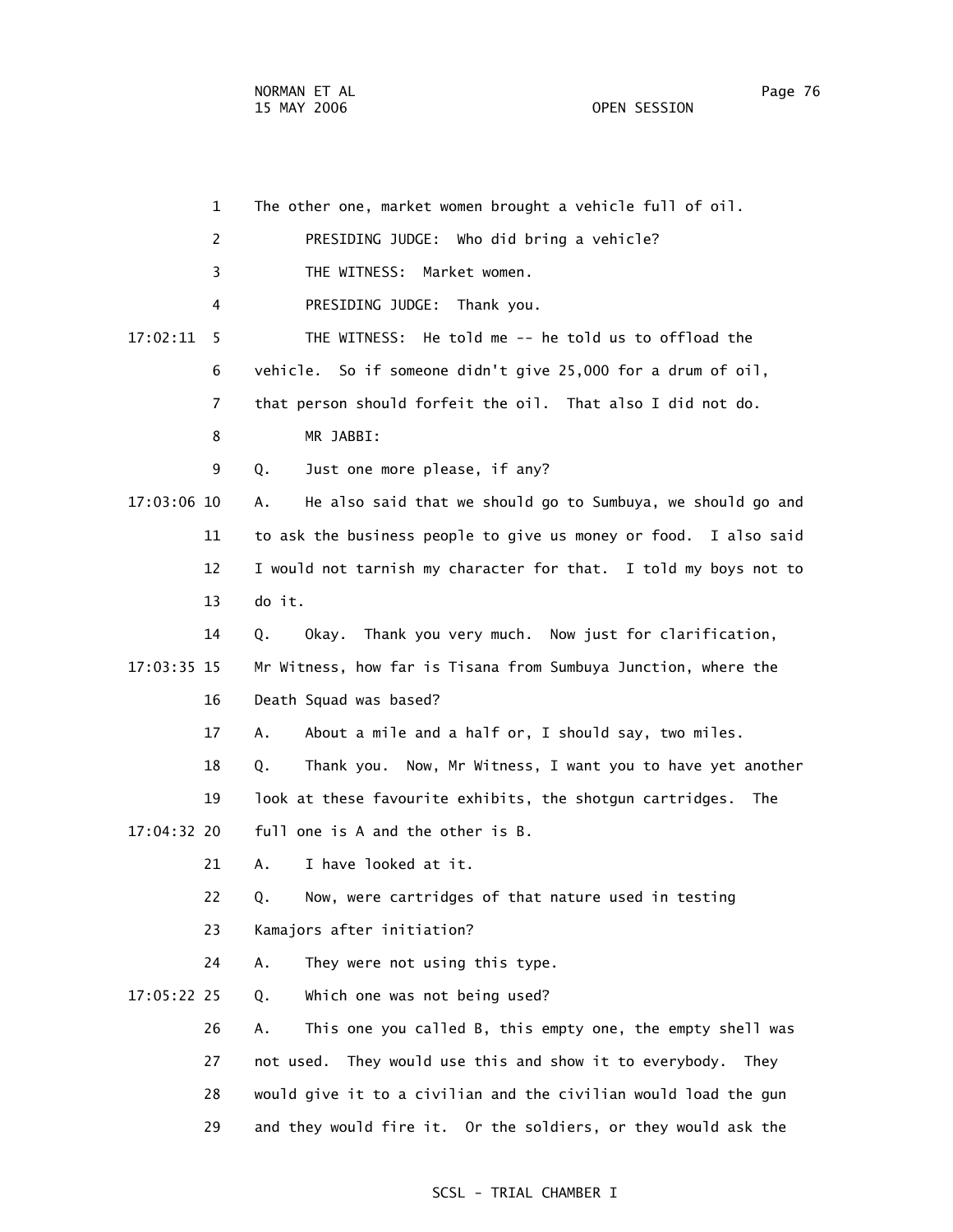1 soldier to fire it.

 2 PRESIDING JUDGE: So, for the records, so it is clear, when 3 the witness says they would use this one and he was showing 4 something in his hand, he had in his hand the full one, 154A. 17:06:00 5 MR JABBI: 154A, that is what he says they would use. And 6 154B is the one that he says was not used. 7 PRESIDING JUDGE: Okay. 8 MR JABBI: Thank you, My Lord. 9 Q. Now, apart from shotguns were any other weapons used to 17:06:30 10 test Kamajors after initiation? 11 A. Yes, they were using other guns, like AK-47, AK-58, G3 and 12 others. 13 Q. Finally, Mr Witness, if a Kamajor after initiation who was 14 to be tested was in fact suspended in the ceiling there above us, 17:07:23 15 and Exhibit 154A, the shotgun cartridge that is the full one, was 16 used to test that Kamajor after initiation hanging in the ceiling 17 and it was shot at him, would there be a hole in that ceiling? 18 A. Kamajors were not suspended. Or if he were suspended, no, 19 it would not even harm him. There would be no holes. 17:08:12 20 MR JABBI: Thank you very much. That's all for the 21 witness, My Lord. 22 PRESIDING JUDGE: Thank you, Mr Witness. That completes 23 your evidence in this Court. 24 THE WITNESS: Okay. 17:08:22 25 PRESIDING JUDGE: So you may proceed back to your home 26 place. Thank you for coming here. 27 THE WITNESS: Okay. 28 PRESIDING JUDGE: So your next witness now, Mr Counsel, is 29 witness 11 on your list?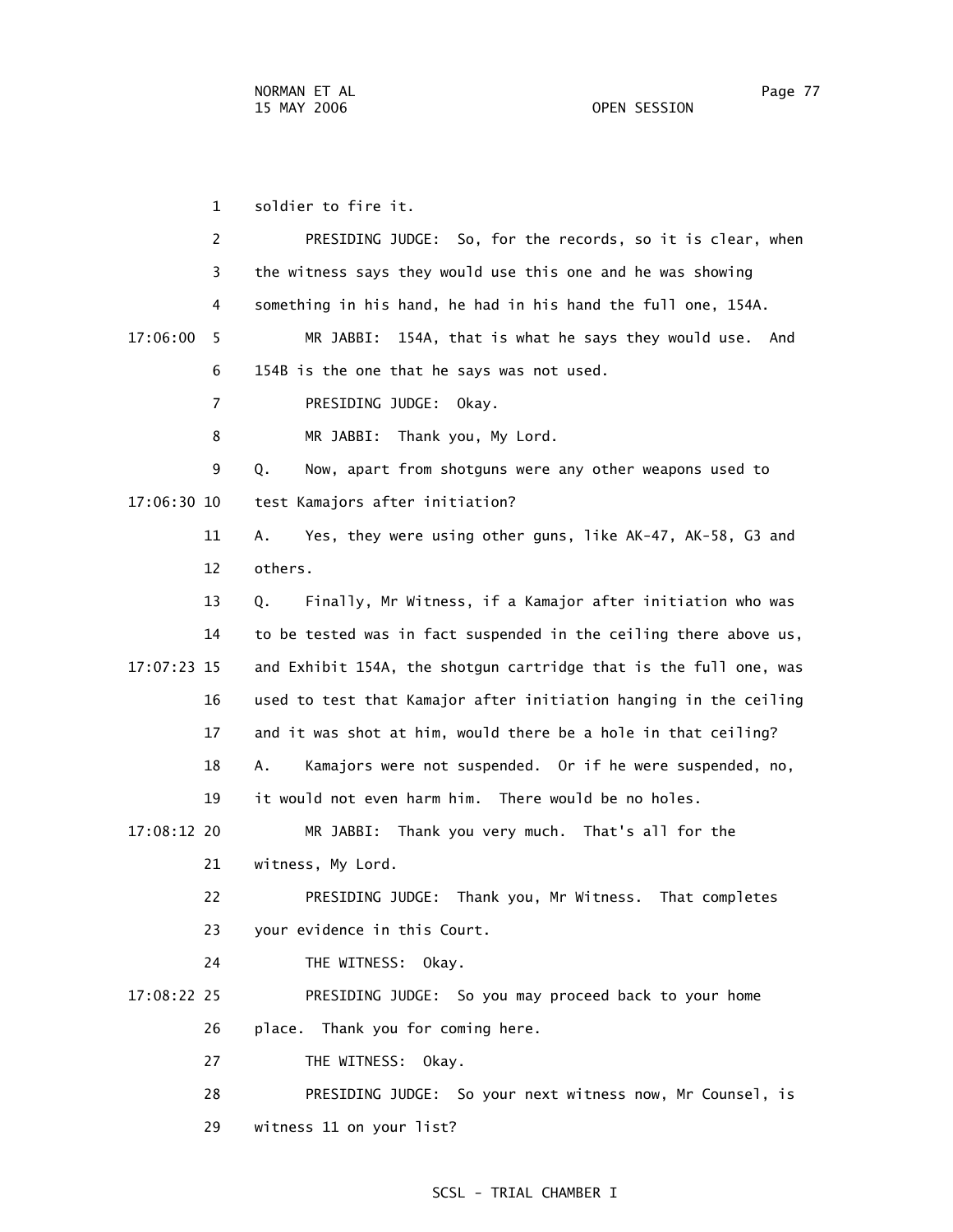1 MR SESAY: Yes, My Lord, he's 11. 2 PRESIDING JUDGE: It's BJK Sei. 3 MR SESAY: He's the 17th witness, My Lord. 4 PRESIDING JUDGE: Your 17th witness in total. 17:09:09 5 MR SESAY: Yes, My Lord. 6 PRESIDING JUDGE: So you're ready to proceed with him now? 7 MR SESAY: Yes, My Lord. 8 PRESIDING JUDGE: And what's the language the witness will 9 use in his evidence? 17:09:18 10 MR SESAY: Mende, My Lord. 11 PRESIDING JUDGE: Mende? 12 MR SESAY: Yes, My Lord. 13 JUDGE ITOE: And this will be your 16th witness? 14 PRESIDING JUDGE: 17th. 17:10:08 15 MR SESAY: 17th. 16 JUDGE ITOE: 17th, okay. 17 PRESIDING JUDGE: Mr Court Officer, please proceed to take 18 the oath of this witness. 19 WITNESS: BJK SEI [Sworn] 17:12:29 20 [The witness answered through interpreter] 21 PRESIDING JUDGE: Mr Sesay, I know you've just looked at 22 the clock. We intend to adjourn at 5.30. So you have 20 23 minutes. 24 MR SESAY: My Lord, I was just looking to know whether I 17:12:46 25 should say good evening or good afternoon, Mr Witness. 26 EXAMINED BY MR SESAY: 27 Q. Good evening, Mr Witness. 28 A. Yes. 29 Q. Now you may proceed to state your full names to the Court?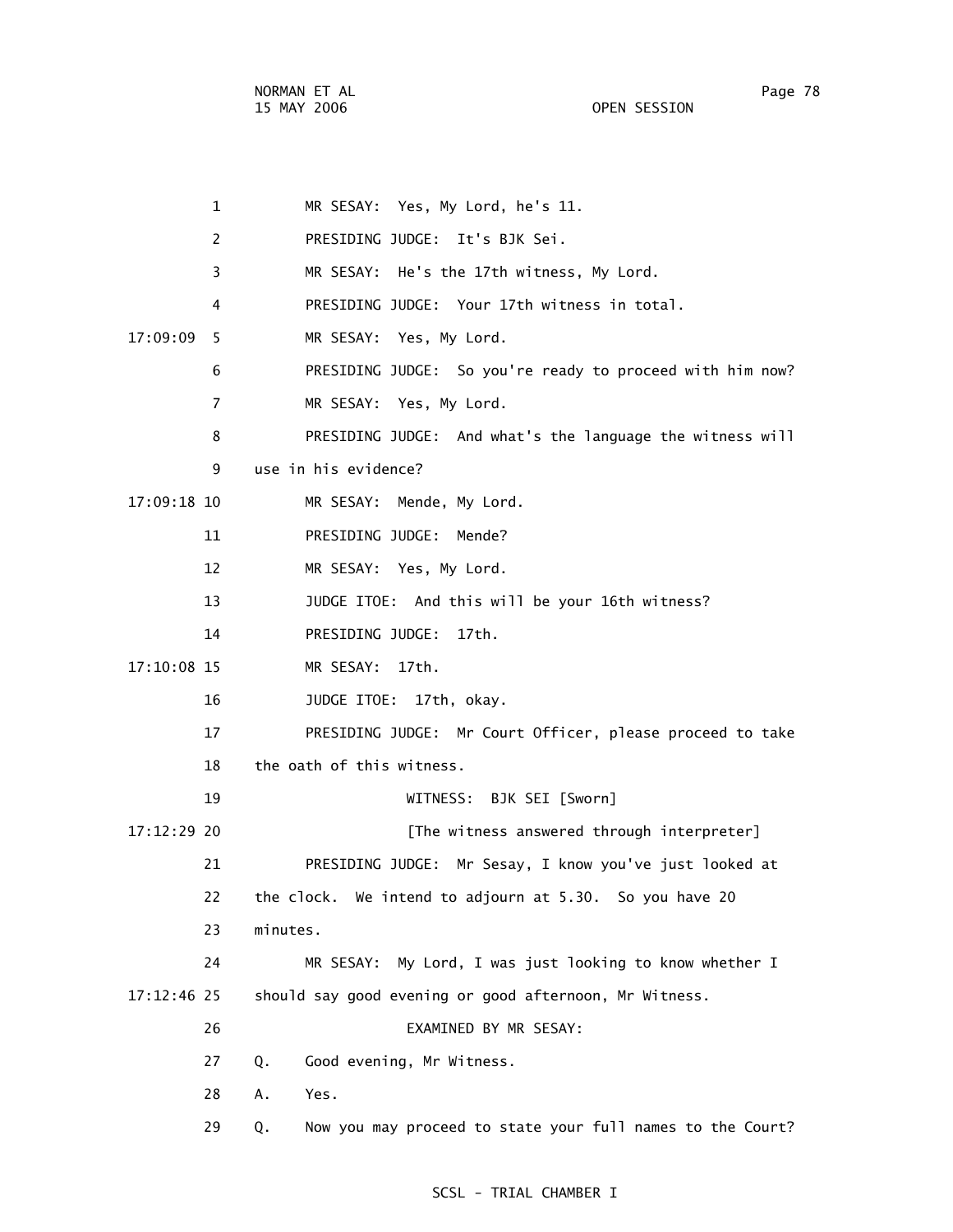NORMAN ET AL Page 79

OPEN SESSION

|             | $\mathbf{1}$   | Α.                                                     | My name is BJK Sei.                                        |  |  |
|-------------|----------------|--------------------------------------------------------|------------------------------------------------------------|--|--|
|             | 2              | Q.                                                     | What is the B, J and K? Can you state the meaning of BJK?  |  |  |
|             | 3              | Α.                                                     | Brima John Kineh Sei.                                      |  |  |
|             | 4              | Q.                                                     | And where do you live?                                     |  |  |
| 17:13:41    | 5              | Α.                                                     | Panguma, Lower Bambara Chiefdom.                           |  |  |
|             | 6              | Q.                                                     | Your occupation, please?                                   |  |  |
|             | $\overline{7}$ | Α.                                                     | I do farming.                                              |  |  |
|             | 8              | Q.                                                     | How old are you, Mr Witness?                               |  |  |
|             | 9              | Α.                                                     | I am 60 years old.                                         |  |  |
| 17:14:25 10 |                | Q.                                                     | Now, you're married?                                       |  |  |
|             | 11             | Α.                                                     | Yes.                                                       |  |  |
|             | 12             |                                                        | PRESIDING JUDGE: I'm sorry, how old did the witness say he |  |  |
|             | 13             | was?                                                   |                                                            |  |  |
|             | 14             |                                                        | MR SESAY: Sixty, My Lord.                                  |  |  |
| 17:14:41 15 |                |                                                        | PRESIDING JUDGE:<br>Sixty.                                 |  |  |
|             | 16             |                                                        | MR SESAY: Yes, My Lord.                                    |  |  |
|             | 17             |                                                        | PRESIDING JUDGE: In the document that you have provided    |  |  |
|             | 18             | his date of birth is 1942. That's why I'm just asking. |                                                            |  |  |
|             | 19             |                                                        | MR SESAY: As My Lord pleases. Much obliged.                |  |  |
| 17:15:03 20 |                | Q.                                                     | You said you're married?                                   |  |  |
|             | 21             | Α.                                                     | Yes.                                                       |  |  |
|             | 22             | Q.                                                     | A wife or wives?                                           |  |  |
|             | 23             | Α.                                                     | I have three wives.                                        |  |  |
|             | 24             | Q.                                                     | How many children?                                         |  |  |
| 17:15:34 25 |                | Α.                                                     | Fourteen children.                                         |  |  |
|             | 26             | Q.                                                     | Are you a Kamajor?                                         |  |  |
|             | 27             | Α.                                                     | Previously, yes.                                           |  |  |
|             | 28             | Q.                                                     | When did you become a Kamajor?                             |  |  |
|             | 29             | Α.                                                     | It was in 1996.                                            |  |  |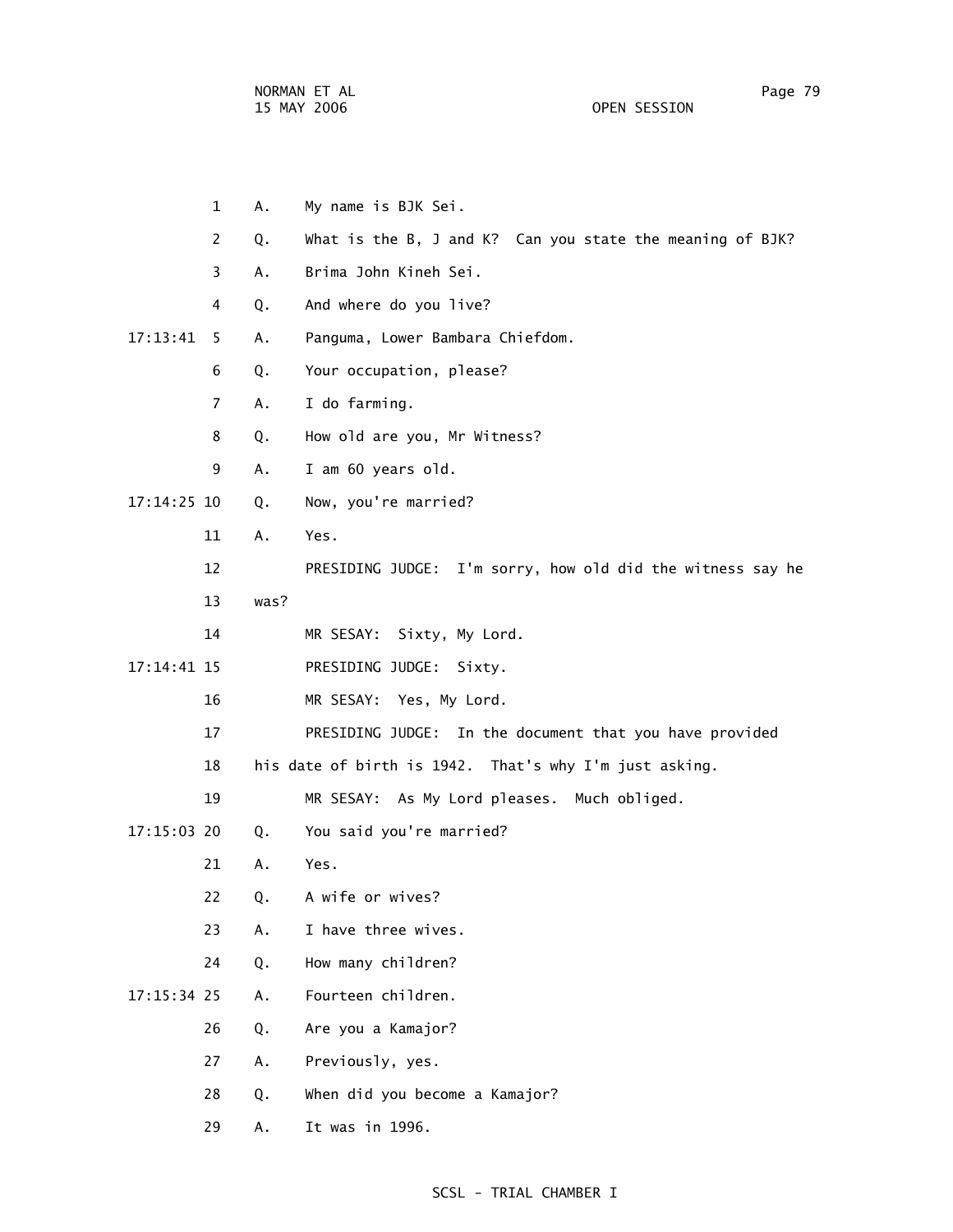1 JUDGE ITOE: When he says, "Previously, yes," what does 2 that mean? I'm a Kamajor previously, yes. Is he no longer a 3 Kamajor? 4 THE WITNESS: Yes, we have been disarmed. We are no longer 17:16:16 5 Kamajors. 6 MR SESAY: 7 Q. You said you became a Kamajor in 1996. Where was that? 8 A. I was at Tongo Field, Lower Bambara Chiefdom. 9 Q. What's your status? What was your status as a Kamajor? 17:17:10 10 A. I became the chiefdom commander, Kamajor commander. 11 Q. Who appointed you or made you a chiefdom Kamajor commander? 12 A. My chiefdom people. 13 Q. You've just told the Court that you were based in Tongo 14 Field; not so? 17:17:54 15 A. Yes. 16 Q. In 1996, do you know who was in occupation of Tongo Field? 17 A. Yes, the soldiers were based there together with us. 18 Q. Can you state the relationship at that time between the 19 soldiers and the Kamajors? Briefly, please. 17:18:41 20 A. Yes. May I proceed? 21 Q. Yes, you can proceed. 22 A. At the time the soldiers were based in Tongo -- 23 PRESIDING JUDGE: Yes, please. 24 THE WITNESS: -- we were together, we had peace amongst us. 17:19:17 25 We liked each other. 26 MR SESAY: 27 Q. Yes? 28 A. Whilst that unity was on between us, the friendship was 29 one -- was on when we were initiated into the Kamajor society.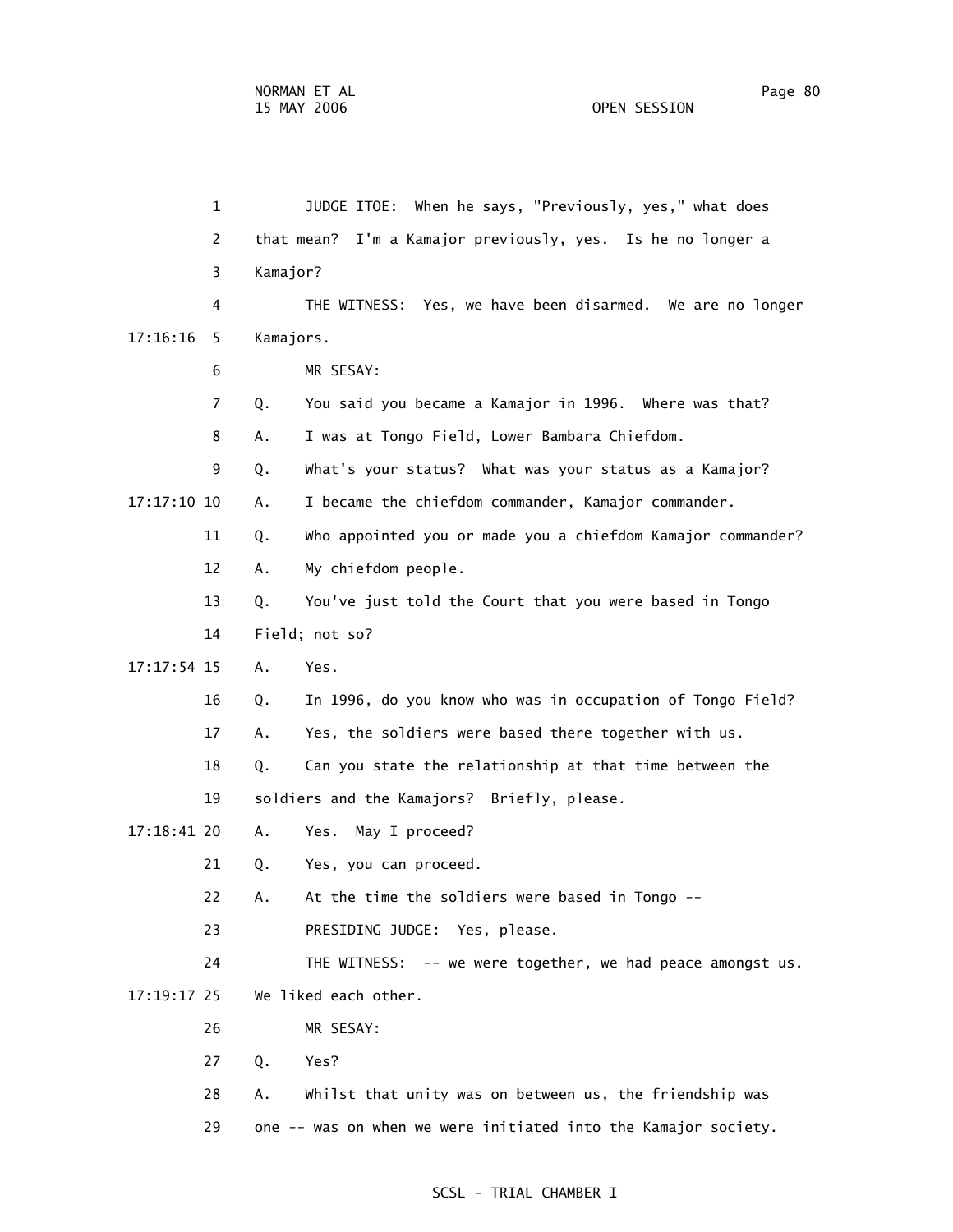1 Q. What happened after that? 2 A. We combined and went, and we dislodged rebel bases at 3 Nyandehun, Peyama, Gandorhun, Laoma, Wima, Number 9 and Jakundoma 17:20:35 5 JUDGE ITOE: Let him start his enumeration, 7 Q. Can you go slowly, Mr Witness? Can you state the areas in 8 which you said the rebel bases were destroyed by the Kamajors and 9 the soldiers? Can you repeat those areas, please, for the Court?

17:20:55 10 And slowly, please.

4 [phon].

6 MR SESAY:

- 11 A. Okay.
- 12 Q. Can you state them?
- 13 A. Nyandehun, rebels were based there.
- 14 Q. Yes, the next?

17:21:13 15 A. Number 9, rebels were based there.

- 16 Q. Yes, the next?
- 17 A. Peyama, rebels were based there.
- 18 Q. Yes?
- 19 A. Gandorhun, rebels were based there.

17:21:42 20 Q. Yes?

- 21 A. Laoma, rebels were based there.
- 22 Q. And where else?
- 23 A. And Jakundoma.

 24 Q. Now, after you said you'd destroyed the rebel bases in all 17:22:08 25 those areas together with the soldiers, the Kamajors and the

- 26 soldiers. Now did that relationship continue between yourself
- 27 and the soldiers, the Kamajors and the soldiers?
- 28 A. It came to a time when we had a quarrel with them.
- 29 Q. What was the reason for that quarrel between yourself and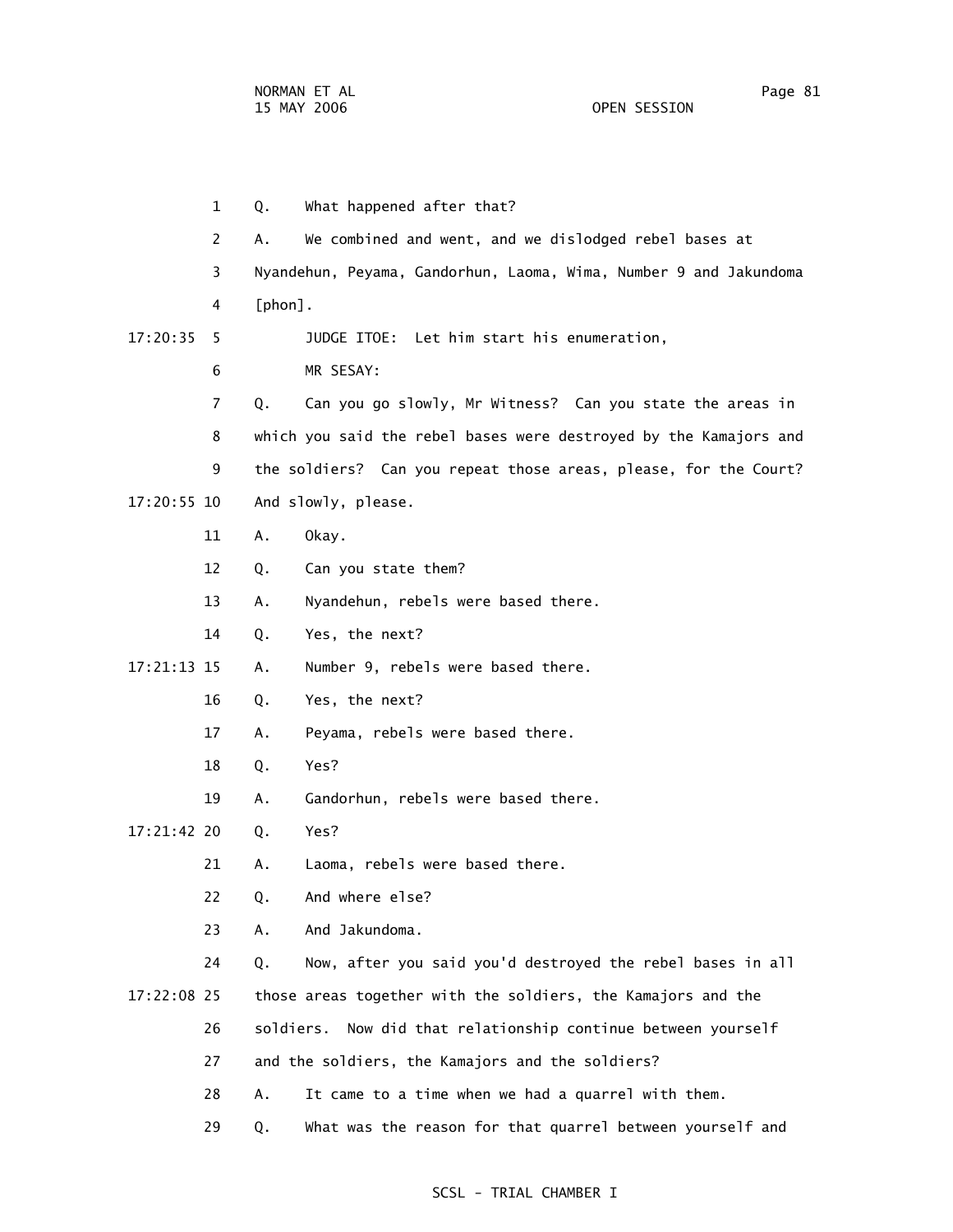1 the soldiers? 2 A. They said we were government -- they were government 3 soldiers and that now the government don't know them. The 4 government only knew the Kamajors, the government only respected 17:23:02 5 the Kamajors. 6 Q. Slowly, please. 7 A. That was where the quarrel started. 8 Q. Now, was that problem resolved? 9 A. Yes, it was resolved and we started working once again very 17:23:35 10 well. 11 Q. What happened after that? 12 A. It came to a time when we heard that the soldiers had 13 overthrown Mr Tejan Kabbah's government. 14 Q. Would I be right, Mr Witness, if I say it was in May 1997? 17:24:16 15 A. Yes, that was what happened. 16 Q. Yes. 17 A. Then we also heard that the soldiers and the rebels had 18 come together. 19 Q. What were they doing with this merger between the soldiers 17:24:50 20 and the rebels after the coup in Tongo? 21 A. We, the Kamajors, were driven away from there and we ran 22 away into the bush. We left them there. 23 Q. Hold it there for now. The next question for you is a 24 specific question for you. You said the Kamajors ran into the 17:25:35 25 bush. Where did you go as chiefdom commander? 26 A. I said we ran into the bush. We, the Kamajors, all of us. 27 Even myself, I ran into the bush. 28 Q. The bush you say that you ran into, was it in any village

SCSL - TRIAL CHAMBER I

29 whatsoever or any town?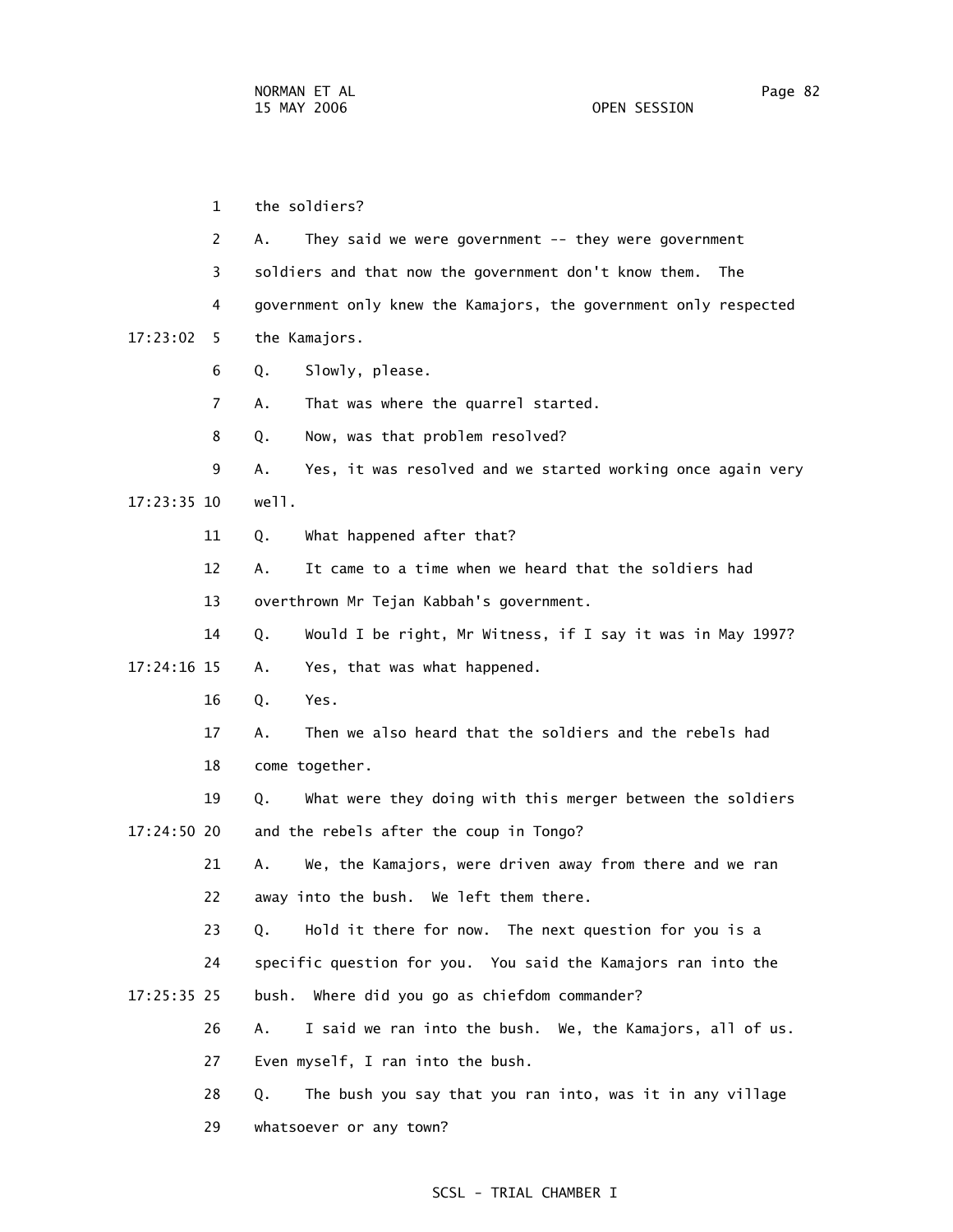1 A. When we would go, we would not base in a town, but the bush 2 was nearer the town. We would hide in it. 3 PRESIDING JUDGE: I have a problem. I don't have any of 4 that translation any more. 17:26:40 5 MR SESAY: Yes, My Lord, I'm having the same problem. 6 PRESIDING JUDGE: Yes, let's try it again, please. 7 MR SESAY: Yes. 8 Q. You said you ran into the bush within a particular town; 9 not so? 17:27:07 10 A. Yes. 11 Q. For how long did you remain in the bush? You said you 12 yourself ran away into the bush. 13 A. We were there for up to nine months. 14 Q. What happened after that in relation to Tongo? 17:27:48 15 A. When we were in the bush, the rebels were burning the town. 16 They were burning houses, taking out property, killing people. 17 Q. Yes. 18 A. After that, they chased us in the bush. 19 Q. Who chased you into the bush? 17:28:29 20 A. The rebels followed us in the bush. 21 Q. What happened? 22 A. Wherever we would go and we rent a hut, they would meet us 23 there and drive us, take our property. If they meet anyone, they 24 would kill that person and they would burn the house. 17:29:15 25 Q. Now, having gone through all what you have just narrated 26 that you said the rebels inflicted on you, what did you decide to 27 do? 28 A. We the Kamajors were in the bush. We met and said we

#### SCSL - TRIAL CHAMBER I

29 should fight against these rebels at Tongo so that we would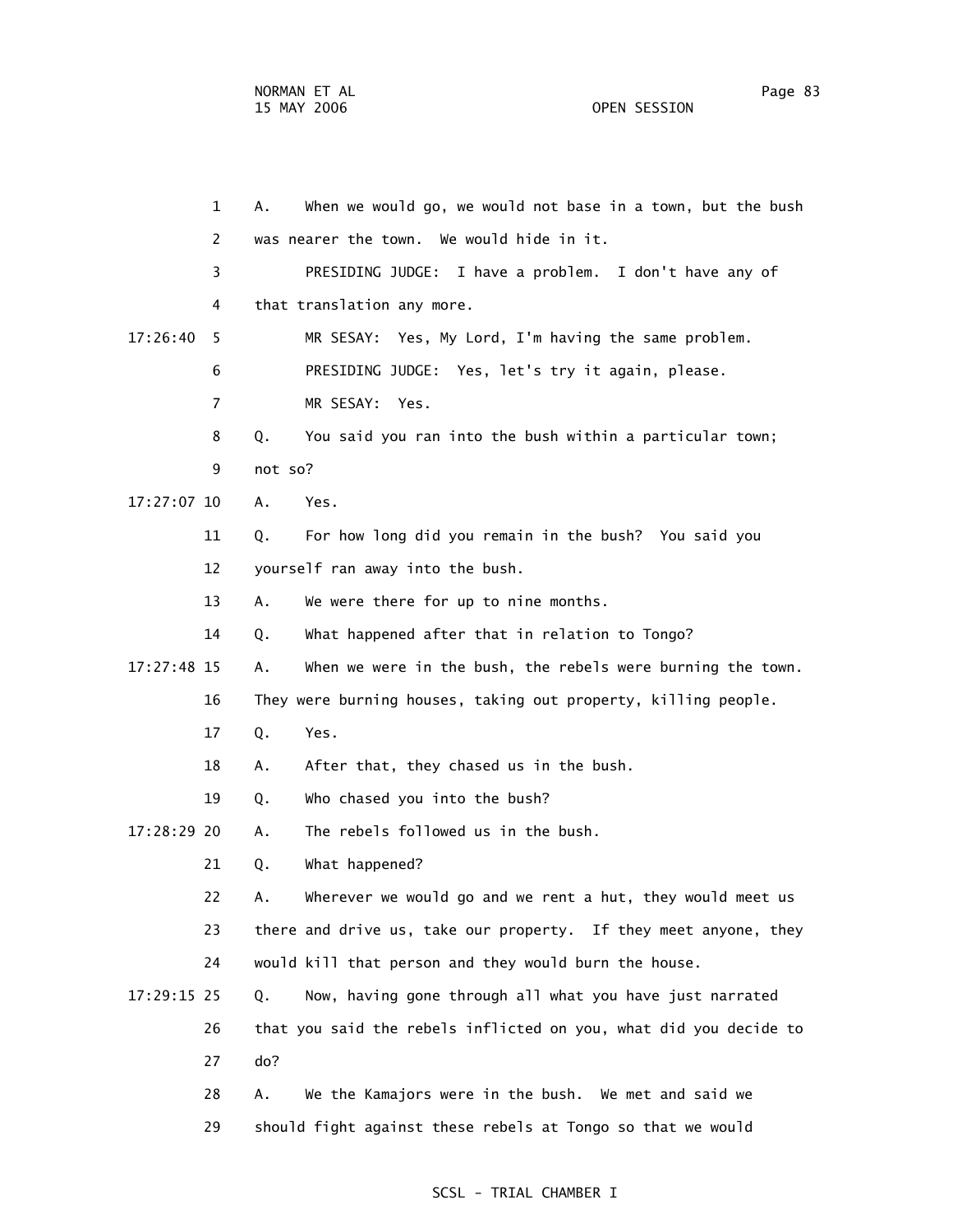1 protect our lives. 2 Q. Did you in fact agree to attack Tongo? 3 A. Yes. 4 Q. And how did you plan that? 17:30:33 5 A. When we planned -- when we said we should attack Tongo, 6 before we went to Tongo we sent a message to the civilians so 7 that they would leave the town. 8 Q. By what means did you send messages to the civilians to 9 move out of Tongo, can you explain to the Court, briefly, please? 17:31:21 10 A. We had people we used to call spies. 11 Q. And who were these people? 12 A. They would go and spy on the rebels to see their locations, 13 whatever they would tell the [indiscernible], they would write a 14 letter, they would drop the letter there, their bases, and they 17:32:08 15 would come back. They were also Kamajors. 16 Q. Now, what was the purpose of sending these messages to the 17 civilians? Can you be explicit, please? 18 A. We took up arms to fight for them, so for them not to be 19 killed. So that's why we sent those messages. 17:32:48 20 Q. Now, how many attacks were there in all on Tongo? 21 A. Twice, and on the third occasion we captured the place. 22 PRESIDING JUDGE: Would that be an appropriate time to 23 stop, Mr Sesay? 24 MR SESAY: As My Lord pleases. 17:33:28 25 PRESIDING JUDGE: Thank you. So the Court will adjourn its 26 proceedings to tomorrow morning at 9.30. Thank you very much. 27 [Whereupon the hearing adjourned at 5.34 p.m., 28 to be reconvened on Tuesday, the 16th day of 29 May, 2006, at 9.30 a.m.]